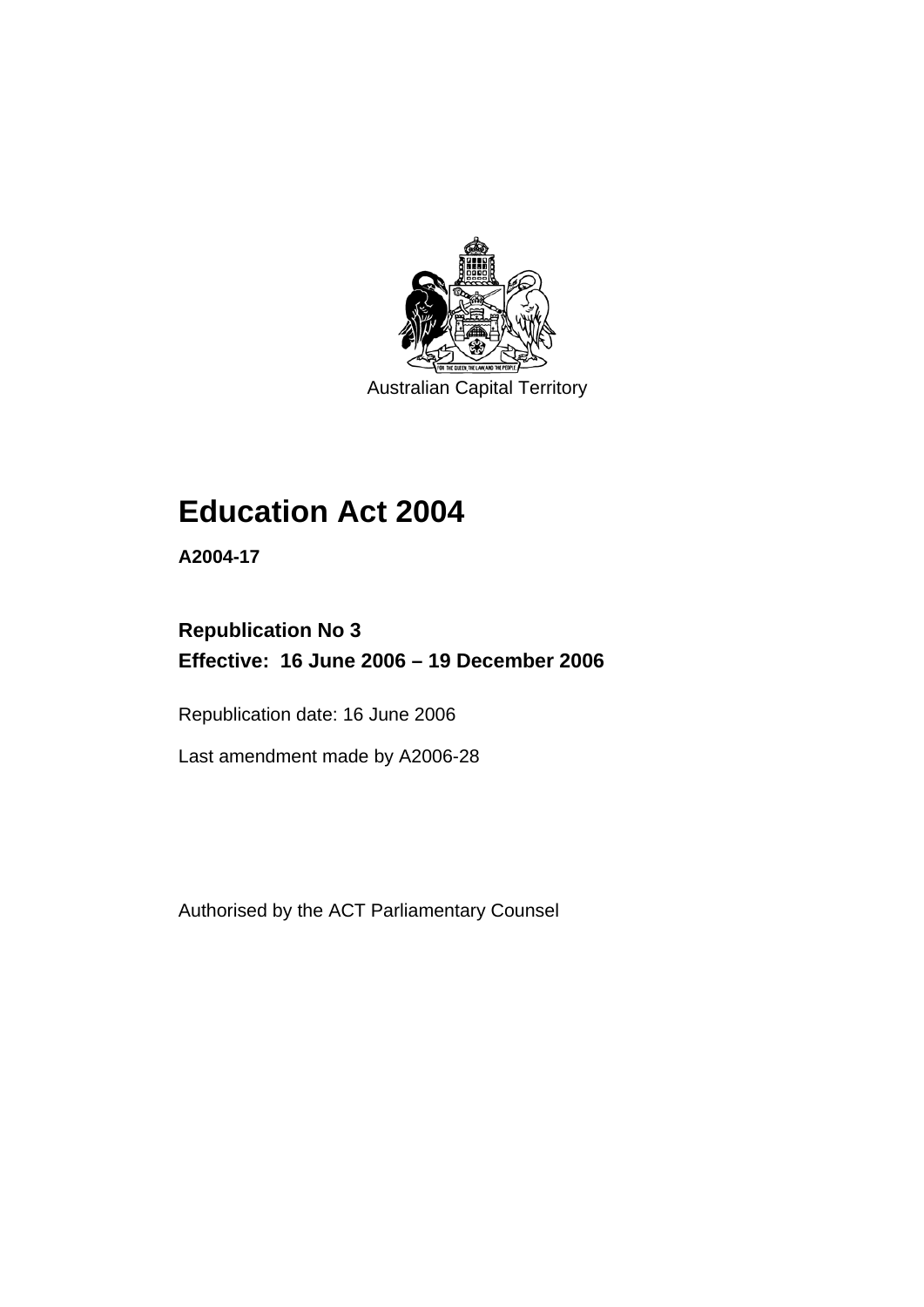#### **About this republication**

#### **The republished law**

This is a republication of the *Education Act 2004* (including any amendment made under the *Legislation Act 2001*, part 11.3 (Editorial changes)) as in force on 16 June 2006*.* It also includes any amendment, repeal or expiry affecting the republished law to 16 June 2006.

The legislation history and amendment history of the republished law are set out in endnotes 3 and 4.

#### **Kinds of republications**

The Parliamentary Counsel's Office prepares 2 kinds of republications of ACT laws (see the ACT legislation register at www.legislation.act.gov.au):

- authorised republications to which the *Legislation Act 2001* applies
- unauthorised republications.

The status of this republication appears on the bottom of each page.

#### **Editorial changes**

The *Legislation Act 2001*, part 11.3 authorises the Parliamentary Counsel to make editorial amendments and other changes of a formal nature when preparing a law for republication. Editorial changes do not change the effect of the law, but have effect as if they had been made by an Act commencing on the republication date (see *Legislation Act 2001*, s 115 and s 117). The changes are made if the Parliamentary Counsel considers they are desirable to bring the law into line, or more closely into line, with current legislative drafting practice.

This republication does not include amendments made under part 11.3 (see endnote 1).

#### **Uncommenced provisions and amendments**

If a provision of the republished law has not commenced or is affected by an uncommenced amendment, the symbol  $\mathbf{U}$  appears immediately before the provision heading. The text of the uncommenced provision or amendment appears only in the last endnote.

#### **Modifications**

If a provision of the republished law is affected by a current modification, the symbol  $\mathbf{M}$ appears immediately before the provision heading. The text of the modifying provision appears in the endnotes. For the legal status of modifications, see *Legislation Act 2001*, section 95.

#### **Penalties**

The value of a penalty unit for an offence against this republished law at the republication date is—

- (a) if the person charged is an individual—\$100; or
- (b) if the person charged is a corporation—\$500.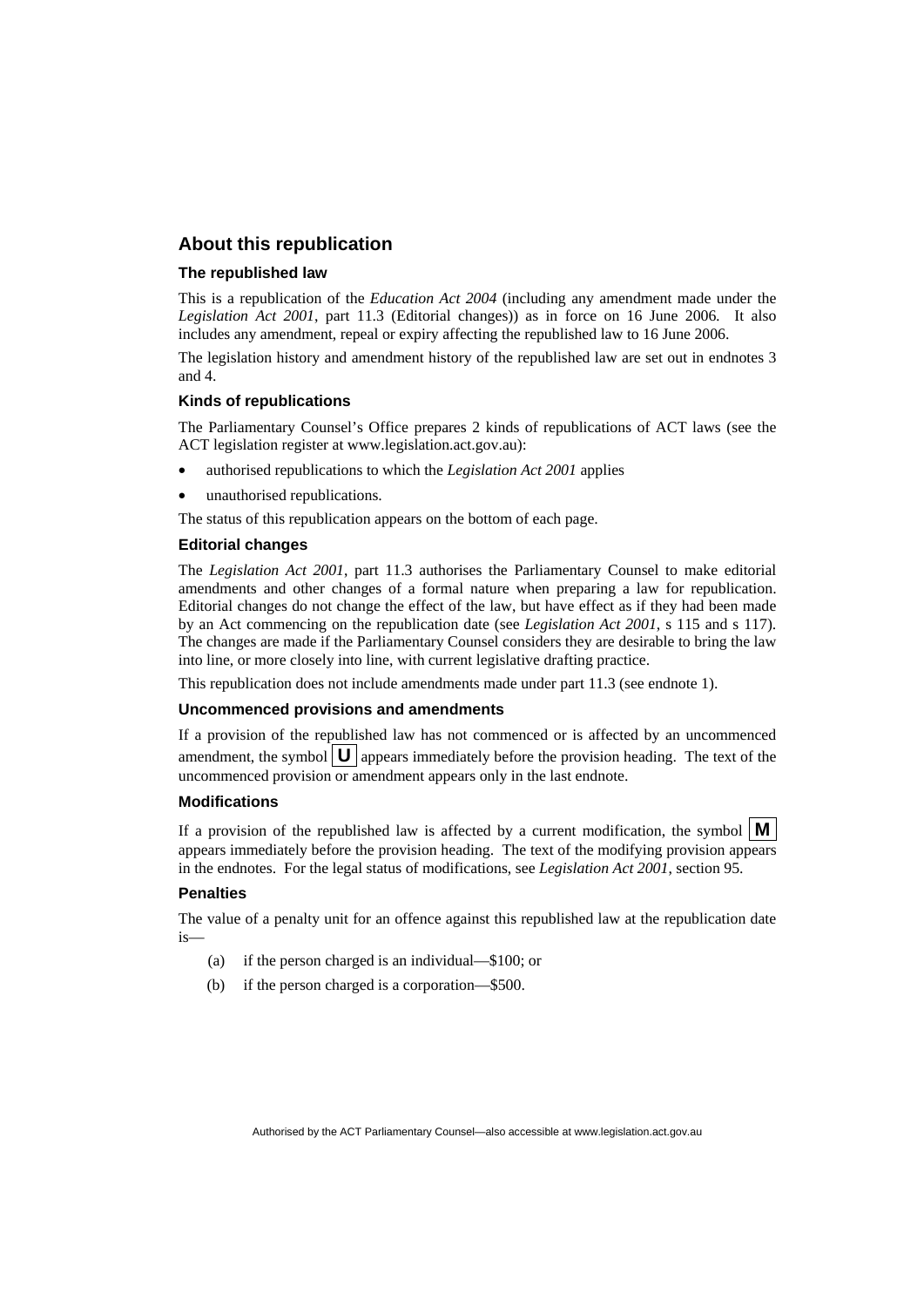

Australian Capital Territory

# **Education Act 2004**

# **Contents**

Page

# **Chapter 1 General**

| <b>Part 1.1</b> | <b>Preliminary</b>                                    |   |
|-----------------|-------------------------------------------------------|---|
|                 | Name of Act                                           |   |
| 3               | Dictionary                                            | 2 |
| 4               | <b>Notes</b>                                          | 2 |
| 5               | Offences against Act-application of Criminal Code etc | 3 |
| 6               | Meaning of parent and carer                           | 3 |
| <b>Part 1.2</b> | <b>General principles and objects</b>                 |   |
|                 | General principles of Act                             | 4 |
| 8               | Main objects of Act                                   | 5 |

| R3       | Education Act 2004           | contents 1 |
|----------|------------------------------|------------|
| 16/06/06 | Effective: 16/06/06-19/12/06 |            |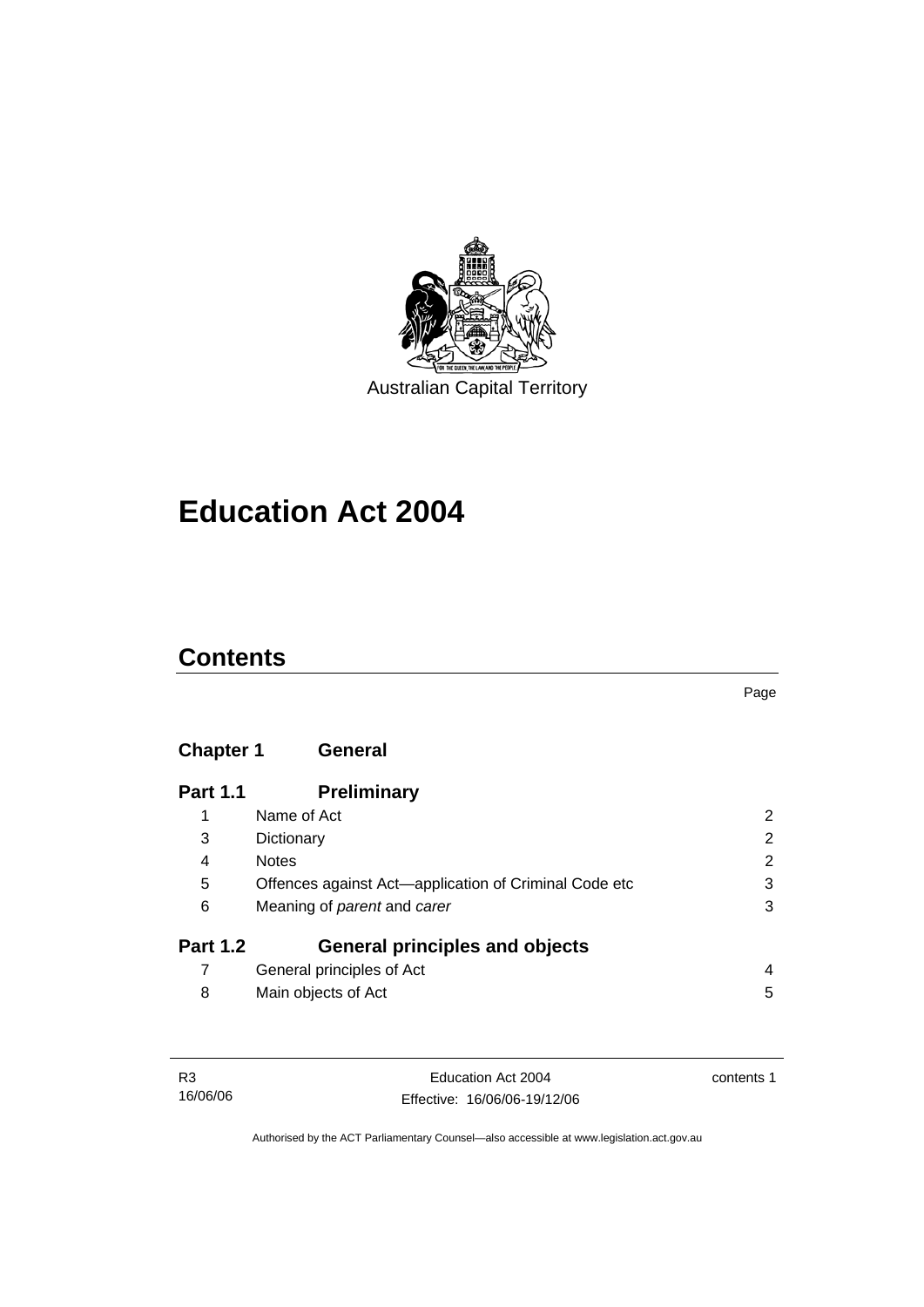#### **Contents**

|                  |                                                             | Page            |
|------------------|-------------------------------------------------------------|-----------------|
| <b>Chapter 2</b> | <b>School enrolment and attendance</b>                      |                 |
| 9                | Meaning of compulsory school age                            | 7               |
| 10               | Compulsory enrolment                                        | 7               |
| 11               | Compulsory attendance                                       | 7               |
| 12               | Information about school-age children                       | 8               |
| 13               | Employment of children under school-leaving age             | 9               |
| 14               | <b>Exemption certificates</b>                               | 9               |
| 15               | Duration of exemption certificates                          | 9               |
| 16               | Revocation of exemption certificates                        | 10              |
| 17               | Student transfer register                                   | 10              |
| <b>Chapter 3</b> | <b>Government schools</b>                                   |                 |
| <b>Part 3.1</b>  | <b>General</b>                                              |                 |
| 18               | Principles on which ch 3 based                              | 11              |
| 19               | Minister to seek advice                                     | 12 <sup>2</sup> |
| <b>Part 3.2</b>  | <b>Establishment and operation of government</b><br>schools |                 |
| 20               | Establishing government schools etc                         | 13              |
| 21               | Operation of government schools                             | 14              |
| 22               | Investigation of complaints-government schools              | 15              |
| 23               | Review of government school system                          | 15              |
| 24               | Review of operation of government schools                   | 16              |
| 25               | Reporting to parents-government schools                     | 16              |

contents 2 Education Act 2004 Effective: 16/06/06-19/12/06

R3 16/06/06

Authorised by the ACT Parliamentary Counsel—also accessible at www.legislation.act.gov.au

26 Education to be free 16 and 16 and 16 and 16 and 16 and 16 and 16 and 16 and 16 and 16 and 16 and 16 and 16 and 16 and 16 and 16 and 16 and 16 and 16 and 16 and 16 and 16 and 16 and 16 and 16 and 16 and 16 and 16 and 16 27 Voluntary financial contributions 17 28 Secular education 18 29 Religious education 18 30 Curriculum 18 31 Approved educational courses for children at government schools 19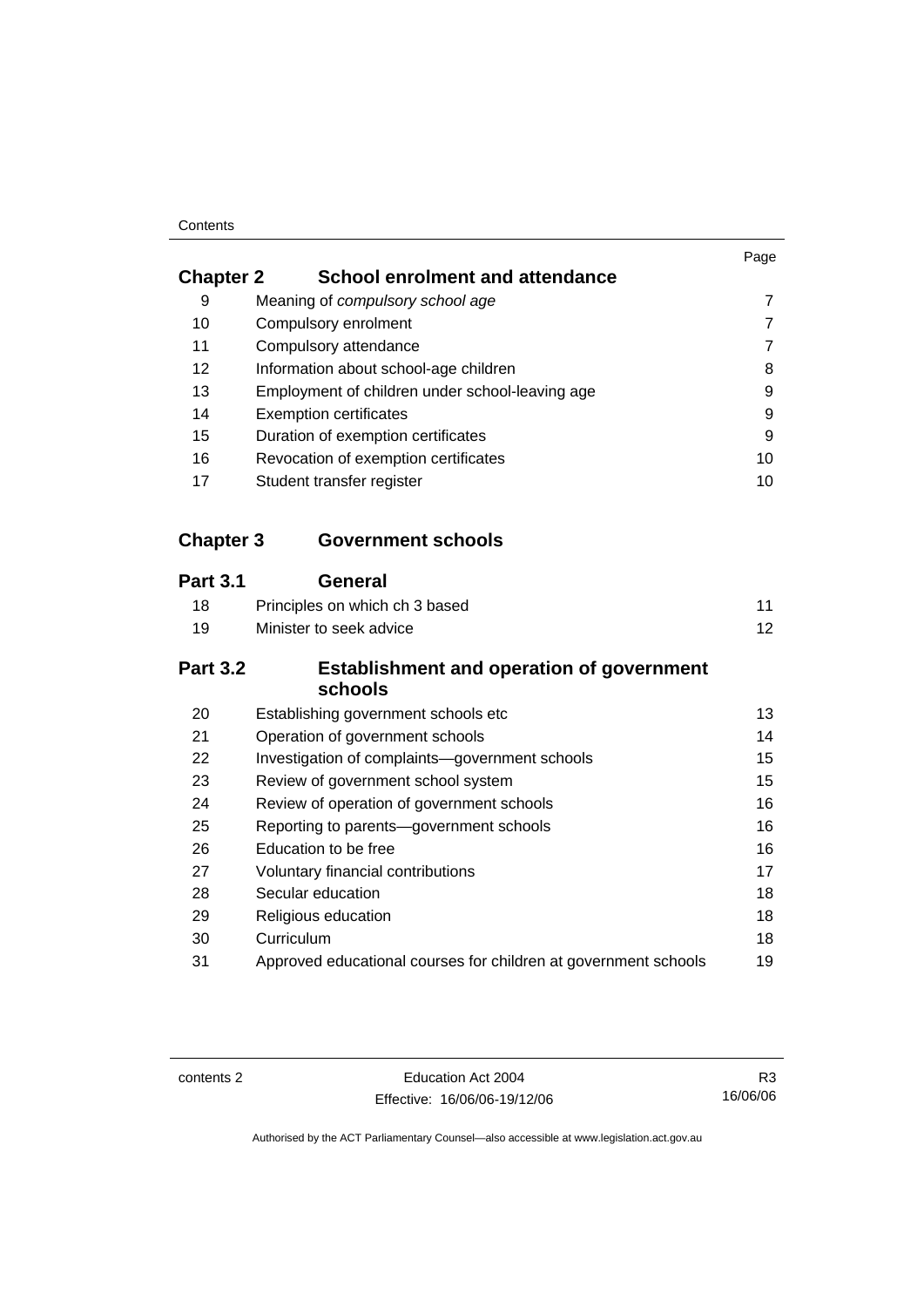|                            |                                                                                                            | Page       |
|----------------------------|------------------------------------------------------------------------------------------------------------|------------|
| <b>Part 3.3</b>            | Attendance at government schools                                                                           |            |
| 32                         | Keeping of register of enrolments and attendances for government<br>schools                                | 20         |
| 33                         | Keeping records of enrolment and attendances for government schools                                        | 20         |
| 34                         | Inspection of register of enrolment and attendances for government<br>schools                              | 21         |
| 35                         | Procedures to encourage school attendance at government schools                                            | 22         |
| 36                         | Suspension, exclusion or transfer of child by chief executive                                              | 22         |
| <b>Part 3.4</b>            | <b>School boards of government schools</b>                                                                 |            |
| Division 3.4.1             | Interpretation                                                                                             |            |
| 37                         | Definitions for pt 3.4                                                                                     | 26         |
| Division 3.4.2             | <b>Establishment and membership</b>                                                                        |            |
| 38                         | Establishment of school boards                                                                             | 27         |
| 39                         | Functions of school boards etc                                                                             | 27         |
| 40                         | Declaration of parents and citizens associations in certain<br>circumstances                               | 29         |
| 41                         | Constitution of school boards generally                                                                    | 29         |
| 42                         | Constitution of school boards of small schools                                                             | 31         |
| 43                         | Constitution of school boards of school-related institutions and other<br>schools in special circumstances | 32         |
| 44                         | Ending of appointment of members of school board                                                           | 34         |
| 45                         | Chairperson and deputy chairperson of school boards                                                        | 35         |
| 46                         | School boards to take part in selection of school principals                                               | 35         |
| Division 3.4.3             | Proceedings of school boards                                                                               |            |
| 47                         | Time and place of meetings of school boards                                                                | 35         |
| 48                         | Procedures governing proceedings of school boards                                                          | 36         |
| 49                         | Disclosure of interests by members of school boards                                                        | 38         |
| Division 3.4.4             | <b>Financial matters</b>                                                                                   |            |
| 50                         | School boards to approve budgets                                                                           | 39         |
| 51                         | Application of money of school                                                                             | 39         |
| 52                         | School boards to approve financial statement and report                                                    | 39         |
| 53                         | School boards to make available summaries of budget and annual<br>report                                   | 40         |
| R <sub>3</sub><br>16/06/06 | Education Act 2004<br>Effective: 16/06/06-19/12/06                                                         | contents 3 |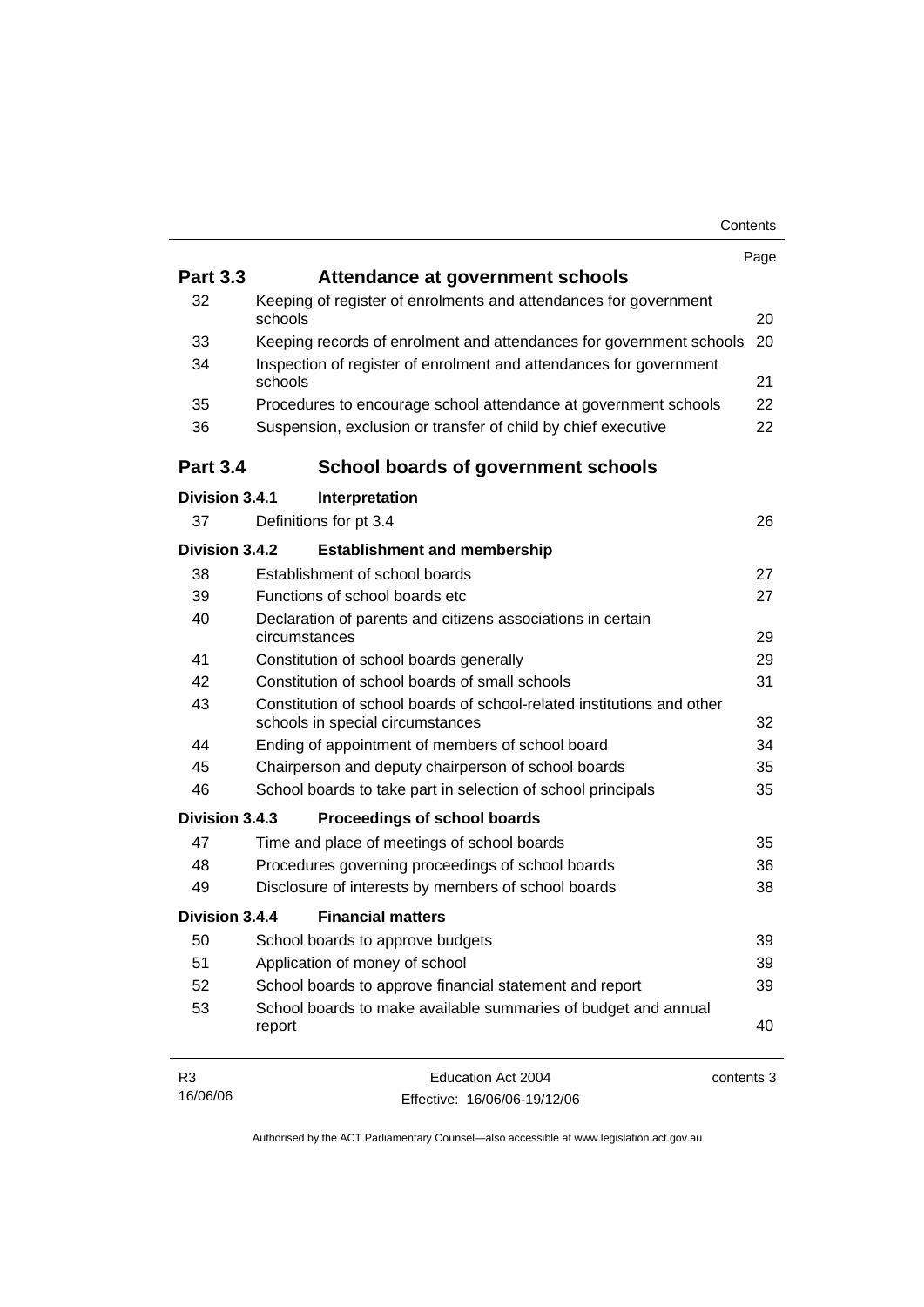#### **Contents**

|                 |                                                            | Page |
|-----------------|------------------------------------------------------------|------|
| <b>Part 3.5</b> | <b>Government Schools Education Council</b>                |      |
| Division 3.5.1  | <b>Establishment and membership</b>                        |      |
| 54              | Establishment of council (government)                      | 41   |
| 55              | Functions of council (government)                          | 41   |
| 56              | Membership of council (government)                         | 41   |
| 57              | Appointed members of council (government)                  | 42   |
| 58              | Deputy chairperson of council (government)                 | 43   |
| 59              | Term of appointment to council (government)                | 43   |
| 60              | Ending of appointment to council (government)              | 43   |
| 61              | Conditions of appointment generally of appointed members   | 44   |
| 62              | Arrangements for staff                                     | 44   |
| Division 3.5.2  | <b>Proceedings of council (government)</b>                 |      |
| 63              | Time and place of meetings of council (government)         | 44   |
| 64              | Procedures governing proceedings of council (government)   | 44   |
| 65              | Disclosure of interests by members of council (government) | 46   |
| 66              | Annual report by council (government)                      | 47   |
| <b>Part 3.6</b> | <b>Other provisions</b>                                    |      |
| Division 3.6.1  | Authorised persons (government)                            |      |
| 67              | Appointment of authorised persons (government)             | 48   |
| 68              | Identity cards for authorised persons (government)         | 49   |
| Division 3.6.2  | Inspection powers for government schools                   |      |
| 69              | Power not to be exercised before identity card shown etc   | 49   |
| 70              | Entry to government schools                                | 50   |
| 71              | Powers on entry                                            | 50   |
| Division 3.6.3  | <b>Miscellaneous</b>                                       |      |
| 72              | Protection of members of school boards                     | 50   |
| 73              | Minister to present advice of council (government)         | 50   |
|                 |                                                            |      |

contents 4 Education Act 2004 Effective: 16/06/06-19/12/06

R3 16/06/06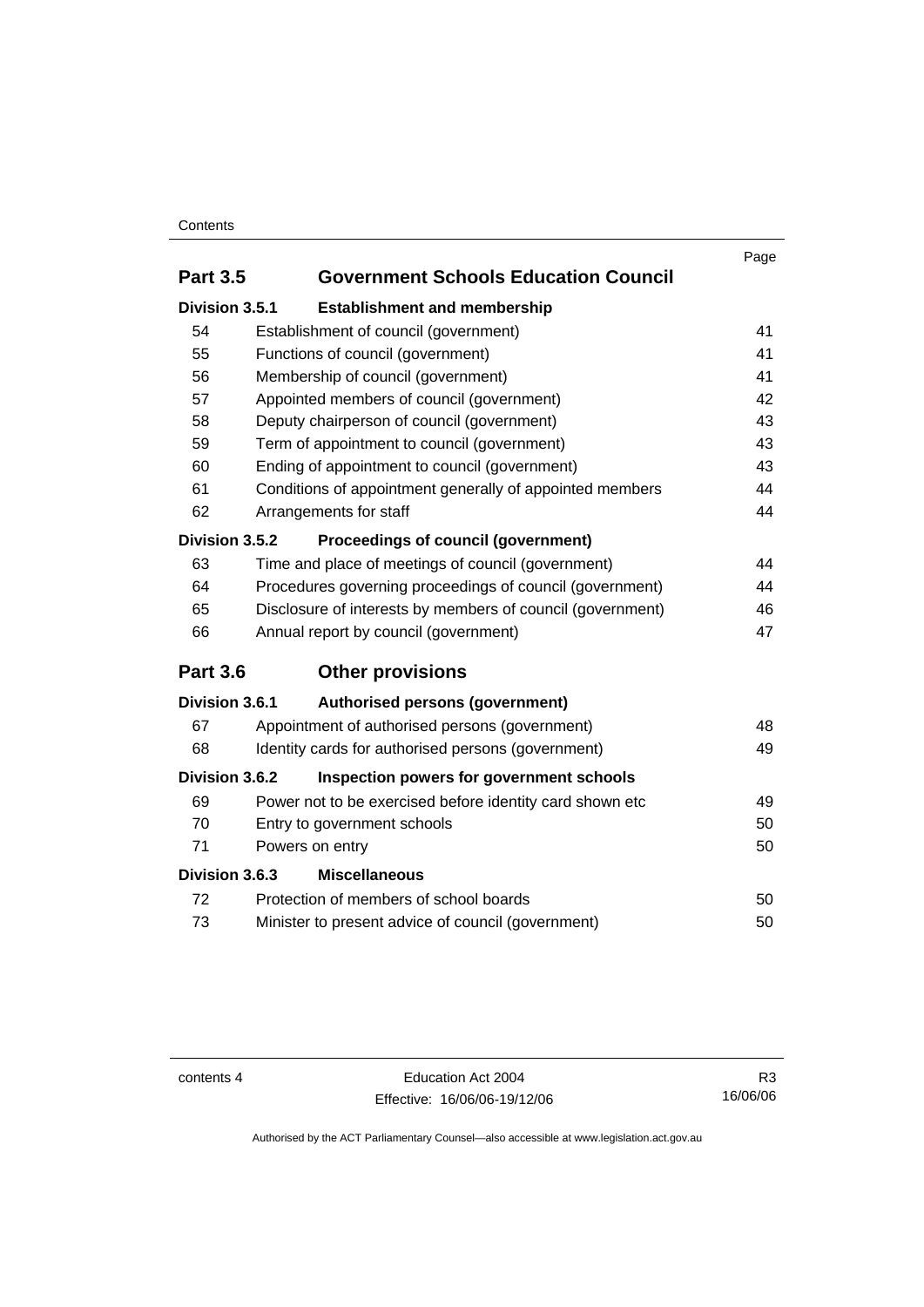| Contents |
|----------|
|----------|

|                  |                                                                                                         | Page |
|------------------|---------------------------------------------------------------------------------------------------------|------|
| <b>Chapter 4</b> | <b>Non-government schools</b>                                                                           |      |
| <b>Part 4.1</b>  | General                                                                                                 |      |
| 74               | Meaning of school in ch 4                                                                               | 51   |
| 75               | Principles on which ch 4 based                                                                          | 51   |
| 76               | Minister to seek advice                                                                                 | 52   |
| 77               | Registrar                                                                                               | 52   |
| 78               | Functions of registrar                                                                                  | 52   |
| 79               | Register of non-government schools                                                                      | 52   |
| 80               | Availability of information about operation of non-government schools<br>and their educational programs | 53   |
| 81               | Approved educational courses for children at non-government schools                                     | 53   |
| <b>Part 4.2</b>  | <b>Registration-non-government schools</b>                                                              |      |
| 82               | Schools to be registered                                                                                | 54   |
| 83               | Applications for in-principle approval for proposed registration                                        | 54   |
| 84               | Deciding in-principle applications                                                                      | 55   |
| 85               | Application for provisional registration                                                                | 57   |
| 86               | Provisional registration                                                                                | 58   |
| 87               | Application for registration                                                                            | 59   |
| 88               | Registration                                                                                            | 60   |
| 89               | Application for registration at additional educational levels                                           | 61   |
| 90               | Registration at additional educational levels                                                           | 62   |
| 91               | Conditions of provisional registration or registration                                                  | 64   |
| 92               | Certificate of provisional registration or registration                                                 | 65   |
| 93               | Period of provisional registration and registration                                                     | 66   |
| 94               | Investigation of complaints-non-government schools                                                      | 66   |
| 95               | Cancellation of provisional registration or registration                                                | 66   |
| 96               | Application for renewal of registration                                                                 | 67   |
| 97               | Renewal of registration                                                                                 | 68   |
| 98               | Inspection of panel reports for school registration etc                                                 | 69   |
| <b>Part 4.3</b>  | Attendance at non-government schools                                                                    |      |
| 99               | Keeping of register of enrolments and attendances for non-government                                    |      |

|            |                              | schools |          |
|------------|------------------------------|---------|----------|
| contents 5 | Education Act 2004           |         | R3       |
|            | Effective: 16/06/06-19/12/06 |         | 16/06/06 |

Authorised by the ACT Parliamentary Counsel—also accessible at www.legislation.act.gov.au

Effective: 16/06/06-19/12/06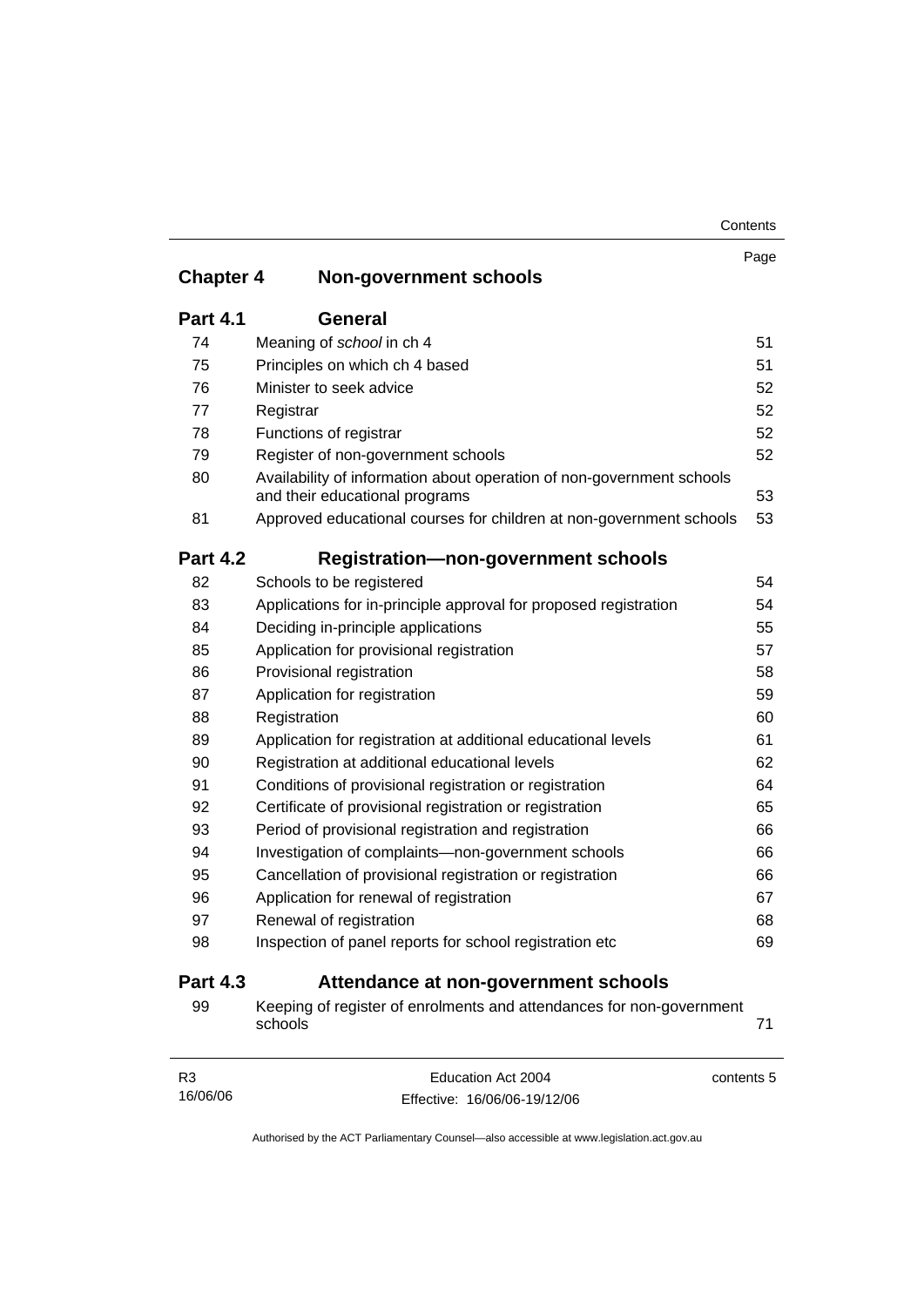| Contents |                                                                            |      |
|----------|----------------------------------------------------------------------------|------|
|          |                                                                            | Page |
| 100      | Keeping records of enrolment and attendances for non-government<br>schools | 71   |
| 101      | Inspection of register of enrolment and attendances for non-               |      |
|          | government schools                                                         | 72   |
| 102      | Procedures to encourage attendance at non-government schools               | 73   |
| 103      | Reporting to parents—non-government schools                                | 73   |
| 104      | Suspension or exclusion of children-Catholic systemic schools              | 74   |
| 105      | Suspension or exclusion of children—other non-government schools           | 77   |
|          |                                                                            |      |

# **Part 4.4 Non-government Schools Education Council**

| Division 4.4.1  |                                           | <b>Establishment and membership</b>                             |                |
|-----------------|-------------------------------------------|-----------------------------------------------------------------|----------------|
| 106             | Establishment of council (non-government) |                                                                 | 80             |
| 107             | Functions of council (non-government)     |                                                                 | 80             |
| 108             | Membership of council (non-government)    |                                                                 | 80             |
| 109             | Members of council (non-government)       |                                                                 | 81             |
| 110             |                                           | Deputy chairperson of council (non-government)                  | 81             |
| 111             |                                           | Term of appointment to council (non-government)                 | 82             |
| 112             |                                           | Ending of appointment to council (non-government)               | 82             |
| 113             | members                                   | Conditions of appointment generally of council (non-government) | 82             |
| 114             | Arrangements for staff                    |                                                                 | 83             |
| Division 4.4.2  |                                           | Proceedings of council (non-government)                         |                |
| 115             |                                           | Time and place of meetings of council (non-government)          | 83             |
| 116             | Proceedings of council (non-government)   |                                                                 | 83             |
| 117             |                                           | Disclosure of interests by members of council (non-government)  | 83             |
| 118             | Annual report by council (non-government) |                                                                 | 84             |
| <b>Part 4.5</b> | <b>Other provisions</b>                   |                                                                 |                |
| Division 4.5.1  |                                           | Authorised persons (non-government)                             |                |
| 119             |                                           | Appointment of authorised persons (non-government)              | 85             |
| 120             |                                           | Identity cards for authorised persons (non-government)          | 86             |
| Division 4.5.2  |                                           | Inspection powers for non-government schools                    |                |
| 121             |                                           | Power not to be exercised before identity card shown etc        | 86             |
| 122             |                                           | Entry to non-government schools for inspections                 | 87             |
| contents 6      |                                           | Education Act 2004                                              | R <sub>3</sub> |
|                 |                                           | Effective: 16/06/06-19/12/06                                    | 16/06/06       |

Effective: 16/06/06-19/12/06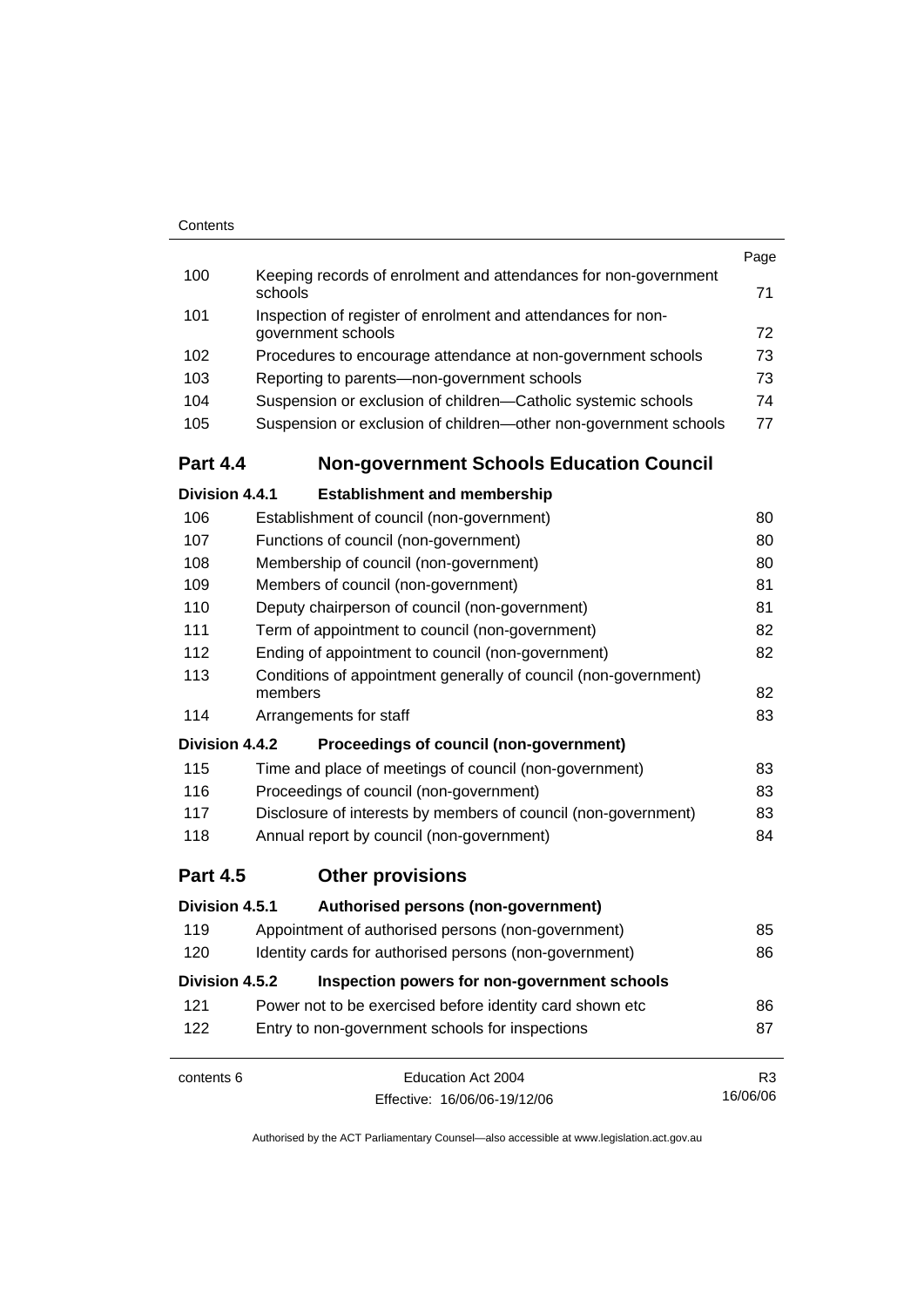|                  |                                                        | Contents |
|------------------|--------------------------------------------------------|----------|
|                  |                                                        | Page     |
| 123              | Entry to non-government schools with consent           | 87       |
| 124              | Consent to entry                                       | 87       |
| 125              | Powers on entry                                        | 88       |
| Division 4.5.3   | <b>Miscellaneous</b>                                   |          |
| 126              | Inspection of register of non-government schools       | 88       |
| 127              | Minister to present advice of council (non-government) | 89       |
| <b>Chapter 5</b> | <b>Home education</b>                                  |          |
| <b>Part 5.1</b>  | General                                                |          |
| 128              | Principles on which ch 5 based                         | 90       |
| <b>Part 5.2</b>  | <b>Registration-home education</b>                     |          |
| 129              | Meaning of home education                              | 91       |
| 130              | Provisional registration for home education            | 91       |
| 131              | Registration for home education                        | 91       |
| 132              | Conditions of registration for home education          | 92       |
| 133              | Registration of child                                  | 92       |
| 134              | Period of registration                                 | 93       |
| 135              | Cancellation of registration for home education        | 93       |
| 136              | Certificate of registration for home education         | 94       |
| 137              | Renewal of registration for home education             | 94       |
| 138              | Home education reports                                 | 95       |
| 139              | Home education register                                | 95       |
| <b>Chapter 6</b> | <b>Miscellaneous</b>                                   |          |
| <b>Part 6.1</b>  | <b>Review of decisions</b>                             |          |

| . u. v. . | NY YIY YI YI YYYIYIYIIY                            |    |
|-----------|----------------------------------------------------|----|
| 140       | Meaning of <i>reviewable decisions</i> for pt 6.1  | 96 |
| 141       | Notice of decisions to be given to affected people | 96 |
| 142       | Who may apply for internal review of decisions     | 97 |
| 143       | Applications for internal review                   | 97 |
| 144       | Internal review                                    | 97 |
|           |                                                    |    |

| R3       | Education Act 2004           | contents 7 |
|----------|------------------------------|------------|
| 16/06/06 | Effective: 16/06/06-19/12/06 |            |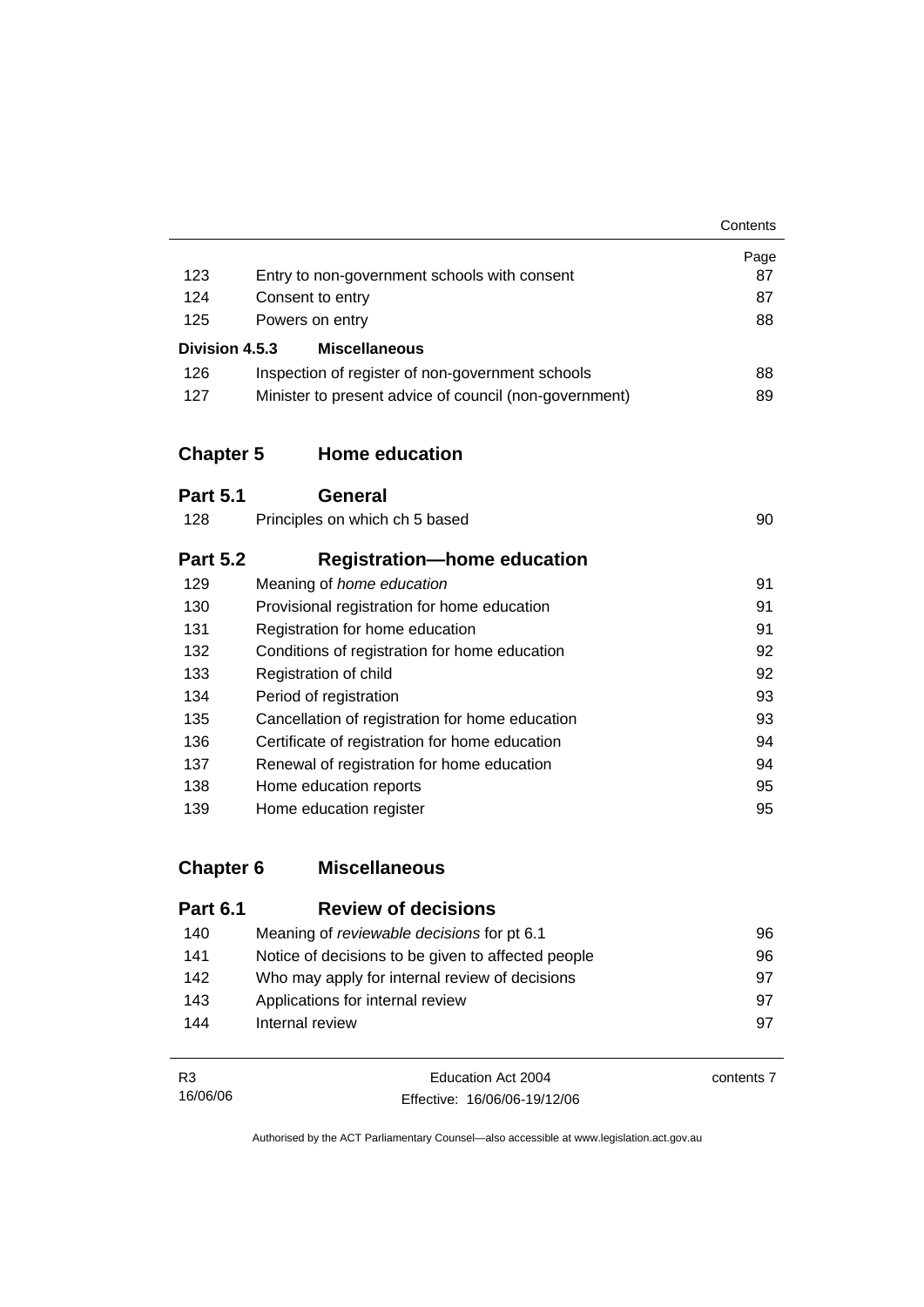#### **Contents**

| 145             | Review by administrative appeals tribunal of certain decisions                                         | Page<br>98 |
|-----------------|--------------------------------------------------------------------------------------------------------|------------|
| <b>Part 6.2</b> | <b>Other provisions</b>                                                                                |            |
| 146             | Preschools                                                                                             | 99         |
| 147             | Offences on school premises                                                                            | 99         |
| 148             | Obligations on parents                                                                                 | 100        |
| 149             | Notification of parents                                                                                | 100        |
| 150             | Minister may grant scholarships etc                                                                    | 100        |
| 151             | Gifts and donations                                                                                    | 101        |
| 152             | Education trust fund                                                                                   | 101        |
| 153             | Notices of intention under former education Act to conduct schools at<br>additional educational levels | 102        |
| 154             | Approved forms                                                                                         | 103        |
| 155             | Regulation-making power                                                                                | 103        |

| <b>Schedule 1</b> | <b>Reviewable decisions</b>        | 104  |
|-------------------|------------------------------------|------|
| <b>Part 1.1</b>   | <b>Minister's decisions</b>        | 104  |
| <b>Part 1.2</b>   | <b>Chief executive's decisions</b> | 106. |

## **Dictionary** 107

#### **Endnotes**

|   | About the endnotes     | 114 |
|---|------------------------|-----|
| 2 | Abbreviation key       | 114 |
| 3 | Legislation history    | 115 |
| 4 | Amendment history      | 115 |
| 5 | Earlier republications | 117 |

contents 8 Education Act 2004 Effective: 16/06/06-19/12/06

R3 16/06/06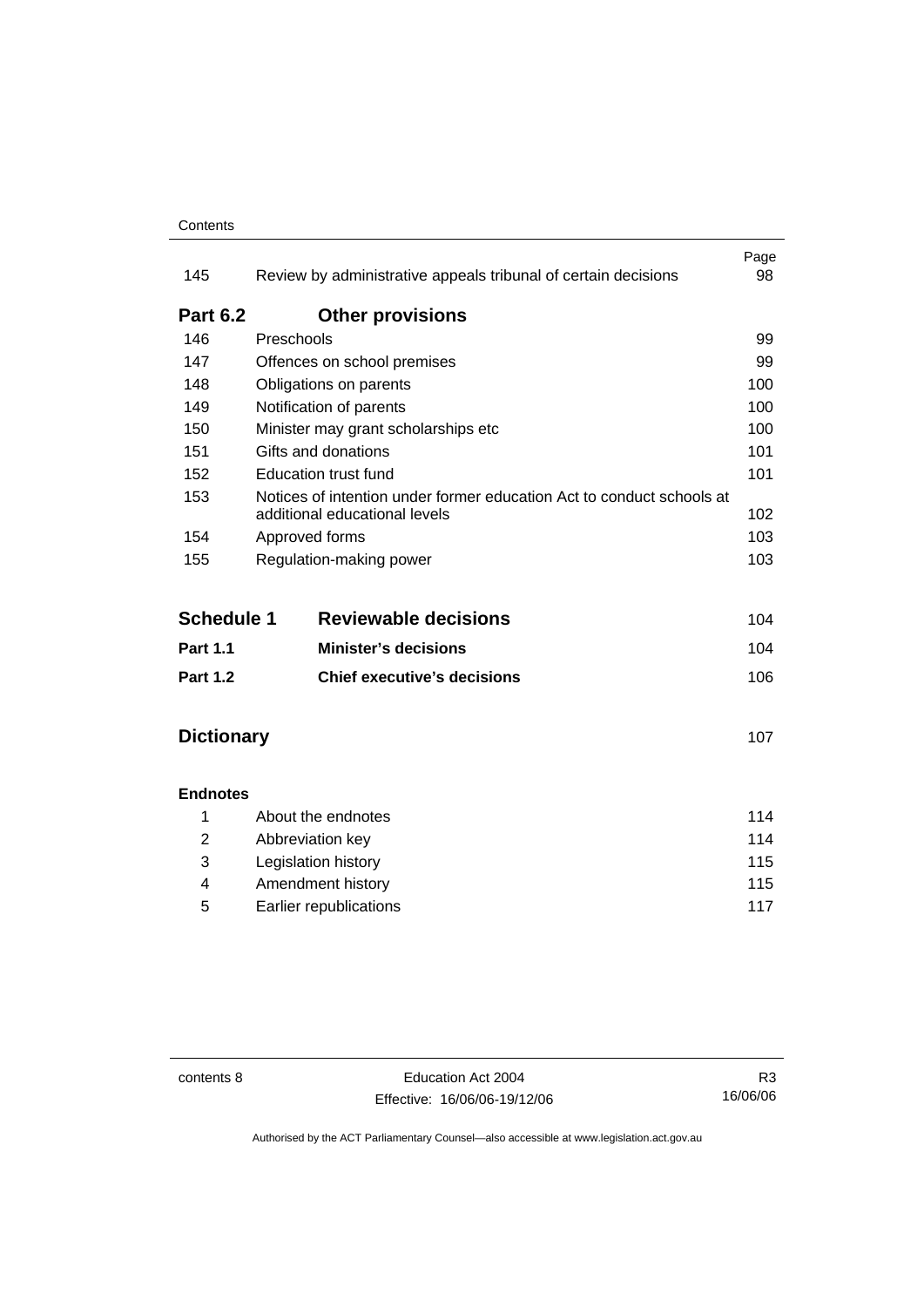

Australian Capital Territory

# **Education Act 2004**

An Act about the education of children in the ACT, and for other purposes

R3 16/06/06

l

Education Act 2004 Effective: 16/06/06-19/12/06 page 1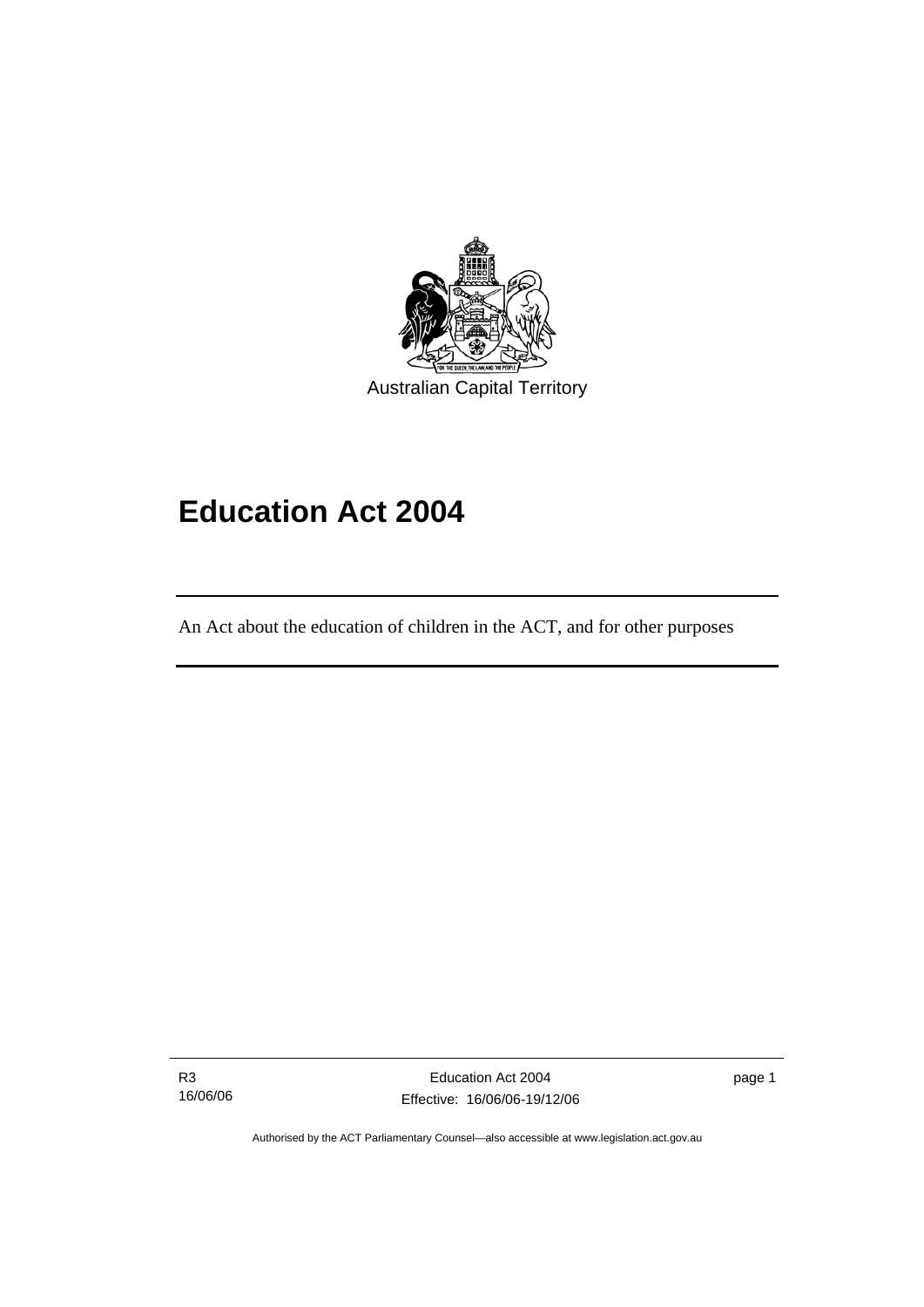**Chapter 1** General<br>**Part 1.1** Prelimina **Preliminary** 

Section 1

# **Chapter 1 General**

# **Part 1.1** Preliminary

### **1 Name of Act**

This Act is the *Education Act 2004*.

### **3 Dictionary**

The dictionary at the end of this Act is part of this Act.

*Note 1* The dictionary at the end of this Act defines certain terms used in this Act, and includes references (*signpost definitions*) to other terms defined elsewhere in this Act.

> For example, the signpost definition '*carer*—see section 6.' means that the term 'carer' is defined in that section.

*Note 2* A definition in the dictionary (including a signpost definition) applies to the entire Act unless the definition, or another provision of the Act, provides otherwise or the contrary intention otherwise appears (see Legislation Act, s 155 and s 156 (1)).

#### **4 Notes**

A note included in this Act is explanatory and is not part of this Act.

*Note* See Legislation Act, s 127 (1), (4) and (5) for the legal status of notes.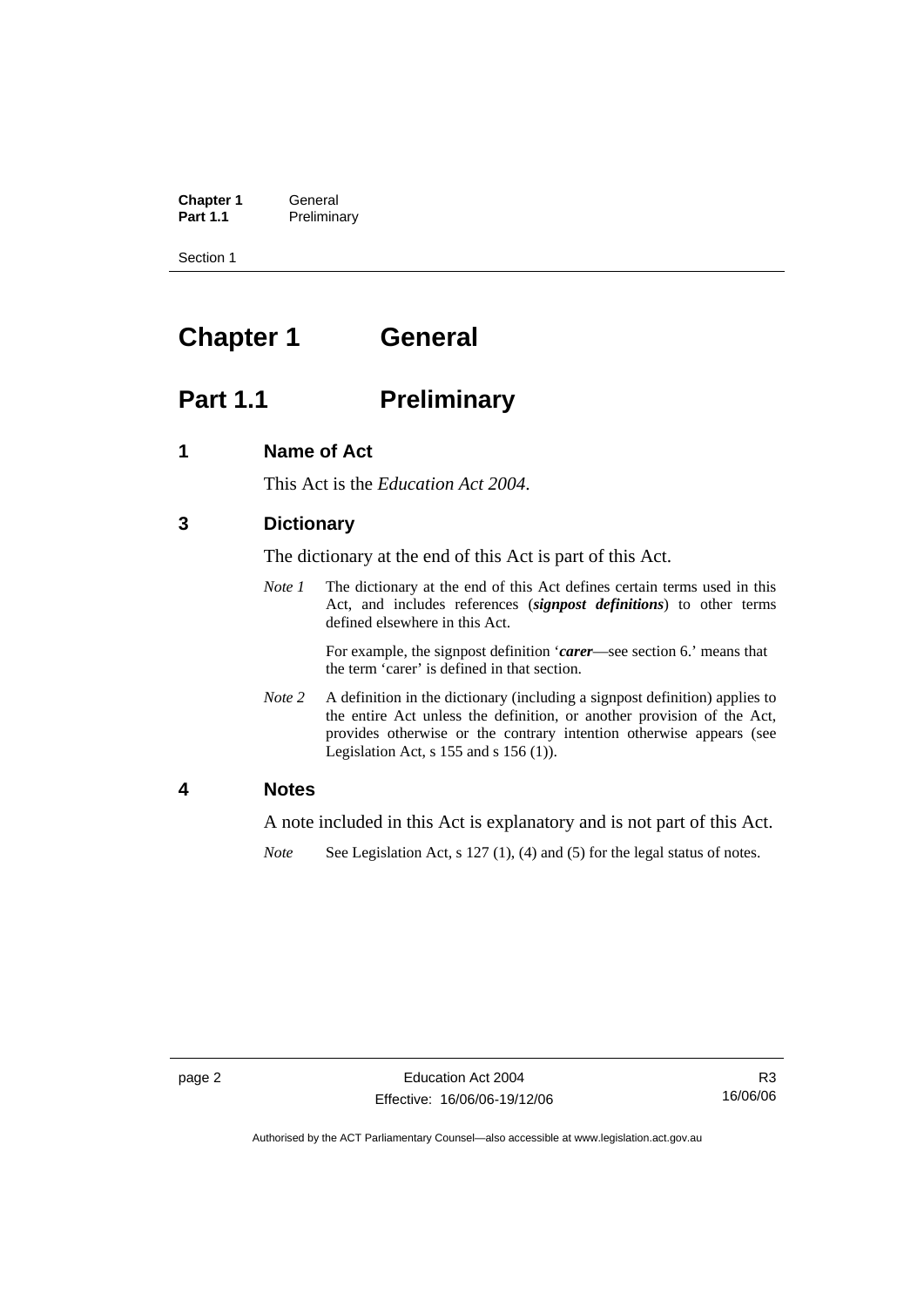### **5 Offences against Act—application of Criminal Code etc**

Other legislation applies in relation to offences against this Act.

*Note 1 Criminal Code*

The Criminal Code, ch 2 applies to all offences against this Act (see Code, pt 2.1).

The chapter sets out the general principles of criminal responsibility (including burdens of proof and general defences), and defines terms used for offences to which the Code applies (eg *conduct*, *intention*, *recklessness* and *strict liability*).

*Note 2 Penalty units* 

The Legislation Act, s 133 deals with the meaning of offence penalties that are expressed in penalty units.

### **6 Meaning of** *parent* **and** *carer*

- (1) In this Act, a *parent* includes a carer.
- (2) In this Act, a *parent* is a person having parental responsibility for the child under the *Children and Young People Act 1999*.
- (3) In this Act, a *carer* is a person who is a carer under the *Children and Young People Act 1999*, section 5.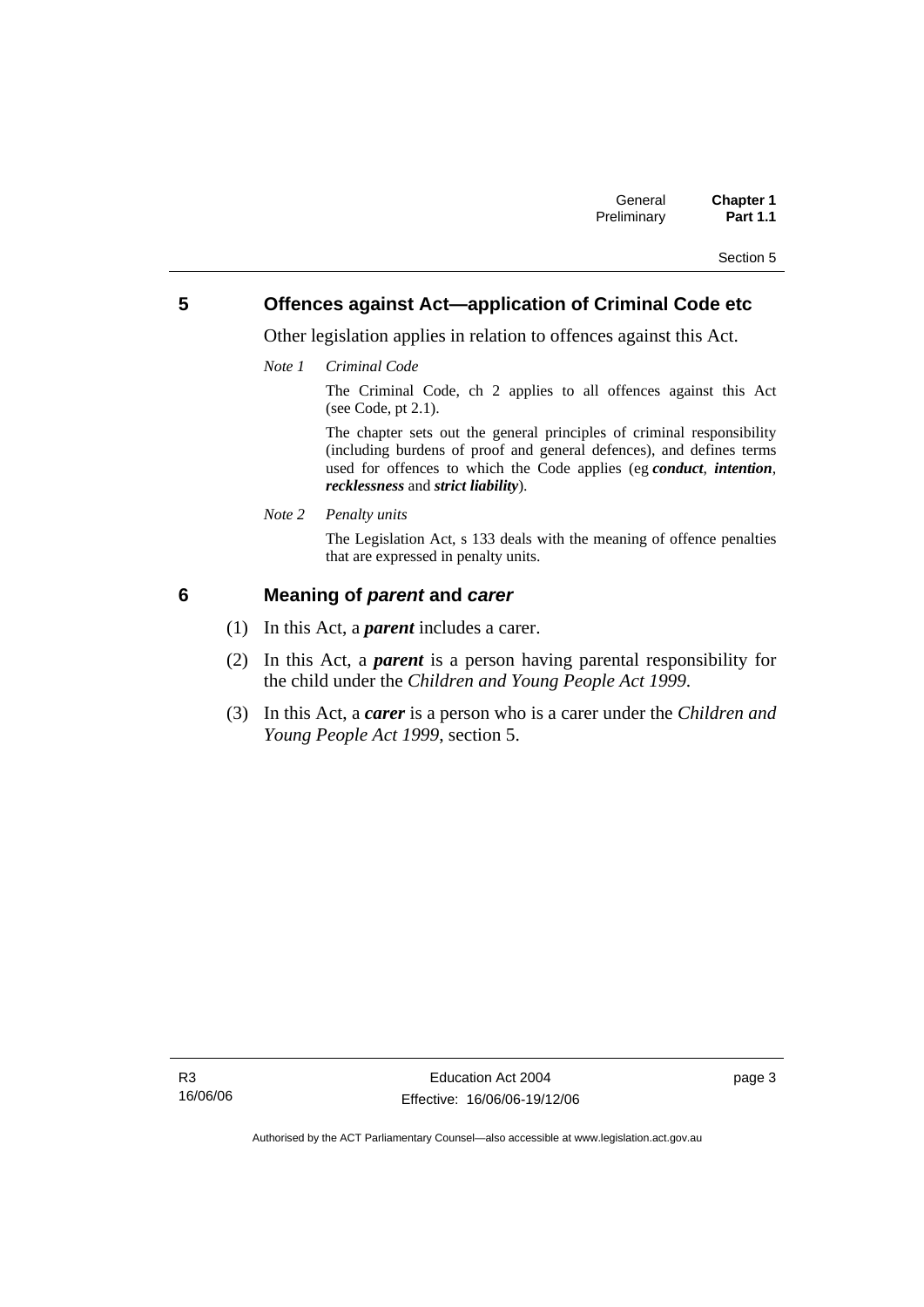# **Part 1.2 General principles and objects**

### **7 General principles of Act**

- (1) Everyone involved in the administration of this Act, or in the education of children of school age in the ACT, is to apply the principle that every child has a right to receive a high-quality education.
- (2) Without limiting subsection (1), a high-quality education is based on the following principles:
	- (a) school education and home education provide a foundation for a democratic society;
	- (b) school education and home education should—
		- (i) aim to develop every child's potential and maximise educational achievements; and
		- (ii) promote children's enthusiasm for lifelong learning and optimism for the future; and
		- (iii) encourage parents to take part in the education of their children, and recognise their right to choose a suitable educational environment; and
		- (iv) promote respect for and tolerance of others; and
		- (v) recognise the social, religious, physical, intellectual and emotional needs of all students; and
		- (vi) aim over time to improve the learning outcomes of students so that the outcomes are free from disadvantage because of economic, social, cultural or other causes; and
		- (vii) encourage all children to complete their senior secondary education; and

R3 16/06/06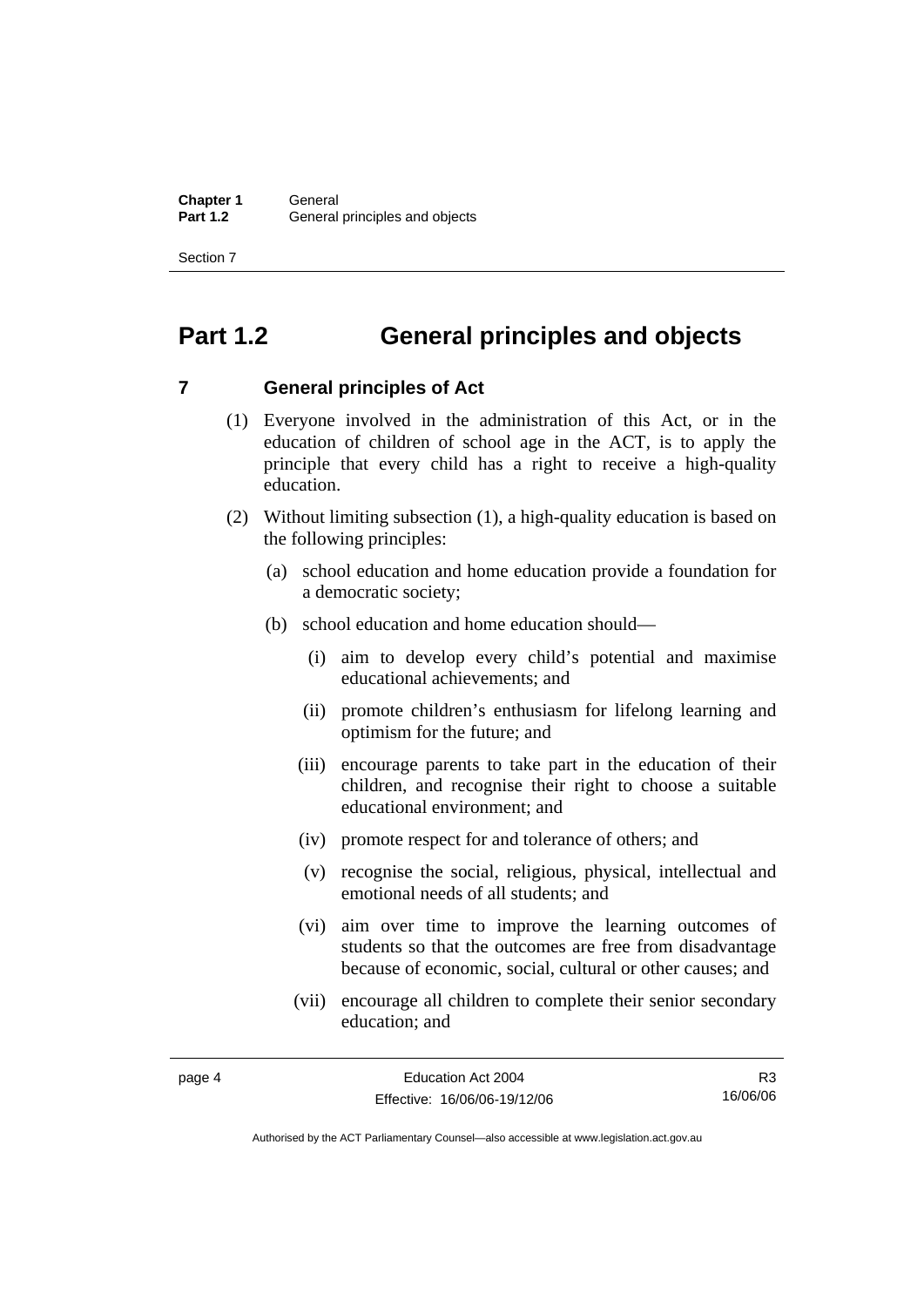- (viii) provide access to a broad education; and
- (ix) recognise the needs of Indigenous students;
- (c) innovation, diversity and opportunity within and among schools should be encouraged;
- (d) effective quality assurance mechanisms should be applied to school education;
- (e) government funding should be directed to children through their schools or school system;
- (f) the partnership between the home, community and educational providers should be recognised;
- (g) school communities should be given information about the operation of their schools.
- (3) Everyone involved in the administration of this Act, or in the education of children of school age in the ACT, is to apply the principle that school education—
	- (a) recognises the individual needs of children with disabilities; and
	- (b) should make appropriate provision for those needs, unless it would impose unjustifiable hardship on the provider of the school education.
- (4) Corporal punishment is not allowed in ACT schools.

#### **8 Main objects of Act**

The main objects of this Act are—

 (a) to state the responsibilities of parents and the government in relation to school education and the principles and values on which government and non-government school education and home education are based; and

page 5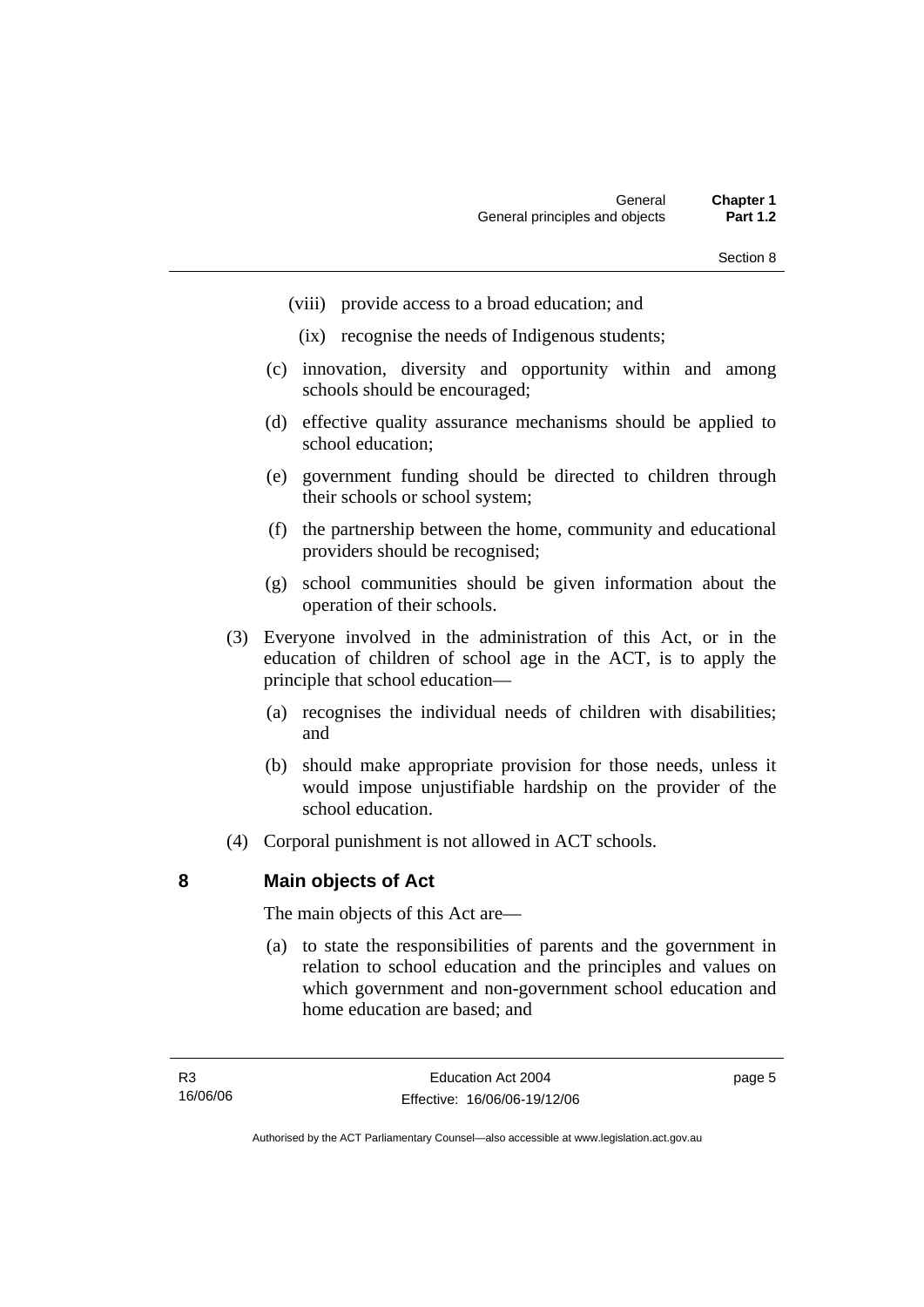**Chapter 1** General<br>**Part 1.2** General General principles and objects

Section 8

- (b) to promote compulsory school education and state the circumstances in which school attendance is not required, including providing for suspension and exclusion from school; and
- (c) to provide for the operation and governance of government schools; and
- (d) to provide for the registration of non-government schools and home education.

page 6 Education Act 2004 Effective: 16/06/06-19/12/06

R3 16/06/06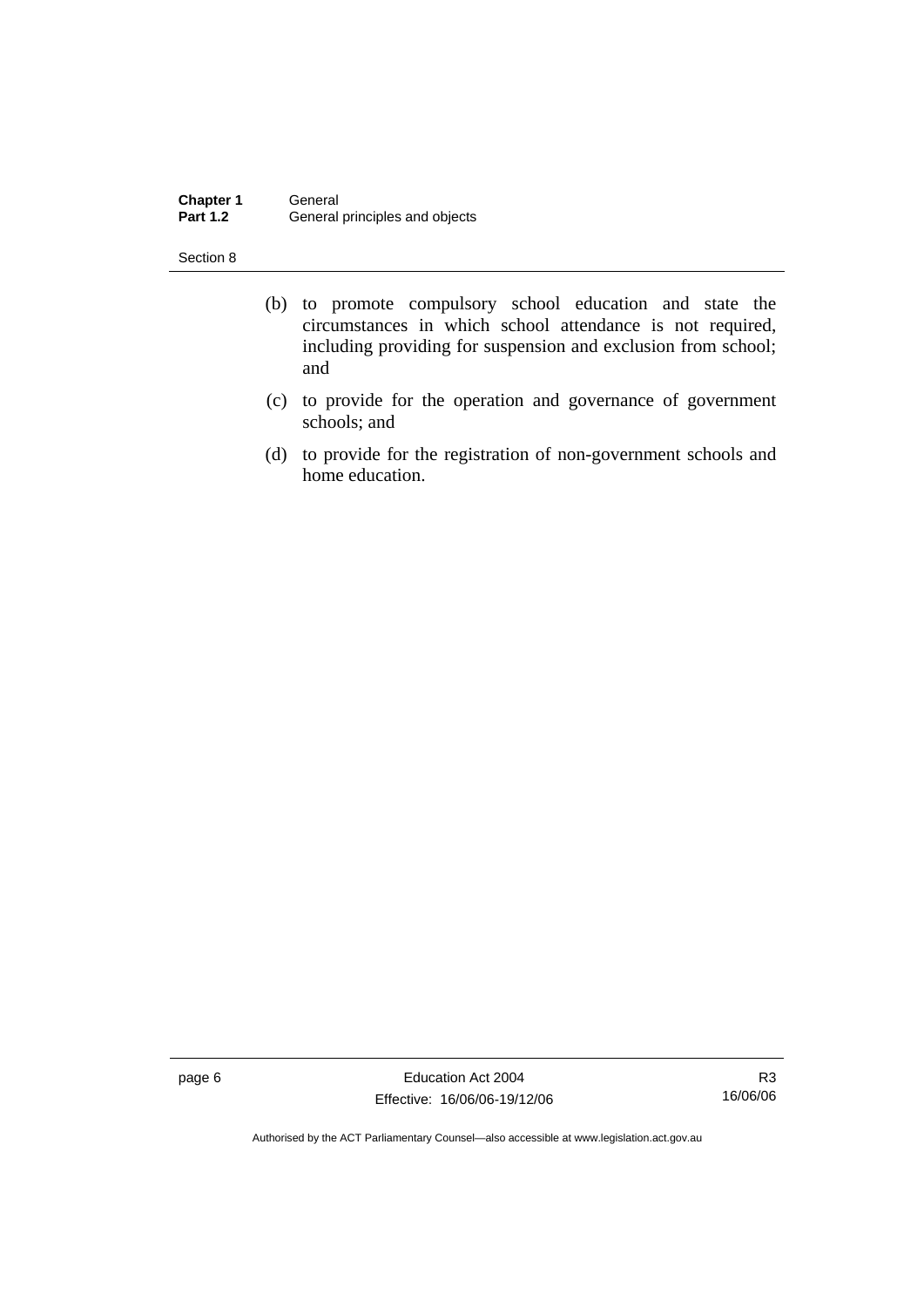# **Chapter 2 School enrolment and attendance**

#### **9 Meaning of** *compulsory school age*

For this Act, a child is of *compulsory school age* if the child is at least 6 years old and under 15 years old.

#### **10 Compulsory enrolment**

- (1) This section applies to the parents of a child if the child is of compulsory school age and lives in the ACT.
- (2) Not later than 14 school term days after the day the child turns 6 years old, or begins to live in the ACT, the parents must enrol the child at a school or apply to register the child for home education.

Maximum penalty: 5 penalty units.

- (3) Subsection (2) does not apply if—
	- (a) the child lives in the ACT but is enrolled in a school under State law; or
	- (b) an exemption certificate is in force for the child; or
	- (c) the parents have a reasonable excuse for not complying with the subsection.
- (4) An offence against this section is a strict liability offence.

#### **11 Compulsory attendance**

 (1) This section applies to the parents of a child if the child lives in the ACT, is of compulsory school age and is enrolled at a school.

page 7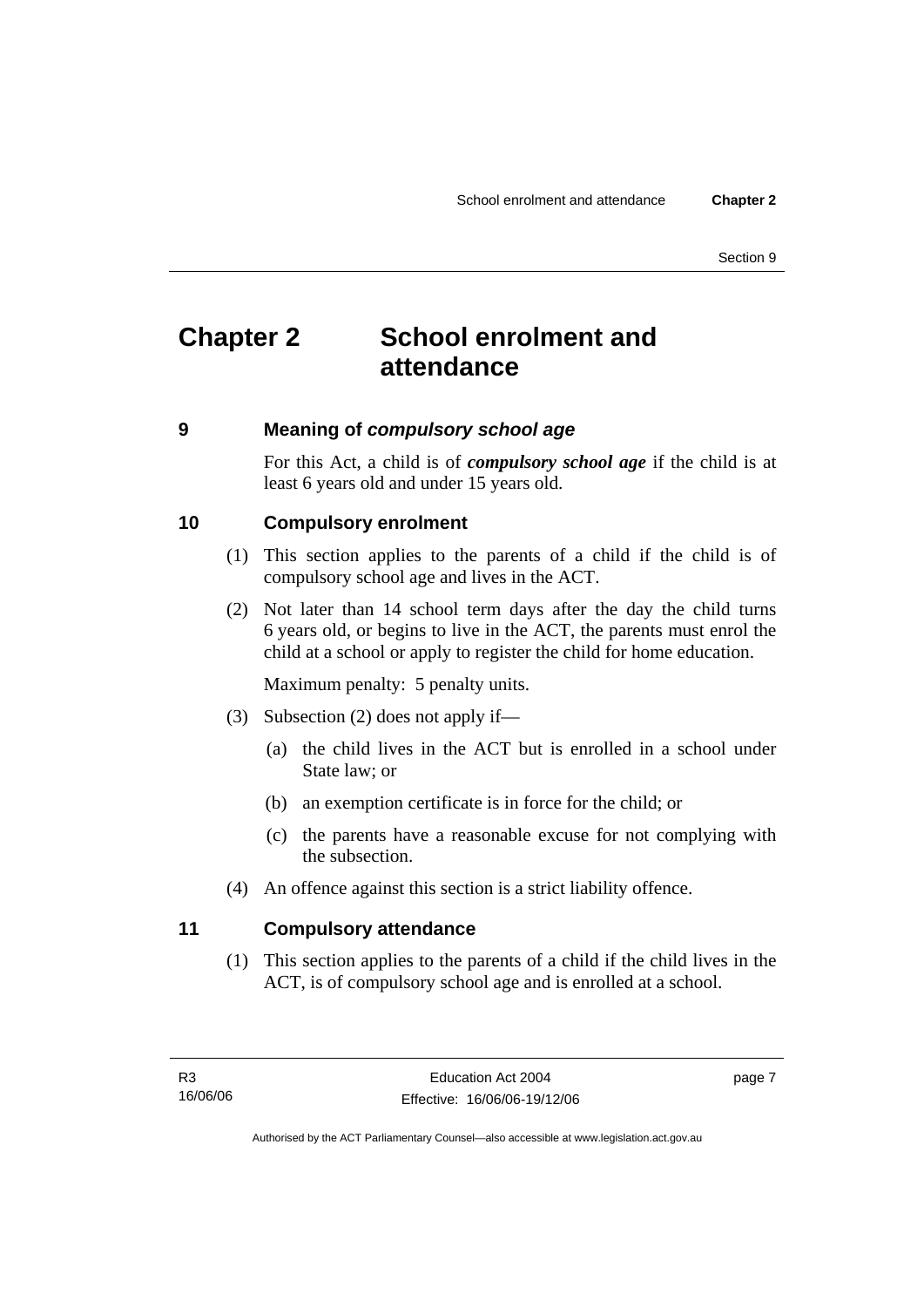#### **Chapter 2** School enrolment and attendance

#### Section 12

- (2) The parents must ensure that the child attends—
	- (a) the school on every day, and during the times on every day, when the school is open for attendance; and
	- (b) every activity of the school (including attendances at an approved educational course) that the school requires the child to attend.
- (3) The parents must not contravene subsection (2).

Maximum penalty: 5 penalty units.

- (4) Subsection (3) does not apply if the parents have a reasonable excuse for the contravention.
- (5) An offence against this section is a strict liability offence.

#### **12 Information about school-age children**

- (1) This section applies if the chief executive believes on reasonable grounds that—
	- (a) a child of compulsory school age lives in the ACT; and
	- (b) the child is not enrolled at a school or registered for home education.
- (2) The chief executive may give written notice to a parent of the child requiring the parent to give the chief executive the details about the child stated in the notice within 7 days after the day the parent receives the notice.
- (3) If the chief executive gives a notice under this section to the parent, the parent must comply with the notice.

Maximum penalty: 50 penalty units.

(4) An offence against this section is a strict liability offence.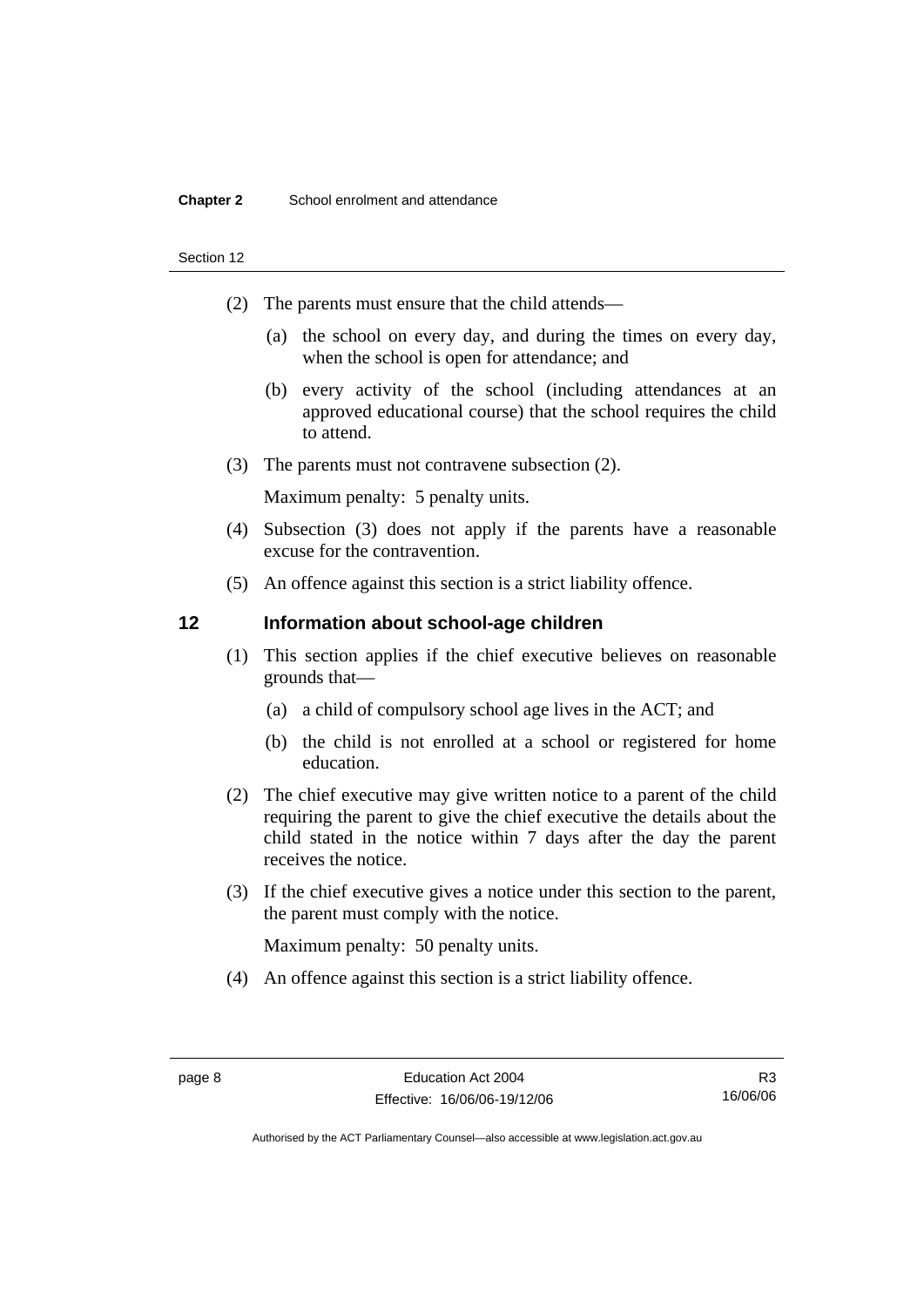### **13 Employment of children under school-leaving age**

- (1) A person must not employ a child under school-leaving age, on a day and at a time, when the child—
	- (a) is required under this Act to attend a school, school activity or approved educational course; or
	- (b) if the child does not live in the ACT or is enrolled at a school under State law—would be required under this Act to attend a school, school activity or approved educational course if the child were living in the ACT or were not enrolled at a school under State law.

Maximum penalty: 50 penalty units.

(2) An offence against this section is a strict liability offence.

### **14 Exemption certificates**

The chief executive may, on application by the parents of a child, issue a certificate exempting the child from school, if satisfied that—

- (a) it is necessary or desirable, having regard to any educational, vocational training or employment opportunity offered to the child before the child is of school-leaving age, to exempt the child from school; or
- (b) it is otherwise in the child's best interests, having regard to the care, health, development or education of the child, to exempt the child from school.

#### **15 Duration of exemption certificates**

An exemption certificate may be issued for a child until—

- (a) the child reaches school-leaving age; or
- (b) the ground on which the certificate was issued ceases to apply.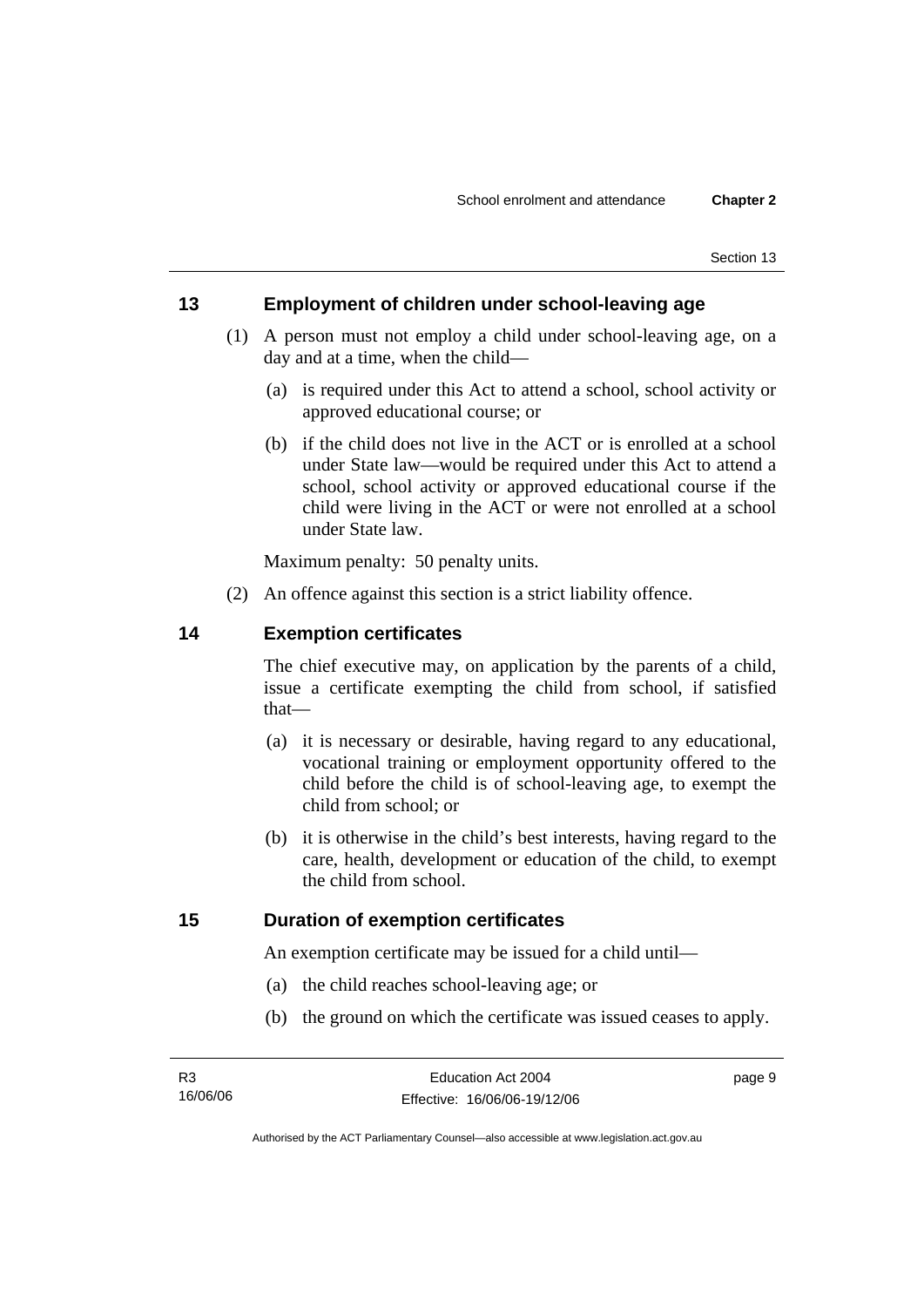#### **Chapter 2** School enrolment and attendance

Section 16

## **16 Revocation of exemption certificates**

The chief executive may revoke an exemption certificate issued for a child if—

- (a) the certificate was issued in error; or
- (b) the ground on which the certificate was issued ceases to apply.

#### **17 Student transfer register**

The chief executive must establish procedures for recording the transfer of students between schools in the ACT.

page 10 **Education Act 2004** Effective: 16/06/06-19/12/06

R3 16/06/06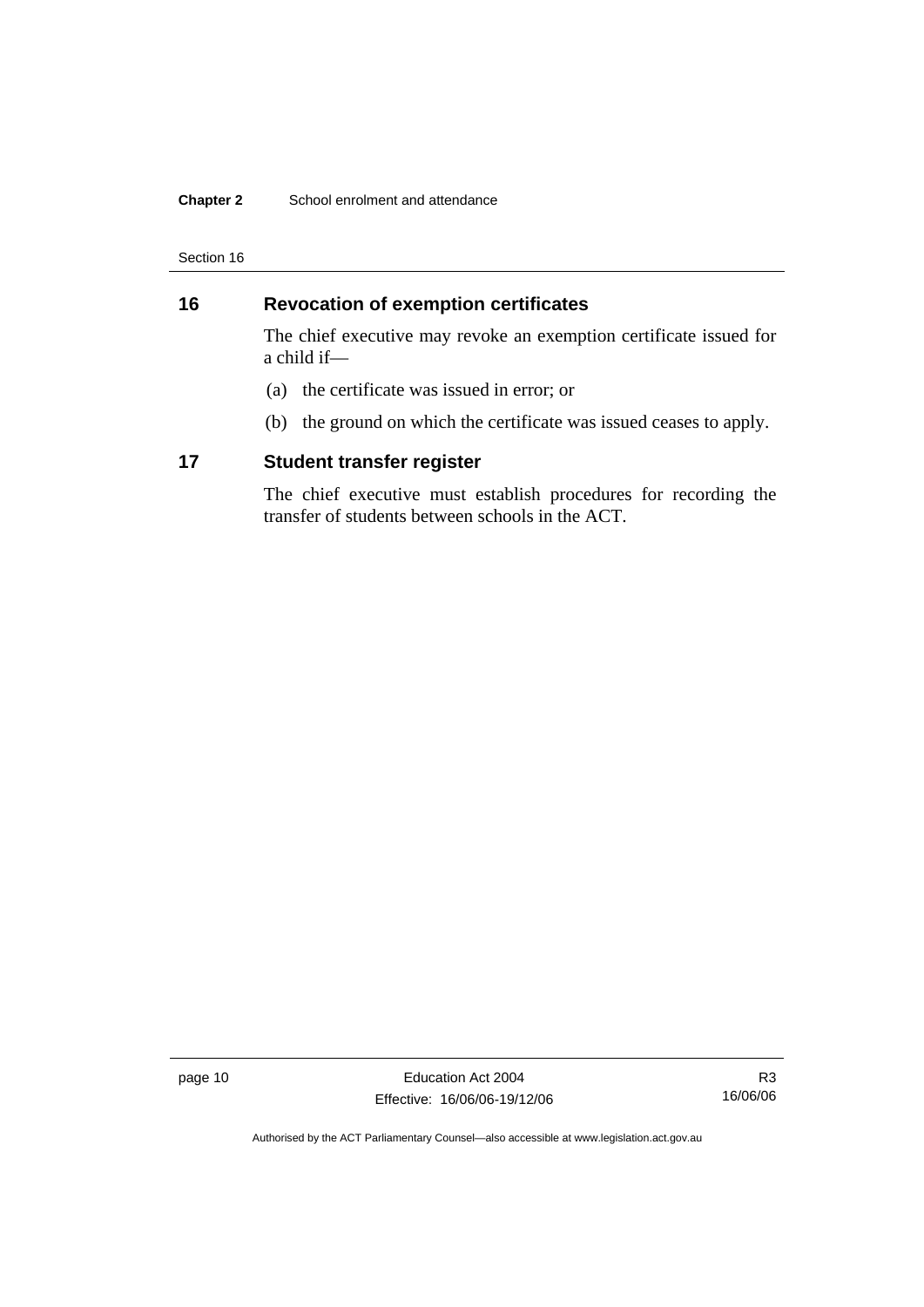# **Chapter 3 Government schools**

## **Part 3.1 General**

#### **18 Principles on which ch 3 based**

The following are the principles on which this chapter is based:

- (a) the ACT government school system is based on the principles of equity, universality and nondiscrimination;
- (b) government schools are free and open to everyone;
- (c) government schools offer a broad and balanced secular education to all children from preschool to year 12 by providing access to a broad curriculum;
- (d) the government school system is committed to—
	- (i) providing reasonable access to public education for all children in the ACT;
	- (ii) maximising student educational achievements and opportunities; and
	- (iii) developing emotional, physical and intellectual wellbeing of all students; and
	- (iv) responsiveness to community needs; and
	- (v) innovation, diversity and choice; and
	- (vi) preparing students to be independent and effective local and global citizens; and
	- (vii) teacher, student and parent participation in all aspects of school education; and

page 11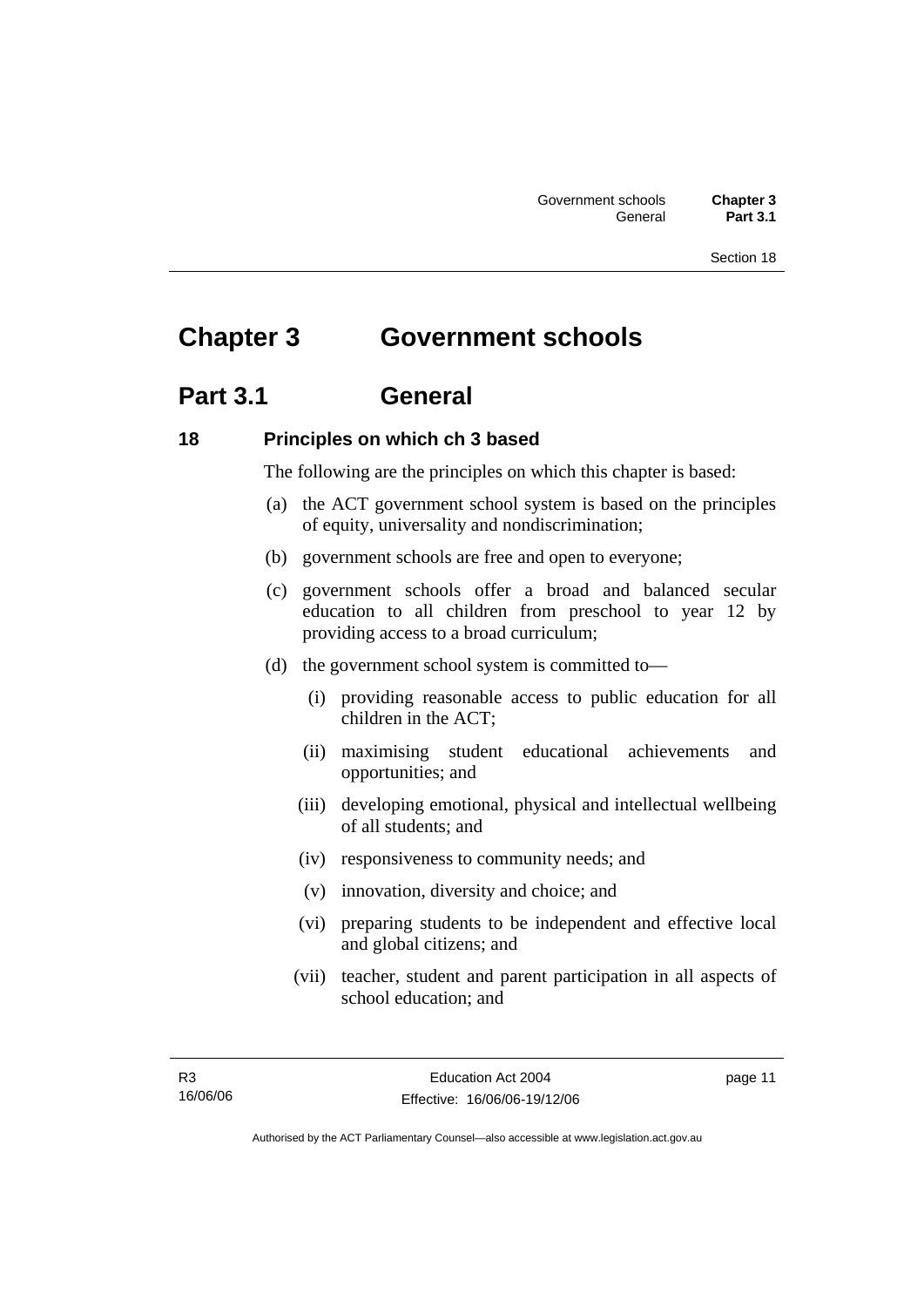| Chapter 3       | Government schools |
|-----------------|--------------------|
| <b>Part 3.1</b> | General            |

- (viii) combining central policies and guidelines with school level policies and decision-making; and
	- (ix) making information available about, and being accountable for, the operation of government schools;
- (e) government school funding is provided to schools in recognition of the principles mentioned in paragraphs (a) to (d) and the diversity of children's needs.

#### **19 Minister to seek advice**

- (1) Before deciding the budget priorities and strategic directions for government schools each year, the Minister must ask for, and consider the advice of, the Government Schools Education Council.
- (2) This section does not limit the matters that the Minister may take into account in deciding the budget priorities and strategic directions for government schools.

page 12 Education Act 2004 Effective: 16/06/06-19/12/06

R3 16/06/06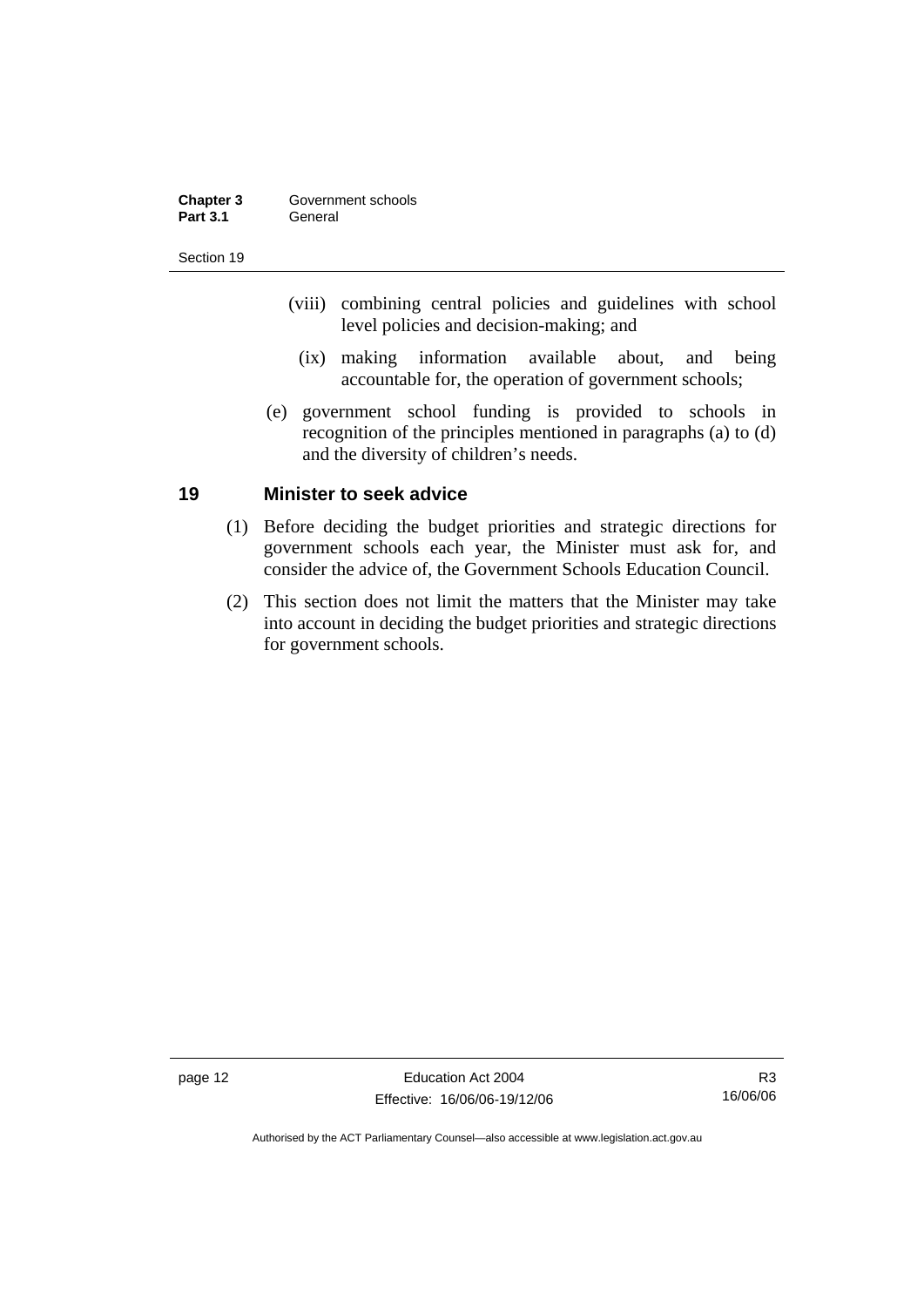# **Part 3.2 Establishment and operation of government schools**

#### **20 Establishing government schools etc**

- (1) The Minister may establish government schools and preschools (*government schools*).
- (2) The Minister may decide the kinds of government schools to be established and the educational level or levels for the schools.
- (3) The Minister may establish school-related educational institutions and services (*school-related institutions*).

# **Example of school-related institution**

Hindmarsh Education Centre

- *Note* An example is part of the Act, is not exhaustive and may extend, but does not limit, the meaning of the provision in which it appears (see Legislation Act, s 126 and s 132).
- (4) The Minister may name, and change the name of, a government school or school-related institution.
- (5) Before closing or amalgamating a government school, the Minister must—
	- (a) have regard to the educational, financial and social impact on students at the school, the students' families and the general school community; and
	- (b) ensure that school communities affected by the closure or amalgamation have been adequately consulted during a period of at least 6 months.
- (6) To ensure that school communities affected by closing or amalgamating a government school are adequately consulted, the Minister must, before a decision is made on the proposal—

page 13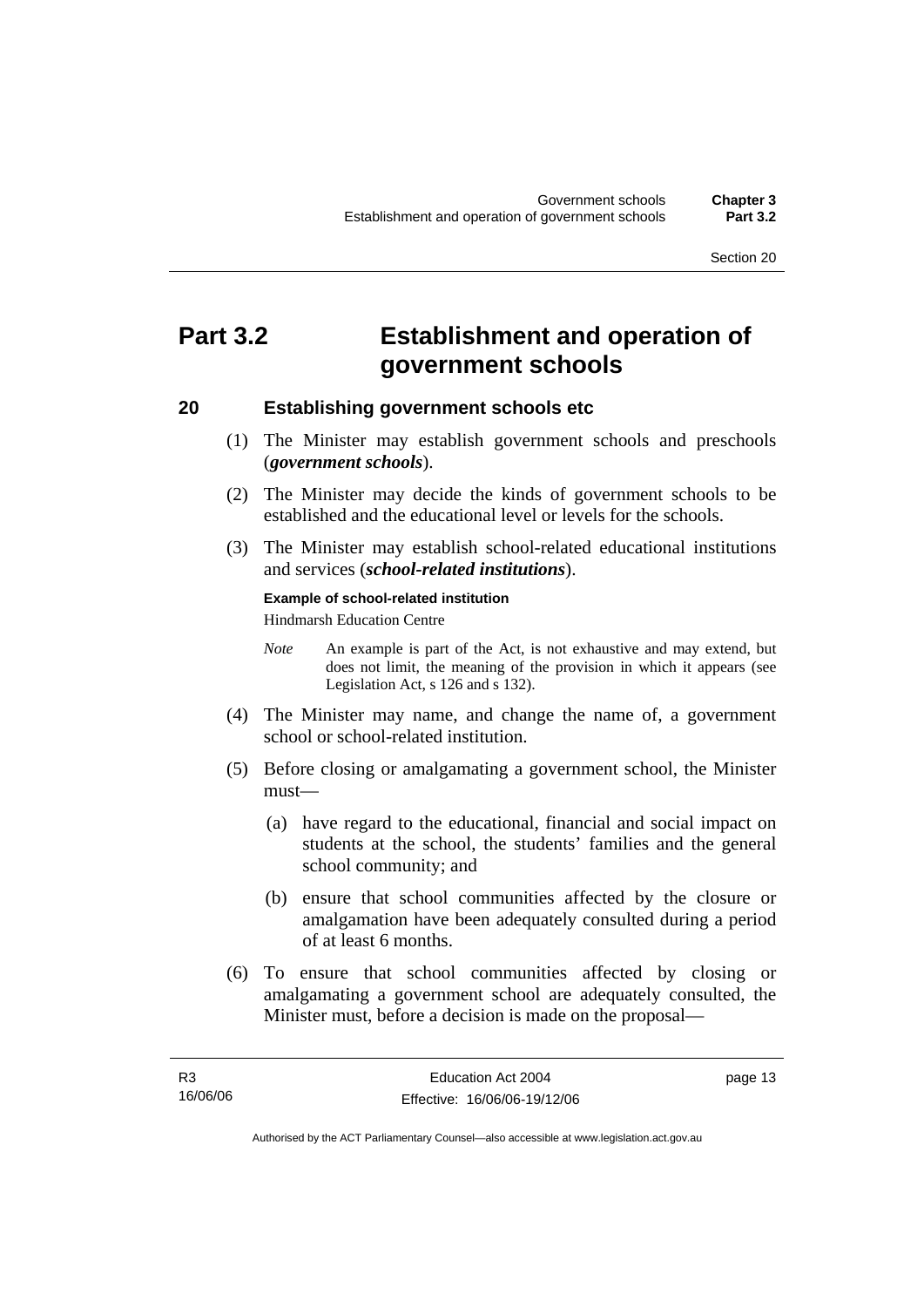#### **Chapter 3** Government schools<br> **Part 3.2** Establishment and or **Part 3.2** Establishment and operation of government schools

Section 21

- (a) tell the school communities about the proposal; and
- (b) listen to, and consider, their views.
- (7) The consultation must be done in a way that gives effect to the following principles:
	- (a) consultation should focus on access to, and the provision of, quality educational opportunities;
	- (b) consultation should be open and transparent;
	- (c) consultation should lead to sustainable decisions by involving effective community engagement;
	- (d) without limiting paragraph (c), consultation should ensure that—
		- (i) relevant information is provided in a timely and accessible way to enable maximum community participation in debate about the proposal; and
		- (ii) opportunities are provided for feedback about the proposal, especially from families and other people with significant interest in the proposal;
	- (e) consultation should include seeking the views of school boards that are likely to be affected by the proposal.

### **21 Operation of government schools**

- (1) The chief executive is responsible to the Minister for the operation of government schools.
- (2) Government schools are to be publicly owned and operated by the Territory itself.
- (3) The chief executive must establish procedures that give priority to the enrolment of children in the government school in their neighbourhood.

R3 16/06/06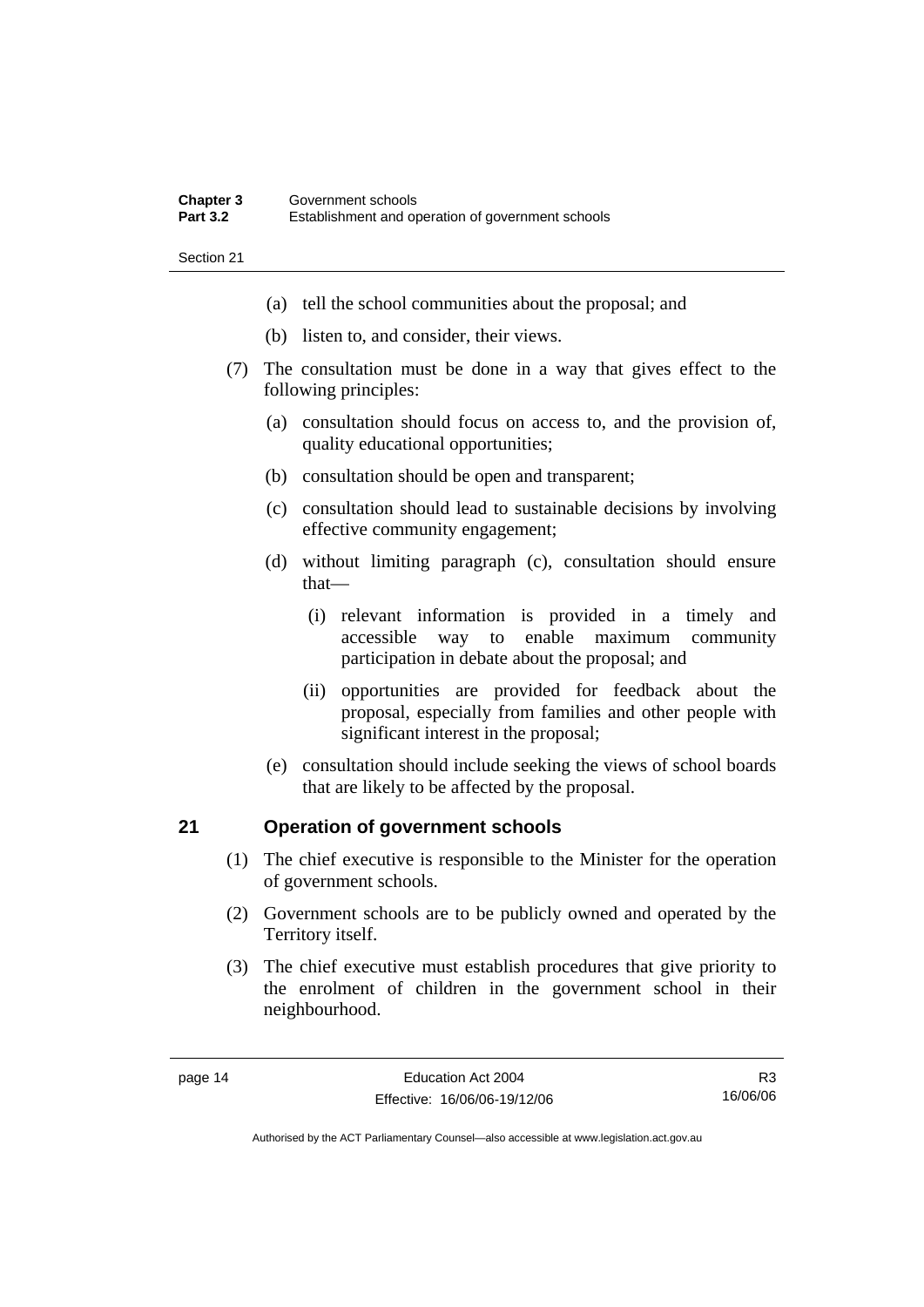- (4) The principal of a government school is responsible for—
	- (a) educational leadership and management of the school; and
	- (b) educational outcomes for students at the school; and
	- (c) providing support to the school board in the carrying out of its functions; and
	- (d) contributing to the development and implementation of educational policies and strategies.
- (5) The principal of a government school must make available to parents of students at the school, and to the staff and students of the school, information about the school's educational programs and policies, and the school's operation.

#### **22 Investigation of complaints—government schools**

- (1) The chief executive must develop and implement a complaints policy for government schools.
- (2) The chief executive must, as soon as practicable, investigate any complaint about the administration, management and operation of government schools that, in the chief executive's opinion, is not a frivolous or vexatious complaint.
- (3) The chief executive must, in an annual report under the *Annual Reports (Government Agencies) Act 2004* for a financial year, include details about the number of complaints investigated by the chief executive under this section in that financial year.

#### **23 Review of government school system**

The chief executive must regularly review, and report to the Minister on, the government school system as a whole.

page 15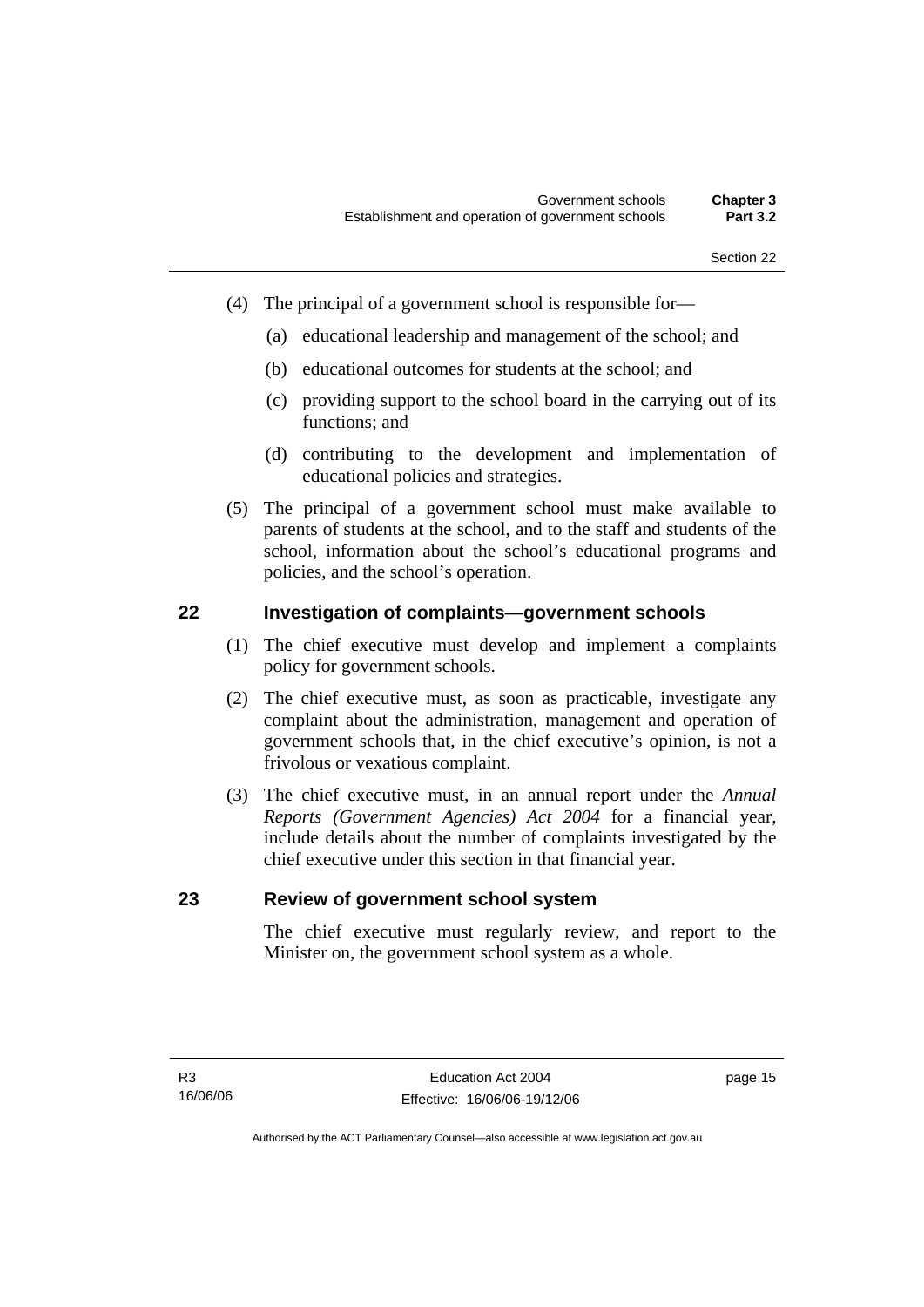#### **Chapter 3** Government schools<br> **Part 3.2** Establishment and or **Part 3.2** Establishment and operation of government schools

Section 24

#### **24 Review of operation of government schools**

- (1) The chief executive must ensure that—
	- (a) the effectiveness of each government school is reviewed at least once every 5 years; and
	- (b) a report of the review is prepared.
- (2) The chief executive must ensure that a review seeks the input of the local community served by the school.
- (3) A review must take into account the views of—
	- (a) the parents of students at the school; and
	- (b) the teachers at the school; and
	- (c) the students at the school.
- (4) The chief executive must make the report of a review of a school available to—
	- (a) the parents of students at the school; and
	- (b) the staff of the school; and
	- (c) the students at the school.

### **25 Reporting to parents—government schools**

- (1) The principal of a government school must set up procedures for giving reports to the parents of a child enrolled at the school about the child's academic progress and social development at the school.
- (2) A report must be given to the child's parents at least twice a year.

#### **26 Education to be free**

 (1) Education in government schools is to be free and no fees are chargeable for it.

R3 16/06/06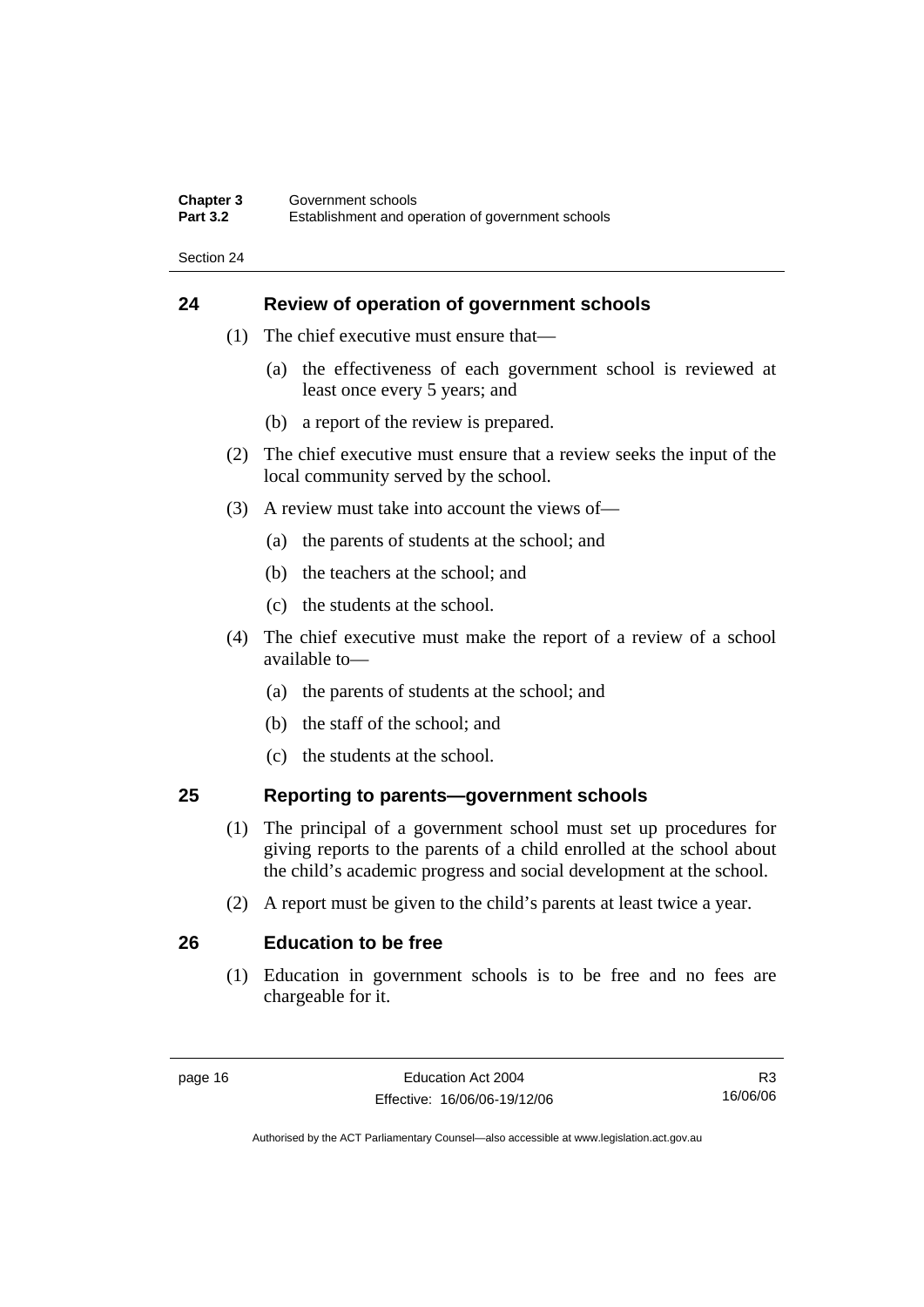- (2) Subsection (1) does not apply—
	- (a) in relation to course money paid to a registered provider; or
	- (b) to people who hold a temporary visa under the *Migration Act 1958* (Cwlth), section 30 (2).
- (3) In subsection (2):

*course money*—see the *Education Services for Overseas Students Act 2000* (Cwlth), section 7.

*registered provider*—see the *Education Services for Overseas Students Act 2000* (Cwlth), section 5.

### **27 Voluntary financial contributions**

- (1) The school board of a government school may ask the parents of a child enrolled at the school, or anyone else, to make a financial contribution to the school.
- (2) The following principles apply in relation to financial contributions:
	- (a) each contribution is to be voluntary;
	- (b) a child at the school is not to be refused benefits or services because the child's parents do not make a contribution;
	- (c) a child is not to be approached or harassed for contributions;
	- (d) any record of contributions is confidential.
- (3) If the school board asks the parents of a child enrolled at the school to make a financial contribution, the school board must tell the parents about the principles that apply in relation to financial contributions.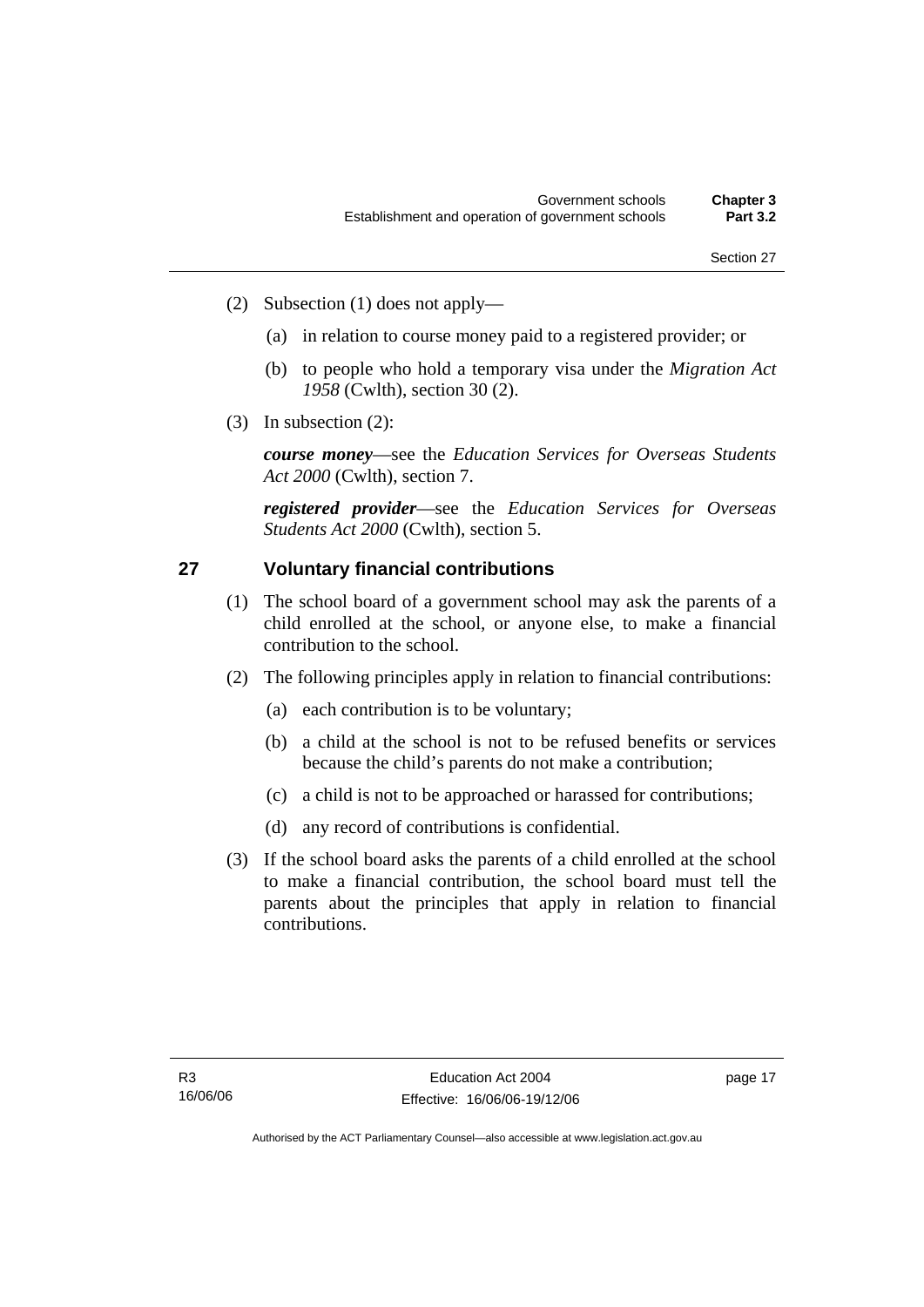### **28 Secular education**

- (1) Education in government schools is to be non-sectarian, secular education.
- (2) Secular education in government schools may include the study of different religions as distinct from education in a particular religion.

### **29 Religious education**

- (1) If parents of children at a government school ask the principal for their children to receive religious education in a particular religion, the principal must ensure that reasonable time is allowed for their children's religious education in that religion.
- (2) The principal must ensure that the educational program continues for children at the school not attending religious education.
- (3) Religious education must be authorised by the religious body to which the person providing the instruction belongs.
- (4) Children attending a religious education class at a government school must be separated from other children at the school while the class is held.
- (5) In this section:

*religious education* means education in a particular religion as distinct from the study of different religions.

### **30 Curriculum**

- (1) The chief executive must decide the curriculum requirements for children attending government schools (other than in years 11 and 12).
- (2) For subsection (1), the requirements include the framework of the curriculum and the principles on which the curriculum is based.

R3 16/06/06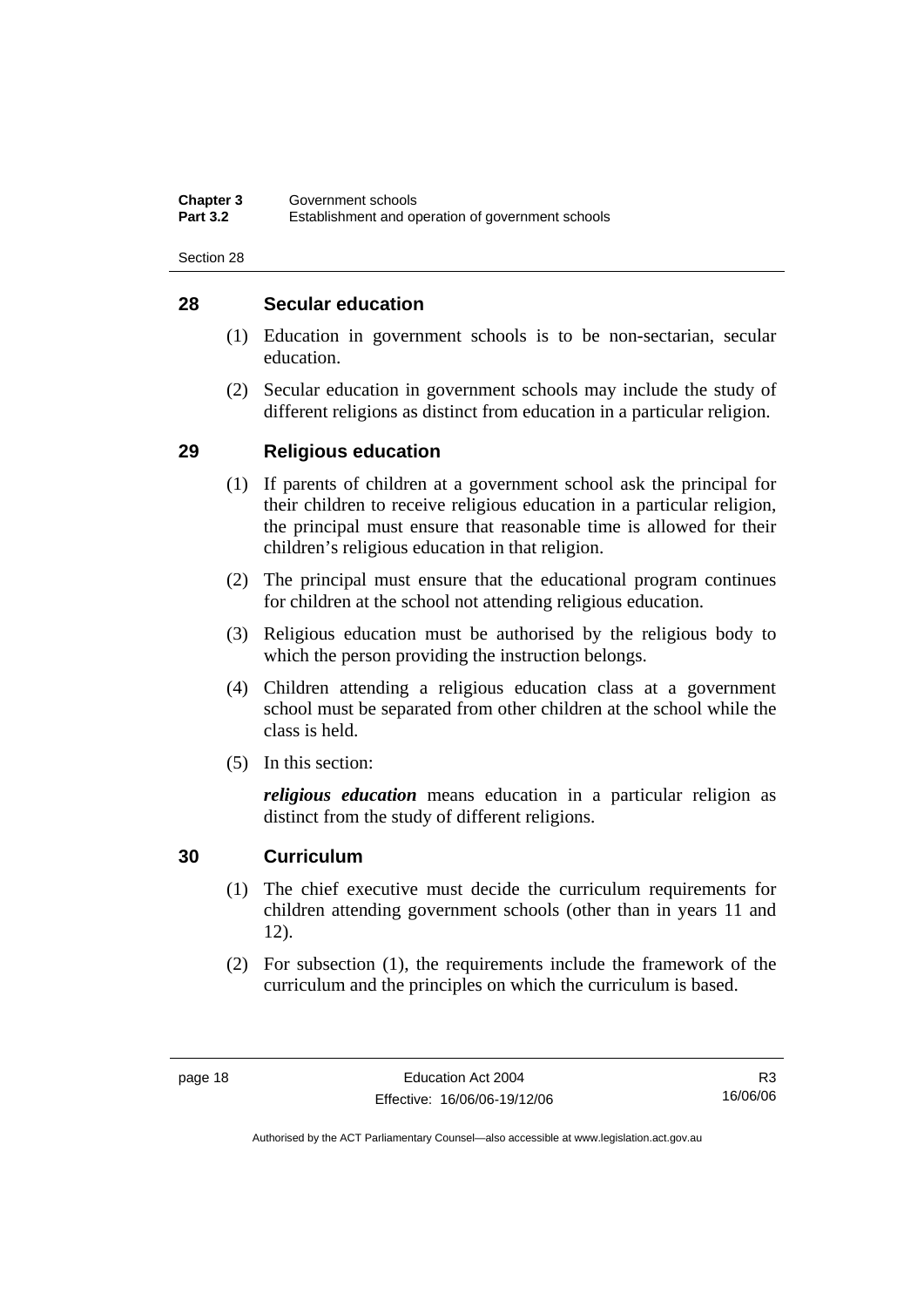### **31 Approved educational courses for children at government schools**

- (1) The chief executive may approve educational courses for a child enrolled at a government school that may be provided to the child at a place other than the school.
- (2) An approval may be subject to conditions.
- (3) However, the chief executive may approve an educational course only if satisfied that—
	- (a) the standard of the course is appropriate; and
	- (b) there are adequate facilities for conducting the course; and
	- (c) the premises where the course is to be conducted comply with any relevant Territory laws about health and safety standards.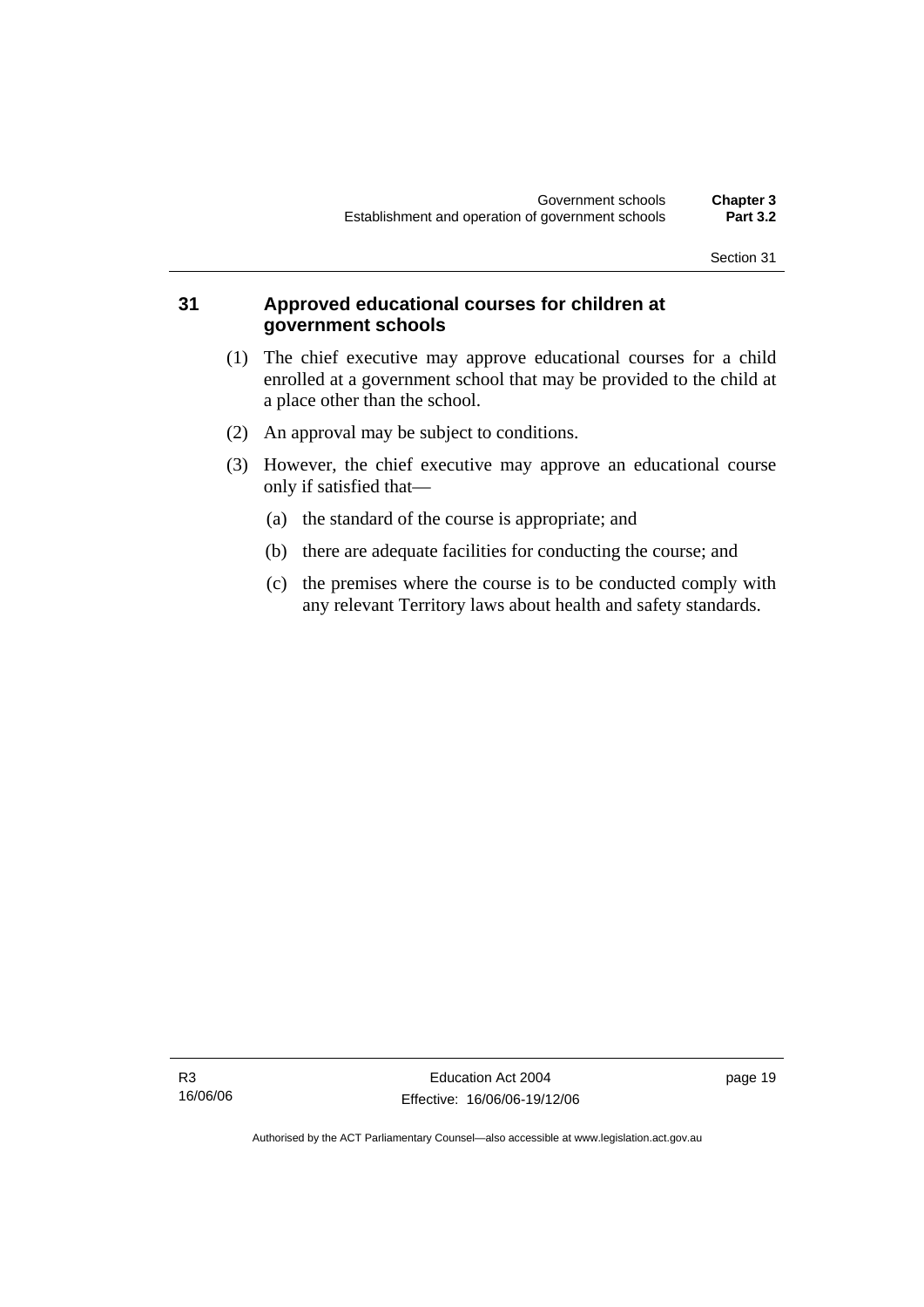# **Part 3.3 Attendance at government schools**

### **32 Keeping of register of enrolments and attendances for government schools**

 (1) The principal of a government school, or the person giving an approved educational course (government), commits an offence if the principal or person fails to keep a register of enrolments and attendances.

Maximum penalty: 10 penalty units.

(2) An offence against this section is a strict liability offence.

### **33 Keeping records of enrolment and attendances for government schools**

- (1) The principal of a government school, or the person giving an approved educational course (government), must ensure that the following information is entered in the register of enrolments and attendances:
	- (a) the full name of each child enrolled at the school or course;
	- (b) a record of the attendance or nonattendance of the child at the school or course on every day when the school or course is open for attendance.

Maximum penalty: 10 penalty units.

- (2) The principal of a government school, or the person giving an approved educational course (government), commits an offence if—
	- (a) the principal or person makes an entry in the register of enrolments and attendances; and

R3 16/06/06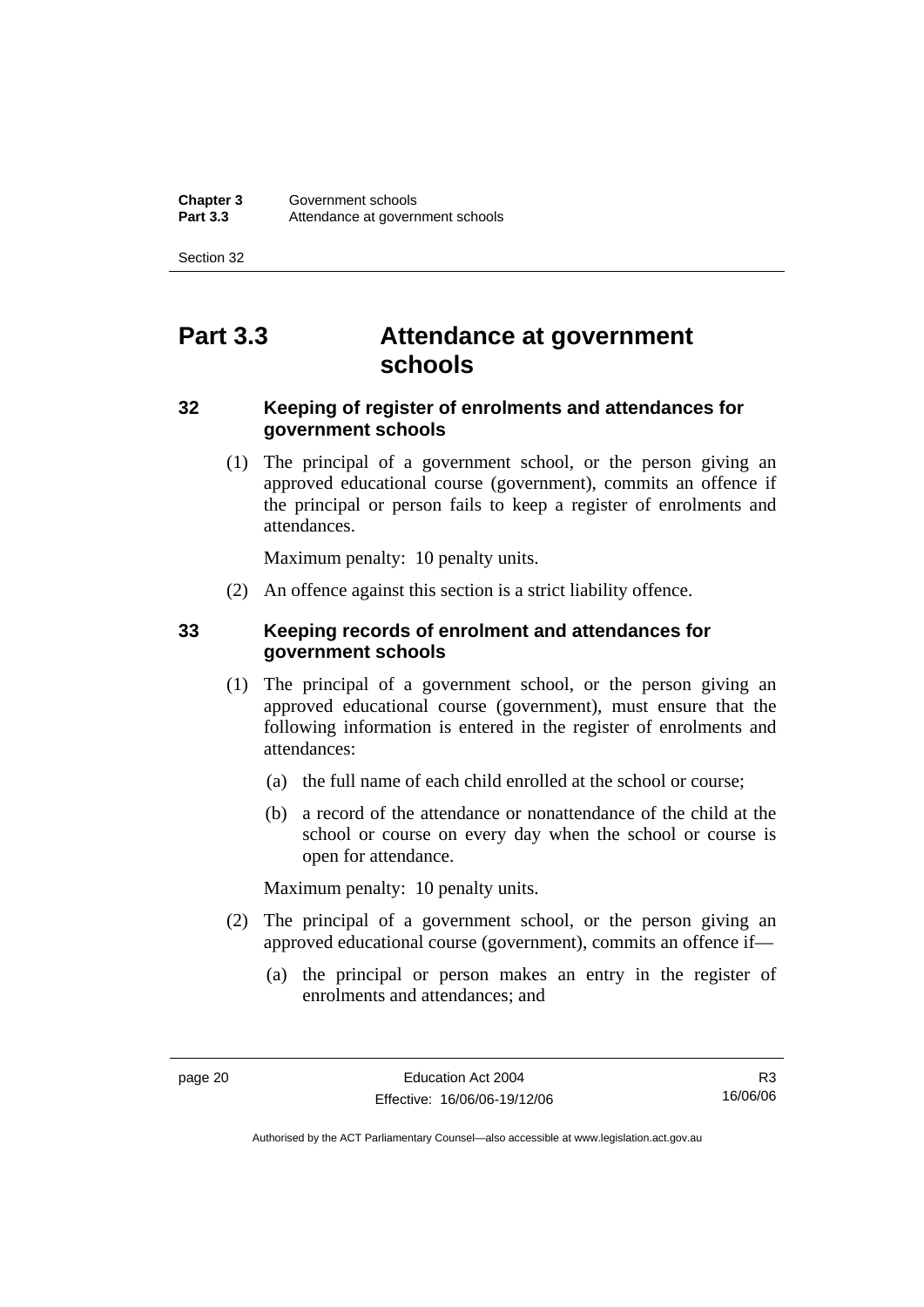(b) the principal or person is reckless about whether the entry is correct.

Maximum penalty: 10 penalty units.

(3) An offence against subsection (1) is a strict liability offence.

#### **34 Inspection of register of enrolment and attendances for government schools**

- (1) The principal of a government school, or the person giving an approved educational course (government), commits an offence if—
	- (a) an authorised person (government) asks the principal or person to make the register of enrolments and attendances available to the authorised person; and
	- (b) the principal or person fails to make the register available as asked.

Maximum penalty: 10 penalty units.

- (2) The principal of a government school, or the person giving an approved educational course (government), commits an offence if—
	- (a) the chief executive or an authorised person (government) asks the principal or the person to give the chief executive or authorised person stated information about enrolments or attendances of children at the school or course during a stated period or at a stated time; and
	- (b) the principal or person fails to give the information in accordance with the request.

Maximum penalty: 50 penalty units

 (3) An authorised person (government) may make copies of the register of enrolments and attendances or any part of the register.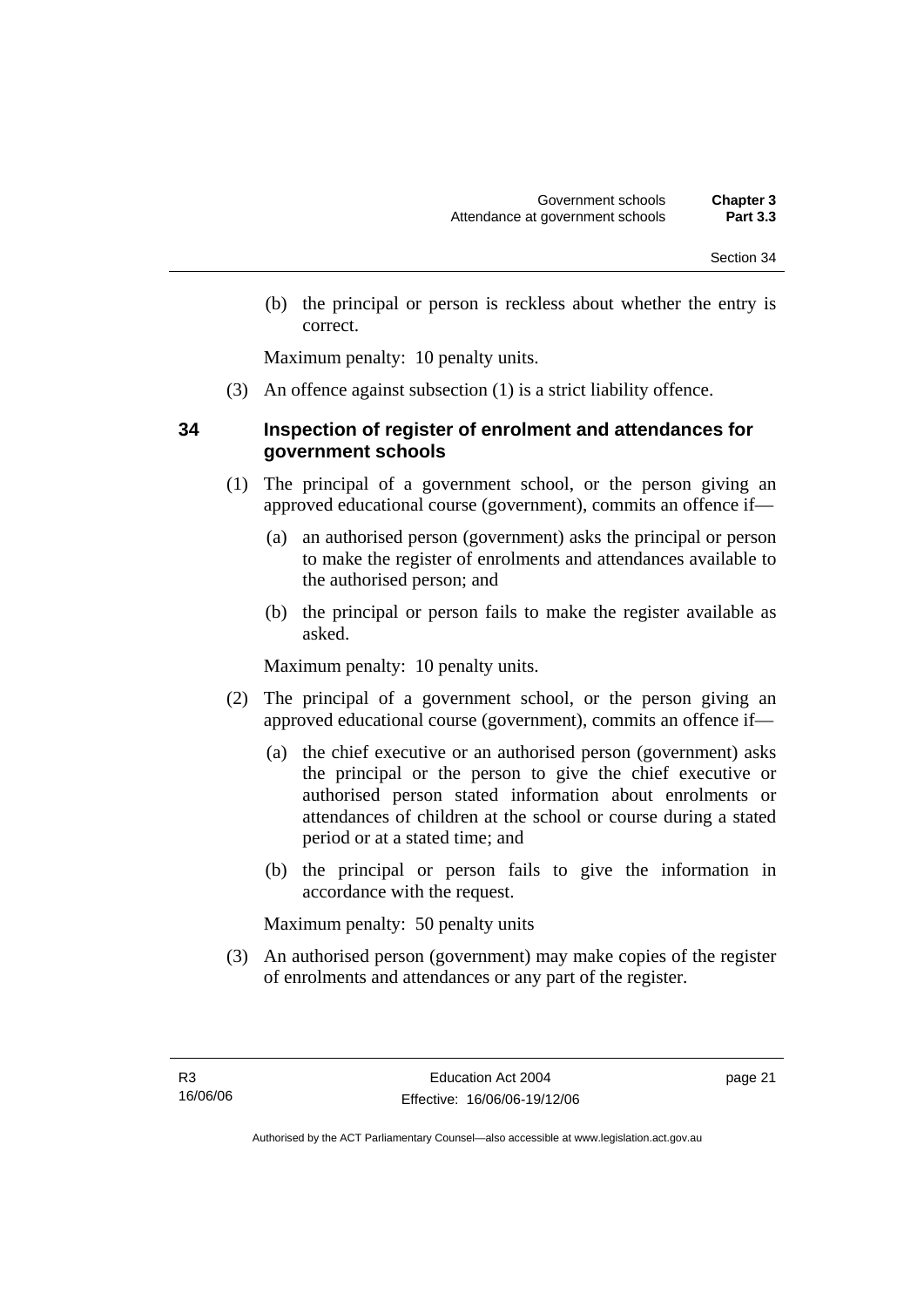| <b>Chapter 3</b> | Government schools               |
|------------------|----------------------------------|
| <b>Part 3.3</b>  | Attendance at government schools |

- (4) The principal of a government school, or the person giving an approved educational course (government), must take reasonable steps to assist an authorised person (government) in exercising functions under this section.
- (5) An offence against this section is a strict liability offence.

### **35 Procedures to encourage school attendance at government schools**

- (1) The principal of a government school must set up procedures—
	- (a) to encourage children to attend school regularly; and
	- (b) to help parents to encourage their children to attend school regularly.
- (2) The principal must refer parents and children to support services that encourage children to attend school regularly when the procedures mentioned in subsection (1) are not successful.
- (3) If a child enrolled at a government school has not been attending school regularly, the principal of the school may, by written notice, require the child's parents and the child to meet with an authorised person at a stated place and time.

#### **36 Suspension, exclusion or transfer of child by chief executive**

- (1) This section applies if—
	- (a) a child attending a government school—
		- (i) is persistently and wilfully noncompliant; or
		- (ii) threatens to be violent or is violent to another child attending the school, a member of the staff of the school or anyone else involved in the school's operation; or

R3 16/06/06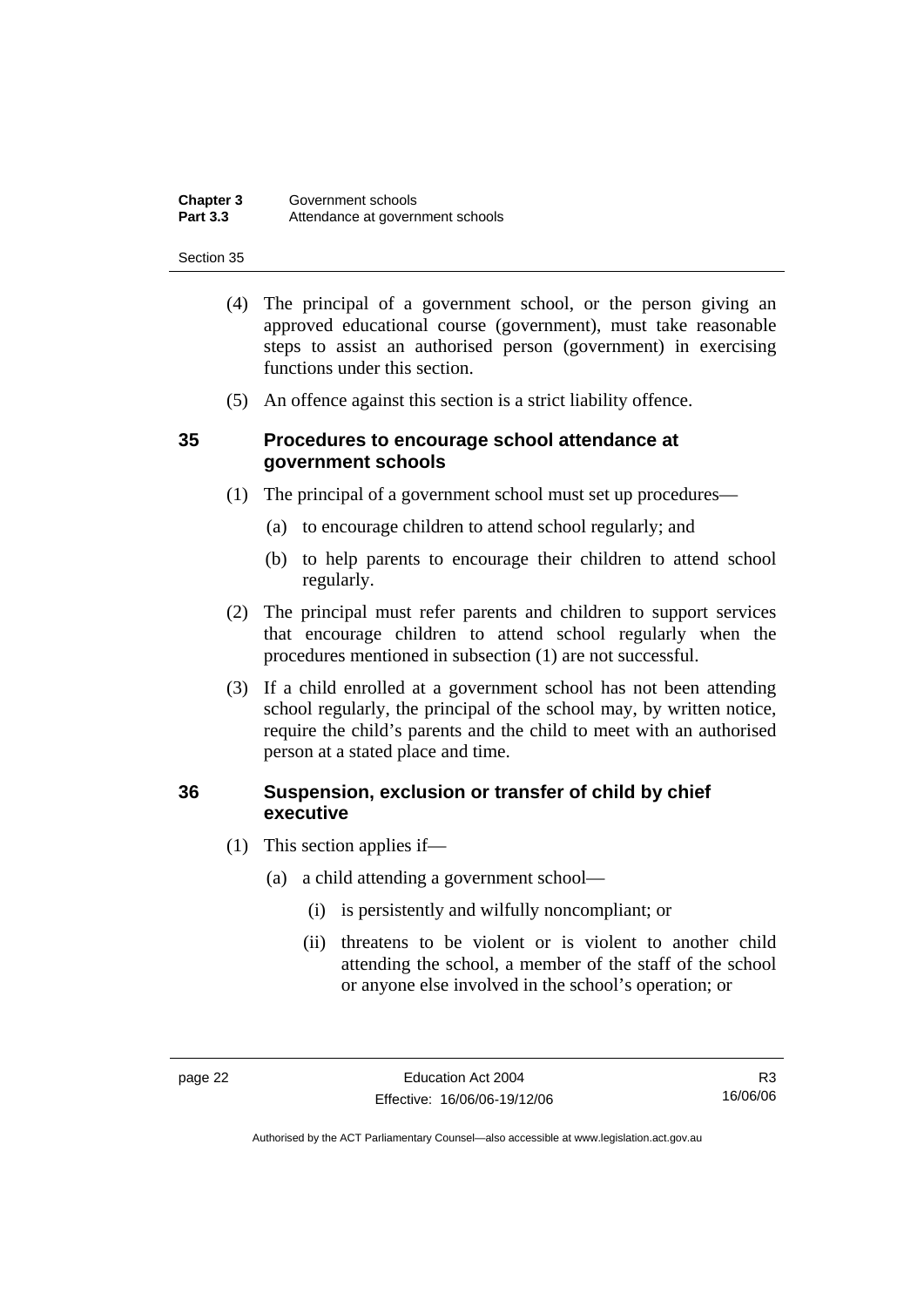- (iii) acts in a way that otherwise threatens the good order of the school or the safety or wellbeing of another child attending the school, a member of staff of the school or anyone else involved in the school's operation ; or
- (iv) displays behaviour that is disruptive to the child's learning or that of other children; and
- (b) the principal of the school is satisfied that action should be taken under this section.
- (2) The principal may recommend to the chief executive that the chief executive—
	- (a) suspend the child from the school for a stated period of not longer than 20 days; or
	- (b) transfer the child to another government school; or
	- (c) exclude the child from all government schools.
- (3) After considering the principal's recommendation, the chief executive may—
	- (a) give effect to the recommendation; or
	- (b) take any other action mentioned in subsection (2) that the chief executive considers appropriate; or
	- (c) suspend the child for not longer than 20 days.
- (4) The chief executive may exclude the child only if—
	- (a) the child's parents have been given an opportunity to be consulted, and told in writing, about the proposed exclusion of the child and the reasons for it; and
	- (b) the child has been given a reasonable opportunity to attend counselling, undertake relevant educational programs or receive other appropriate assistance; and

page 23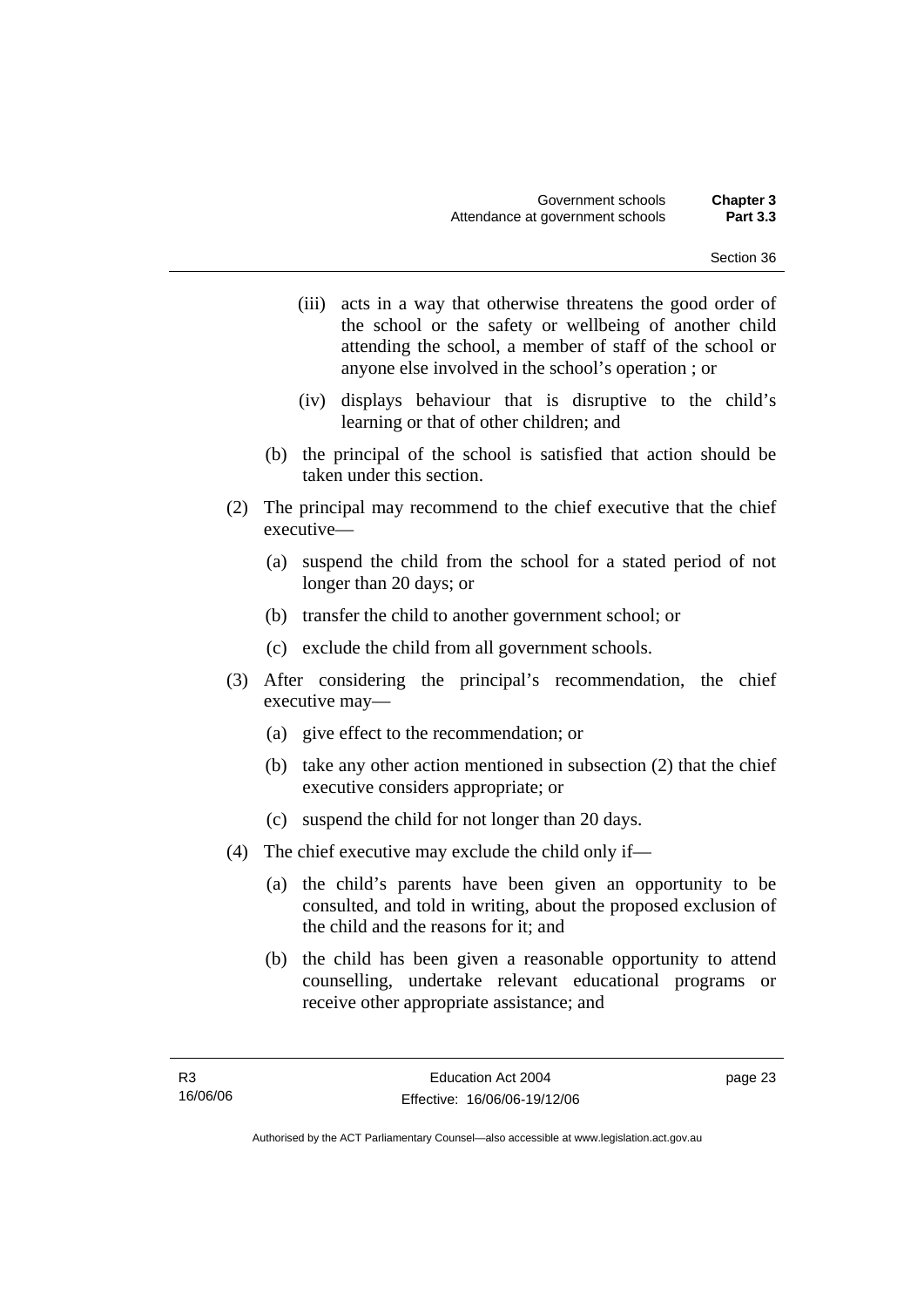#### **Chapter 3** Government schools<br> **Part 3.3** Attendance at govern Attendance at government schools

Section 36

- (c) as far as the child's maturity and capacity for understanding allow, the participation of the child has been sought, and any views of the child considered, in deciding whether to exclude the child; and
- (d) the child has been given sufficient information about the decision-making process, in a language and way that the child can understand, to allow the child to take part in the process; and
- (e) the child has been offered alternatives for continuing the child's education during the exclusion.
- (5) The chief executive may suspend or transfer the child only if—
	- (a) the child's parents have been given an opportunity to be consulted, and told in writing, about the proposed suspension or transfer of the child and the reasons for it; and
	- (b) as far as the child's maturity and capacity for understanding allow, the participation of the child has been sought, and any views of the child considered, in deciding whether to suspend or transfer the child; and
	- (c) the child has been given sufficient information about the decision-making process, in a language and way that the child can understand, to allow the child to take part in the process; and
	- (d) the child has been given a reasonable opportunity to continue the child's education during the suspension.
- (6) Despite subsection (5), the chief executive may immediately suspend the child for not longer than 5 days if, in the chief executive's opinion, the circumstances are of such urgency or seriousness to require the child's immediate suspension.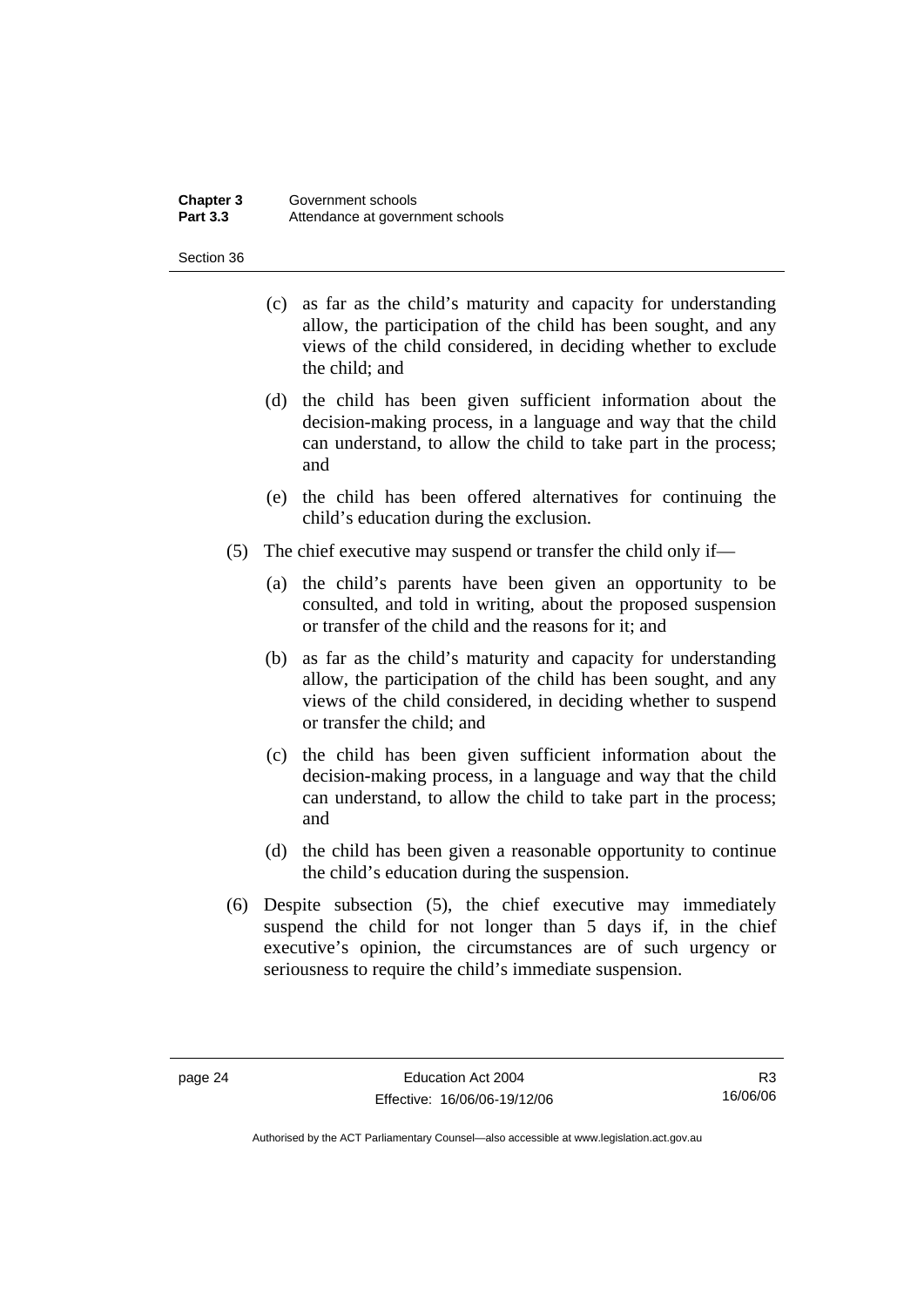- (7) However, before suspending the child under subsection (6), the chief executive must comply with the requirements of subsection  $(5)$  (a) to (d) to the extent that it is practicable and appropriate to do so.
- (8) To remove any doubt, the chief executive may suspend the child under subsection (6) while deciding what other action (if any) should be taken in relation to the child under this section.
- (9) If the child is suspended for 7 or more school days in a school term (whether or not consecutive school days), the chief executive must ensure that the child is given a reasonable opportunity to attend appropriate counselling.
- (10) The chief executive may delegate the chief executive's power to suspend a child from a government school for not longer than 5 days to the principal of the school.
	- *Note* For the making of delegations and the exercise of delegated functions, see Legislation Act, pt 19.4.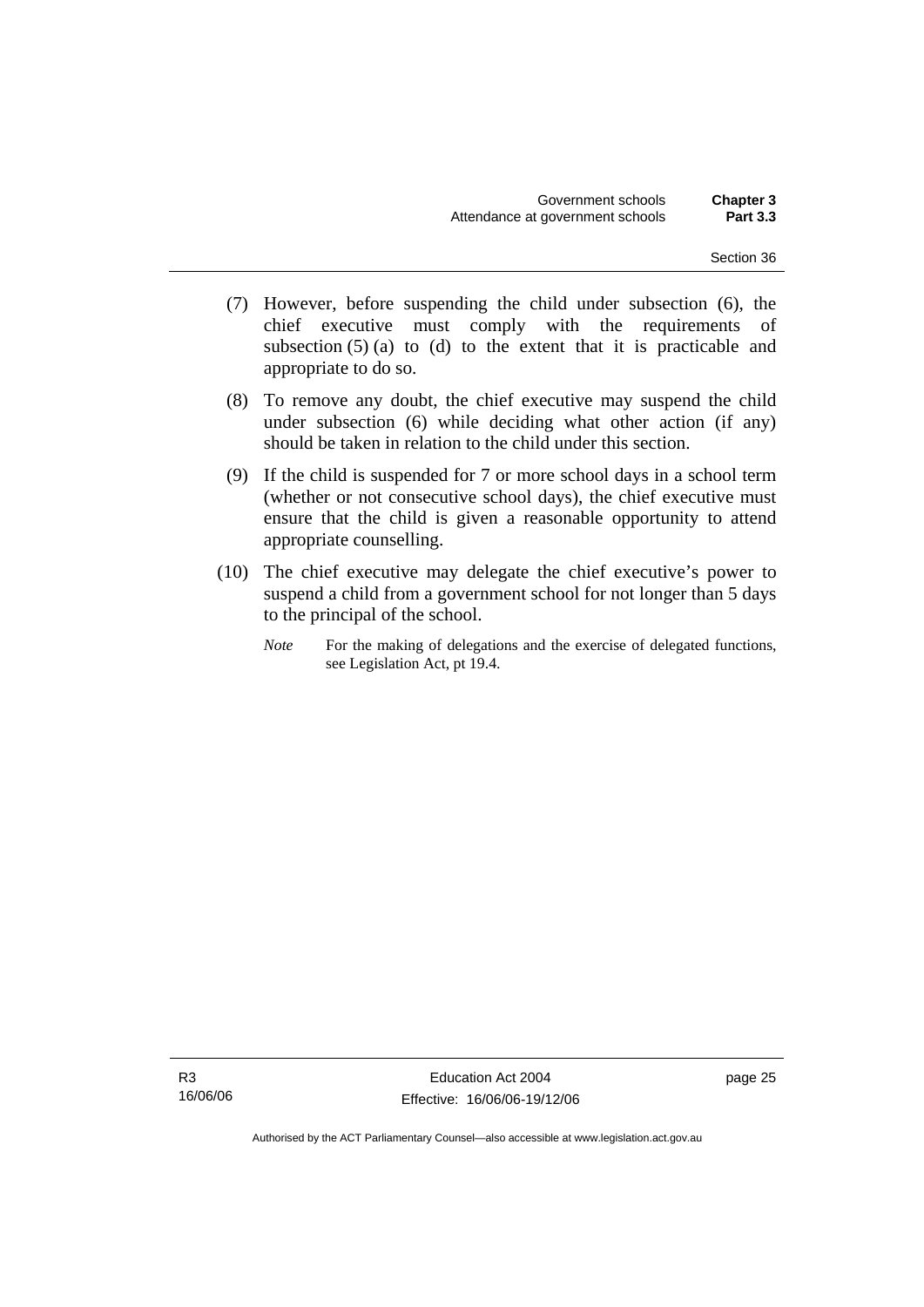**Chapter 3** Government schools<br> **Part 3.4** School boards of government **Part 3.4** School boards of government schools<br>**Division 3.4.1** Interpretation **Interpretation** 

Section 37

# **Part 3.4 School boards of government schools**

## **Division 3.4.1 Interpretation**

#### **37 Definitions for pt 3.4**

In this part:

*half-year* means a period of 6 months ending on 30 June or 31 December.

*money*, of a school, means money allocated to the school by the chief executive or otherwise received by the school.

#### **Examples of money otherwise received**

voluntary financial contributions, other donations and sponsorships

*Note* An example is part of the Act, is not exhaustive and may extend, but does not limit, the meaning of the provision in which it appears (see Legislation Act, s 126 and s 132).

#### *parents and citizens association*, of a school, means

- (a) the entity declared under section 40 (Declaration of parents and citizens associations in certain circumstances) to be the parents and citizens association of the school; or
- (b) if there is no declaration under that section for the school—the parents and citizens association incorporated under the *Associations Incorporation Act 1991* or the *Associations Incorporation Act 1953* (repealed) in relation to the school.

R3 16/06/06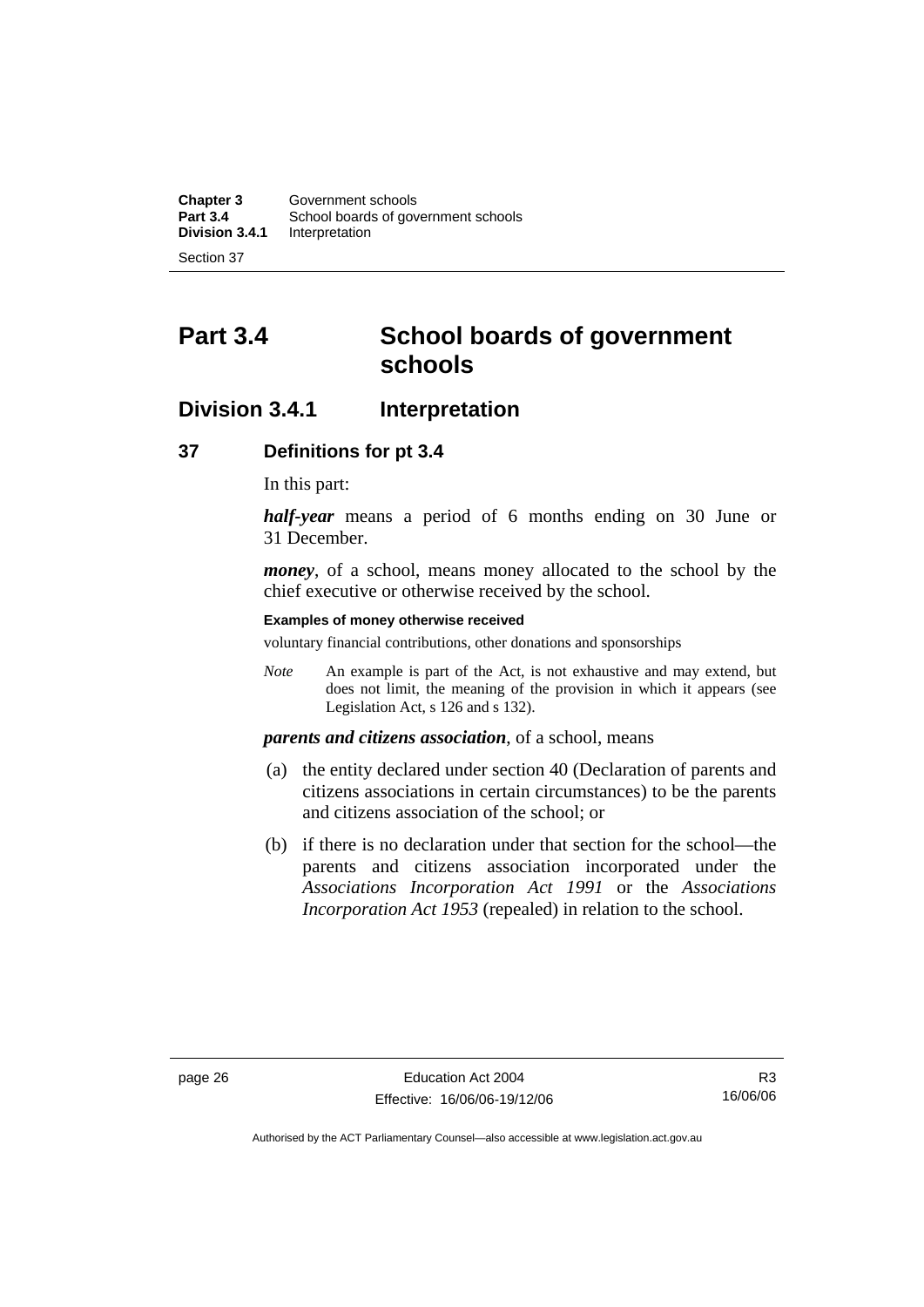*prescribed period*, for a term of office of a member of a school board (other than the principal), means the period—

- (a) beginning on whichever of the following is later:
	- (i) 1 March in the year of the member's election or appointment;
	- (ii) the date of the member's election or appointment; and
- (b) ending at the end of the February at least 12 months, and not more than 24 months, after the beginning of the period.

*school* means a government school, but does not include a preschool.

*small school* means a school (other than a school-related institution) where fewer than 4 teachers are employed.

*student* means a student who attends classes at a school for at least 12 hours per week.

# **Division 3.4.2 Establishment and membership**

### **38 Establishment of school boards**

A school board is established for each government school.

*Note* Section 146 (Preschools) deals with opportunities for parents of children at preschools to participate in the conduct of the preschool.

### **39 Functions of school boards etc**

- (1) The functions of the school board of a government school are—
	- (a) to establish strategic direction and priorities for the school; and
	- (b) to monitor and review school performance and to report on it to the chief executive, parents of students at the school and staff; and
	- (c) to develop, maintain and review curriculum for the school; and

| R <sub>3</sub> | Education Act 2004           | page 27 |
|----------------|------------------------------|---------|
| 16/06/06       | Effective: 16/06/06-19/12/06 |         |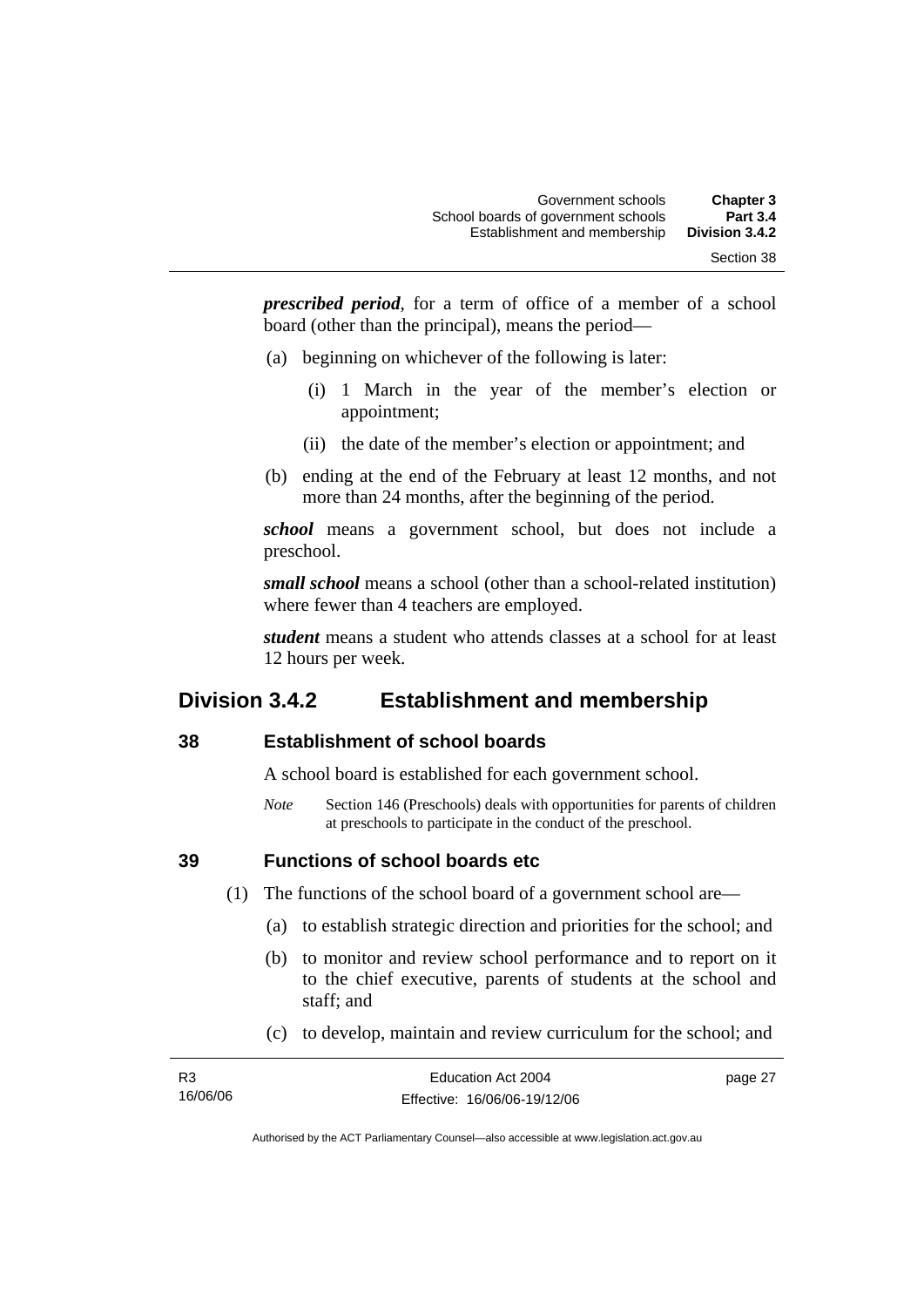- (d) to develop and review education policies at the school; and
- (e) to establish budgetary policies for the school and approve the school budget; and
- (f) to establish policies for the efficient and effective use of school assets and the management of financial risk; and
- (g) to develop relationships between the school and the community and between the school and community organisations; and
- (h) to make recommendations to the chief executive on issues affecting the school; and
- (i) to encourage parent participation in their children's learning; and
- (j) to exercise any other function given to the board under this Act or any other Territory law.
- (2) The chief executive may give written directions to the school board about the exercise of its functions, either generally or in relation to a particular issue.
- (3) The chief executive must, in an annual report under the *Annual Reports (Government Agencies) Act 2004* for a financial year, include particulars of any direction given by the chief executive under this section in that financial year to a particular school board and not to school boards generally.
- (4) The school board must give effect to the chief executive's directions.
- (5) The chief executive is not required—
	- (a) to accept, or act in accordance with, a recommendation of the school board; or
	- (b) to carry out a policy decided by the school board.

R3 16/06/06

Authorised by the ACT Parliamentary Counsel—also accessible at www.legislation.act.gov.au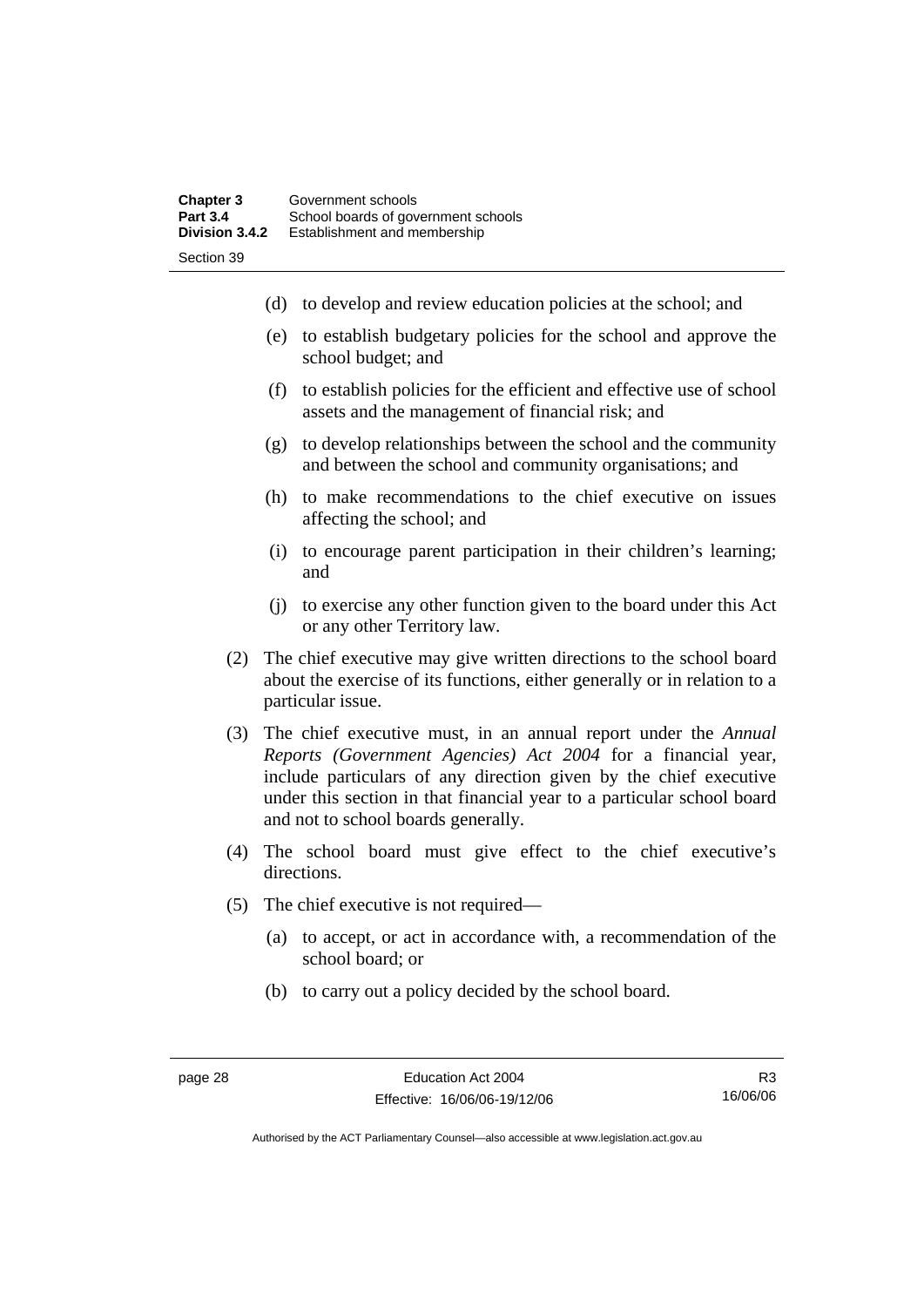### **40 Declaration of parents and citizens associations in certain circumstances**

- (1) If there is a dispute about the entity that should be the parents and citizens association of a government school, the chief executive must call a meeting of parents of students at the school and interested members of the community to discuss the entity to be the representative of the parents and community.
- (2) If, in the chief executive's opinion, it is appropriate in the circumstances to do so, the chief executive may call a meeting of parents of students at a government school and interested members of the community to discuss the entity to be the representative of the parents and community.
- (3) The chief executive may, after considering the outcome of a meeting under subsection (2) or (3) in relation to a government school, recommend to the Minister the entity to be the representative of the parents and community.
- (4) After receiving a recommendation under subsection (3), the Minister may, in writing, declare an entity to be the parents and citizens association of a government school.
- (5) A declaration under subsection (1) is a notifiable instrument.

*Note* A notifiable instrument must be notified under the Legislation Act.

### **41 Constitution of school boards generally**

- (1) This section applies to a school board of a government school other than—
	- (a) a small school or a school-related institution; or
	- (b) a school to which section 43 (Constitution of school boards of school-related institutions and other schools in special circumstances) applies.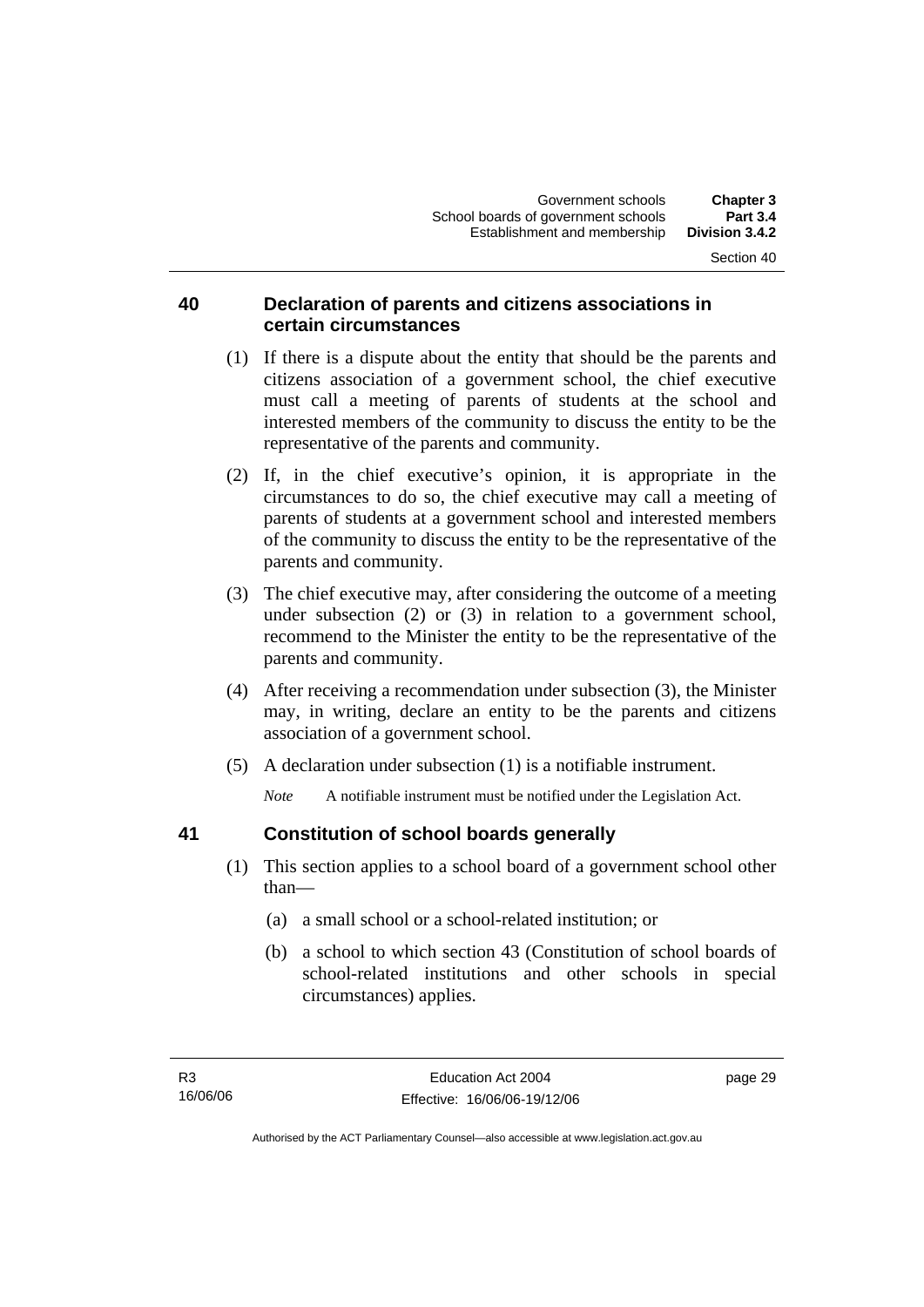- (2) The school board of a government school consists of—
	- (a) the principal of the school; and
	- (b) 1 member (the *appointed member*) appointed by the chief executive as the appointed member; and
	- (c) 2 members (the *staff members*) elected by staff of the school and appointed by the chief executive; and
	- (d) 3 members (the *parents and citizens members*) elected by the parents and citizens association of the school and appointed by the chief executive; and
	- (e) the members (the *board appointed members*) (if any) appointed by the board under subsection (6); and
	- (f) for a school prescribed under the regulations—2 members (the *student members*) elected by the students at the school and appointed by the chief executive.
	- *Note 1* For the making of appointments (including acting appointments), see the Legislation Act, pt 19.3.
	- *Note 2* In particular, a person may be appointed for a particular provision of a law (see Legislation Act, s  $7(3)$ ) and an appointment may be made by naming a person or nominating the occupant of a position (see s 207).
- (3) A person is eligible to be elected or appointed as a staff member only if the person is employed as a member of the staff of the school.
- (4) A person is eligible to be elected or appointed a student member only if the person is a student at the school.
- (5) The appointed member, staff members, parent and citizens members and student members are appointed for the prescribed period.
- (6) The school board may appoint 1 or more people to be members of the board for a term (not longer than 12 months) decided by the school board.

R3 16/06/06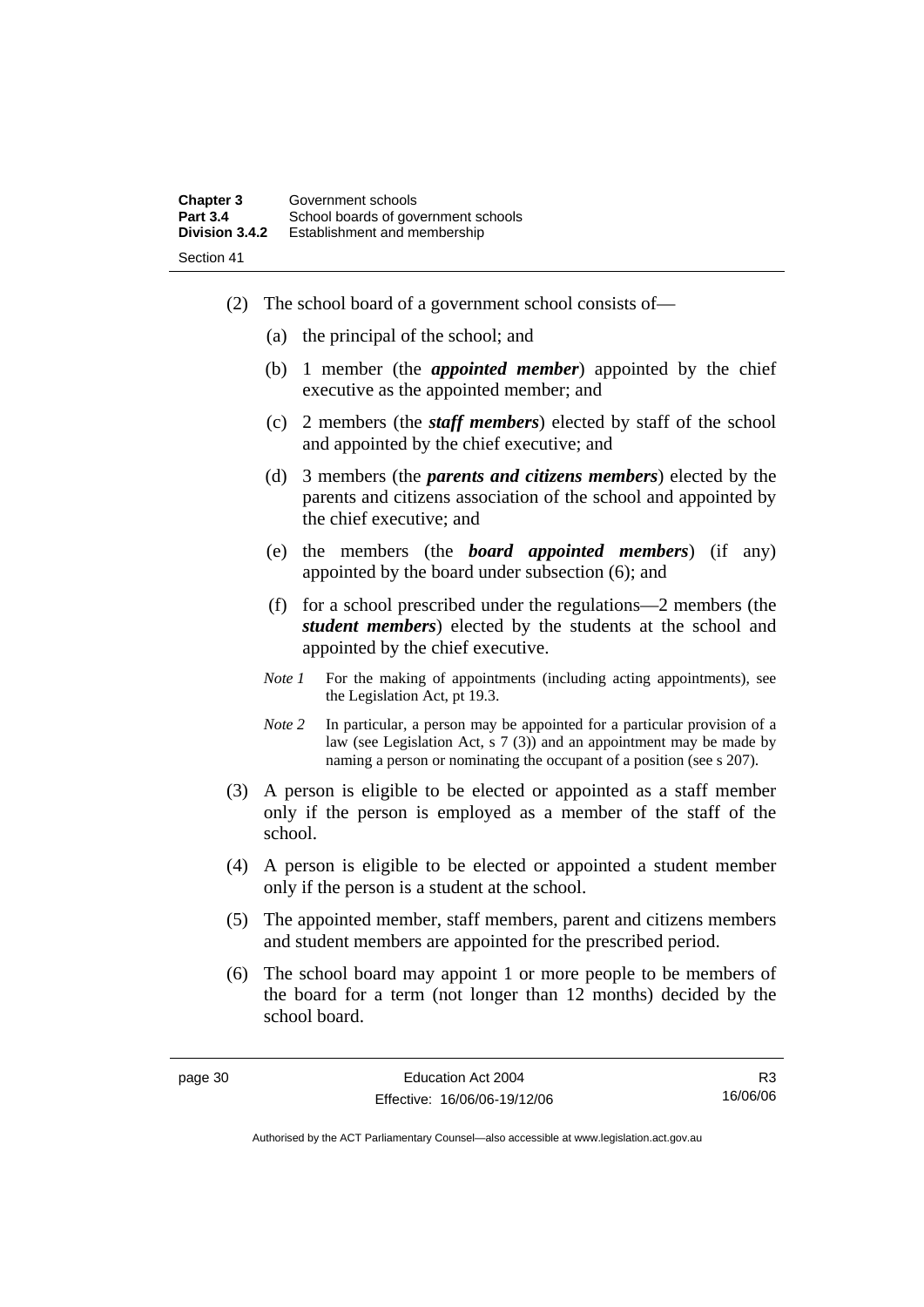- Section 42
- (7) The school board must not make an appointment under subsection (6) if there would be more than 2 board appointed members at the same time.

#### **42 Constitution of school boards of small schools**

- (1) This section applies to a school board of a small school other than a school to which section 43 (Constitution of school boards of schoolrelated institutions and other schools in special circumstances) applies.
- (2) The school board of a small school consists of—
	- (a) the principal of the school; and
	- (b) 1 member (the *appointed member*) appointed by the chief executive as the appointed member; and
	- (c) 1 member (the *staff member*) appointed by the chief executive as the staff member; and
	- (d) 2 members (the *parents and citizens members*) elected by the parents and citizens association of the school and appointed by the chief executive; and
	- (e) the members (the *board appointed member*) (if any) appointed by the board under subsection (6).
	- *Note 1* For the making of appointments (including acting appointments), see the Legislation Act, pt 19.3.
	- *Note 2* In particular, a person may be appointed for a particular provision of a law (see Legislation Act, s 7 (3)) and an appointment may be made by naming a person or nominating the occupant of a position (see s 207).
- (3) A person is eligible to be appointed as the staff member only if the person is employed as a member of the staff of the school.
- (4) The staff member is to be appointed in a way prescribed under the regulations.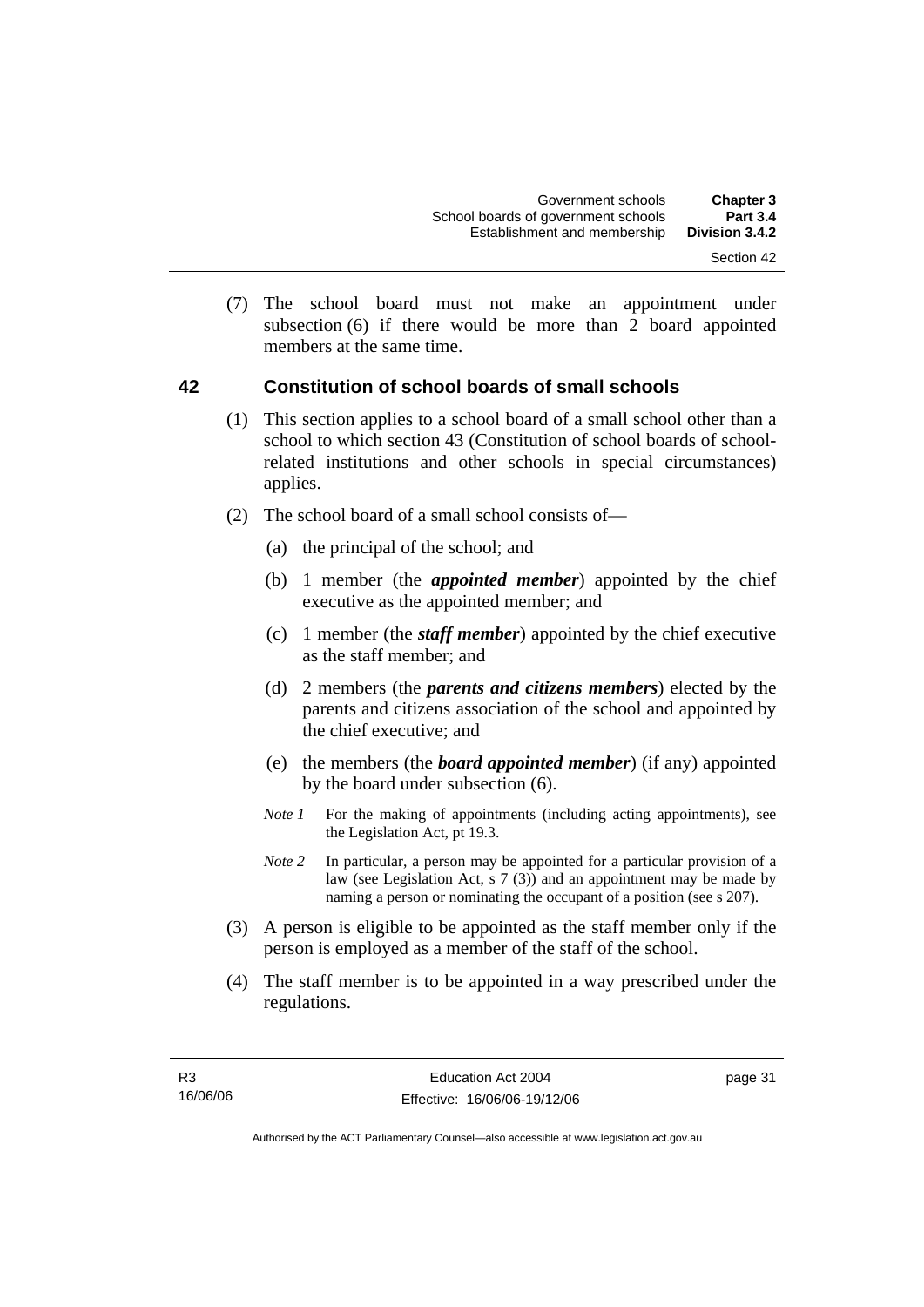| <b>Chapter 3</b> | Government schools                  |
|------------------|-------------------------------------|
| <b>Part 3.4</b>  | School boards of government schools |
| Division 3.4.2   | Establishment and membership        |
| Section 43       |                                     |

- (5) The appointed member, staff member and parent and citizen members are appointed for the prescribed period.
- (6) The school board may appoint 1 or more people to be members of the board for a term (not longer than 12 months) decided by the school board.
- (7) The school board must not make an appointment under subsection (6) if there would be more than 2 board appointed members at the same time.

### **43 Constitution of school boards of school-related institutions and other schools in special circumstances**

- (1) This section applies to a school that is—
	- (a) a school-related institution; or
	- (b) declared, in writing, by the chief executive to be a school to which special circumstances apply.
- (2) If the school is a school-related institution, the chief executive must, if practical, determine the constitution of the school board of the school.

#### **Example**

It may not be practical to establish a school board for a school-related institution with fewer than 3 staff.

- *Note* An example is part of the Act, is not exhaustive and may extend, but does not limit, the meaning of the provision in which it appears (see Legislation Act, s 126 and s 132).
- (3) Subsection (2) does not prevent the chief executive from determining the constitution of a single school board for 2 or more institutions.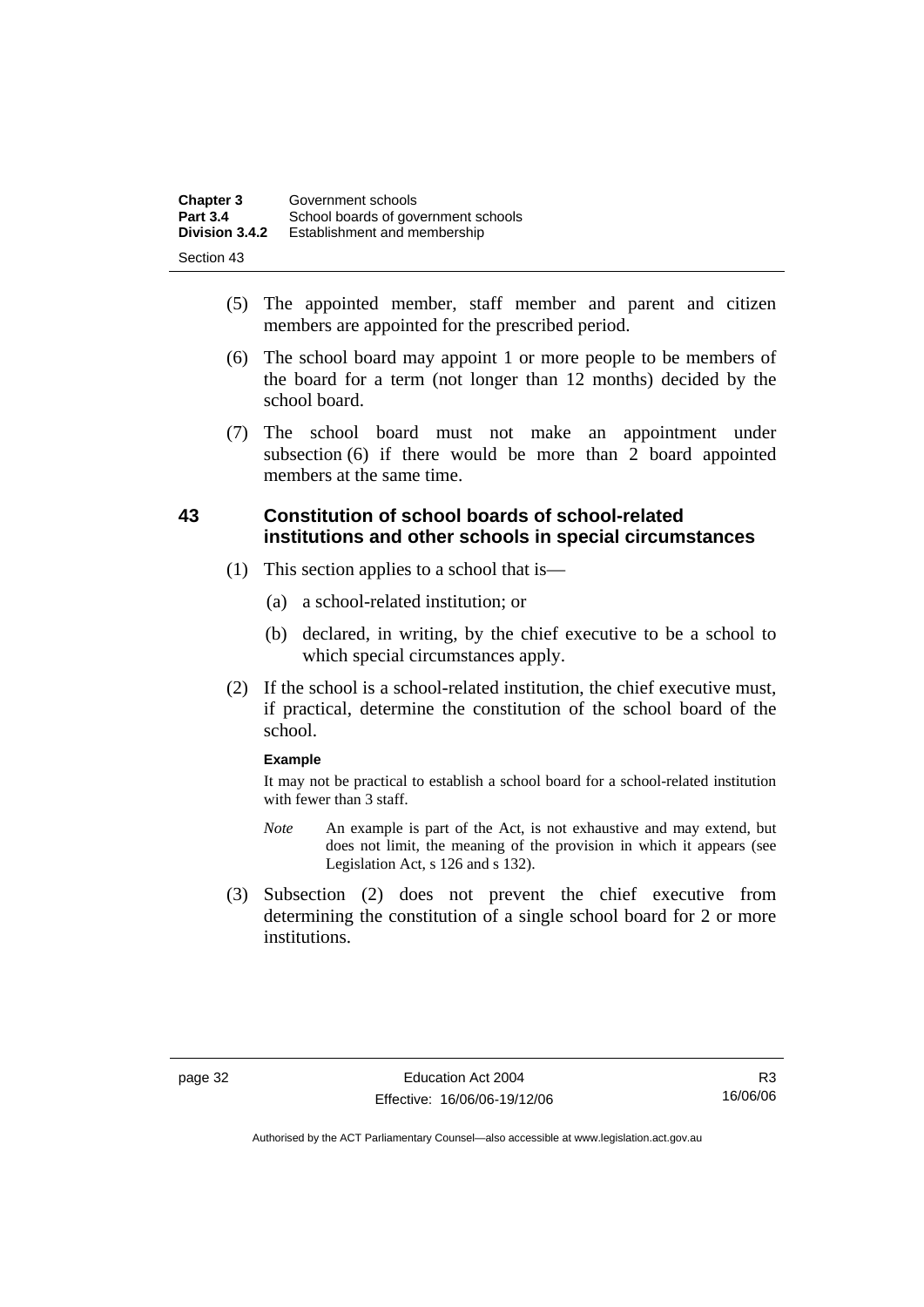- Section 43
- (4) If the chief executive makes a determination under subsection (2) for the school, the chief executive may also determine—
	- (a) the members who are required to be present at a meeting of the board; and
	- (b) the members who may not vote at a meeting of the board.
- (5) If the school is a school to which special circumstances apply, the chief executive may determine the following:
	- (a) the constitution of the school board of the school;
	- (b) the members who are required to be present at a meeting of the board;
	- (c) the members who may not vote at a meeting of the board.
- (6) The chief executive may make a determination under subsection (2), (4) or (5) only with the Minister's written approval.
- (7) Before making the determination the chief executive must, if practical, consult with the parents of students at the school, at a general meeting of the parents, about the constitution of the board.
- (8) In deciding whether or not to give the approval, the Minister must have regard to—
	- (a) the need for the principal of the school to be a member of the board; and
	- (b) the need for the chief executive to be represented on the board; and
	- (c) whether staff of the school and students at the school have been consulted about the constitution of the board; and
	- (d) any comments made by the staff and students at the school about the constitution of the board; and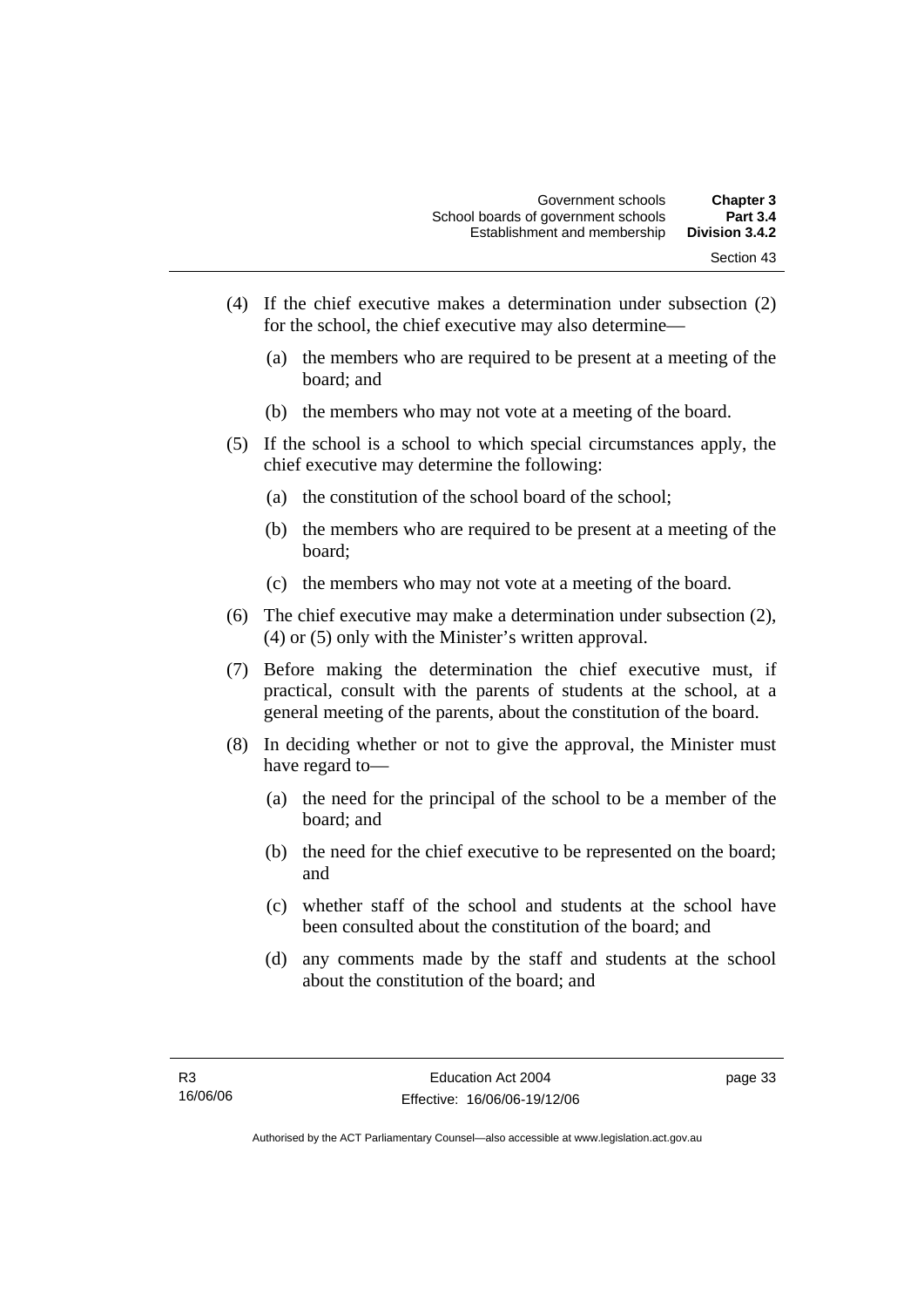| <b>Chapter 3</b> | Government schools                  |
|------------------|-------------------------------------|
| <b>Part 3.4</b>  | School boards of government schools |
| Division 3.4.2   | Establishment and membership        |
| Section 44       |                                     |

- (e) the administrative needs, educational or related objectives, and any special characteristics of the school.
- (9) The chief executive may appoint a person in accordance with the determination to be a member of the board of the school.
	- *Note 1* For the making of appointments (including acting appointments), see Legislation Act, pt 19.3.
	- *Note 2* In particular, an appointment may be made by naming a person or nominating the occupant of a position (see s 207).
- (10) A member of the board is appointed for the term stated in the instrument making or evidencing the appointment.
- (11) A determination under subsection (2), (4) or (5) must be in writing and is a disallowable instrument.
	- *Note* A disallowable instrument must be notified, and presented to the Legislative Assembly, under the Legislation Act.

### **44 Ending of appointment of members of school board**

- (1) The chief executive must end the appointment of a member of the school board of a government school if the member ceases to be eligible to be appointed or elected to the position.
- (2) The chief executive must end the appointment of a member of the school board of a government school, other than the principal of the school, if—
	- (a) the member is absent from 3 consecutive meetings of the board without reasonable excuse or leave given by the board; or
	- (b) contravenes section 49 (Disclosure of interests by members of school boards) without reasonable excuse.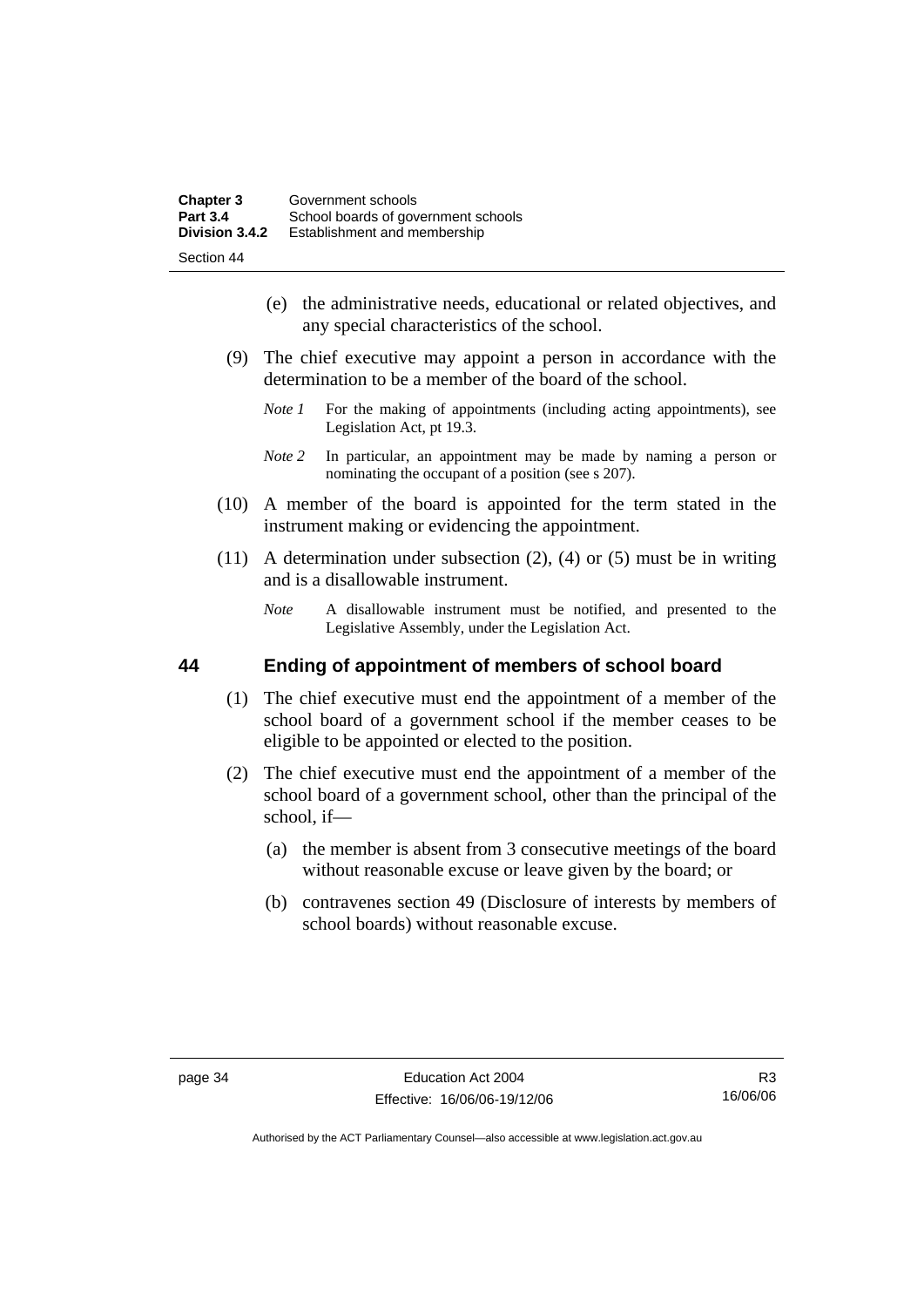- (3) The chief executive may end the appointment of a member of the school board of a government school, other than the principal at the school, for misbehaviour or physical or mental incapacity.
	- *Note* A person's appointment also ends if the person resigns (see Legislation Act, s 210).

### **45 Chairperson and deputy chairperson of school boards**

- (1) The members of the school board of a government school must, whenever necessary, elect—
	- (a) a member to be chairperson; and
	- (b) another member to be deputy chairperson.
- (2) The school board must tell the chief executive of the election of a member as chairperson or deputy chairperson.
- (3) The members of the school board must not appoint the principal of the school or a member of staff of the school to be chairperson of the board.

### **46 School boards to take part in selection of school principals**

The members of the school board of a government school must, whenever necessary, nominate a member of the board as a member of any selection panel established by the chief executive to make recommendations to the chief executive about the appointment of the principal for the school.

# **Division 3.4.3 Proceedings of school boards**

### **47 Time and place of meetings of school boards**

- (1) The school board of a government school meets at the times and places it decides.
- (2) However, the school board must meet at least 4 times a year.

| R <sub>3</sub> | Education Act 2004           | page 35 |
|----------------|------------------------------|---------|
| 16/06/06       | Effective: 16/06/06-19/12/06 |         |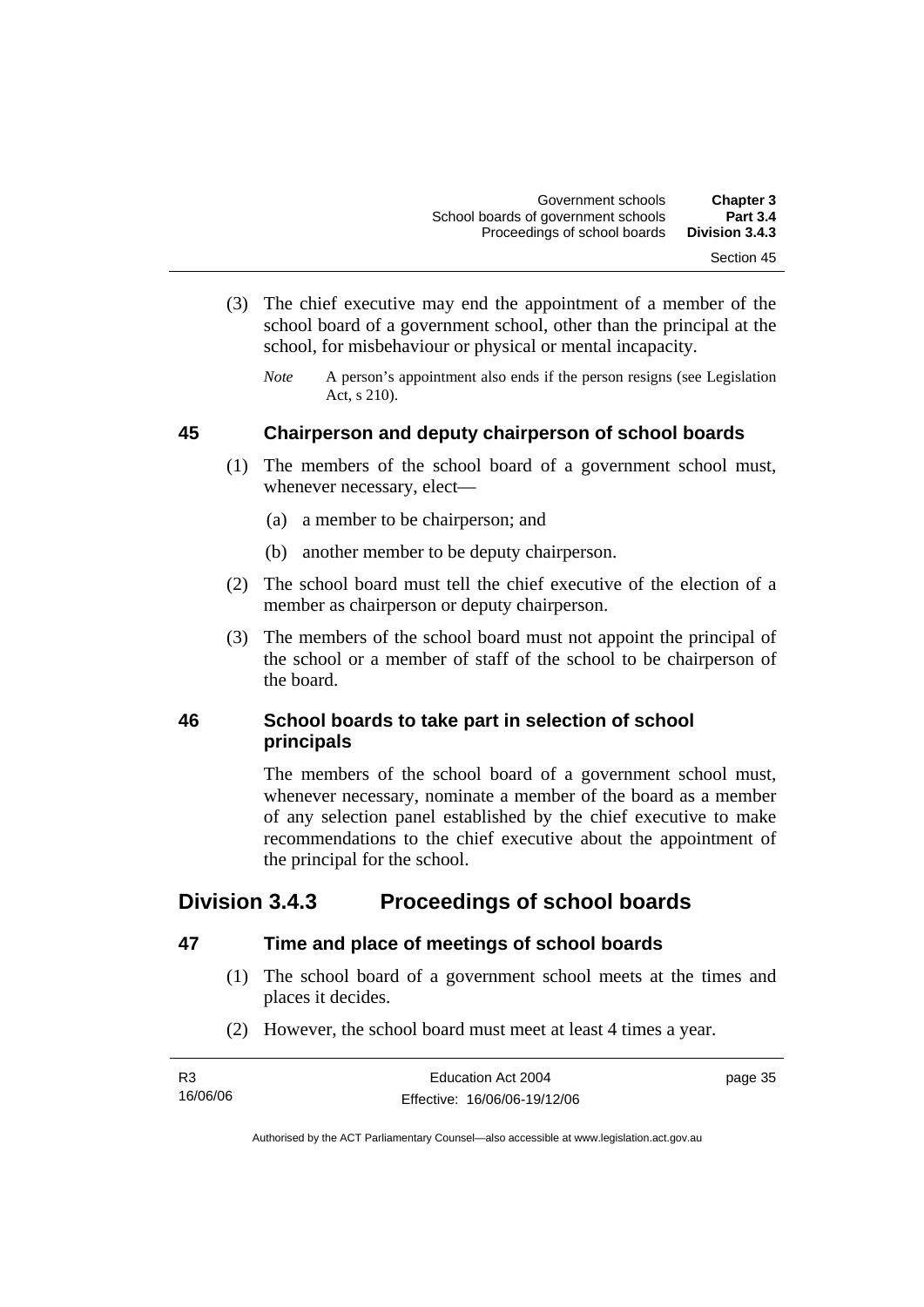| <b>Chapter 3</b> | Government schools                  |
|------------------|-------------------------------------|
| <b>Part 3.4</b>  | School boards of government schools |
| Division 3.4.3   | Proceedings of school boards        |
| Section 48       |                                     |

- (3) The chairperson—
	- (a) may at any time call a meeting of the school board; and
	- (b) must call a meeting if asked by the Minister, the chief executive or 3 members of the board.
- (4) If the chairperson is not available to call a meeting for any reason, the deputy chairperson or the principal of the school may call a meeting of the school board.

### **48 Procedures governing proceedings of school boards**

- (1) The chairperson of the school board of a government school presides at all meetings of the board at which the chairperson is present.
- (2) If the chairperson is absent, the deputy chairperson presides.
- (3) If the chairperson and deputy chairperson are both absent, the member chosen by the members present presides.
- (4) Business may be carried out at a meeting of the school board only if 3 or more members are present and—
	- (a) for the school board of a school other than a school to which section 43 (Constitution of school boards of school-related institutions and other schools in special circumstances) applies—at least 1 of the members present is a staff member and at least 1 of the members present is a parents and citizens association member; or
	- (b) for the school board of a school to which section 43 applies the members (if any) who are required, under the determination under section 43 (4) or (5) applying to the school, to be present at a meeting of the school board are present.
- (5) At a meeting of the school board each member (other than a nonvoting member) has a vote on each question to be decided.

R3 16/06/06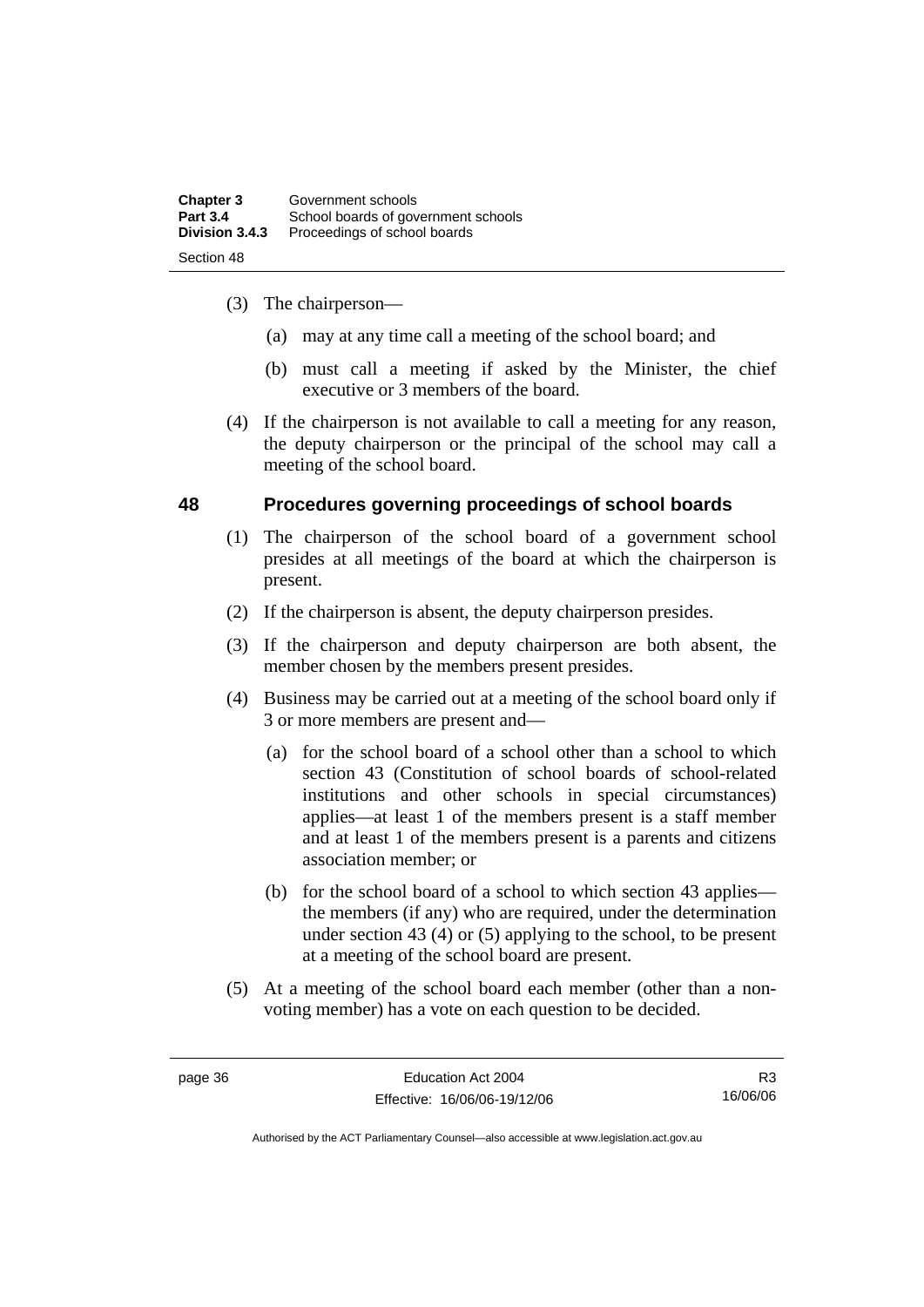- (6) A question is to be decided by a majority of the votes of the members present and voting but, if the votes are equal, the member presiding has a casting vote.
- (7) The school board may hold meetings, or allow members to take part in meetings, by telephone, closed-circuit television or another form of communication.
- (8) A member who takes part in a meeting under subsection (7) is taken to be present at the meeting.
- (9) A resolution of the school board is a valid resolution, even though it is not passed at a meeting of the board, if—
	- (a) all members (other than the non-voting members) agree, in writing, to the proposed resolution; and
	- (b) notice of the resolution is given under procedures decided by the school board.
- (10) The school board must keep minutes of its meetings.
- (11) The school board may conduct its proceedings (including its meetings) as it otherwise considers appropriate.
- (12) In this section:

### *non-voting member* means—

- (a) for the school board of a school other than a school to which section 43 applies—a board appointed member; or
- (b) for the school board of a school to which section 43 applies—a member who, under the determination under section 43 (4) or (5) applying to the school, may not vote at a meeting of the school board.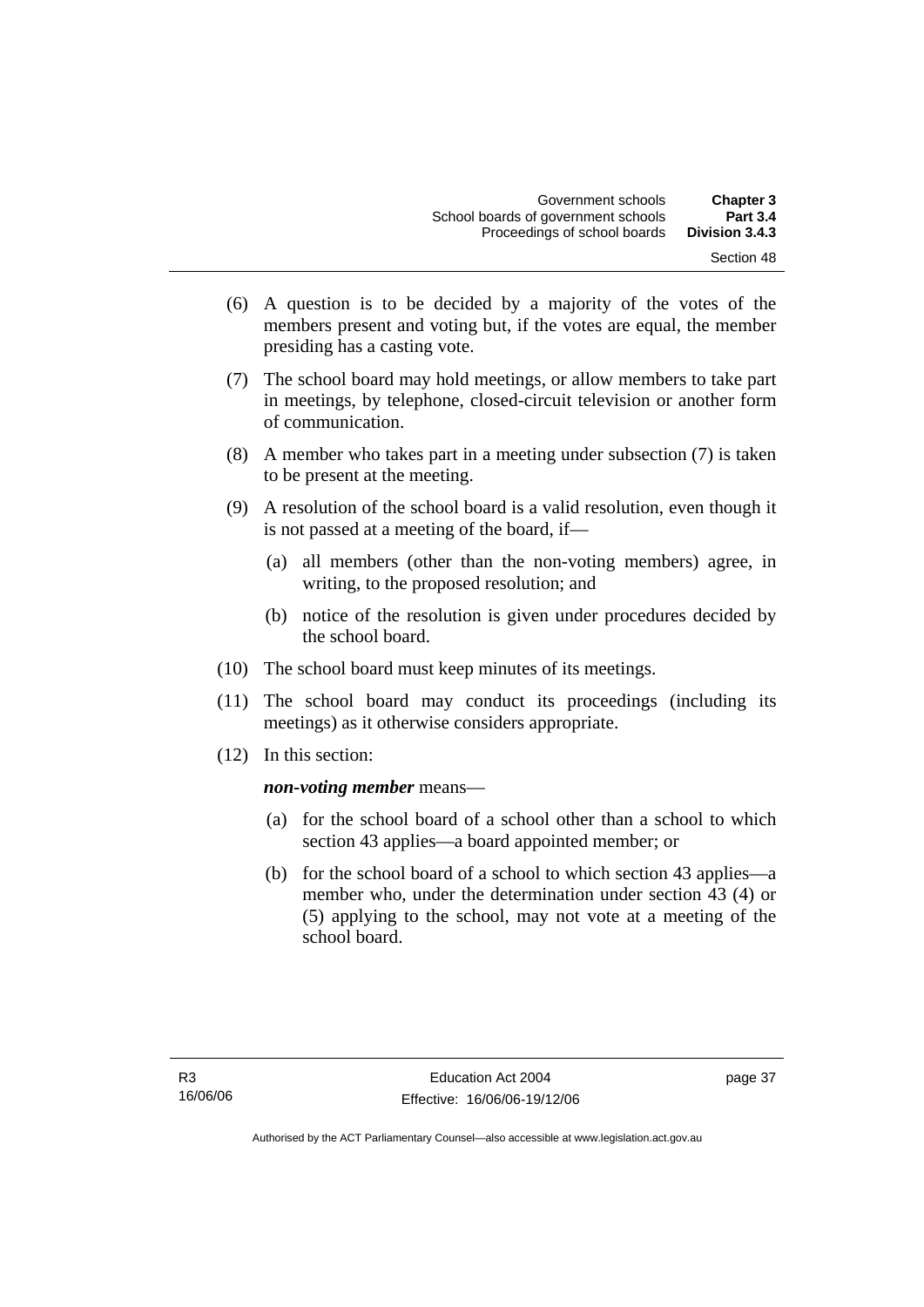### **49 Disclosure of interests by members of school boards**

- (1) This section applies to a member of a school board if—
	- (a) the member has a direct or indirect financial interest in an issue being considered, or about to be considered, by the board; and
	- (b) the interest could conflict with the proper exercise of the member's functions in relation to the board's consideration of the issue.
- (2) As soon as practicable after the relevant facts come to the member's knowledge, the member must disclose the nature of the interest to a meeting of the school board.
- (3) The disclosure must be recorded in the school board's minutes and, unless the board otherwise decides, the member (the *first member*) must not—
	- (a) be present when the board considers the issue; or
	- (b) take part in a decision of the board on the issue.
- (4) Any other member who also has a direct or indirect financial interest in the issue must not—
	- (a) be present when the school board is considering its decision under subsection (3) in relation to the first member; or
	- (b) take part in making the decision.
- (5) Within 14 days after the end of each financial year, the chairperson of the school board must give the chief executive a statement of any disclosure of interest made under this section in relation to the school board during the financial year.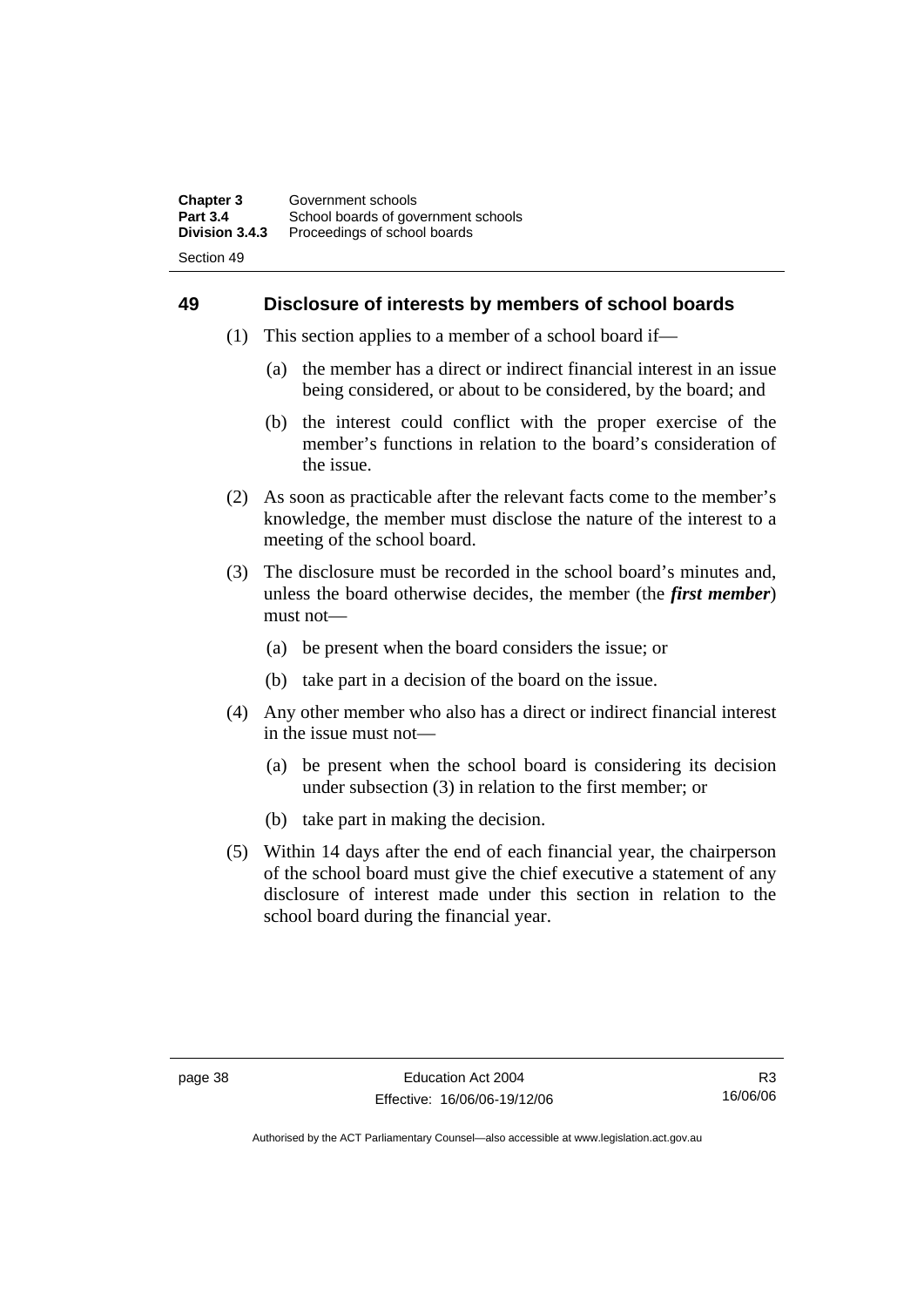# **Division 3.4.4 Financial matters**

### **50 School boards to approve budgets**

- (1) The school board of a government school must approve a budget for each year.
- (2) The school board must approve the budget before the date decided by the chief executive.
- (3) The budget may only be approved by the school board if it is in the form, and based on the accounting or other policies or practices, (if any) required by the chief executive.
- (4) The chief executive may ask the school board to approve a budget for a part of a year.
- (5) The school board must comply with the request.
- (6) If the school board approves the budget, money of the school may be spent in accordance with the budget.

### **51 Application of money of school**

The school board of a government school may approve the spending of money of the school only in payment or discharge of the costs of, or liabilities incurred by, the school.

### **52 School boards to approve financial statement and report**

 (1) As soon as practicable after the end of each half-year (but not later than the date decided by the chief executive), the school board of a government school must approve a financial statement for the halfyear, in a form approved by the chief executive or as the chief executive directs.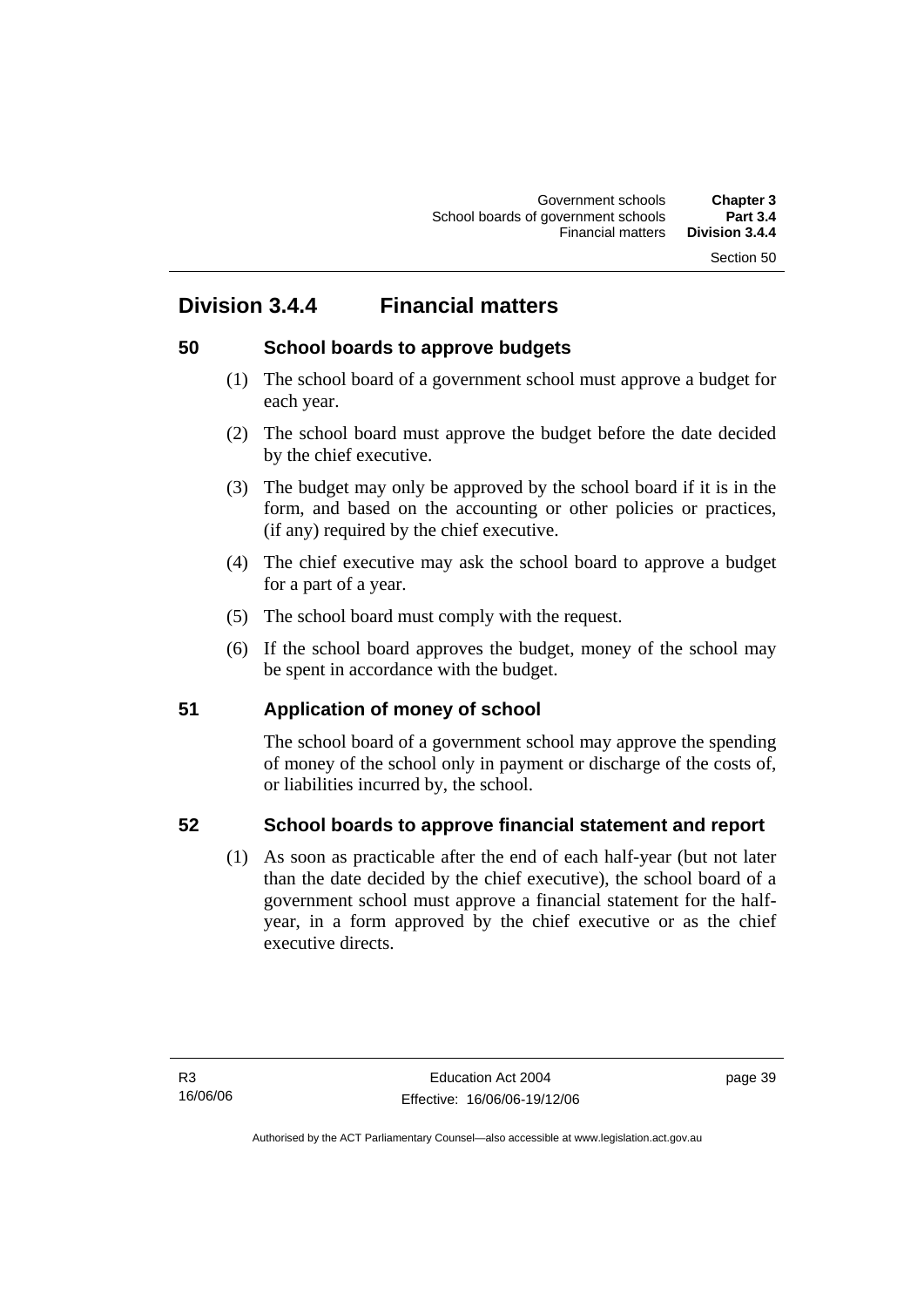| <b>Chapter 3</b> | Government schools                  |
|------------------|-------------------------------------|
| <b>Part 3.4</b>  | School boards of government schools |
| Division 3.4.4   | <b>Financial matters</b>            |
| Section 53       |                                     |

- (2) As soon as practicable after the end of each year (but not later than the date decided by the chief executive), the school board of a government school must approve an annual report on the board's operations during the year.
- (3) The annual report must include—
	- (a) the financial statements approved under subsection (1) for each half-year; and
	- (b) a statement of how voluntary contributions made to the school have been or will be spent; and
	- (c) if a school board is holding funds in reserve—a statement setting out the purposes for which the funds are being held and the amount being held for each of those purposes.
	- *Note* If a form is approved under s 154 for a statement under par (c), the form must be used.
- (4) The school board must give a copy of each report approved under this section to the chief executive.
- (5) The chief executive may issue guidelines about what is, or is not, holding funds in reserve.

### **53 School boards to make available summaries of budget and annual report**

- (1) Not later than 14 days after approving the budget for a year, the school board of a government school must make a summary of the budget available to parents of students at the school and to the staff and students of the school.
- (2) Not later than 14 days after approving the annual report for a year, the school board of a government school must make a summary of the report available to parents of students at the school and to the staff and students of the school.

R3 16/06/06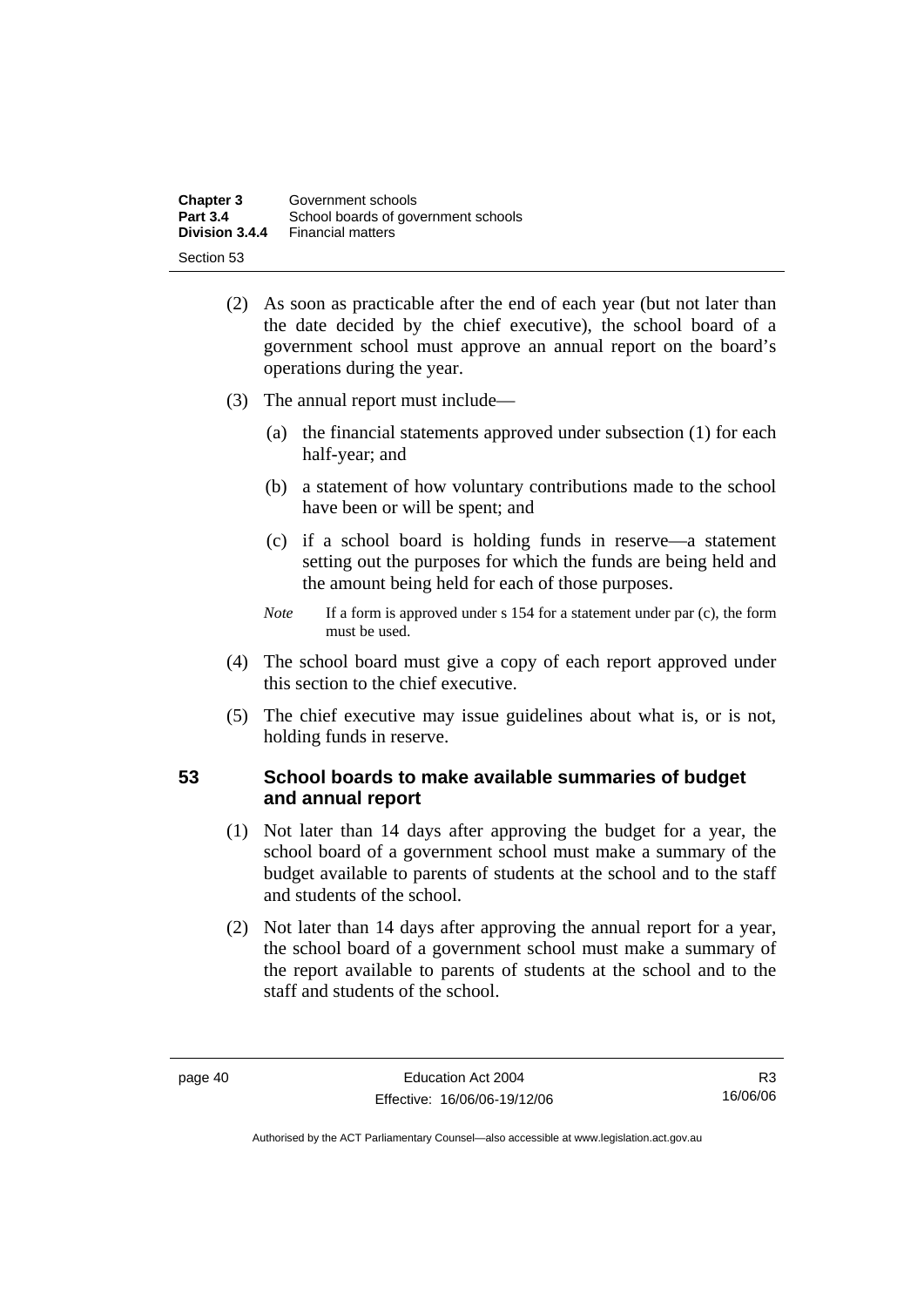# **Part 3.5 Government Schools Education Council**

### **Division 3.5.1 Establishment and membership**

### **54 Establishment of council (government)**

The Government Schools Education Council (in this part called the *council*) is established.

### **55 Functions of council (government)**

The functions of the council are—

- (a) to advise the Minister on any aspect of the ACT government school system; and
- (b) when asked by the Minister under this paragraph, to inquire into and give advice to the Minister on any aspect of the ACT government school system; and
- (c) to meet with the Non-Government Schools Education Council to discuss matters of mutual interest; and
- (d) to exercise any other function given to the council under this Act or any other Territory law.
- *Note* The Minister must present a copy of any advice to the Legislative Assembly (see s 73).

### **56 Membership of council (government)**

The council consists of the following members:

- (a) the chief executive;
- (b) the members (*appointed members*) appointed under section 57.

page 41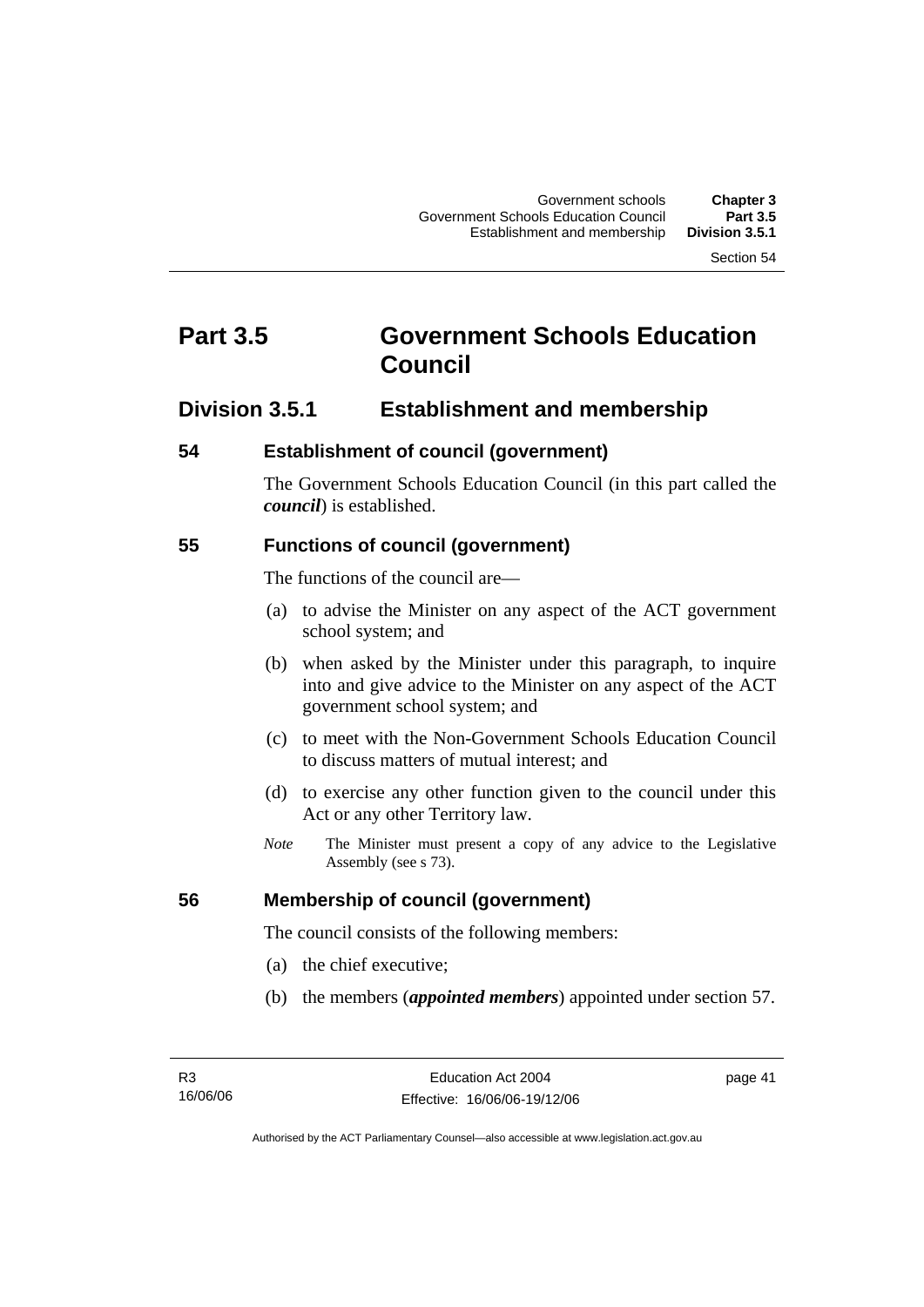### **57 Appointed members of council (government)**

- (1) The Minister must appoint the following members of the council:
	- (a) a chairperson;
	- (b) 6 people who, in the Minister's opinion, have experience in 1 or more of the areas of business and commerce, public policy, early childhood care, education, the special needs of young people and teacher education (the *community members*);
	- (c) 10 people who, in the Minister's opinion, represent the views of government school education (the *education members*).
	- *Note 1* For the making of appointments (including acting appointments), see Legislation Act, pt 19.3.
	- *Note 2* In particular, an appointment may be made by naming a person or nominating the occupant of a position (see s 207).
	- *Note 3* Certain Ministerial appointments require consultation with a Legislative Assembly committee and are disallowable (see Legislation Act, div 19.3.3).
- (2) For subsection (1) (c), the Minister must appoint—
	- (a) 2 education members chosen from nominations of the peak organisation representing principals; and
	- (b) 2 education members chosen from nominations of the government teacher union; and
	- (c) 2 education members chosen from nominations of the peak organisation representing parent associations of government schools; and
	- (d) 2 education members chosen from nominations of the peak organisation representing students; and
	- (e) 1 education member chosen from nominations of the peak organisation representing school boards; and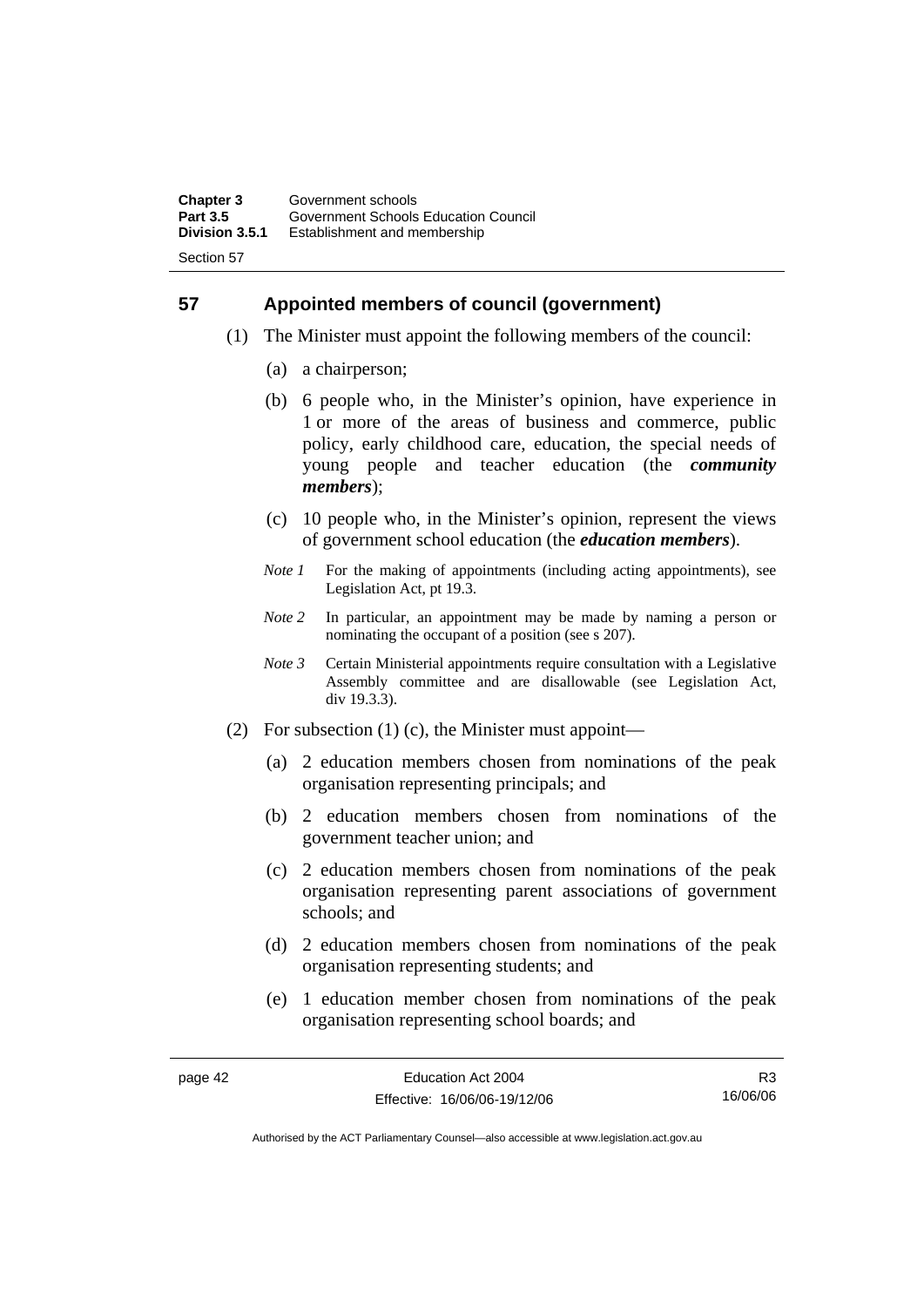(f) 1 education member chosen from nominations of the peak organisation representing preschool parents.

### **58 Deputy chairperson of council (government)**

- (1) The appointed members must, whenever necessary, elect another appointed member to be deputy chairperson.
- (2) The council must tell the Minister of the election of an appointed member as deputy chairperson.

### **59 Term of appointment to council (government)**

- (1) An appointed member is to be appointed for a term not longer than 3 years.
- (2) The instrument appointing, or evidencing the appointment of, an appointed member must state whether the person is appointed as chairperson or a community or education member.
	- *Note* A person may be reappointed to a position if the person is eligible to be appointed to the position (see Legislation Act, s 208 and dict, pt 1, def *appoint*).

### **60 Ending of appointment to council (government)**

- (1) The Minister may end the appointment of an appointed member—
	- (a) for misbehaviour; or
	- (b) for contravening section 65 (Disclosure of interests by members of council (government)).
	- *Note* A person's appointment also ends if the person resigns (see Legislation Act, s 210).
- (2) The Minister may also end the appointment of an education member if satisfied that the person no longer represents the views of the organisation from which the person was chosen.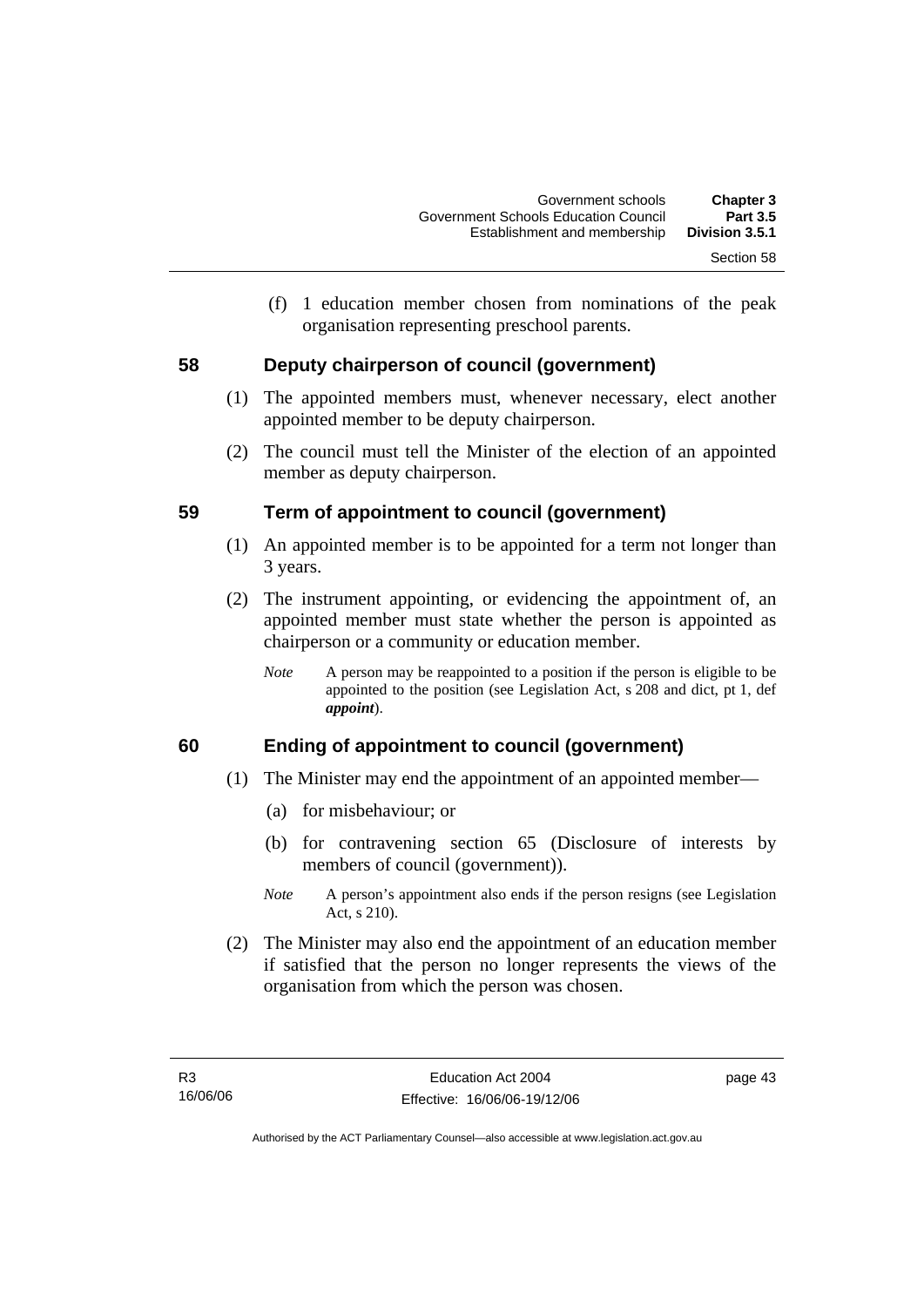**Chapter 3 Government schools**<br>**Part 3.5 Government Schools Part 3.5** Government Schools Education Council<br> **Division 3.5.2** Proceedings of council (government) **Division 3.5.2** Proceedings of council (government)

Section 61

### **61 Conditions of appointment generally of appointed members**

An appointed member holds the position on the conditions not provided by this Act or another Territory law that are decided by the Minister.

### **62 Arrangements for staff**

- (1) The council may arrange with the chief executive to use public servants in the administrative unit under the chief executive's control.
- (2) The *Public Sector Management Act 1994* applies to the management by the council of public servants the subject of an arrangement under subsection (1).

# **Division 3.5.2 Proceedings of council (government)**

### **63 Time and place of meetings of council (government)**

- (1) The council meets at the times and places it decides.
- (2) However, the council must meet at least twice a year.
- (3) The chairperson—
	- (a) may at any time call a meeting of the council; and
	- (b) must call a meeting if asked by the Minister, the chief executive or at least 9 members.
- (4) If the chairperson is not available to call a meeting for any reason, the deputy chairperson may call a meeting of the council.

### **64 Procedures governing proceedings of council (government)**

 (1) The chairperson of the council presides at all meetings of the council at which the chairperson is present.

page 44 Education Act 2004 Effective: 16/06/06-19/12/06 R3 16/06/06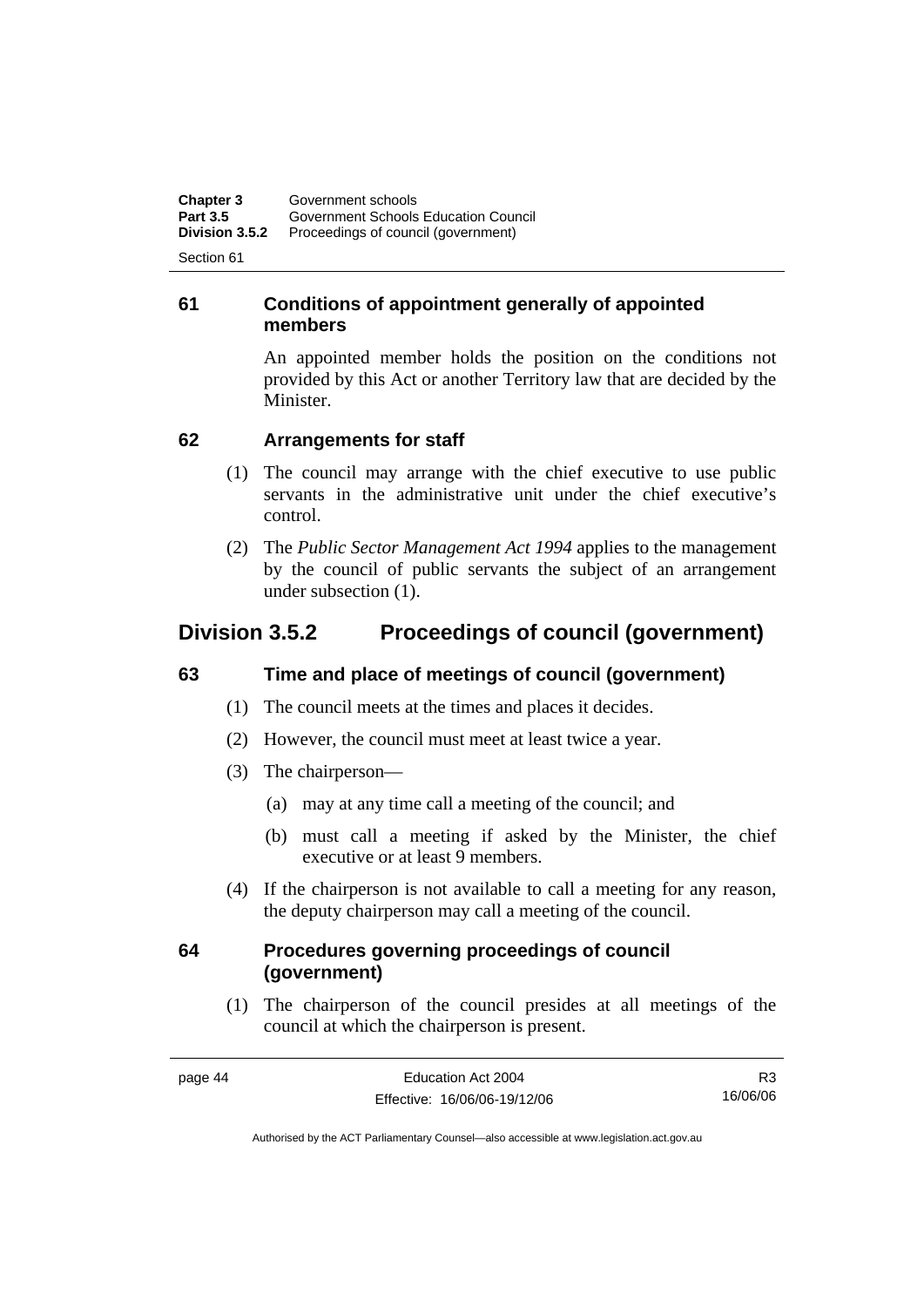- (2) If the chairperson is absent, the deputy chairperson presides.
- (3) If the chairperson and deputy chairperson are both absent, the member chosen by the members present presides.
- (4) Business may be carried out at a meeting of the council only if 9 members are present.
- (5) At a meeting of the council each appointed member has a vote on each question to be decided.
- (6) A question is to be decided by a majority of the votes of the members present and voting but, if the votes are equal, the member presiding has a casting vote.
- (7) The council may hold meetings, or allow members to take part in meetings, by telephone, closed-circuit television or another form of communication.
- (8) A member who takes part in a meeting under subsection (7) is taken to be present at the meeting.
- (9) A resolution of the council is a valid resolution, even though it was not passed at a meeting of the council, if—
	- (a) all appointed members agree, in writing, to the proposed resolution; and
	- (b) notice of the resolution is given under procedures decided by the council.
- (10) The council must keep minutes of its meetings.
- (11) The council may conduct its proceedings (including its meetings) as it otherwise considers appropriate.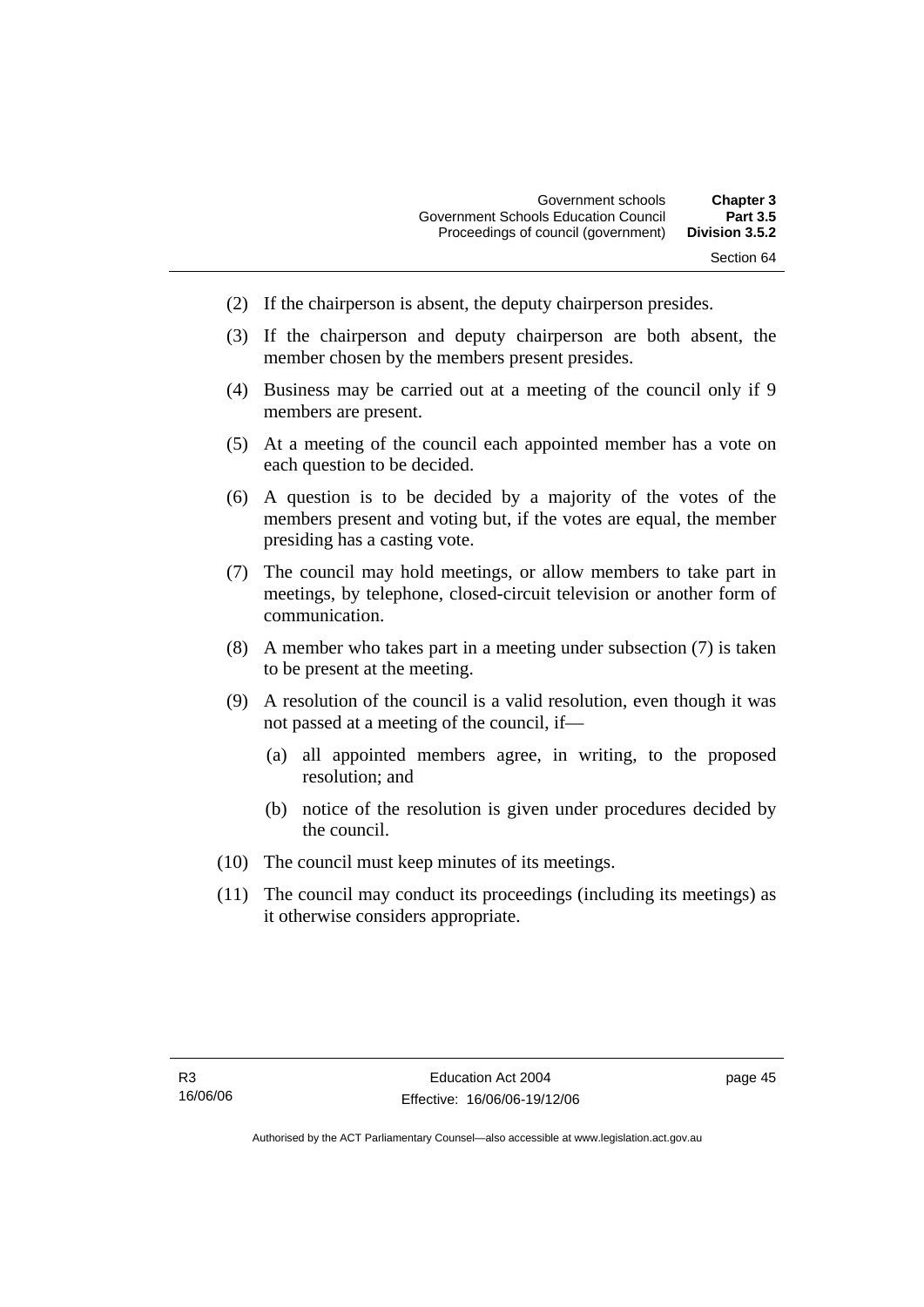### **65 Disclosure of interests by members of council (government)**

- (1) This section applies to a member of the council if—
	- (a) the member has a direct or indirect financial interest in an issue being considered, or about to be considered, by the council; and
	- (b) the interest could conflict with the proper exercise of the member's functions in relation to the council's consideration of the issue.
- (2) As soon as practicable after the relevant facts come to the member's knowledge, the member must disclose the nature of the interest to a meeting of the council.
- (3) The disclosure must be recorded in the council's minutes and, unless the council otherwise decides, the member (the *first member*) must not—
	- (a) be present when the council considers the issue; or
	- (b) take part in a decision of the council on the issue.
- (4) Any other member who also has a direct or indirect financial interest in the issue must not—
	- (a) be present when the council is considering its decision under subsection (3) in relation to the first member; or
	- (b) take part in making the decision.
- (5) Within 14 days after the end of each financial year, the chairperson of the council must give the Minister a statement of any disclosure of interest made under this section during the financial year.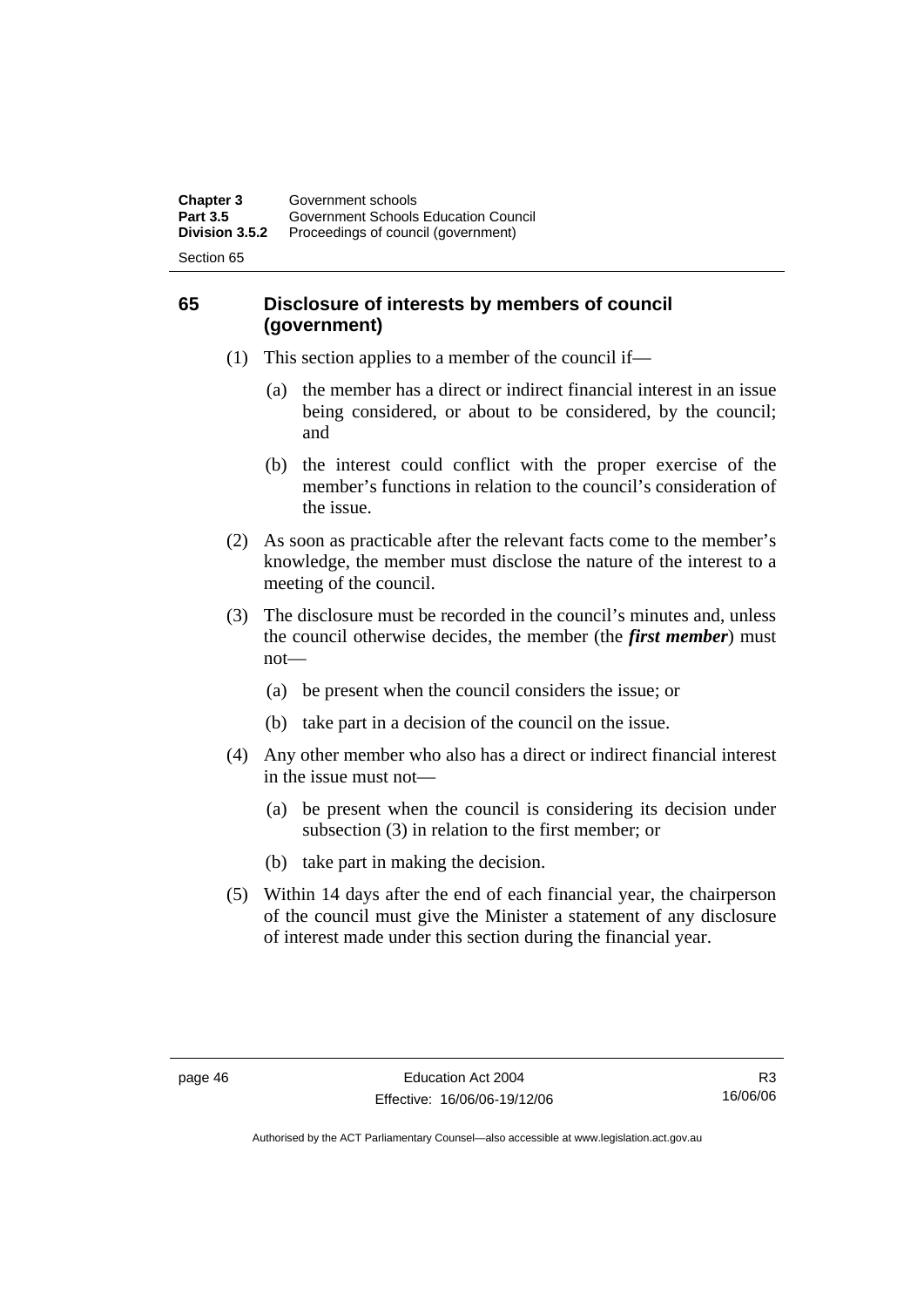### **66 Annual report by council (government)**

- (1) As soon as practicable after the end of each financial year (but not later than the date decided by the Minister), the council must give the Minister a report about its operations for the financial year.
- (2) The Minister must present a copy of the report under this section to the Legislative Assembly within 6 sitting days after the day the Minister receives the report.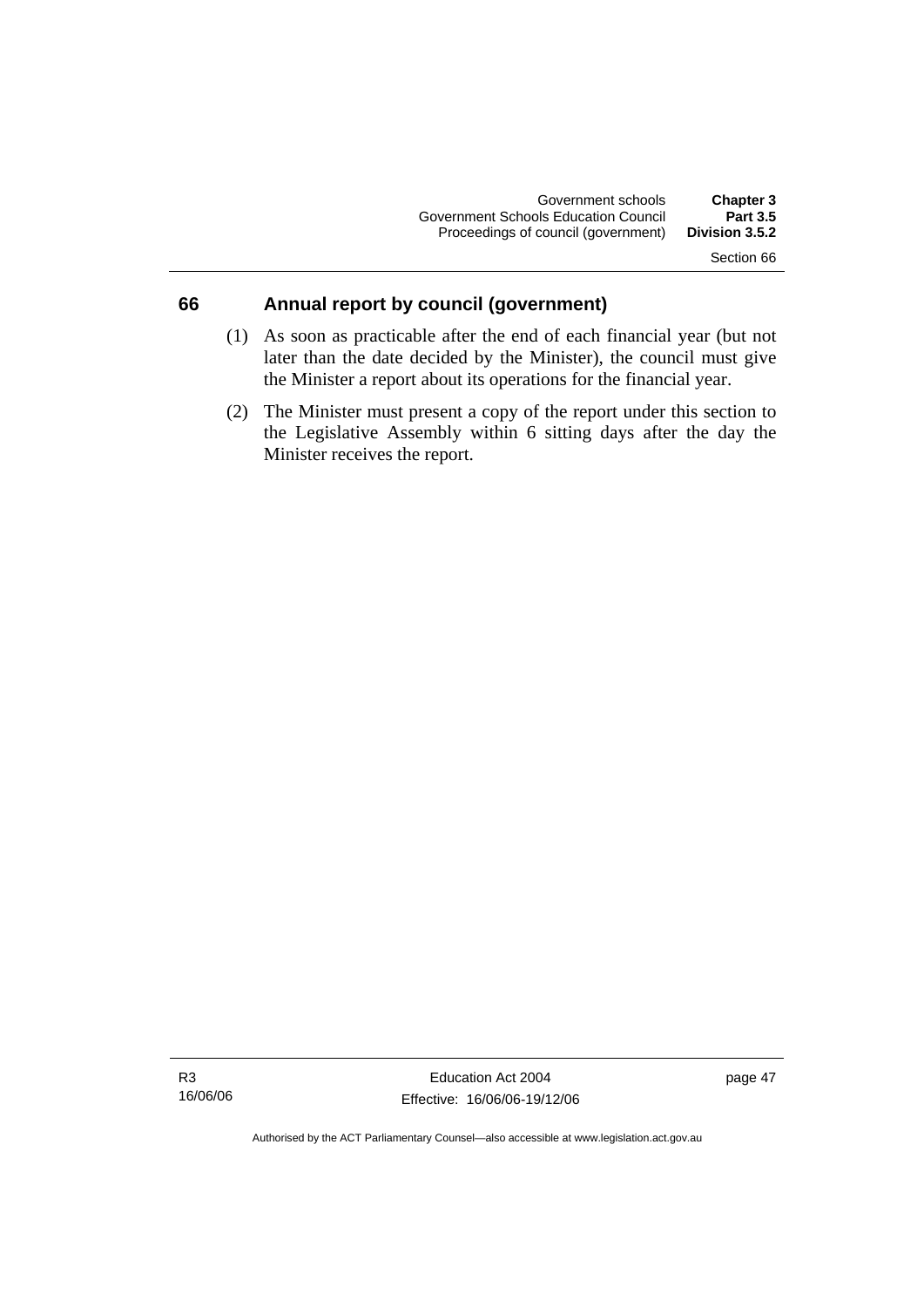**Chapter 3** Government schools<br> **Part 3.6** Other provisions **Part 3.6 Other provisions**<br>**Division 3.6.1** Authorised person Authorised persons (government)

Section 67

# **Part 3.6 Other provisions**

### **Division 3.6.1 Authorised persons (government)**

### **67 Appointment of authorised persons (government)**

- (1) The chief executive may appoint a person to be an authorised person (government) for this Act or a provision of this Act, other than chapter 4 (Non-government schools).
	- *Note 1* For the making of appointments (including acting appointments), see the Legislation Act, pt 19.3.
	- *Note 2* In particular, a person may be appointed for a particular provision of a law (see Legislation Act, s 7 (3)) and an appointment may be made by naming a person or nominating the occupant of a position (see s 207).
- (2) The regulations may prescribe a person to be an authorised person (government) for this Act or a provision of this Act, other than chapter 4.
- (3) A person may be appointed as an authorised person (government) under subsection (1) only if—
	- (a) the person is an Australian citizen or a permanent resident of Australia; and
	- (b) the chief executive is satisfied that the person is a suitable person to be appointed, having regard in particular to—
		- (i) whether the person has any criminal convictions; and
		- (ii) the person's employment record; and
	- (c) the person has satisfactorily completed adequate training to exercise the powers of an authorised person (government) proposed to be given to the person.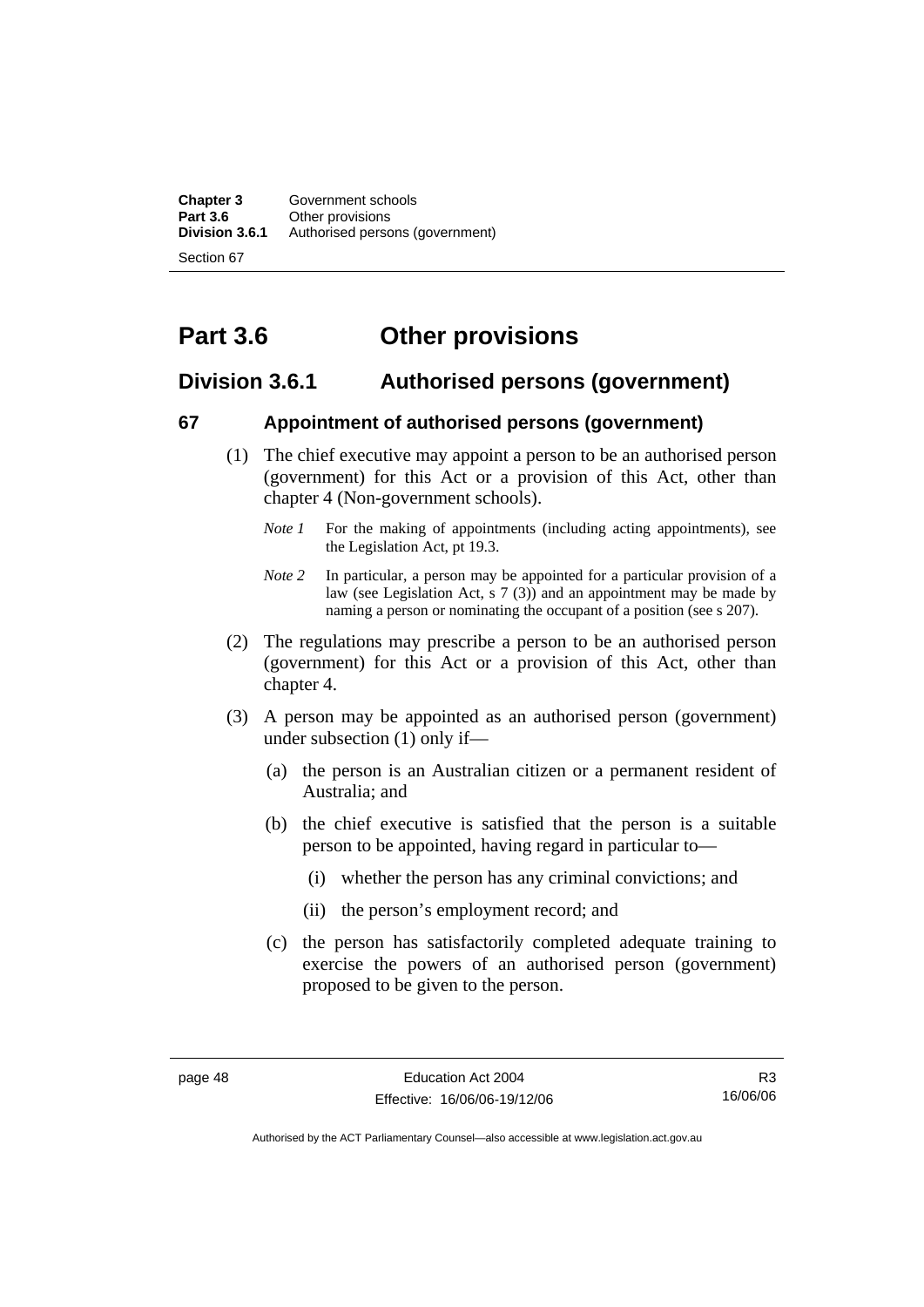### **68 Identity cards for authorised persons (government)**

- (1) The chief executive must give an authorised person (government) an identity card that states the person is an authorised person (government) for this Act, or stated provisions of this Act, and shows—
	- (a) a recent photograph of the person; and
	- (b) the name of the person; and
	- (c) the date of issue of the card; and
	- (d) an expiry date for the card; and
	- (e) anything else prescribed under the regulations.
- (2) A person who ceases to be an authorised person (government) must return his or her identity card to the chief executive as soon as practicable, but within 21 days after the day the person ceases to be an authorised person.

Maximum penalty: 1 penalty unit.

(3) An offence against subsection (2) is a strict liability offence.

# **Division 3.6.2 Inspection powers for government schools**

#### **69 Power not to be exercised before identity card shown etc**

- (1) An authorised person (government) may exercise a power under this chapter in relation to a person only if the authorised person first shows the person his or her identity card.
- (2) An authorised person (government) may not remain in a government school entered under this division if, when asked by the principal, the authorised person does not show his or her identity card.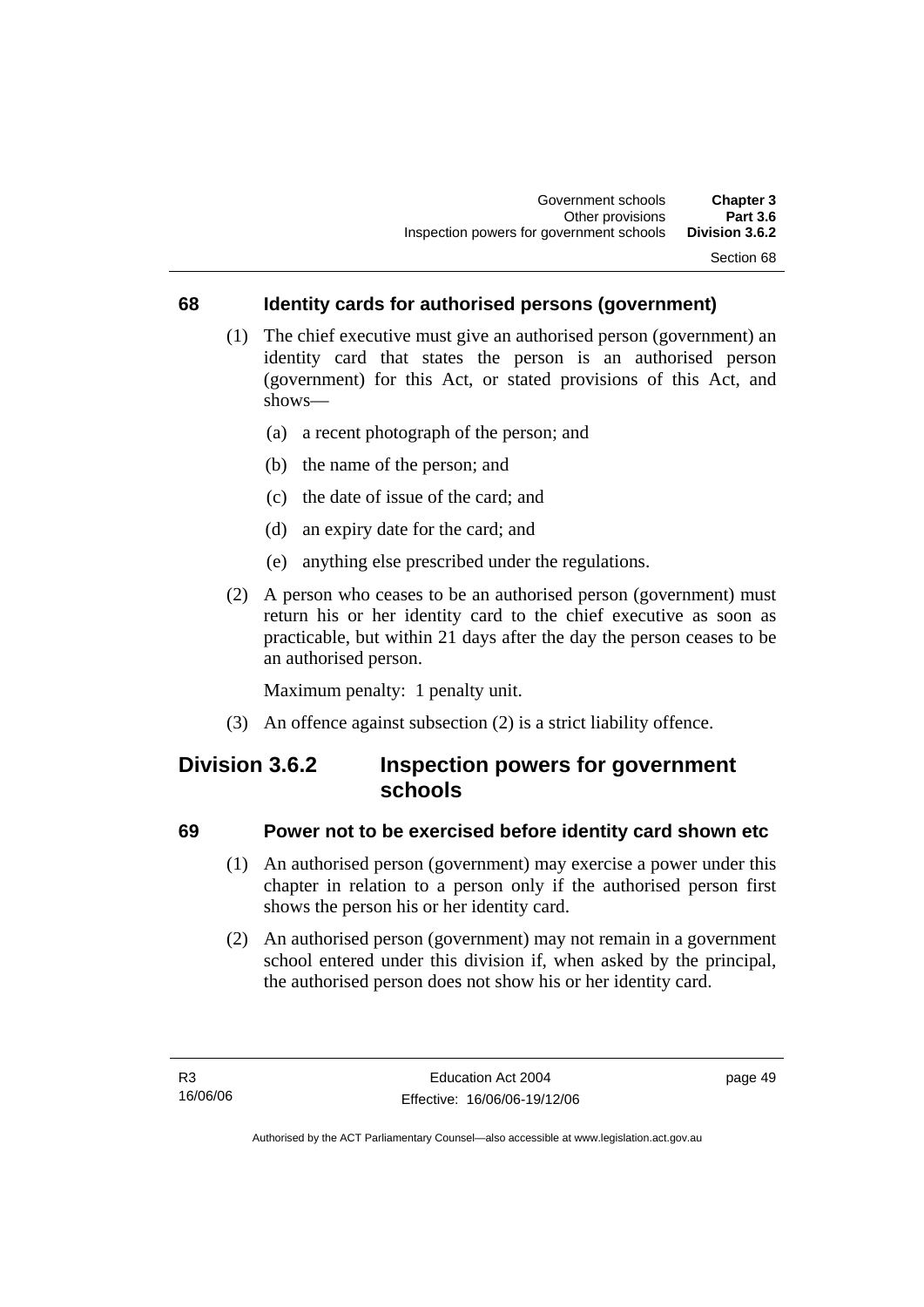| Chapter 3       | Government schools |
|-----------------|--------------------|
| <b>Part 3.6</b> | Other provisions   |
| Division 3.6.3  | Miscellaneous      |
|                 |                    |

### **70 Entry to government schools**

An authorised person (government) may enter a government school at any time.

### **71 Powers on entry**

An authorised person (government) who enters a government school under section 70 may inspect the school or anything in it (including the register of enrolment and attendances).

# **Division 3.6.3 Miscellaneous**

### **72 Protection of members of school boards**

- (1) A person who is, or has been, a member of a school board of a government school is not civilly liable for an act or omission done honestly in the exercise of a function under this Act.
- (2) Any liability that would, apart from subsection (1), attach to a person attaches to the Territory.

### **73 Minister to present advice of council (government)**

The Minister must present a copy of advice given to the Minister under section 55 (a) or (b) (Functions of council (government)) to the Legislative Assembly within 6 sitting days after the day it is given to the Minister.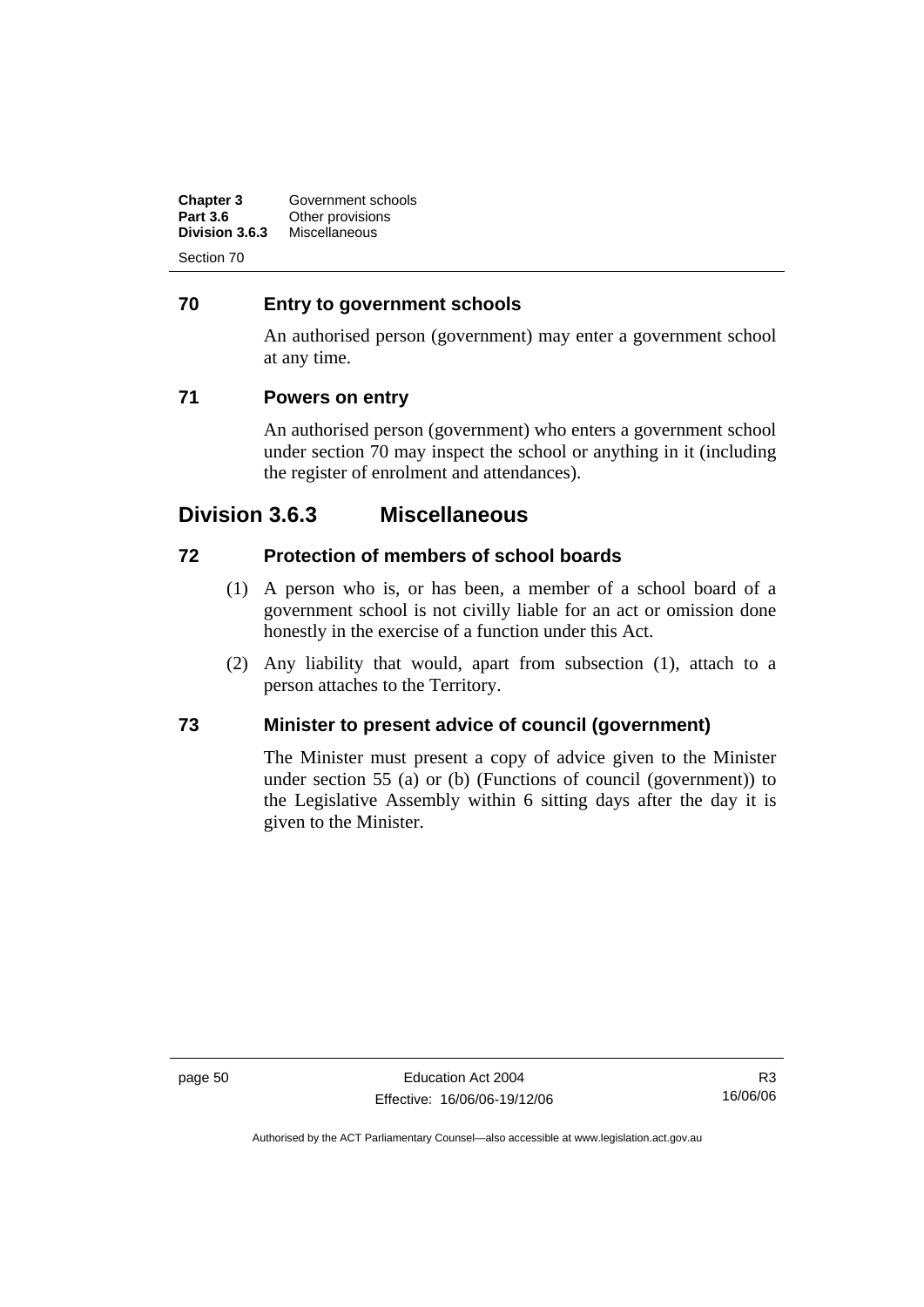# **Chapter 4 Non-government schools**

# **Part 4.1 General**

### **74 Meaning of** *school* **in ch 4**

In this chapter:

*school* does not include a government school.

### **75 Principles on which ch 4 based**

The following are the principles on which this chapter is based:

- (a) the non-government school sector consists of schools from a range of different educational and religious philosophies;
- (b) the variety of schools in the sector reflects the diversity of the community in the ACT and the preferences of parents for a particular style of education for their children;
- (c) the non-government schools sector is committed to—
	- (i) developing the spiritual, physical, emotional and intellectual welfare of its students; and
	- (ii) innovation, diversity and choice; and
	- (iii) maximising student outcomes; and
	- (iv) teacher, parent and student participation in all aspects of school education; and
	- (v) promoting the partnership between home and school; and
	- (vi) preparing students for their full participation in all aspects of a democratic society.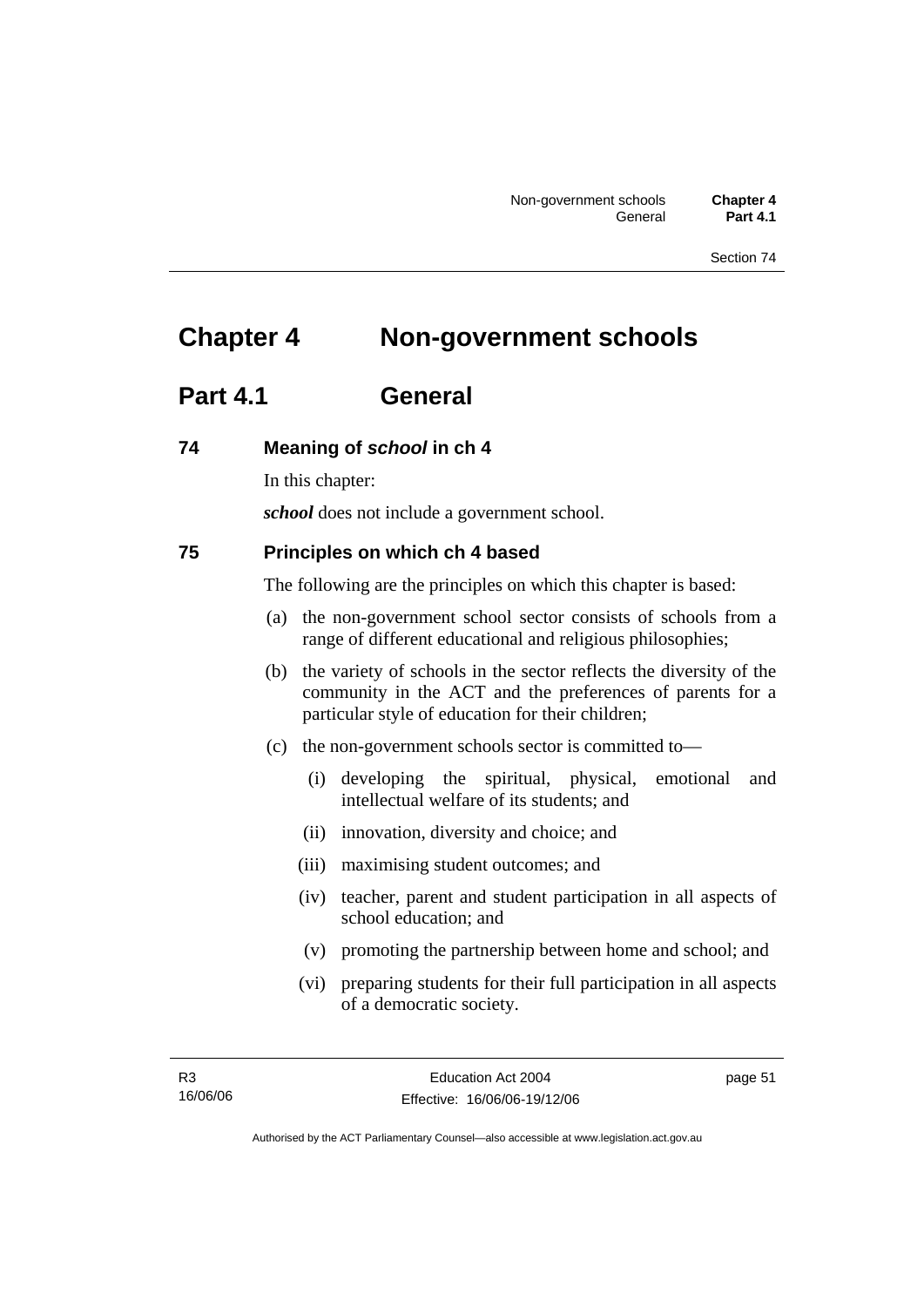**Chapter 4 Non-government schools**<br>**Part 4.1 General Part 4.1** General

Section 76

### **76 Minister to seek advice**

- (1) Before deciding the budget priorities for non-government schools each year, the Minister must ask for, and consider the advice of, the Non-government Schools Education Council.
- (2) This section does not limit the matters that the Minister may take into account in deciding the budget priorities for non-government schools.

### **77 Registrar**

The Minister must appoint a Registrar of Non-Government Schools.

- *Note 1* For the making of appointments (including acting appointments), see Legislation Act, pt 19.3.
- *Note 2* In particular, an appointment may be made by naming a person or nominating the occupant of a position (see s 207).
- *Note 3* Certain Ministerial appointments require consultation with a Legislative Assembly committee and are disallowable (see Legislation Act, div 19.3.3).

### **78 Functions of registrar**

The registrar has the following functions:

- (a) to register non-government schools;
- (b) to keep a register of non-government schools;
- (c) to exercise any other function given to the registrar under this Act or any other Territory law.

### **79 Register of non-government schools**

The registrar must keep a register of non-government schools.

R3 16/06/06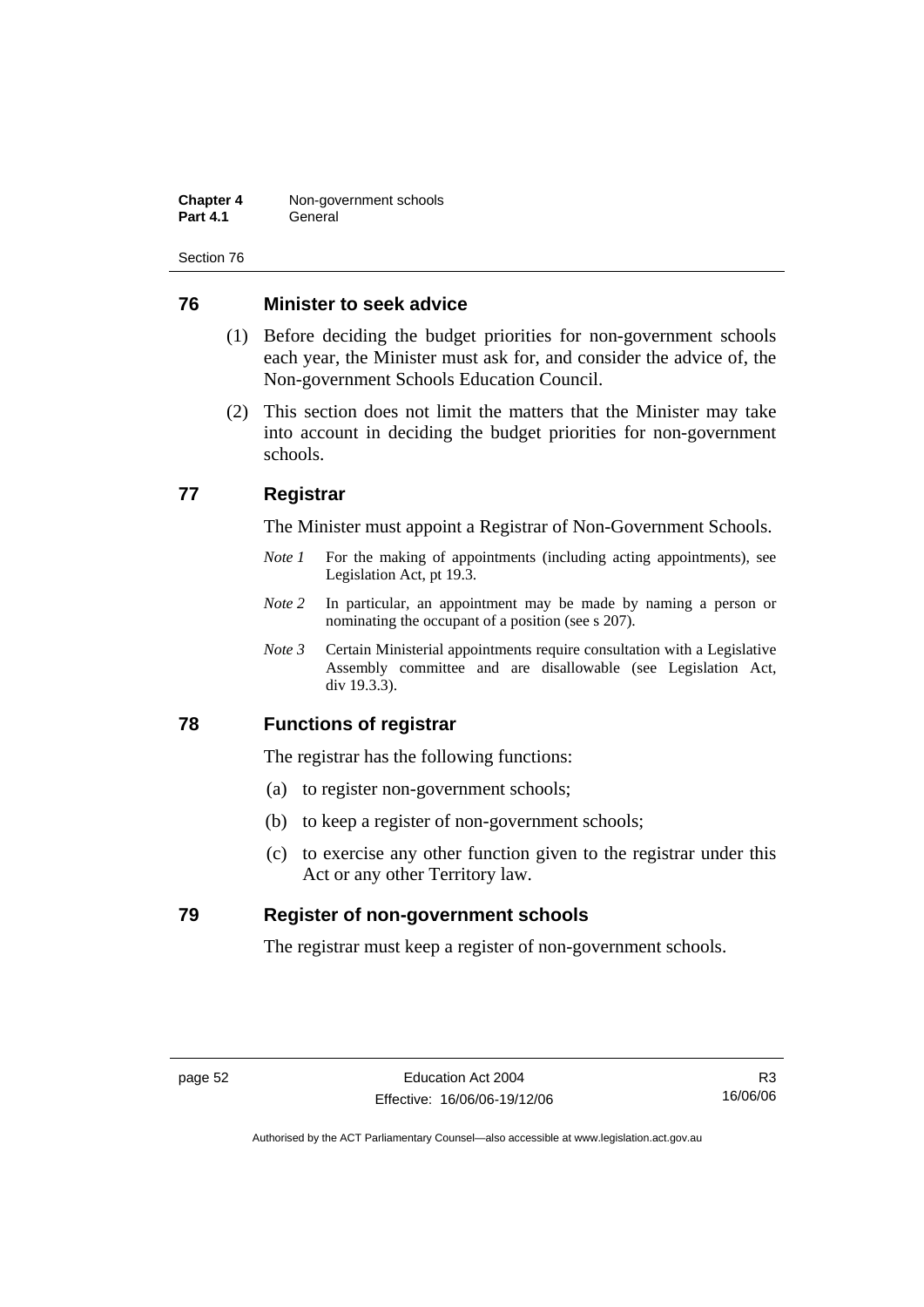### **80 Availability of information about operation of nongovernment schools and their educational programs**

- (1) The principal of a non-government school must make available to parents of students at the school and to the staff and students of the school information about the school's educational programs and policies, and the operation of the school.
- (2) The principal of a non-government school must also consult parents of students at the school about the operation of the school, including its educational programs and policies.

### **81 Approved educational courses for children at nongovernment schools**

- (1) The principal of a non-government school may approve educational courses that may be provided to a child enrolled at the school at a place other than the school.
- (2) An approval may be subject to conditions.
- (3) However, the principal may approve an educational course only if satisfied that—
	- (a) the standard of the course is appropriate; and
	- (b) there are adequate facilities for conducting the course; and
	- (c) the premises where the course is to be conducted comply with any relevant Territory laws about health and safety standards.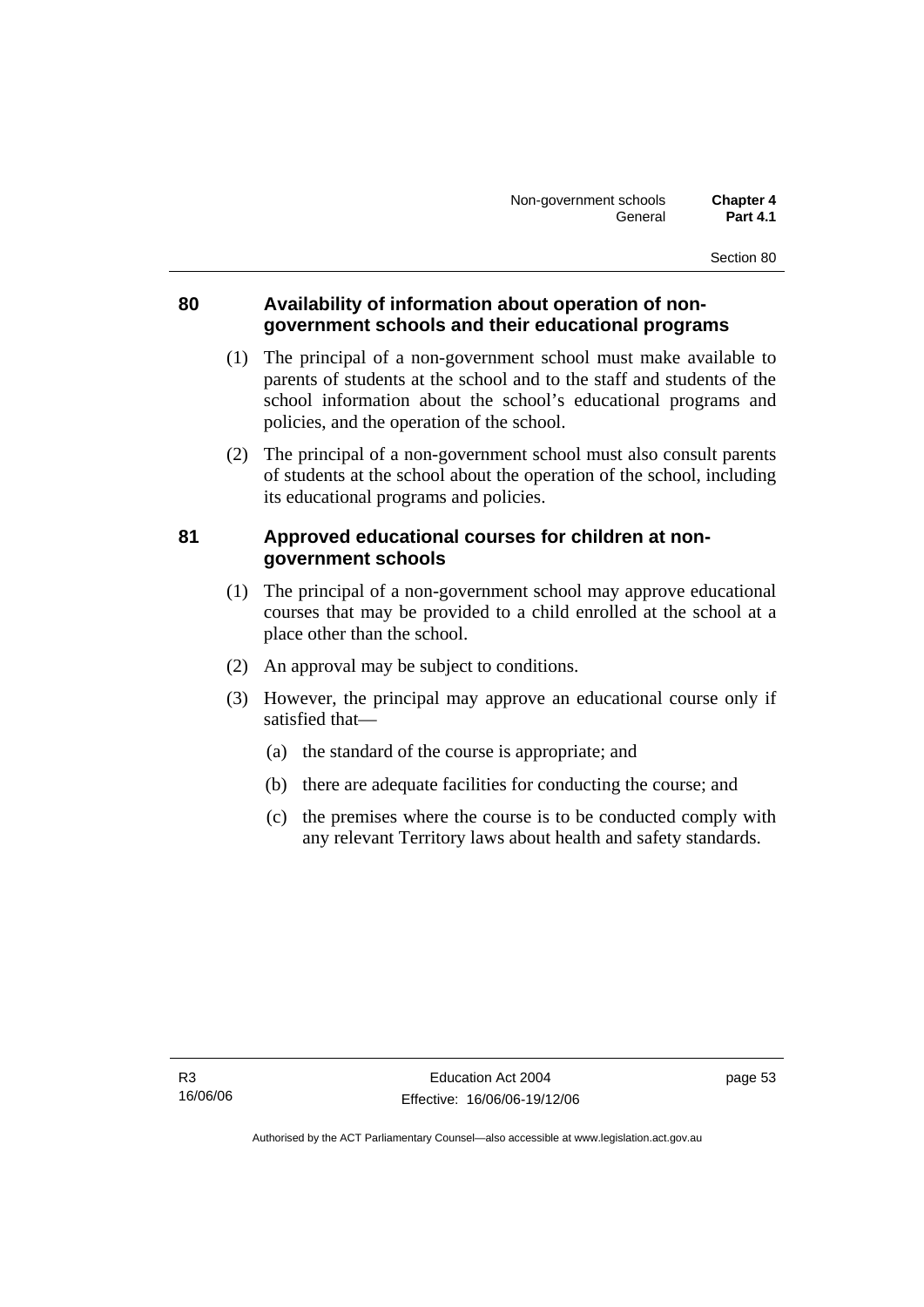# **Part 4.2 Registration—non-government schools**

#### **82 Schools to be registered**

 (1) A person must not conduct a school unless it is registered or provisionally registered under this part.

Maximum penalty: 50 penalty units.

- (2) The principal of a school commits an offence if—
	- (a) the school is not registered or provisionally registered under this part; and
	- (b) the school begins educating a child at any educational level.

Maximum penalty: 20 penalty units.

- (3) The principal of a school commits an offence if—
	- (a) the school is not registered or provisionally registered under this part for education at a particular education level; and
	- (b) the school begins educating a child at that education level.

Maximum penalty: 10 penalty units.

(4) An offence against this section is a strict liability offence.

### **83 Applications for in-principle approval for proposed registration**

- (1) This section applies if a person intends to make application under—
	- (a) section 85 for provisional registration of a school; or
	- (b) section 89 for registration of a school at an additional educational level.

R3 16/06/06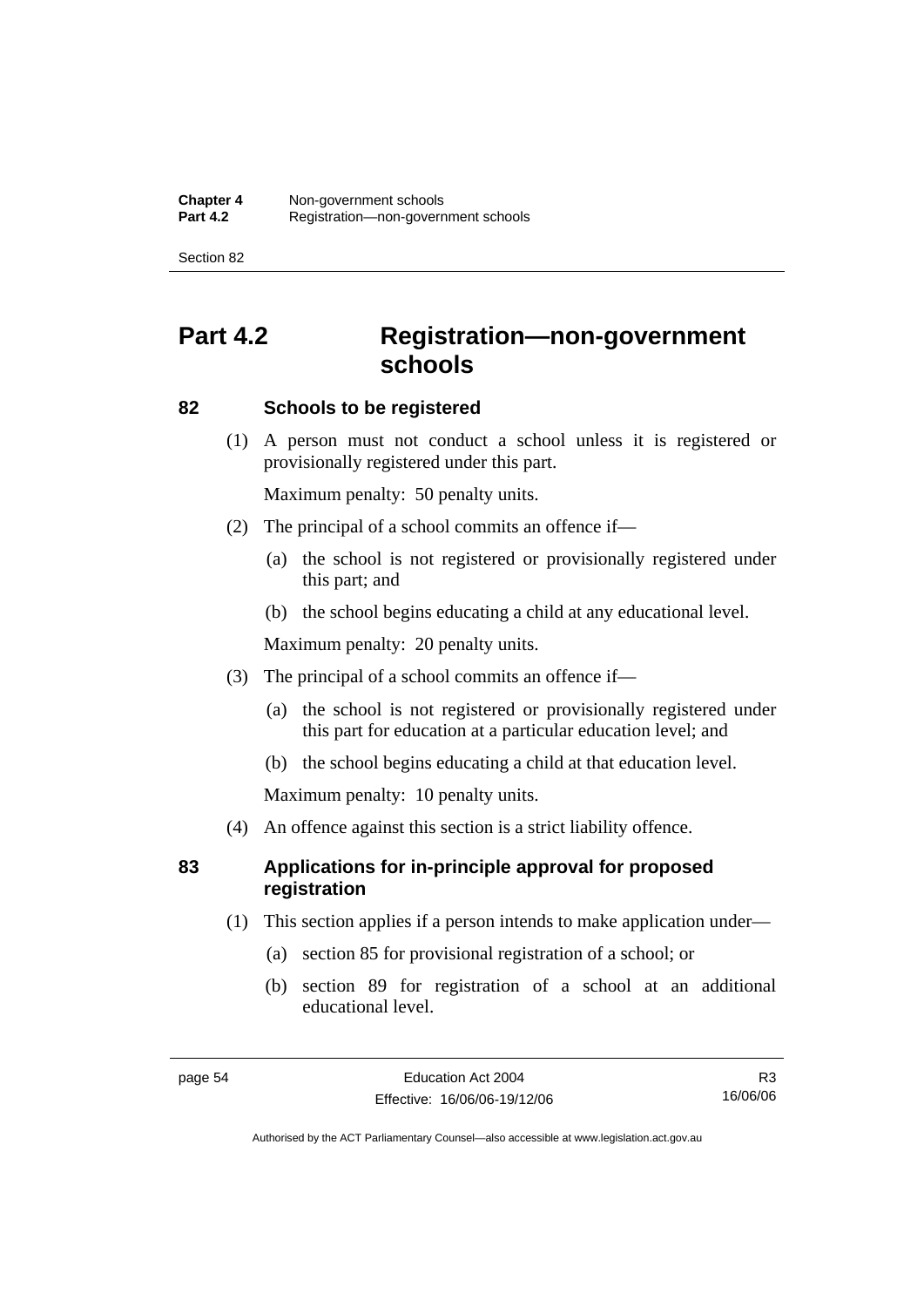- (2) The person must apply in writing to the Minister for approval (*inprinciple approval*) to apply for the proposed registration.
- (3) The application for in-principle approval must be made at least 2 years before the day the person proposes to apply to the Minister for provisional registration of the school or for registration of the school at the additional educational level.
- (4) The applicant must state the day (the *proposed opening day*), not later than 4 years after the day the application is made to the Minister, when the person proposes to begin operating the school or operating the school at the additional educational level.
- (5) The chief executive must publish notice of the making of the application in a daily newspaper printed and published in the ACT.
- (6) The notice must state that written comments on the proposed registration may be made to the Minister within a stated period of at least 60 days after the day the notice is published.
- (7) The chief executive must make a copy of the application available for inspection by members of the public at the chief executive's office during ordinary business hours.

### **84 Deciding in-principle applications**

- (1) In deciding whether to give in-principle approval for the provisional registration of a school, the Minister must have regard to—
	- (a) whether the proposed school would undermine the viability of existing schools; and
	- (b) whether there is, or is likely to be, demand in the community for the proposed school, including—
		- (i) any increase, or likely increase, in the number of schoolage children in the area where the school is to be located; and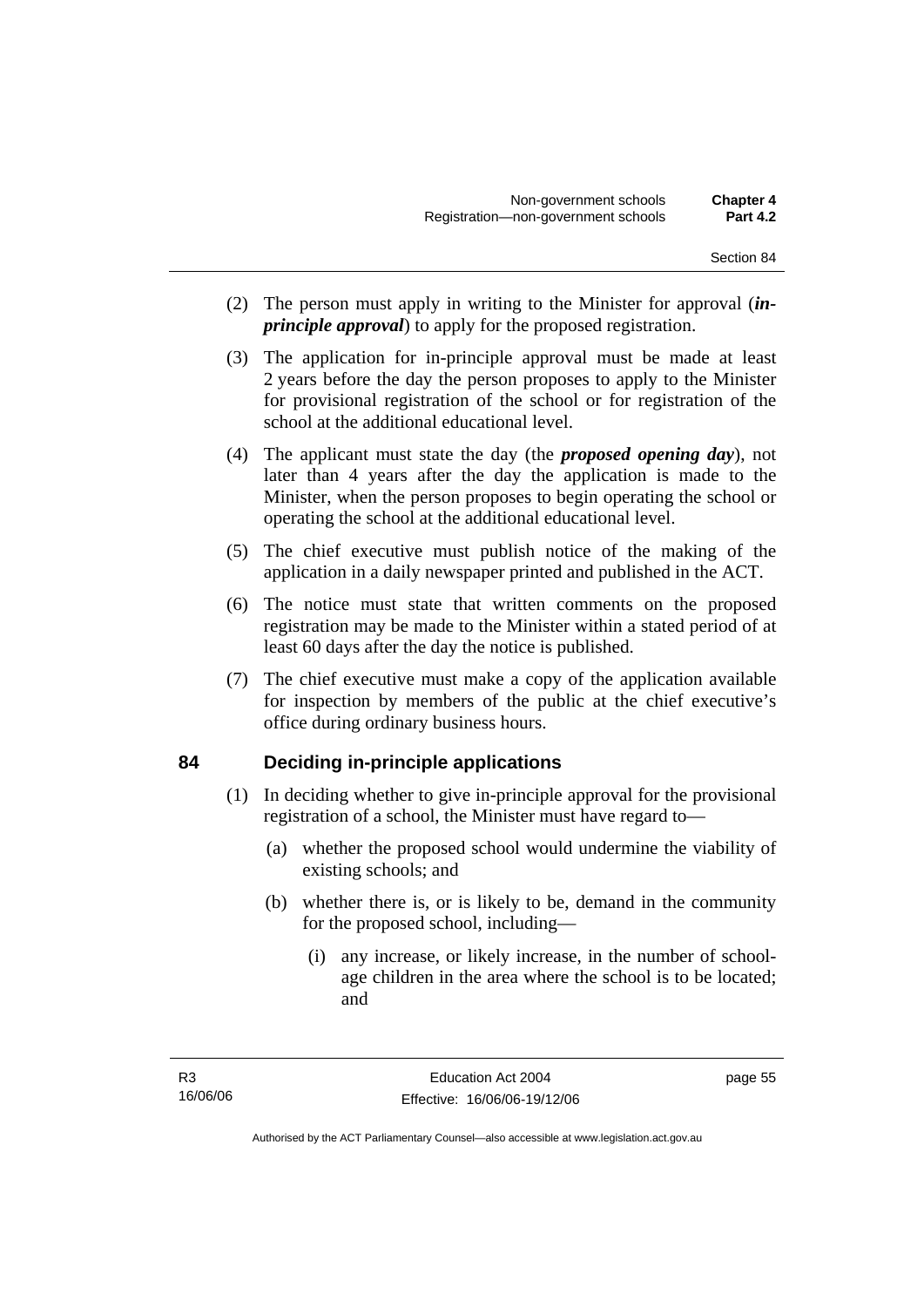- (ii) the level of registration of interest shown by the community for the proposed school.
- (2) In deciding whether to give in-principle approval for the registration of a school at an additional educational level, the Minister must have regard to—
	- (a) whether the provision of the additional educational level by the school would undermine the viability of other existing schools; and
	- (b) the demand for the additional educational level, including the level of registration of interest shown by the community for the proposed provision of the additional educational level by the school.
- (3) If the Minister is satisfied after considering the application, and after having regard to any comments made under section 83 (6) and the matters mentioned in subsection (1) or (2), that in-principle approval should be given for the proposed registration, the Minister must, by written notice, give the person in-principle approval for the proposed application.
- (4) If the Minister is not satisfied after considering the application, and after having regard to any comments made under section 83 (6) and the matters mentioned in subsection (1) or (2), that in-principle approval should be given for the proposed registration, the Minister must, by written notice, refuse to give the person in-principle approval for the proposed application.
- (5) A notice under subsection (3) or (4) must state the Minister's reasons for giving or refusing to give in-principle approval for the proposed registration.
- (6) The chief executive must make a copy of the Minister's reasons available for inspection by members of the public at the chief executive's office during ordinary business hours.

R3 16/06/06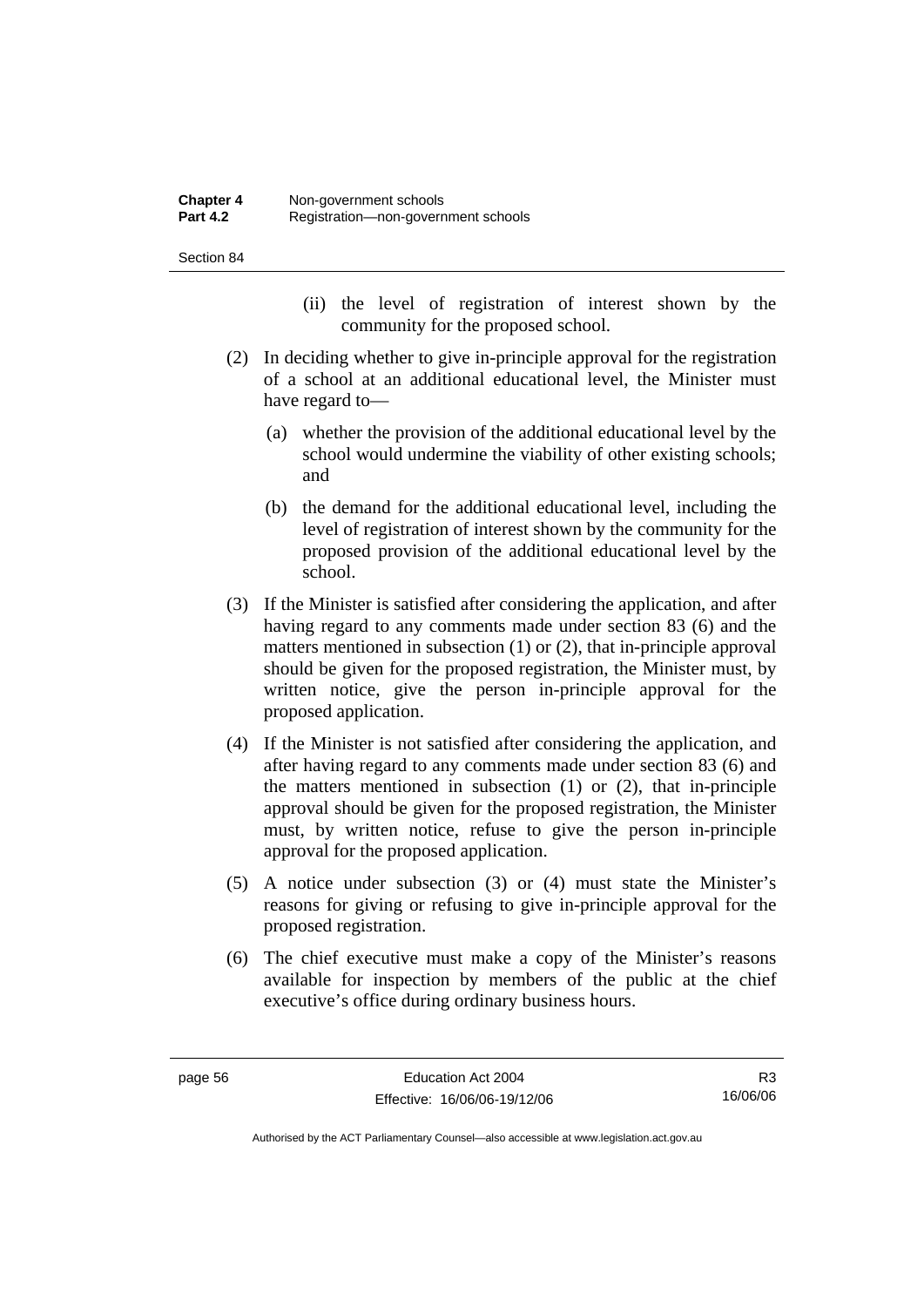- (7) An in-principle approval lapses on whichever of the following is later:
	- (a) 2 years after the day it is given;
	- (b) the proposed opening day.

### **85 Application for provisional registration**

- (1) This section applies if—
	- (a) a person has in-principle approval under section 84 to apply for provisional registration of a school; and
	- (b) the person has given the registrar written notice of the person's intention to apply at least the prescribed period before the first day of the school year or term when it is proposed to begin operating the school; and
	- (c) the in-principle approval has not lapsed.
- (2) The person may apply in writing to the Minister for provisional registration of the school.
- (3) The application must state where the school is to be located.
- (4) The chief executive must publish notice of the making of the application in a daily newspaper printed and published in the ACT.
- (5) The chief executive must make a copy of the application for provisional registration available for inspection by members of the public at the chief executive's office during ordinary business hours.
- (6) In this section:

### *prescribed period* means—

- (a) 6 months; or
- (b) if the Minister approves a shorter period for the notice—that period.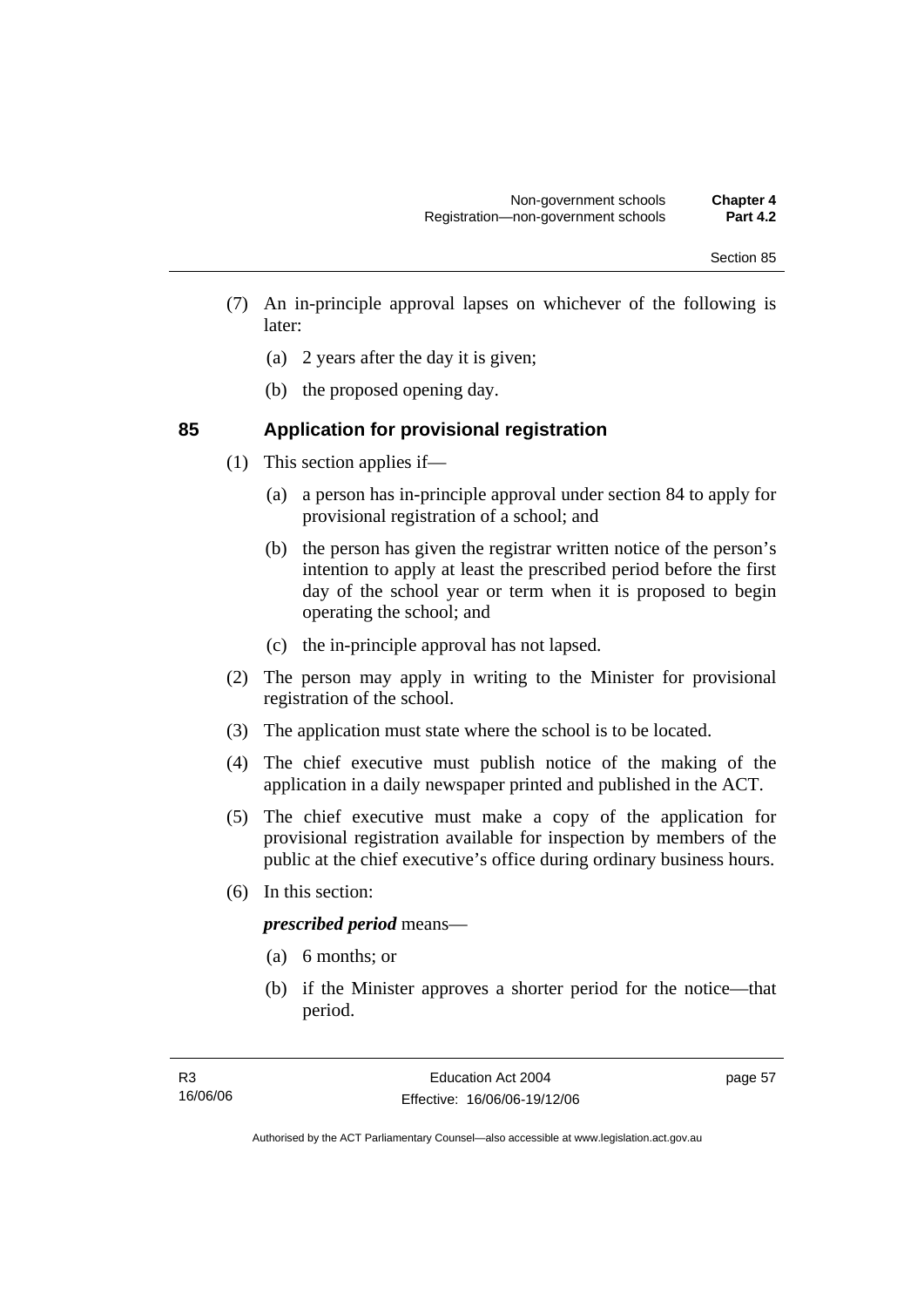#### **86 Provisional registration**

- (1) This section applies if an application is made under section 85 for provisional registration of a school.
- (2) Before deciding whether the school should be provisionally registered, the Minister must appoint a panel to report to the Minister on the application.
	- *Note 1* For the making of appointments (including acting appointments), see the Legislation Act, pt 19.3.
	- *Note* 2 In particular, a person may be appointed for a particular provision of a law (see Legislation Act, s 7 (3)) and an appointment may be made by naming a person or nominating the occupant of a position (see s 207).
	- *Note 3* Certain Ministerial appointments require consultation with an Assembly committee and are disallowable (see Legislation Act, div 19.3.3).
- (3) If the Minister is satisfied after considering the panel's report that the school meets the criteria mentioned in subsection (6), the Minister must direct the registrar to provisionally register the school.

*Note* Section 93 deals with the duration of provisional registration.

- (4) If the Minister directs the registrar to provisionally register the school, the registrar must provisionally register the school by—
	- (a) entering particulars of the school required under the regulations in the register of non-government schools; and
	- (b) giving the proprietor of the school a certificate of provisional registration for the school.
- (5) If the Minister is not satisfied after considering the panel's report that the school meets the criteria mentioned in subsection (6), the Minister must direct the registrar to refuse to provisionally register the school.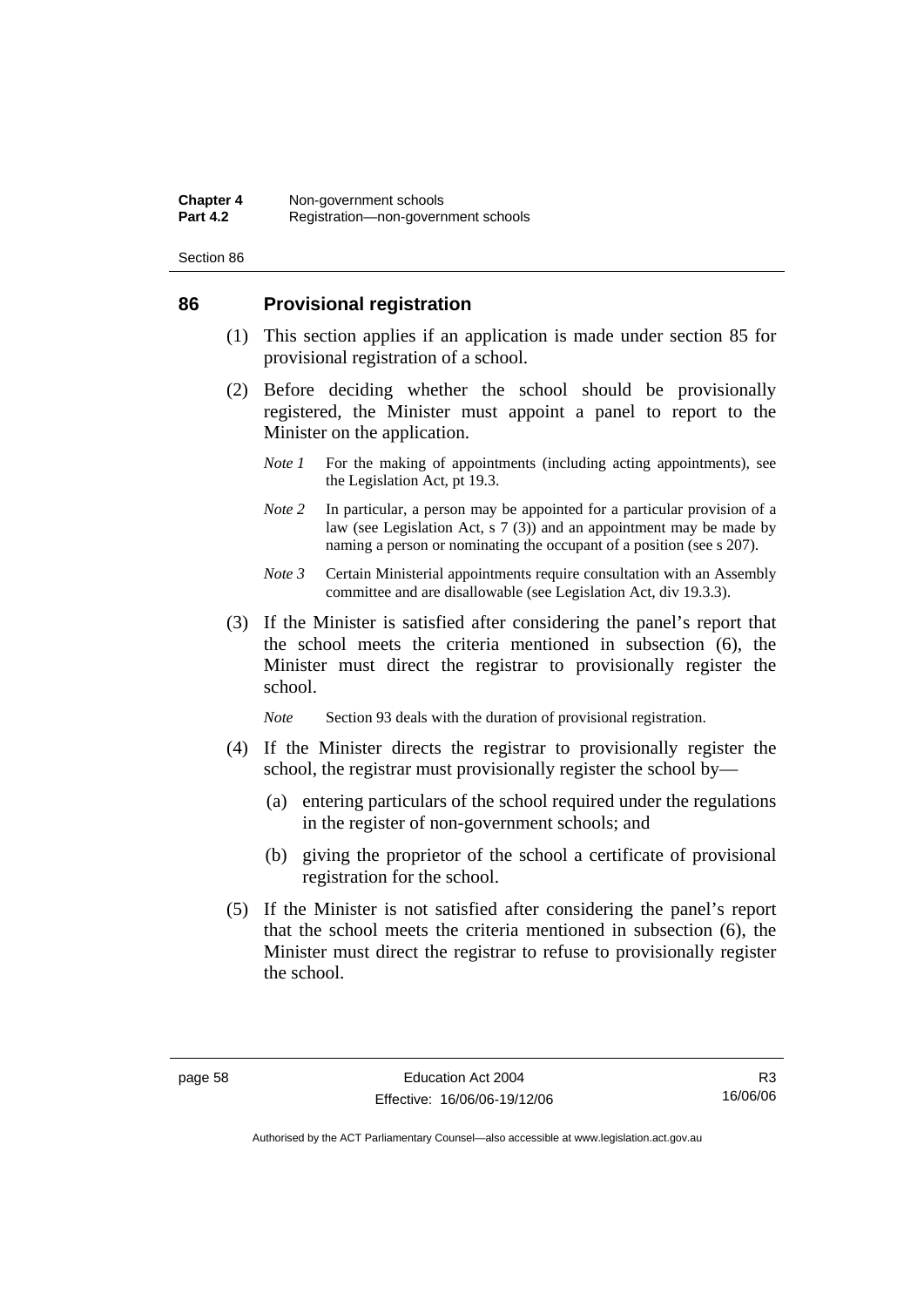- (6) The criteria for provisional registration of a school are that—
	- (a) the proprietor of the school is a corporation; and
	- (b) the school will have appropriate policies, facilities and equipment for—
		- (i) the curriculum to be offered by the school; and
		- (ii) the safety and welfare of its students; and
	- (c) the curriculum (including the framework of the curriculum and the principles on which the curriculum is based) will meet the curriculum requirements for students attending government schools; and
	- (d) the nature and content of the education to be offered at the school will be appropriate for the educational levels for which provisional registration of the school is sought; and
	- (e) the teaching staff will be qualified to teach at the educational levels at which they are to be employed to teach; and
	- (f) the school will have satisfactory processes to monitor quality educational outcomes; and
	- (g) the school will be financially viable.

### **87 Application for registration**

- (1) This section applies to a school that has been provisionally registered for at least 12 months.
- (2) The proprietor of the school may apply in writing to the Minister for registration of the school at the educational levels for which the school is provisionally registered.
- (3) The chief executive must publish notice of the making of the application in a daily newspaper printed and published in the ACT.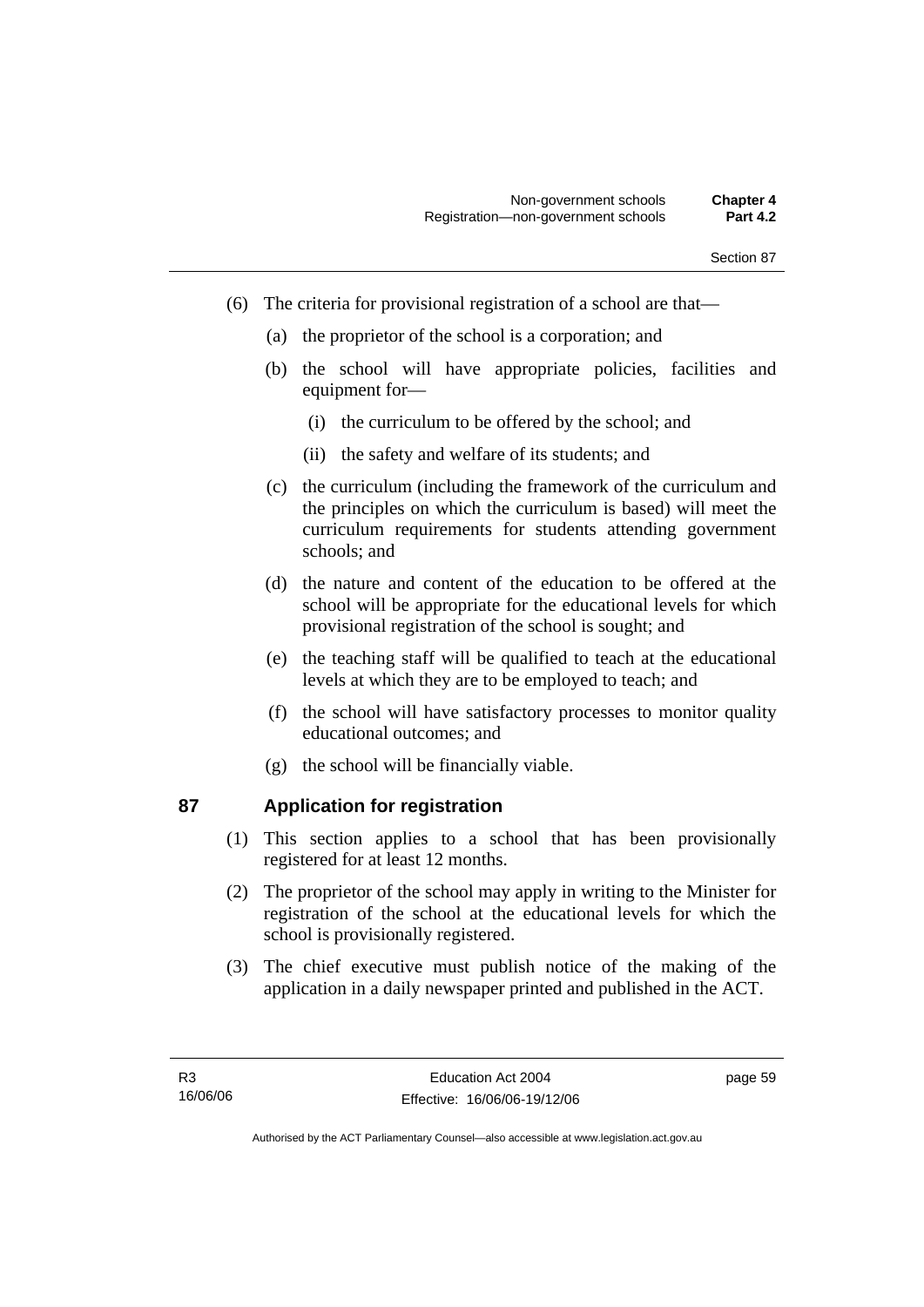**Chapter 4 Non-government schools**<br>**Part 4.2 Registration-pon-governed Part 4.2** Registration—non-government schools

Section 88

 (4) The chief executive must make a copy of the application for registration available for inspection by members of the public at the chief executive's office during ordinary business hours.

#### **88 Registration**

- (1) This section applies if an application is made under section 87 for registration of a school.
- (2) Before deciding whether the school should be registered, the Minister must appoint a panel to report to the Minister on the application.
	- *Note 1* For the making of appointments (including acting appointments), see the Legislation Act, pt 19.3.
	- *Note 2* In particular, a person may be appointed for a particular provision of a law (see Legislation Act, s 7 (3)) and an appointment may be made by naming a person or nominating the occupant of a position (see s 207).
	- *Note 3* Certain Ministerial appointments require consultation with an Assembly committee and are disallowable (see Legislation Act, div 19.3.3).
- (3) If the Minister is satisfied after considering the panel's report that the school meets the criteria mentioned in subsection (6), the Minister must direct the registrar to register the school for a stated period of not longer than 5 years.
- (4) If the Minister directs the registrar to register the school, the registrar must register the school by—
	- (a) entering particulars of the school required under the regulations in the register of non-government schools; and
	- (b) giving the proprietor of the school a certificate of registration for the school.
- (5) If the Minister is not satisfied after considering the panel's report that the school meets the criteria mentioned in subsection (6), the Minister must direct the registrar to refuse to register the school.

R3 16/06/06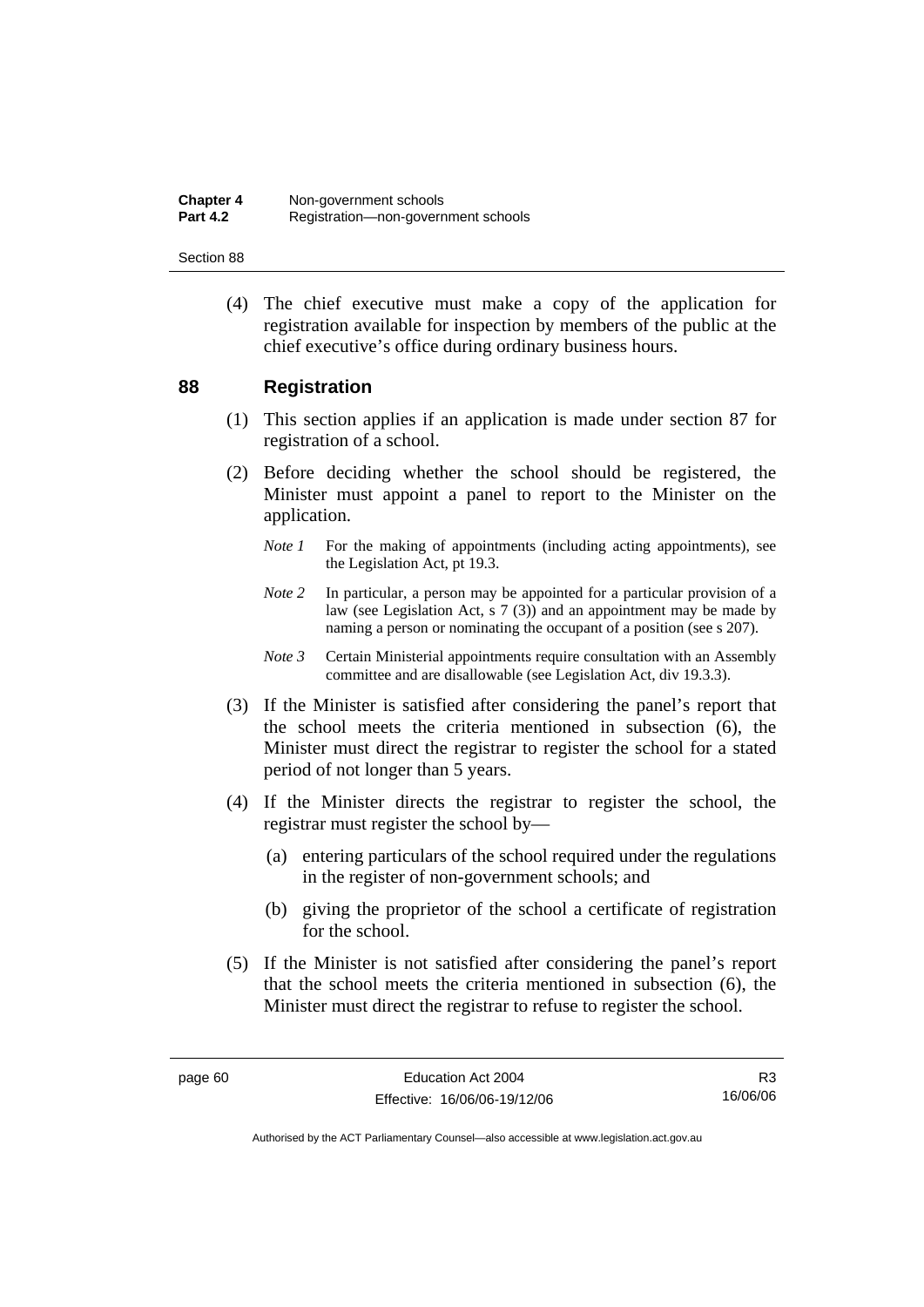- (6) The criteria for registration of a school are that—
	- (a) the proprietor of the school is a corporation; and
	- (b) the school has appropriate policies, facilities and equipment for—
		- (i) the curriculum offered by the school; and
		- (ii) the safety and welfare of its students; and
	- (c) the curriculum (including the framework of the curriculum and the principles on which the curriculum is based) meets the curriculum requirements for students attending government schools; and
	- (d) the nature and content of the education offered at the school are appropriate for the educational levels for which the school is provisionally registered; and
	- (e) the teaching staff are qualified to teach at the educational levels at which they are employed to teach; and
	- (f) the school has satisfactory processes to monitor quality educational outcomes; and
	- (g) the school is financially viable.

### **89 Application for registration at additional educational levels**

- (1) This section applies if—
	- (a) a proprietor of a registered non-government school has inprinciple approval under section 84 (Deciding in-principle applications) to apply to operate the school at a stated additional educational level; and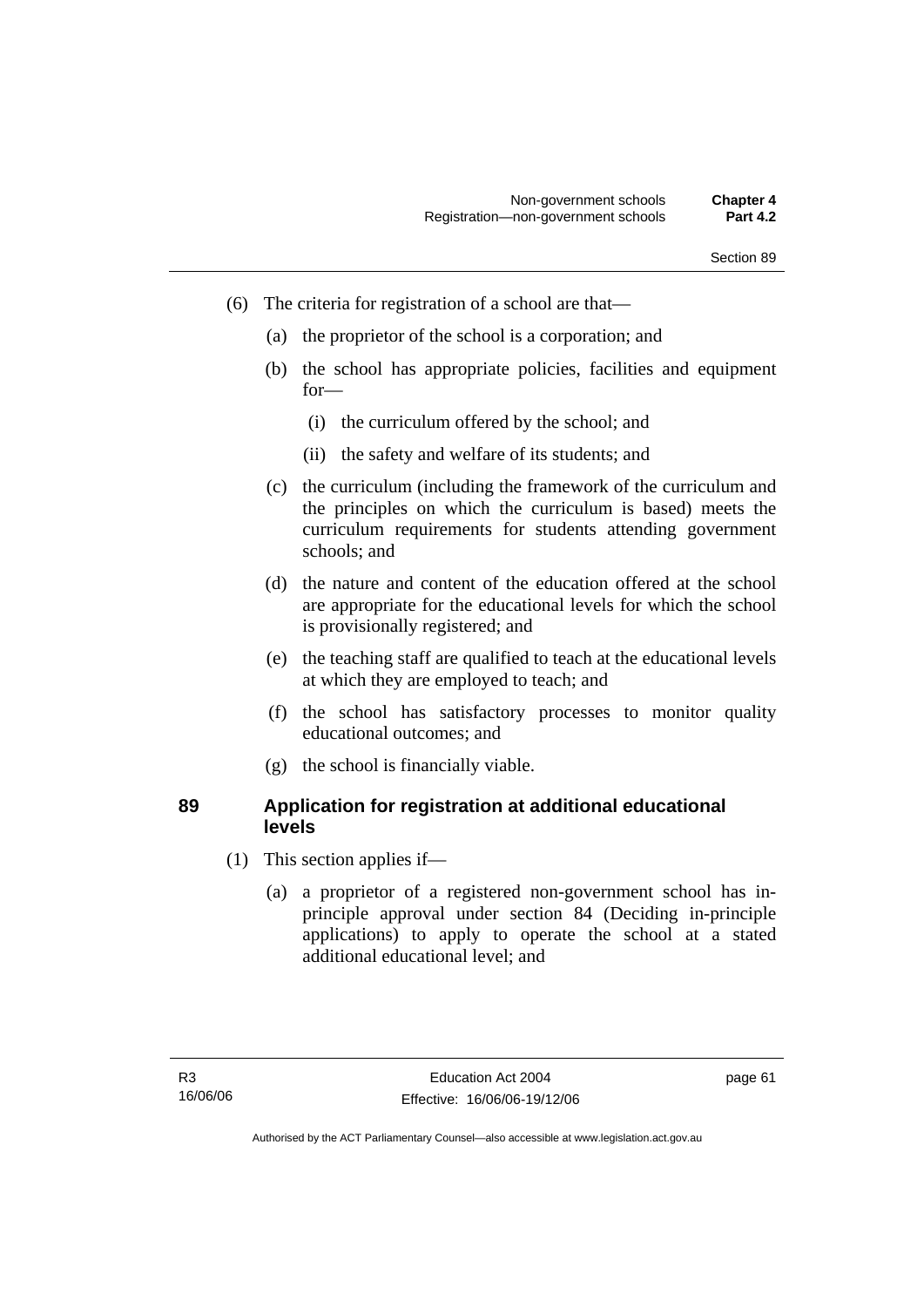#### **Chapter 4 Non-government schools**<br>**Part 4.2 Registration-pon-governed Part 4.2** Registration—non-government schools

#### Section 90

- (b) the proprietor has given the registrar written notice of the proprietor's intention to apply at least the prescribed period before the first day of the school year or term when it is proposed to begin operating the school at the additional educational level; and
- (c) the in-principle approval has not lapsed.
- (2) The proprietor of the school may apply in writing to the Minister for registration of the school at the additional educational level.
- (3) The chief executive must publish notice of the making of the application in a daily newspaper printed and published in the ACT.
- (4) The notice must state that written comments on the proposed registration may be made to the Minister within a stated period of at least 60 days after the day the notice is published.
- (5) The chief executive must make a copy of the application available for inspection by members of the public at the chief executive's office during ordinary business hours.
- (6) In this section:

*prescribed period* means—

- (a) 6 months; or
- (b) if the Minister approves a shorter period for the application that period.

### **90 Registration at additional educational levels**

 (1) This section applies if an application made under section 89 for registration of a school at an additional educational level.

R3 16/06/06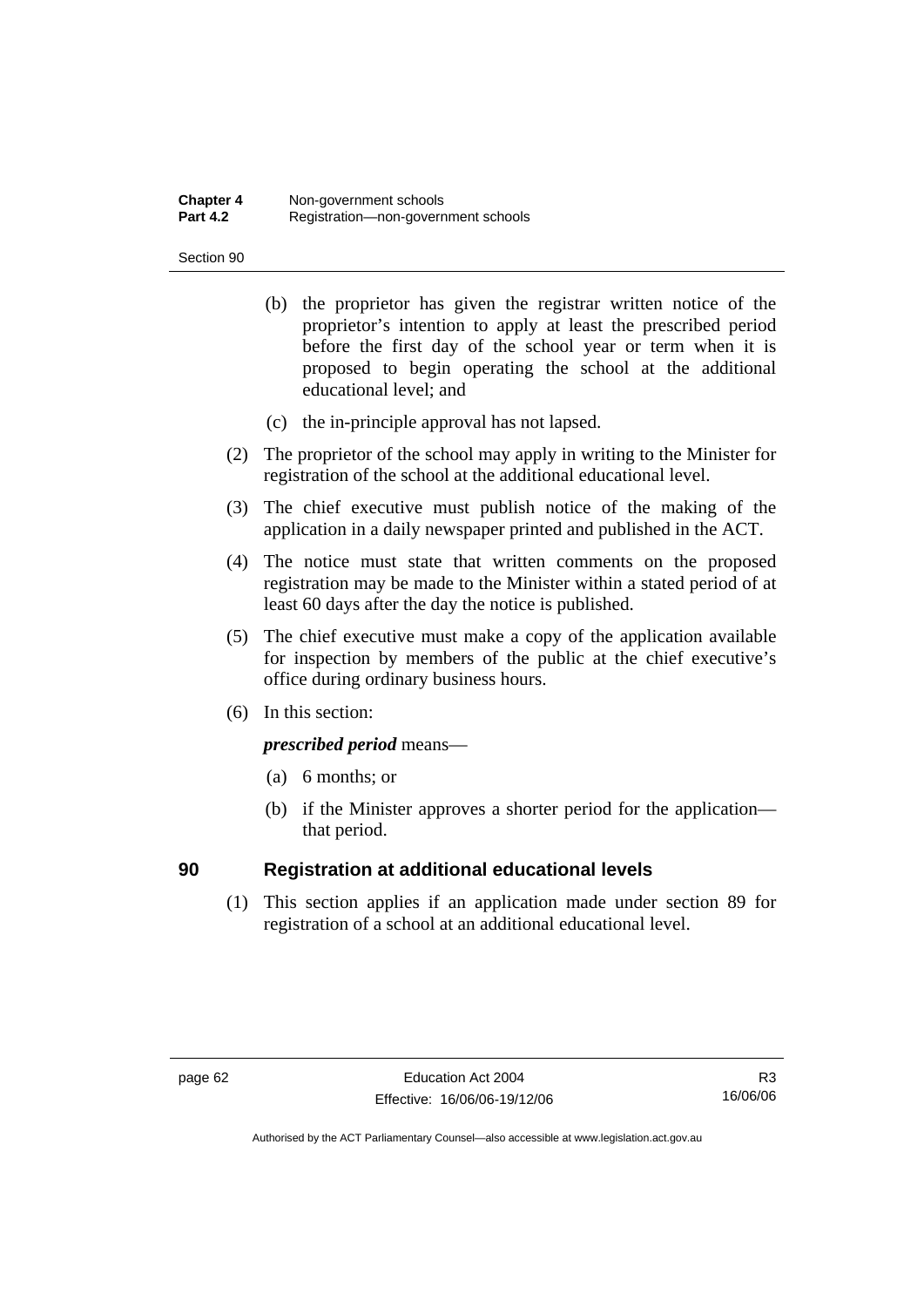- (2) Before deciding whether a school should be registered at the additional educational level, the Minister must appoint a panel to report to the Minister on the application.
	- *Note 1* For the making of appointments (including acting appointments), see the Legislation Act, pt 19.3.
	- *Note 2* In particular, a person may be appointed for a particular provision of a law (see Legislation Act, s 7 (3)) and an appointment may be made by naming a person or nominating the occupant of a position (see s 207).
	- *Note 3* Certain Ministerial appointments require consultation with an Assembly committee and are disallowable (see Legislation Act, div 19.3.3).
- (3) If the Minister is satisfied after considering the panel's report that the school meets the criteria mentioned in subsection (7), the Minister must direct the registrar to register the school at the additional educational level.
- (4) If the Minister directs the registrar to register the school at the additional educational level, the registrar must register the school at the additional educational level by—
	- (a) entering the particulars of the school required under the regulations in the register of non-government schools; and
	- (b) giving the proprietor of the school a certificate of registration that includes the additional educational level (a *new certificate*).
- (5) If the registrar gives the proprietor a new certificate, the proprietor must return the school's existing certificate of registration to the registrar within 14 days after the day the proprietor receives the new certificate.
- (6) If the Minister is not satisfied after considering the panel's report that the school meets the criteria mentioned in subsection (7), the Minister must direct the registrar to refuse to register the school at the additional educational level.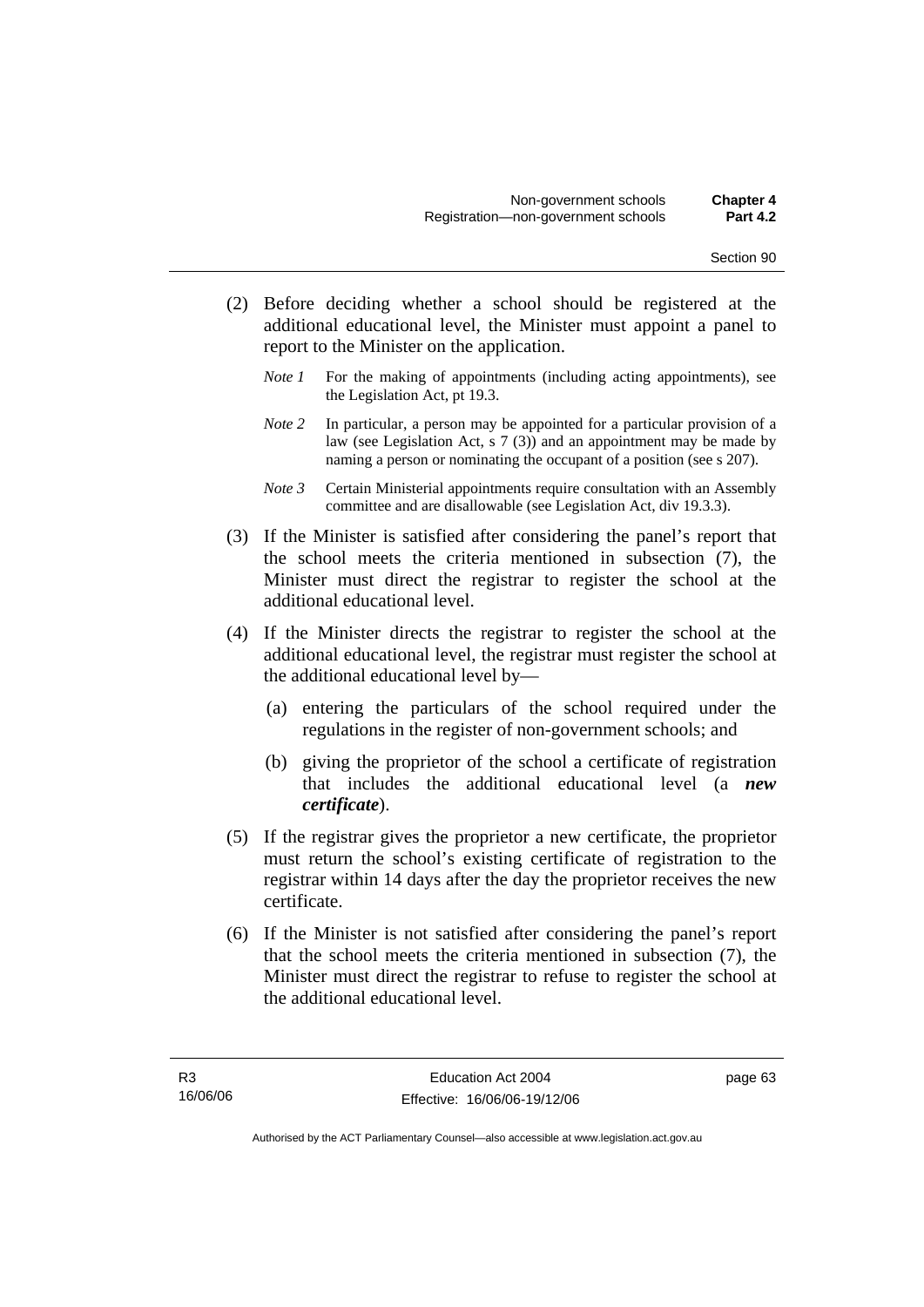#### **Chapter 4 Non-government schools**<br>**Part 4.2 Registration-pon-governed Part 4.2** Registration—non-government schools

#### Section 91

- (7) The criteria for registration of a school at an additional educational level are that—
	- (a) the school will have appropriate policies, facilities and equipment for—
		- (i) the curriculum to be offered by the school at the additional educational level; and
		- (ii) the safety and welfare of its students at the additional educational level; and
	- (b) the curriculum (including the framework of the curriculum and the principles on which the curriculum is based) meets the curriculum requirements for students attending government schools; and
	- (c) the nature and content of the education to be offered at the school will be appropriate for the additional educational level; and
	- (d) the teaching staff will be qualified to teach at the additional educational level; and
	- (e) the school will have satisfactory processes to monitor quality educational outcomes at the additional educational level; and
	- (f) the school will be financially viable.

#### **91 Conditions of provisional registration or registration**

The conditions of provisional registration or registration of a school under this part are that—

- (a) the proprietor of the school remains a corporation; and
- (b) the school has appropriate policies, facilities and equipment for—
	- (i) the curriculum offered by the school; and

R3 16/06/06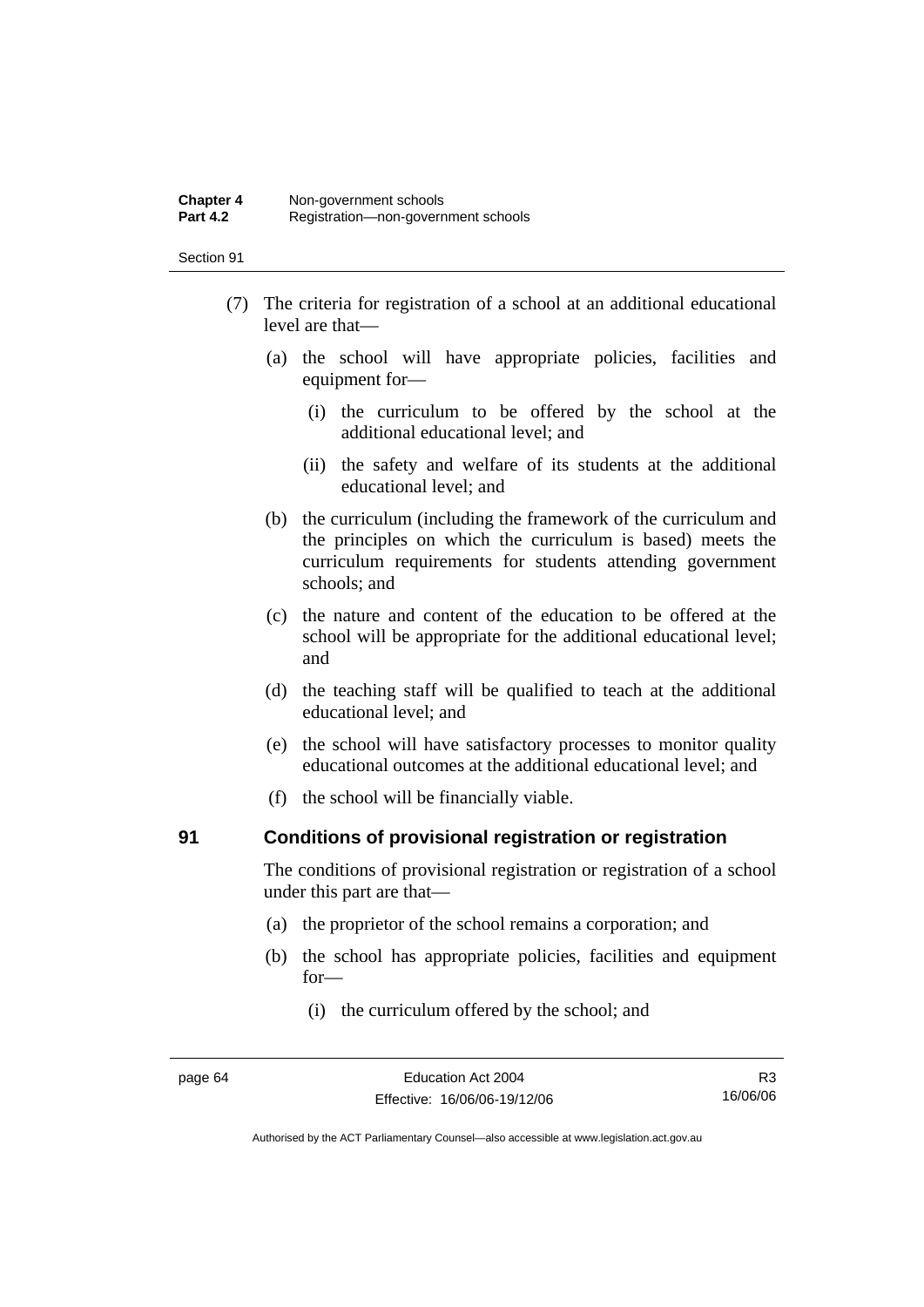- (ii) the safety and welfare of its students; and
- (c) the curriculum (including the framework of the curriculum and the principles on which the curriculum is based) meets the curriculum requirements for students attending government schools; and
- (d) the nature and content of the education offered at the school are appropriate for the educational levels for which the school is provisionally registered or registered; and
- (e) the teaching staff are qualified to teach at the educational levels at which they are employed to teach; and
- (f) the school has satisfactory processes to monitor quality educational outcomes; and
- (g) the school is financially viable.

### **92 Certificate of provisional registration or registration**

- (1) A certificate of provisional registration or registration of a nongovernment school must—
	- (a) state the proprietor of the school; and
	- (b) state the educational level or levels for which the school is provisionally registered or registered under this part; and
	- (c) state where the school is to be located; and
	- (d) state the term of provisional registration or registration; and
	- (e) include any other particulars required under the regulations.
- (2) The registrar may include any other particulars in the certificate that the registrar considers appropriate.
- (3) The proprietor of a registered non-government school must tell the registrar in writing about a change in any of the particulars of the certificate within 1 month after the day the change happens.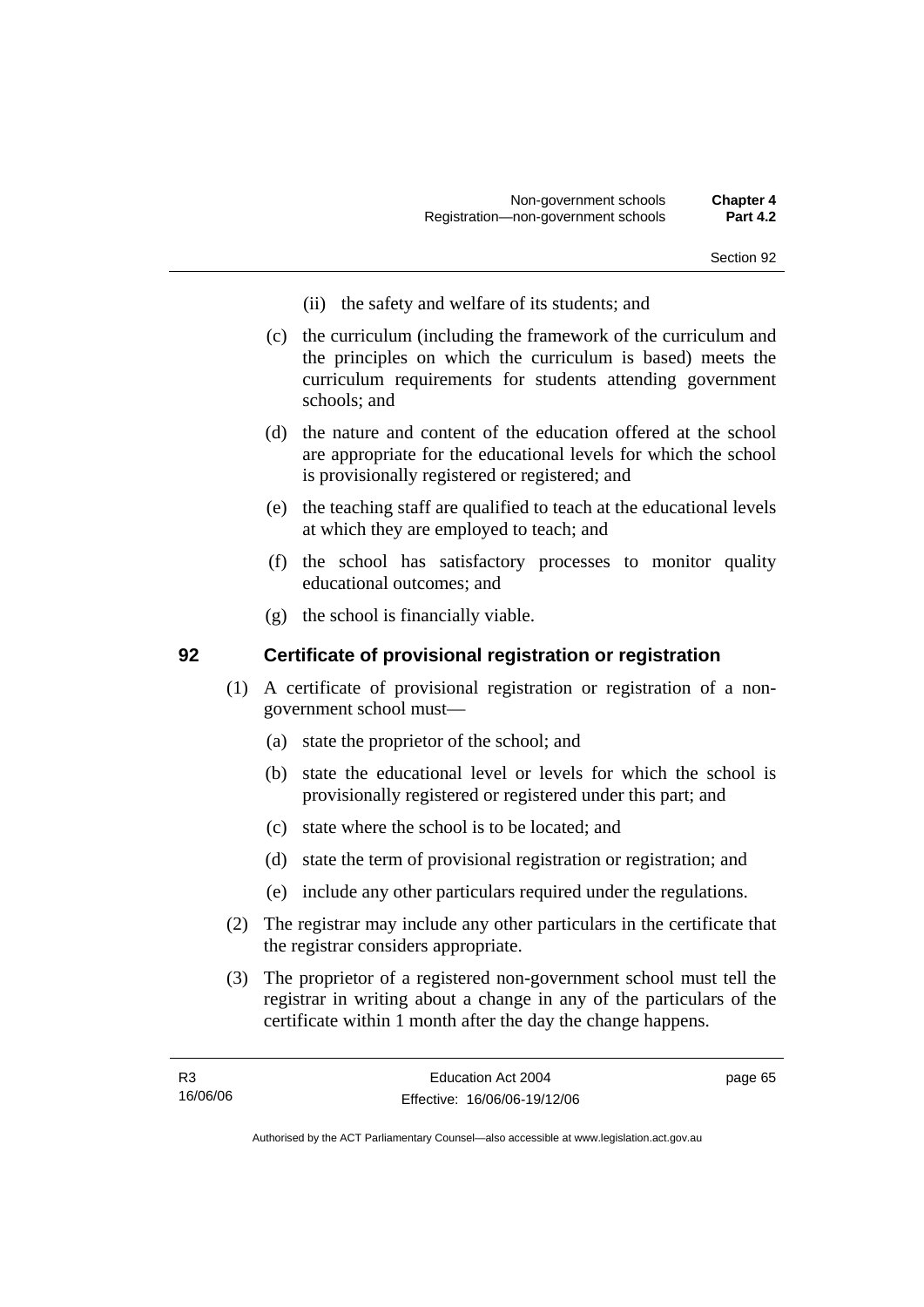## **93 Period of provisional registration and registration**

- (1) Provisional registration of a school ends when the earliest of the following happens:
	- (a) 2 years after the school is provisionally registered;
	- (b) the school is registered under section 88.
- (2) Registration of a school is for a period not longer than 5 years stated in the school's certificate of registration.

### **94 Investigation of complaints—non-government schools**

- (1) The proprietor of a non-government school must develop and implement a complaints policy for the school.
- (2) The proprietor of a non-government school must, as soon as practicable, investigate any complaint about the administration, management and operation of the school that, in the proprietor's opinion, is not a frivolous or vexatious complaint.

# **95 Cancellation of provisional registration or registration**

- (1) The Minister may direct the registrar to cancel the provisional registration or registration of a school if satisfied on reasonable grounds—
	- (a) that a condition of the school's provisional registration or registration has been contravened; or
	- (b) that the school's proprietor or principal has otherwise contravened this Act.
	- *Note* Section 91 (Conditions of provisional registration or registration) sets out the conditions of registration.
- (2) Before directing the registrar to cancel the provisional registration or registration of a school, the Minister must give the proprietor of the school a written notice—

R3 16/06/06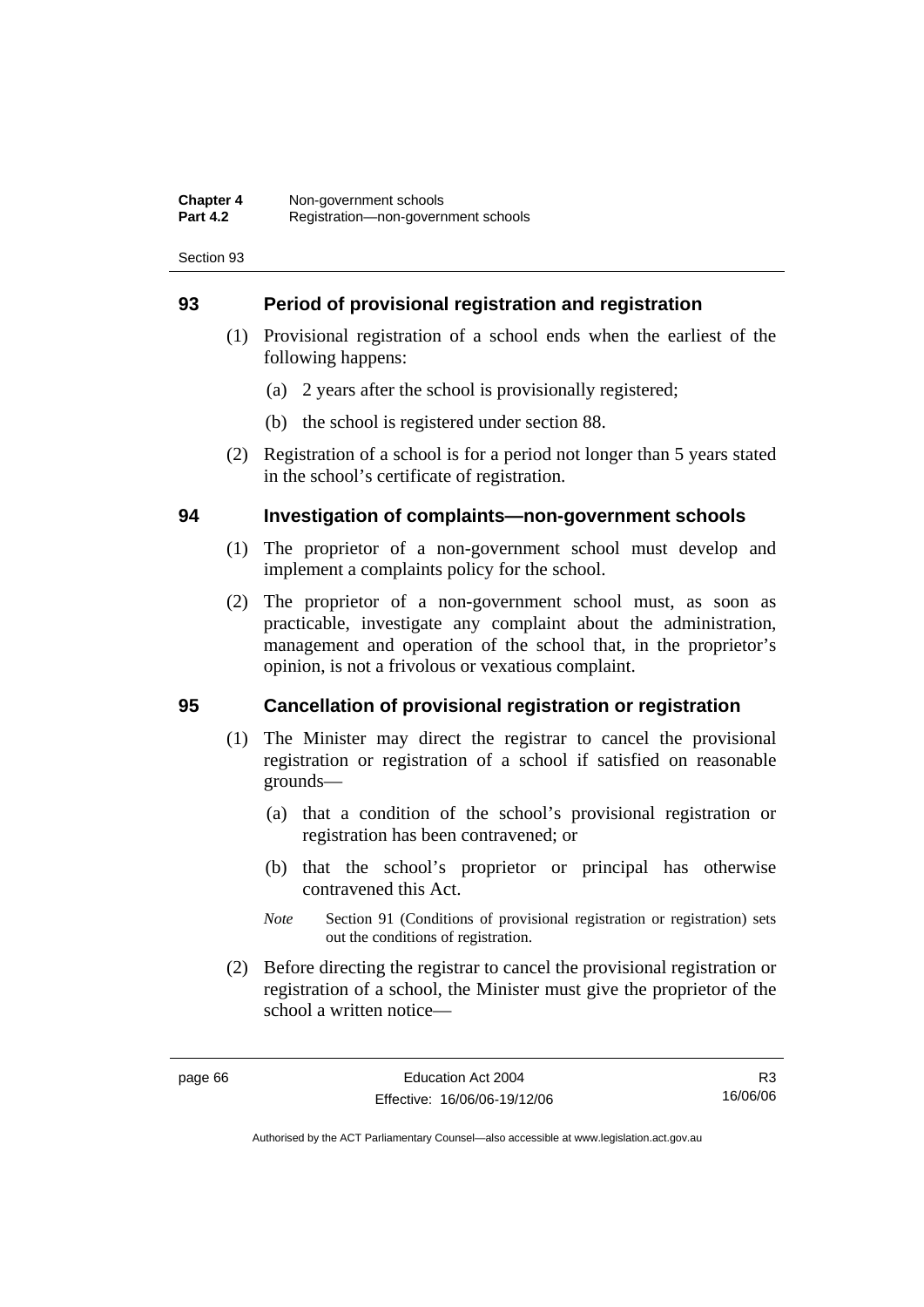- (a) stating the grounds on which the Minister proposes to direct the registrar to cancel the provisional registration or registration; and
- (b) stating the facts that, in the Minister's opinion, establish the grounds; and
- (c) telling the proprietor that the proprietor may, within 14 days beginning the day after the day the proprietor receives the notice, give a written response to the Minister about the matters in the notice.
- (3) In deciding whether to direct the registrar to cancel the provisional registration or registration, the Minister must consider any response given to the Minister in accordance with subsection (2) (c).
- (4) If the Minister is satisfied that the grounds for cancelling the provisional registration or registration have been established, the Minister may direct the registrar to cancel the school's provisional registration or registration.
- (5) If the Minister directs the registrar to cancel the school's provisional registration or registration, the registrar must cancel the provisional registration or registration by noting the cancellation in the particulars of the school in the register of non-government schools.
- (6) The Minister must give the proprietor written notice of the Minister's decision.
- (7) Cancellation of provisional registration or registration takes effect on the day when notice of the cancellation is given to the proprietor or, if the notice states a later date of effect, that date.

# **96 Application for renewal of registration**

 (1) The proprietor of a non-government school that is registered under this part may apply in writing to the Minister for renewal of the registration.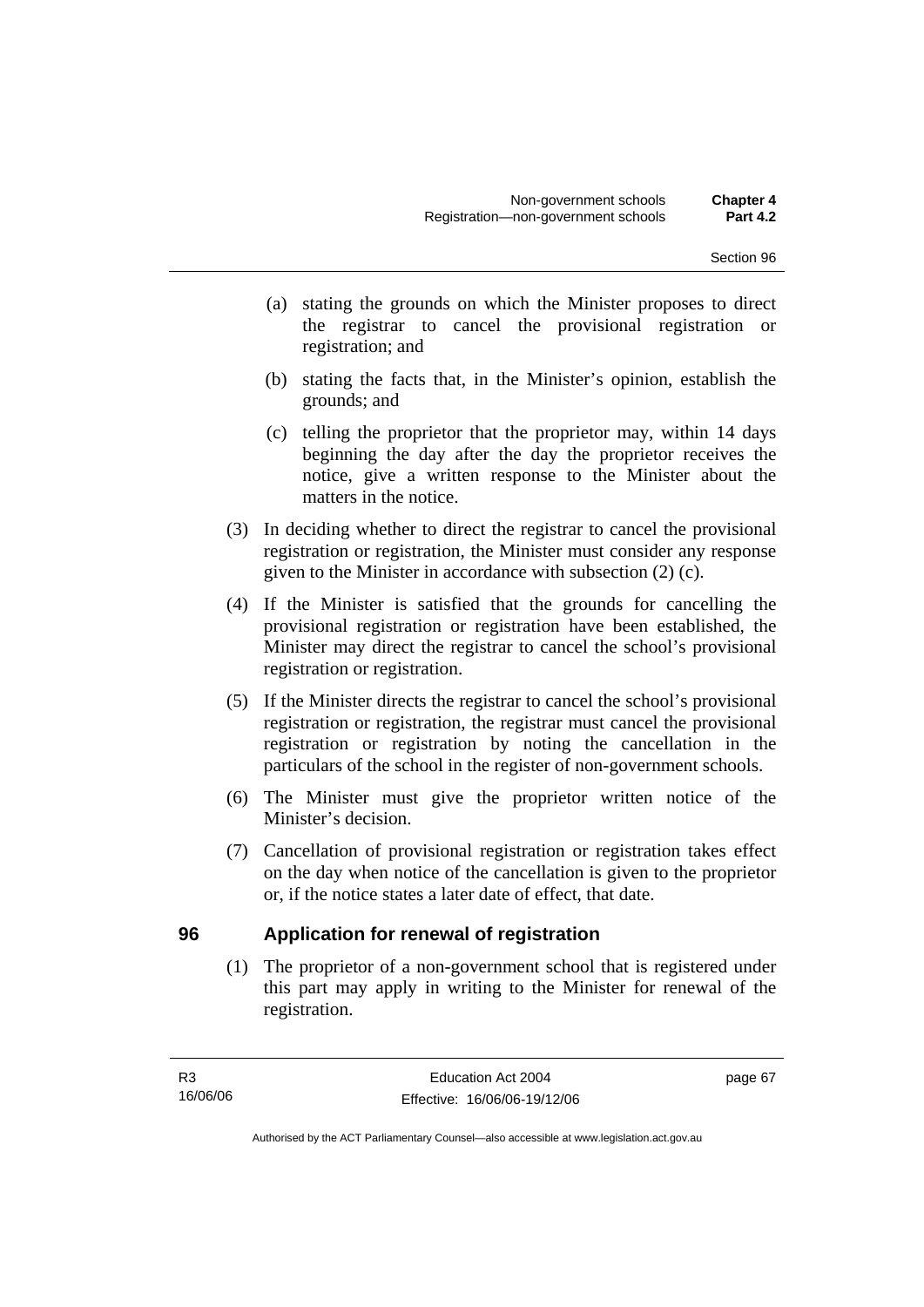- (2) The application must be made at least the prescribed period before the registration ends.
- (3) In this section:

*prescribed period* means—

- (a) 6 months; or
- (b) if the Minister approves a shorter period—that period.

#### **97 Renewal of registration**

- (1) This section applies if application is made under section 96 for renewal of registration of a school.
- (2) Before deciding whether the registration of a school should be renewed, the Minister must appoint a panel to report to the Minister on the application.
	- *Note 1* For the making of appointments (including acting appointments), see the Legislation Act, pt 19.3.
	- *Note* 2 In particular, a person may be appointed for a particular provision of a law (see Legislation Act, s 7 (3)) and an appointment may be made by naming a person or nominating the occupant of a position (see s 207).
	- *Note 3* Certain Ministerial appointments require consultation with an Assembly committee and are disallowable (see Legislation Act, div 19.3.3).
- (3) If the Minister is satisfied, after considering the panel's report, that the school meets the criteria mentioned in subsection (6), the Minister must direct the registrar to renew the registration of the school for a stated period of not longer than 5 years.
- (4) If the Minister directs the registrar to renew the registration of the school, the registrar must renew the registration by—
	- (a) entering the particulars of the school required under the regulations in the register of non-government schools; and

R3 16/06/06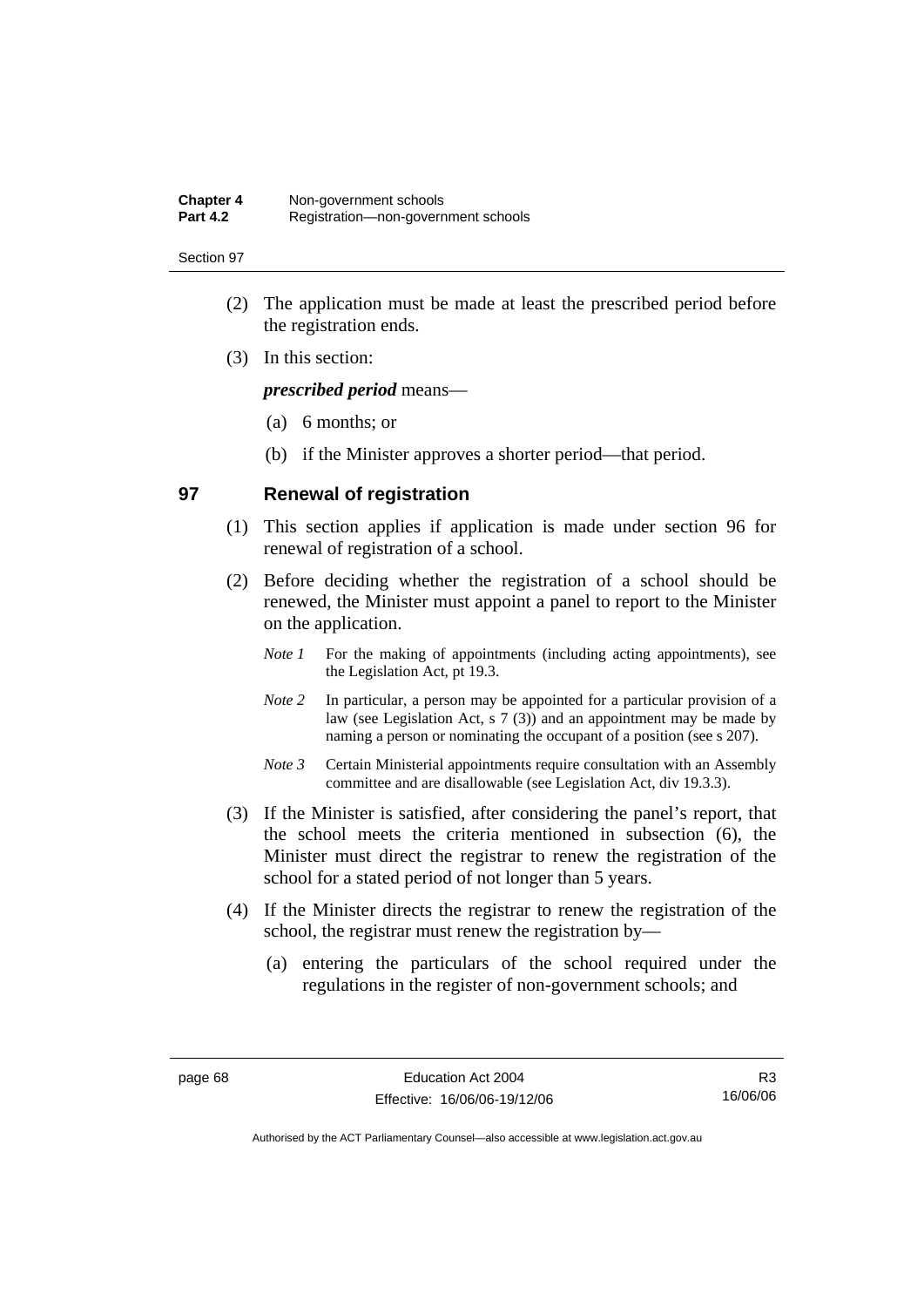- (b) giving the proprietor of the school a certificate of registration for the school.
- (5) If the Minister is not satisfied, after considering the panel's report, that the school meets the criteria mentioned in subsection (6), the Minister must direct the registrar to refuse to renew the registration of the school.
- (6) The criteria for renewal of registration of a school are that—
	- (a) the proprietor of the school remains a corporation; and
	- (b) the school has appropriate policies, facilities and equipment for—
		- (i) the curriculum offered by the school; and
		- (ii) the safety and welfare of its students; and
	- (c) the curriculum (including the framework of the curriculum and the principles on which the curriculum is based) meets the curriculum requirements for students attending government schools; and
	- (d) the nature and content of the education offered at the school are appropriate for the educational levels for which the school is provisionally registered or registered; and
	- (e) the teaching staff are qualified to teach at the educational levels at which they are employed to teach; and
	- (f) the school has satisfactory processes to monitor quality educational outcomes; and
	- (g) the school is financially viable.

#### **98 Inspection of panel reports for school registration etc**

 (1) This section applies to a report to the Minister by a panel under any of the following provisions: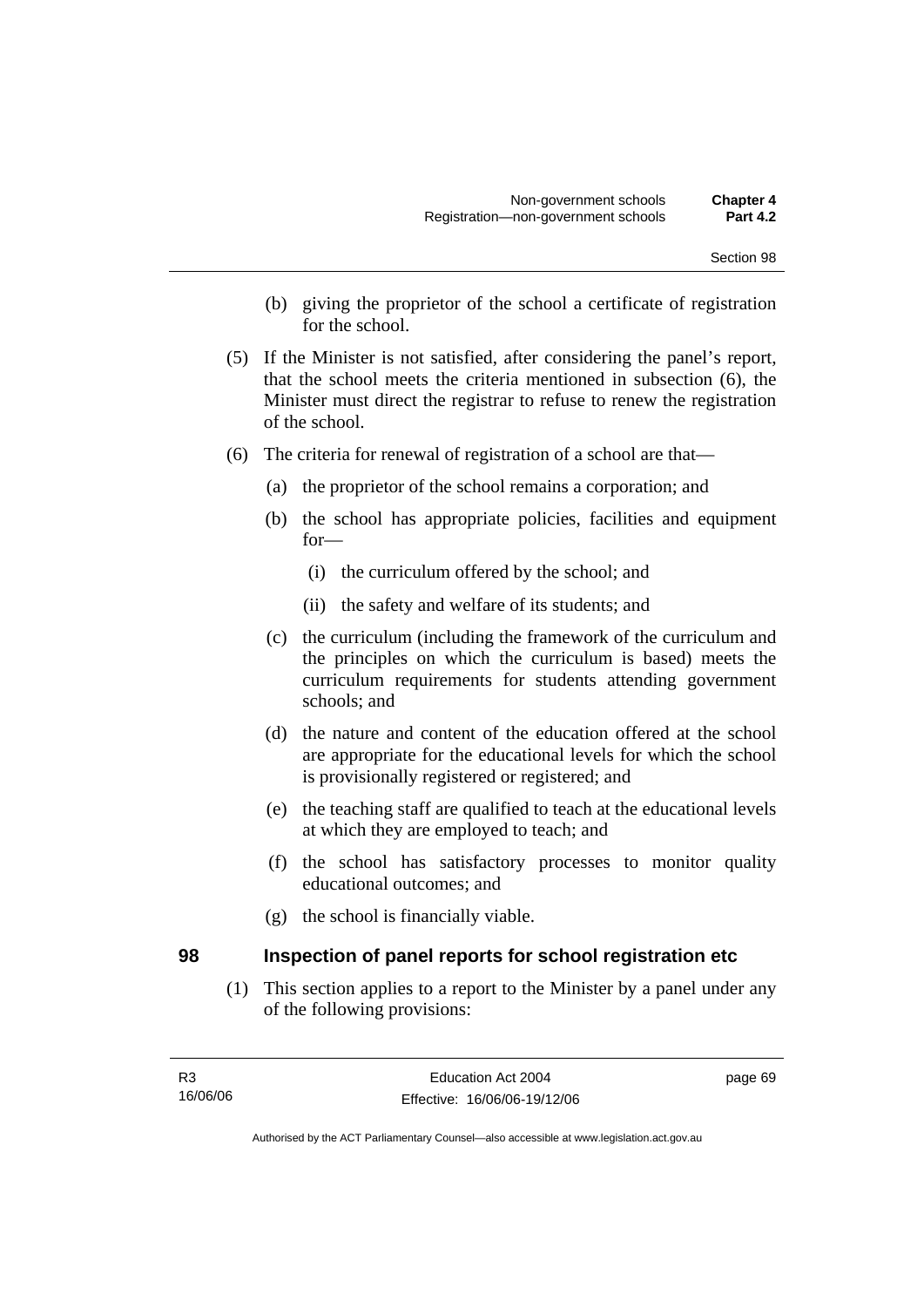#### **Chapter 4 Non-government schools**<br>**Part 4.2 Registration—non-govern Part 4.2** Registration—non-government schools

#### Section 98

- (a) section 86 (Provisional registration);
- (b) section 88 (Registration);
- (c) section 90 (Registration at additional educational levels);
- (d) section 97 (Renewal of registration).
- (2) A person may, without charge, inspect a copy of the report during ordinary business hours at the office of the chief executive.
- (3) A person may, on payment of the reasonable copying costs, obtain a copy of all or part of the report.

page 70 **Education Act 2004** Effective: 16/06/06-19/12/06

R3 16/06/06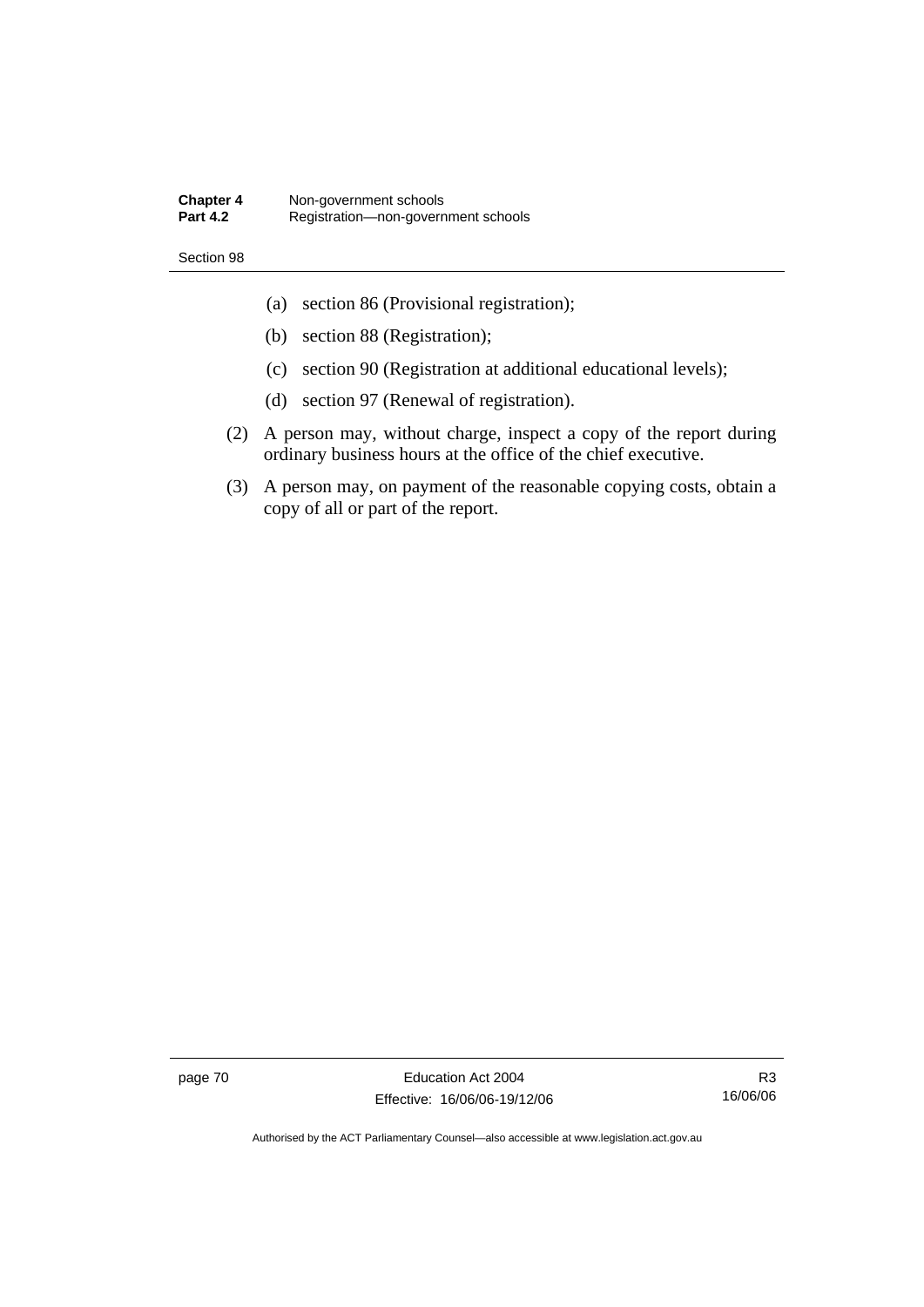# **Part 4.3 Attendance at non-government schools**

# **99 Keeping of register of enrolments and attendances for non-government schools**

 (1) The principal of a non-government school, or the person giving an approved educational course (non-government), commits an offence if the principal or person fails to keep a register of enrolments and attendances

Maximum penalty: 10 penalty units.

(2) An offence against this section is a strict liability offence.

## **100 Keeping records of enrolment and attendances for nongovernment schools**

- (1) The principal of a non-government school, or the person giving an approved educational course (non-government), must ensure that the following information is entered in the register of enrolments and attendances:
	- (a) the full name of each child enrolled at the school or course;
	- (b) a record of the attendance or nonattendance of the child at the school or course on every day when the school or course is open for attendance.

Maximum penalty: 10 penalty units.

- (2) The principal of a non-government school, or the person giving an approved educational course (non-government), commits an offence if—
	- (a) the principal or person makes an entry in the register of enrolments and attendances; and

Authorised by the ACT Parliamentary Counsel—also accessible at www.legislation.act.gov.au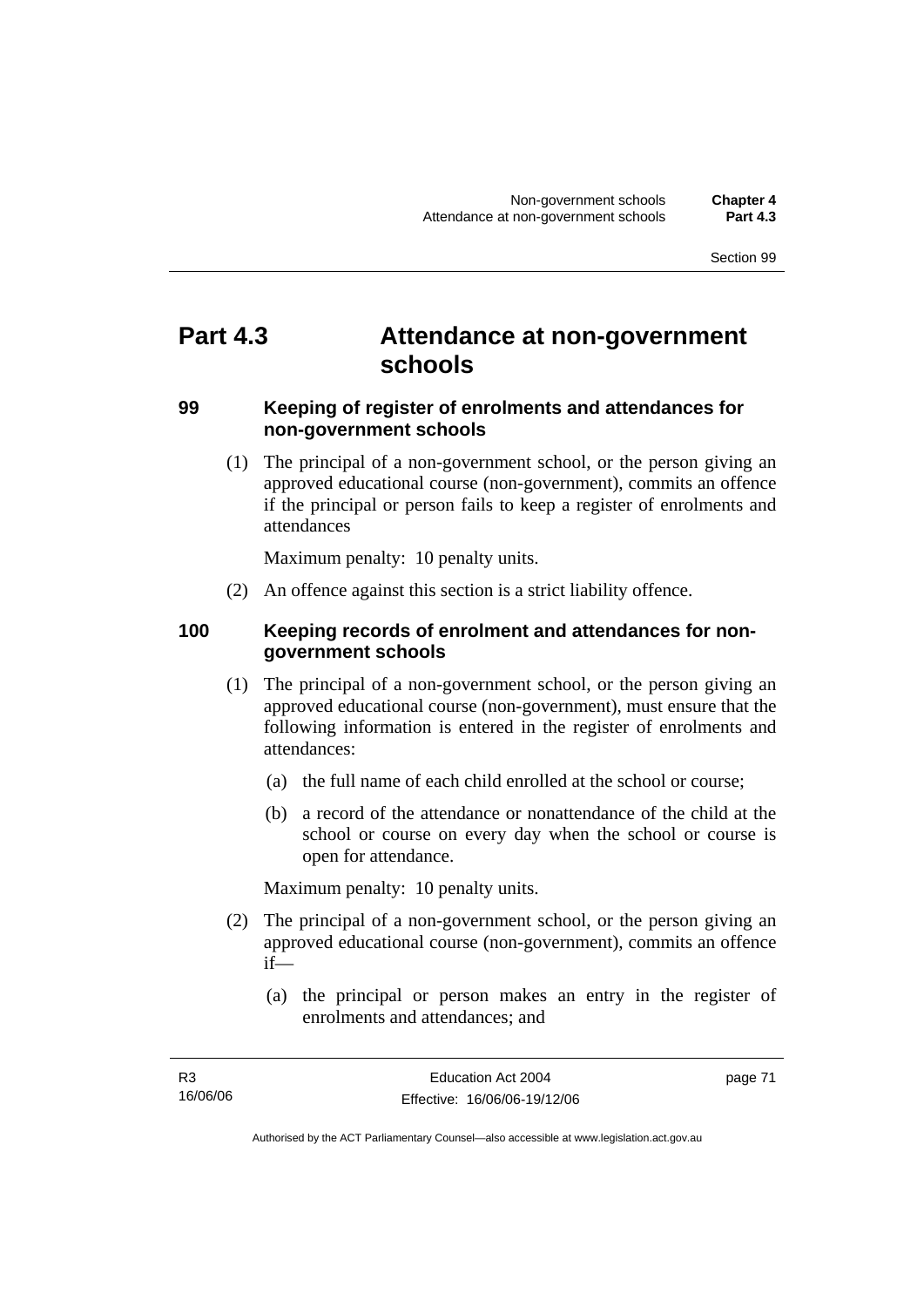(b) the principal or person is reckless about whether the entry is correct.

Maximum penalty: 10 penalty units.

(3) An offence against subsection (1) is a strict liability offence.

### **101 Inspection of register of enrolment and attendances for non-government schools**

- (1) The principal of a non-government school, or the person giving an approved educational course (non-government), commits an offence if—
	- (a) an authorised person (non-government) asks the principal or person to make the register of enrolments and attendances available to the authorised person; and
	- (b) the principal or person fails to make the register available as asked.

Maximum penalty: 10 penalty units.

- (2) The principal of a non-government school, or the person giving an approved educational course (non-government), commits an offence if—
	- (a) the chief executive or an authorised person (non-government) asks the principal or the person to give the chief executive or authorised person stated information about enrolments or attendances of children at the school or course during a stated period or at a stated time; and
	- (b) the principal or person fails to give the information in accordance with the request.

Maximum penalty: 50 penalty units.

 (3) An authorised person (non-government) may make copies of the register of enrolments and attendances or any part of the register.

R3 16/06/06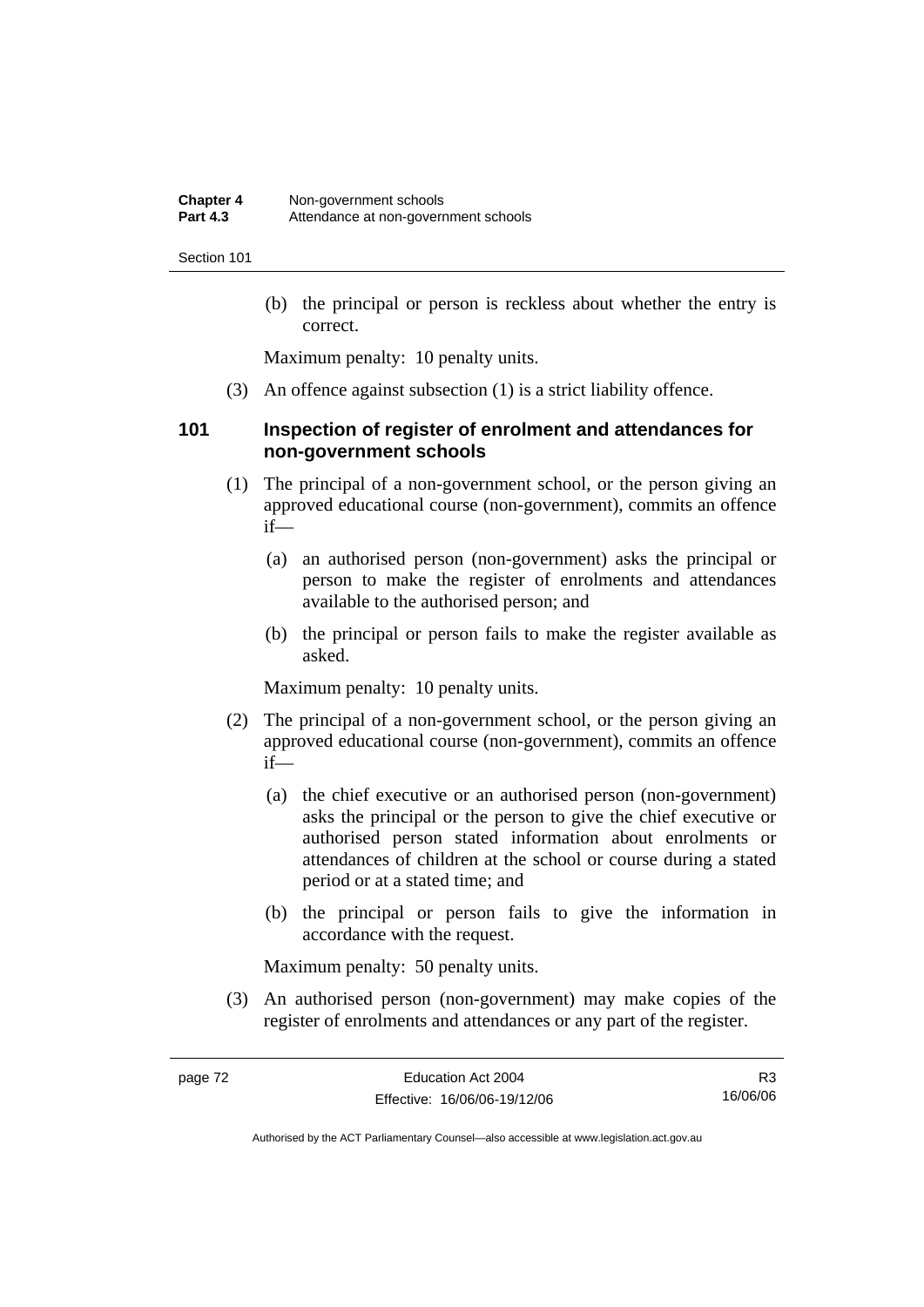- (4) The principal of a non-government school, or the person giving an approved educational course (non-government), must take reasonable steps to assist an authorised person (non-government) in exercising functions under this section.
- (5) An offence against this section is a strict liability offence.

## **102 Procedures to encourage attendance at non-government schools**

- (1) The principal of a non-government school must set up procedures—
	- (a) to encourage children to attend school regularly; and
	- (b) to help parents to encourage their children to attend school regularly.
- (2) The principal must refer parents and children to support services that encourage children to attend school regularly when the procedures mentioned in subsection (1) are not successful.
- (3) If a child enrolled at a non-government school has not been attending school regularly, the principal of the school may, by written notice, require the child's parents and the child to meet with an authorised person (non-government) at a stated place and time.

# **103 Reporting to parents—non-government schools**

- (1) The principal of a non-government school must set up procedures for giving reports to the parents of a child enrolled at the school about the child's academic progress and social development at the school.
- (2) A report must be given to the child's parents at least twice a year.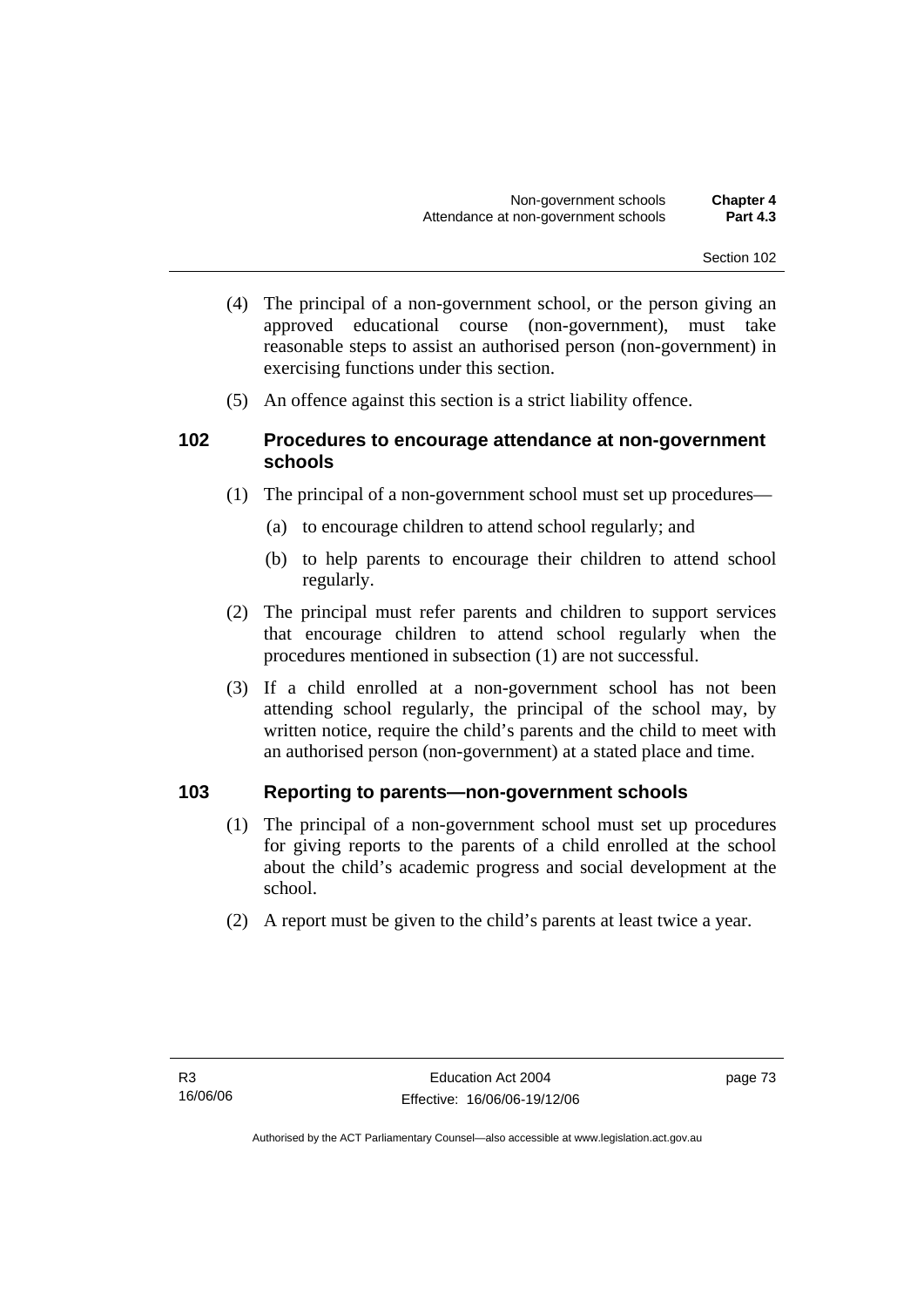## **104 Suspension or exclusion of children—Catholic systemic schools**

- (1) This section applies if—
	- (a) a child attending a non-government school that is a Catholic systemic school—
		- (i) is persistently and wilfully noncompliant; or
		- (ii) threatens to be violent or is violent to another child attending the school, a member of the staff of the school or anyone else involved in the school's operation; or
		- (iii) acts in a way that otherwise threatens the good order of the school or the safety or wellbeing of another child attending the school, a member of staff of the school or anyone else involved in the school's operation; or
		- (iv) displays behaviour that is disruptive to the child's learning or that of other children; and
	- (b) the principal of the school is satisfied that action should be taken under this section.
- (2) The principal may recommend to the director that the director—
	- (a) suspend the child from the school for a stated period of not longer than 20 days; or
	- (b) transfer the child to another Catholic systemic school; or
	- (c) exclude the child from all Catholic systemic schools.
- (3) After considering the principal's recommendation, the director may—
	- (a) give effect to the recommendation; or
	- (b) take any other action mentioned in subsection (2) that the director considers appropriate; or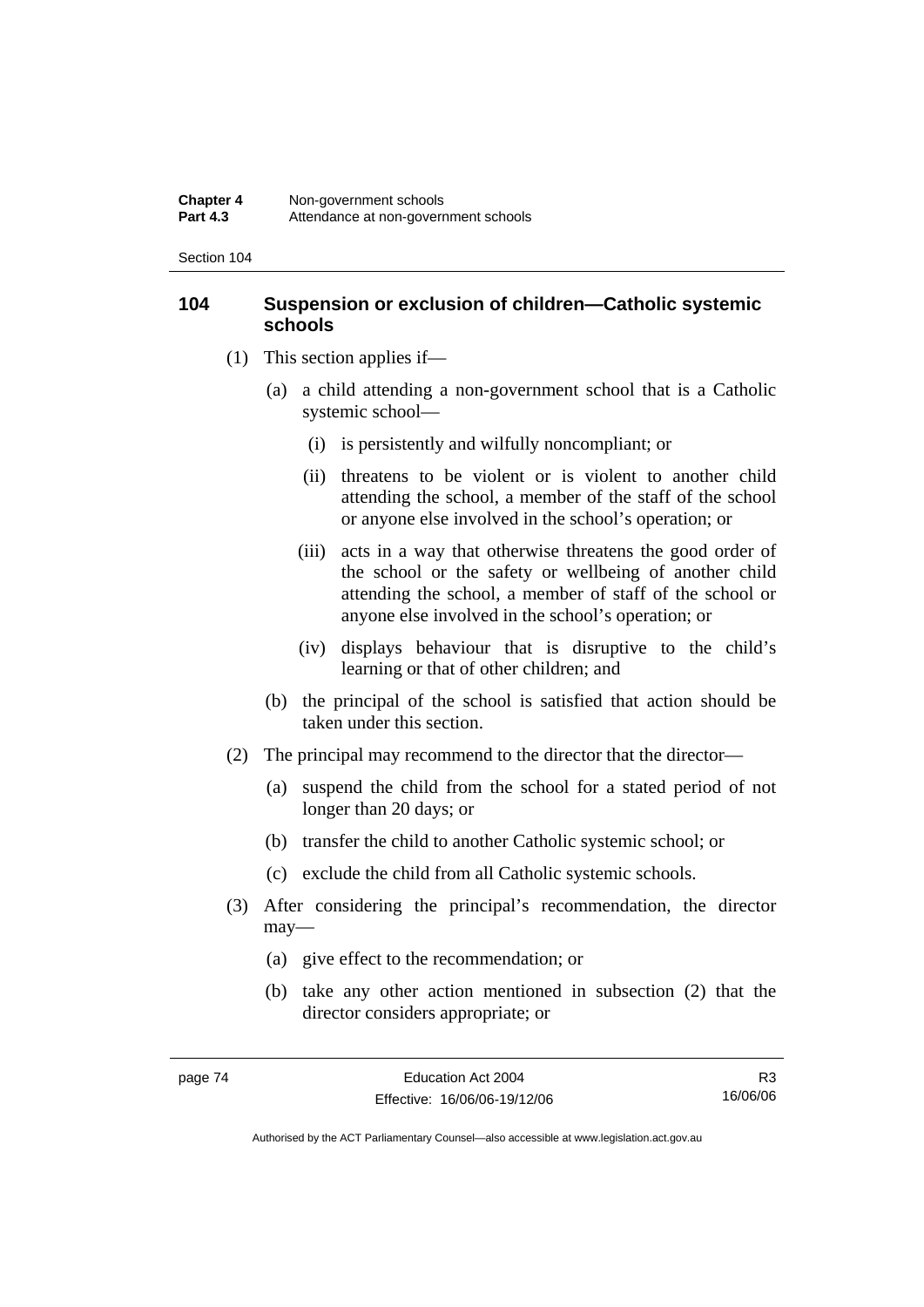- (c) suspend the child for not longer than 20 days.
- (4) The director may exclude the child only if—
	- (a) the child's parents have been given an opportunity to be consulted, and told in writing, about the proposed exclusion of the child and the reasons for it; and
	- (b) the child has been given a reasonable opportunity to attend counselling, undertake relevant educational programs or receive other appropriate assistance; and
	- (c) as far as the child's maturity and capacity for understanding allow, the participation of the child has been sought, and any views of the child considered, in deciding whether to exclude the child; and
	- (d) the child has been given sufficient information about the decision-making process, in a language and way that the child can understand, to allow the child to take part in the process; and
	- (e) the child has been offered information about alternatives for continuing the child's education after the exclusion.
- (5) The director may suspend or transfer the child only if—
	- (a) the child's parents have been given an opportunity to be consulted, and told in writing, about the proposed suspension or transfer of the child and the reasons for it; and
	- (b) as far as the child's maturity and capacity for understanding allow, the participation of the child has been sought, and any views of the child considered, in deciding whether to suspend or transfer the child; and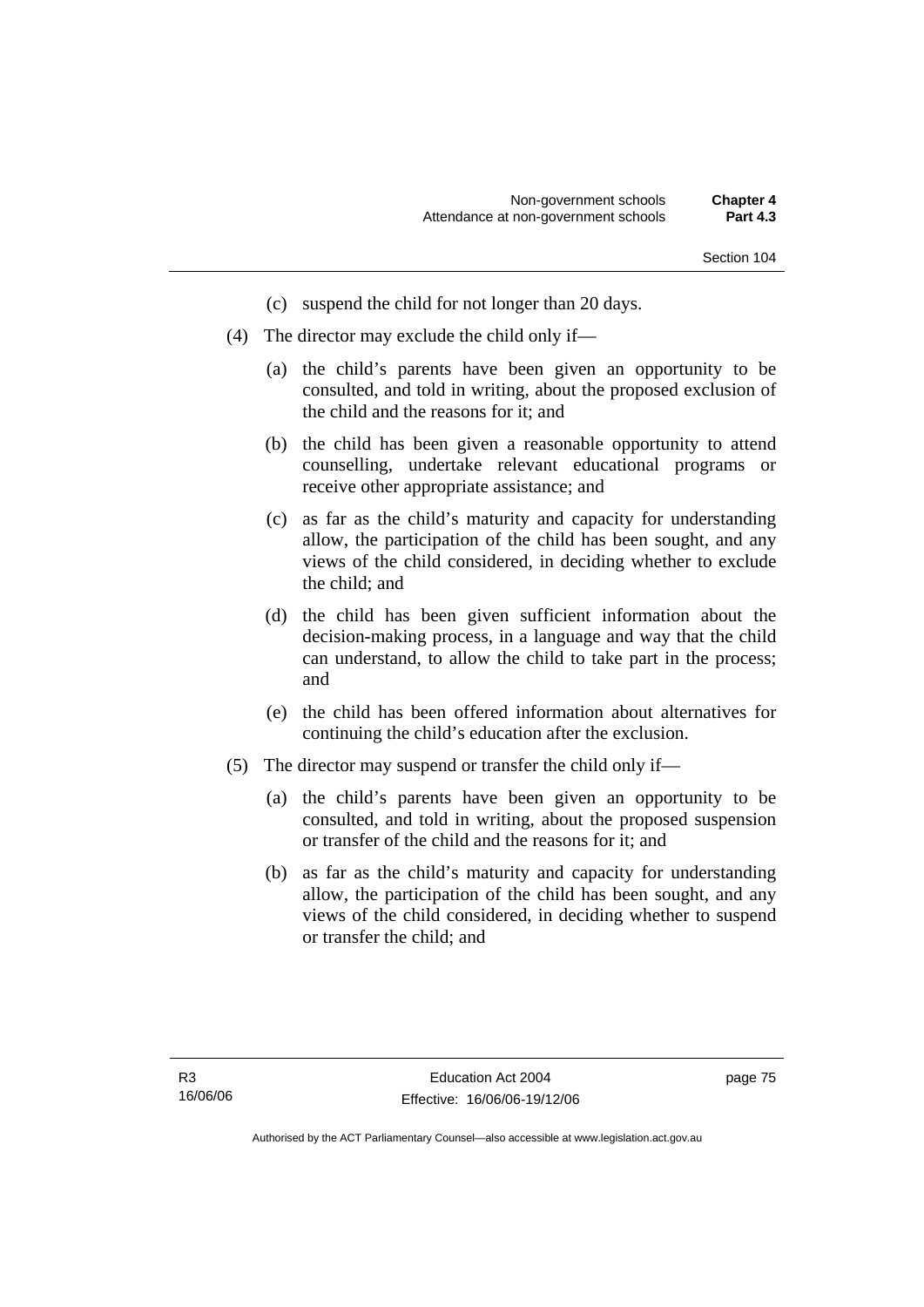#### **Chapter 4 Non-government schools**<br>**Part 4.3 Attendance at non-governed** Attendance at non-government schools

Section 104

- (c) the child has been given sufficient information about the decision-making process, in a language and way that the child can understand, to allow the child to take part in the process; and
- (d) the child has been given a reasonable opportunity to continue the child's education during the suspension.
- (6) Despite subsection (5), the director may immediately suspend the child for not longer than 5 days if, in the director's opinion, the circumstances are of such urgency or seriousness to require the child's immediate suspension.
- (7) However, before suspending the child under subsection (6), the director must comply with the requirements of subsection (5) (a) to (d) to the extent that it is practicable and appropriate to do so.
- (8) To remove any doubt, the director may suspend the child under subsection (6) while deciding what other action (if any) should be taken in relation to the child under this section.
- (9) If the child is suspended for 7 or more school days in a school term (whether or not consecutive school days), the director must ensure that the child is given a reasonable opportunity to attend appropriate counselling.
- (10) The director may delegate the director's power to suspend a child from a school for not longer than 5 days to the principal of the school.
	- *Note* For the making of delegations and the exercise of delegated functions, see Legislation Act, pt 19.4.
- (11) If the director excludes a child from all Catholic systemic schools, the director must give the registrar written notice of the exclusion.
- (12) In this section:

page 76

*director* means the person occupying the position prescribed under the regulations.

| Education Act 2004           | R <sub>3</sub> |
|------------------------------|----------------|
| Effective: 16/06/06-19/12/06 | 16/06/06       |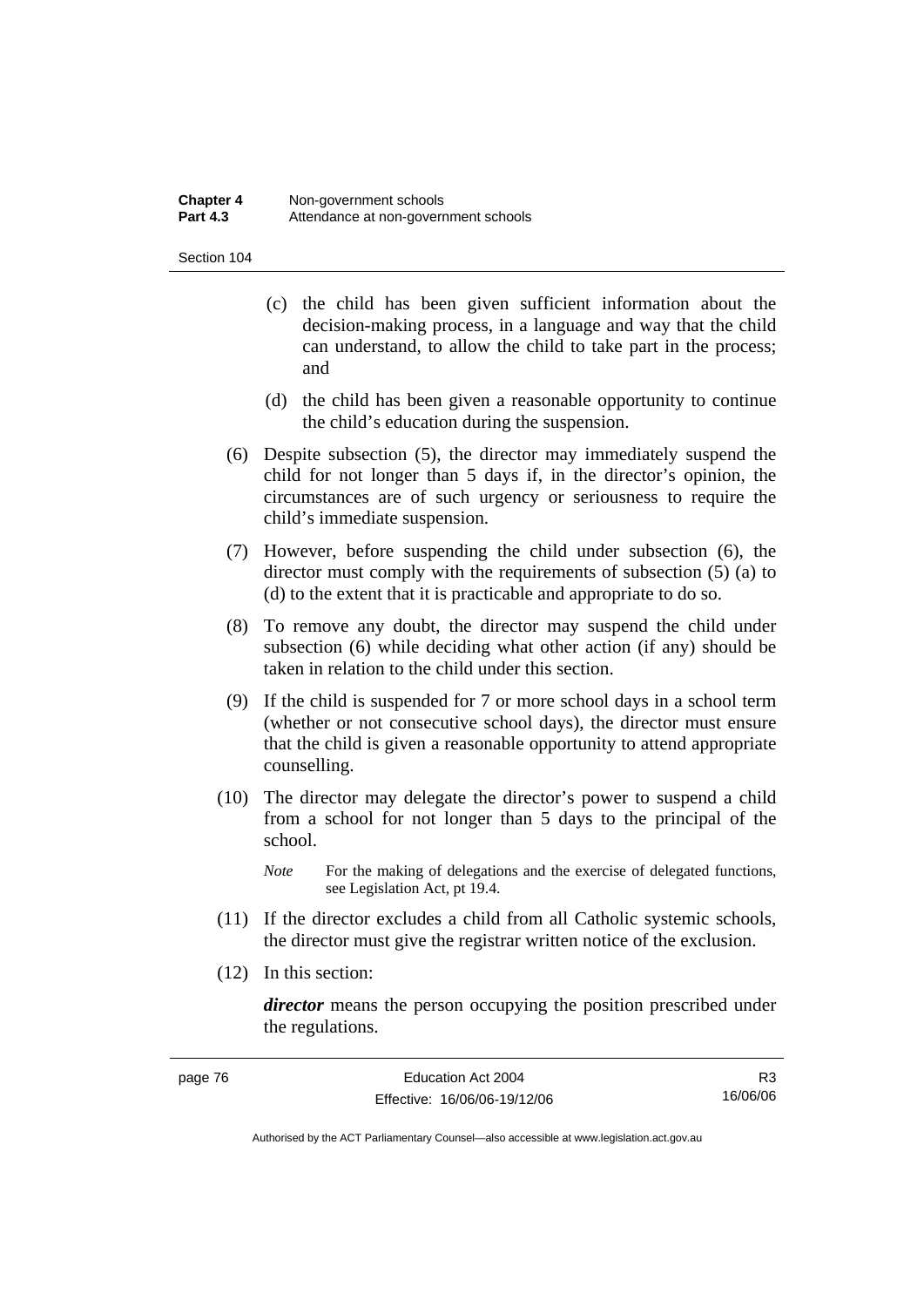### **105 Suspension or exclusion of children—other nongovernment schools**

- (1) This section applies if—
	- (a) a child attending a non-government school (other than a Catholic systemic school)—
		- (i) is persistently and wilfully noncompliant; or
		- (ii) threatens to be violent or is violent to another child attending the school, a member of the staff of the school or anyone else involved in the school's operation; or
		- (iii) acts in a way that otherwise threatens the good order of the school or the safety or wellbeing of another child attending the school, a member of staff of the school or anyone else involved in the school's operation; or
		- (iv) displays behaviour that is disruptive to the child's learning or that of other children; and
	- (b) the principal of the school is satisfied that action should be taken under this section.
- (2) The principal may—
	- (a) suspend the child from the school for a stated period of not longer than 20 days; or
	- (b) exclude the child from the school.
- (3) The principal may exclude the child only if—
	- (a) the child's parents have been given an opportunity to be consulted, and told in writing, about the proposed exclusion of the child and the reasons for it; and
	- (b) the child has been given a reasonable opportunity to attend counselling, undertake relevant educational programs or receive other appropriate assistance; and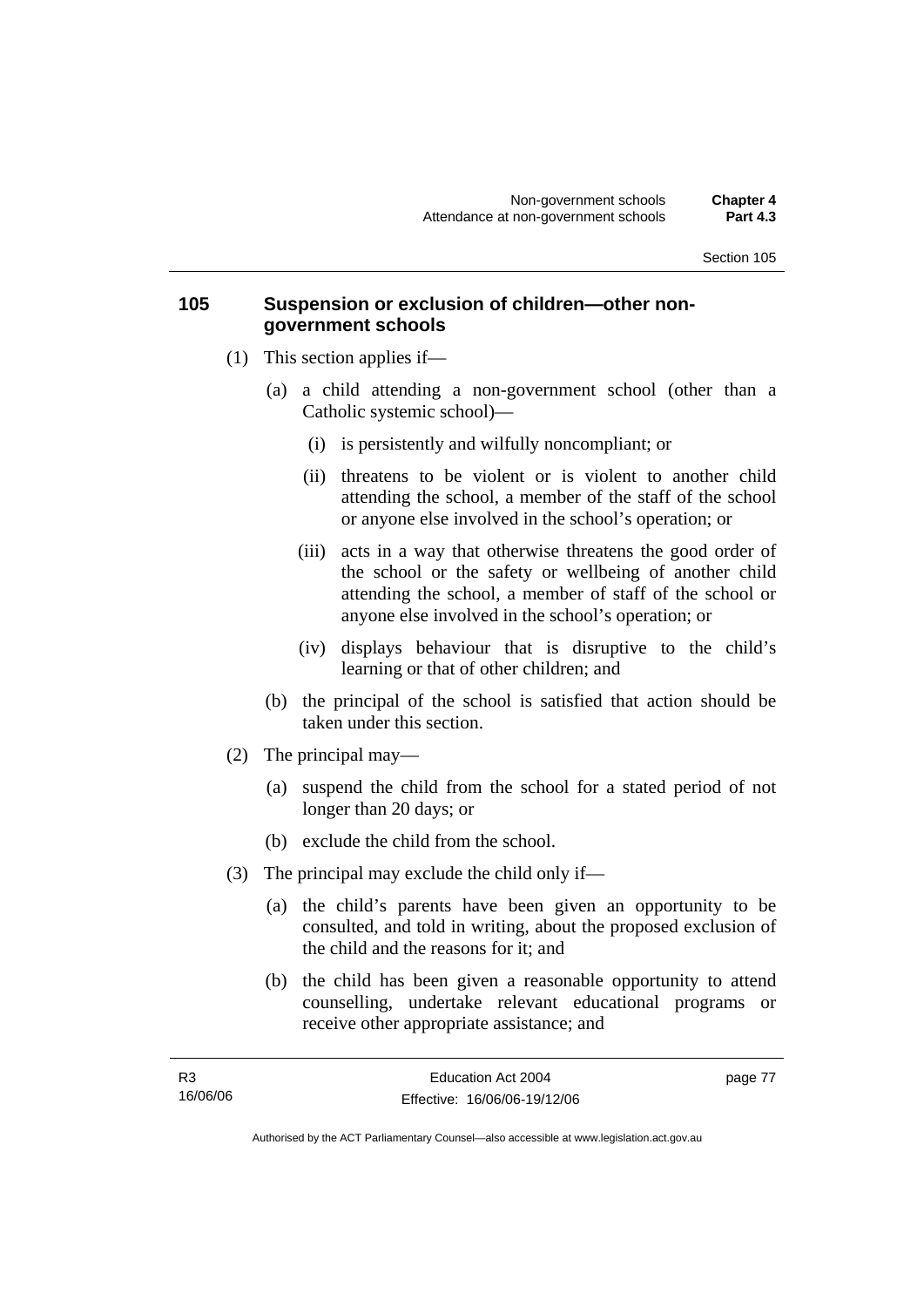#### **Chapter 4 Non-government schools**<br>**Part 4.3 Attendance at non-governed** Attendance at non-government schools

Section 105

- (c) as far as the child's maturity and capacity for understanding allow, the participation of the child has been sought, and any views of the child considered, in deciding whether to exclude the child; and
- (d) the child has been given sufficient information about the decision-making process, in a language and way that the child can understand, to allow the child to take part in the process; and
- (e) the child has been offered information about alternatives for continuing the child's education after the exclusion.
- (4) The principal may suspend the child only if—
	- (a) the child's parents have been given an opportunity to be consulted, and told in writing, about the proposed suspension of the child and the reasons for it; and
	- (b) as far as the child's maturity and capacity for understanding allow, the participation of the child has been sought, and any views of the child considered, in deciding whether to suspend the child; and
	- (c) the child has been given sufficient information about the decision-making process, in a language and way that the child can understand, to allow the child to take part in the process; and
	- (d) the child has been given a reasonable opportunity to continue the child's education during the suspension.
- (5) Despite subsection (4), the principal may immediately suspend a child for not longer than 5 days if, in the principal's opinion, the circumstances are of such urgency or seriousness to require the child's immediate suspension.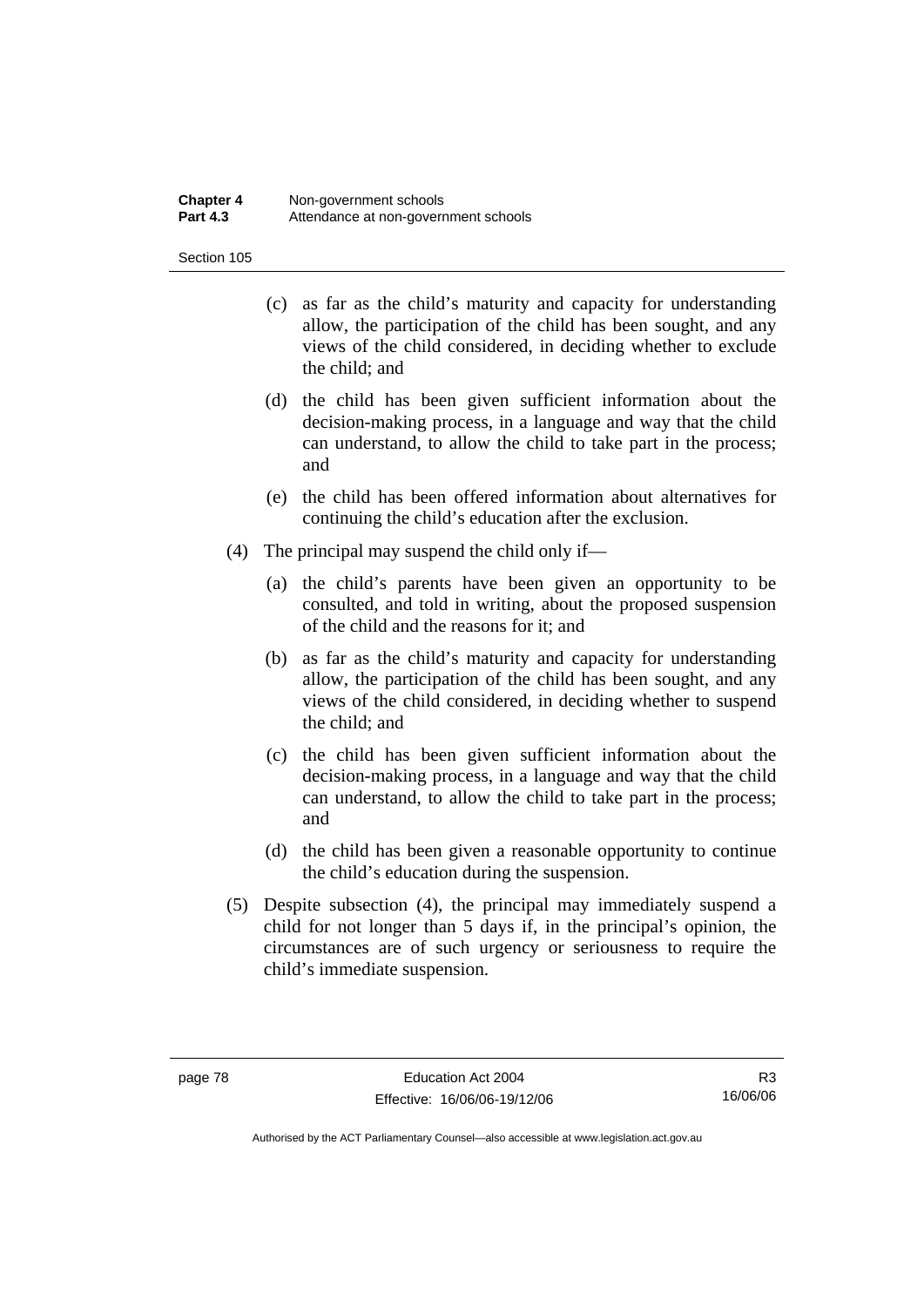- (6) However, before suspending a child under subsection (5), the principal must comply with the requirements of subsection (4) (a) to (d) to the extent that it is practicable and appropriate to do so.
- (7) To remove any doubt, the principal may suspend the child under subsection (5) while deciding what other action (if any) should be taken in relation to the child under this section.
- (8) If the child is suspended for 7 or more school days in a school term (whether or not consecutive school days), the principal must ensure that the child is given a reasonable opportunity to attend appropriate counselling.
- (9) If the principal of the school excludes a child from the school, the principal must give the registrar written notice of the exclusion.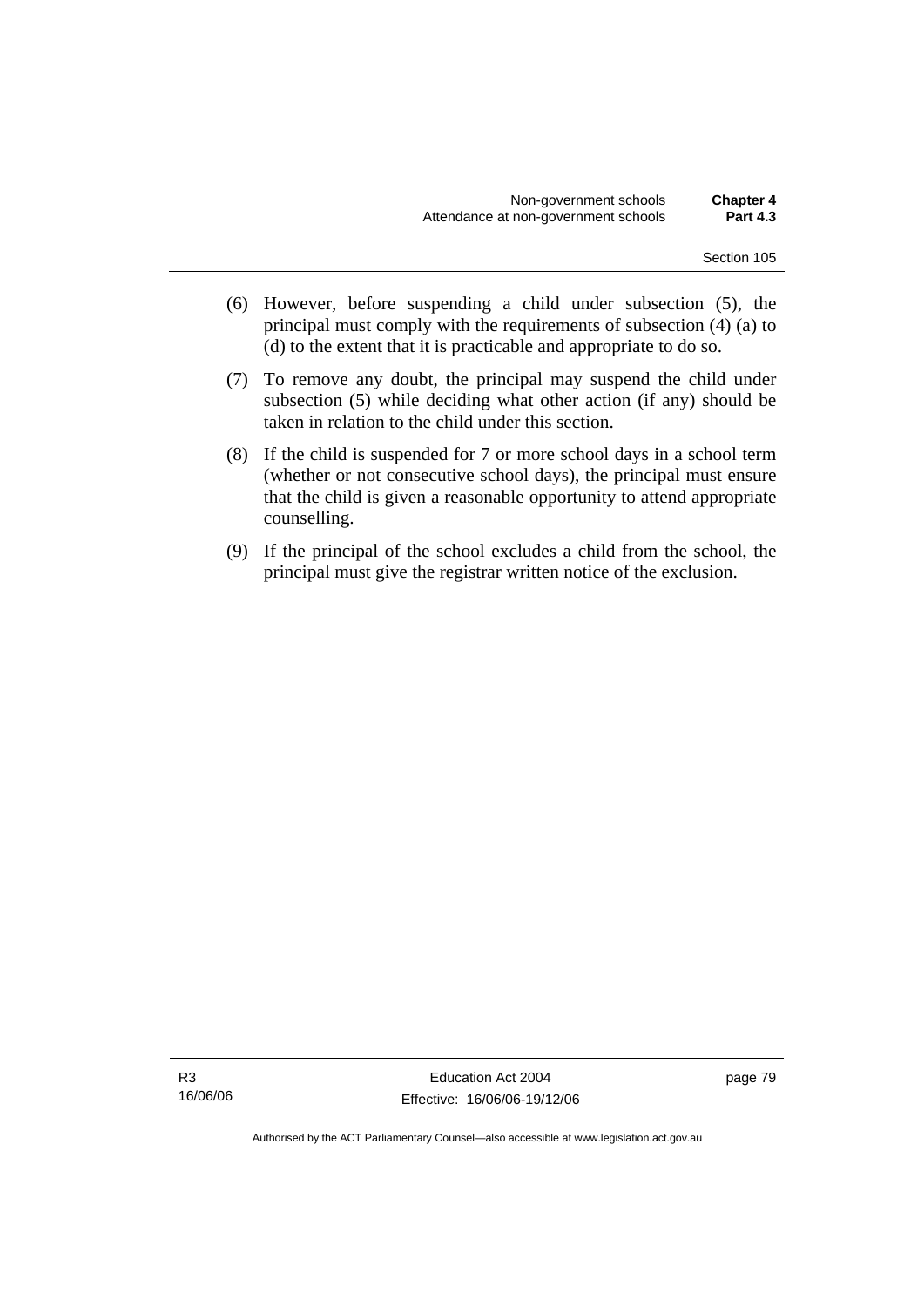| <b>Chapter 4</b> | Non-government schools                   |
|------------------|------------------------------------------|
| <b>Part 4.4</b>  | Non-government Schools Education Council |
| Division 4.4.1   | Establishment and membership             |
|                  |                                          |

# **Part 4.4 Non-government Schools Education Council**

# **Division 4.4.1 Establishment and membership**

## **106 Establishment of council (non-government)**

The Non-government Schools Education Council (in this part called the *council*) is established.

## **107 Functions of council (non-government)**

The functions of the council are—

- (a) to advise the Minister on any aspect of non-government schooling; and
- (b) when asked by the Minister under this paragraph, to inquire into and give advice to the Minister on any aspect of nongovernment schooling; and
- (c) to meet with the Government Schools Education Council to discuss matters of mutual interest; and
- (d) to exercise any other function given to the council under this Act or any other Territory law.
- *Note* The Minister must present a copy of any advice to the Legislative Assembly (see s 127).

### **108 Membership of council (non-government)**

The council consists of the members appointed under section 109.

R3 16/06/06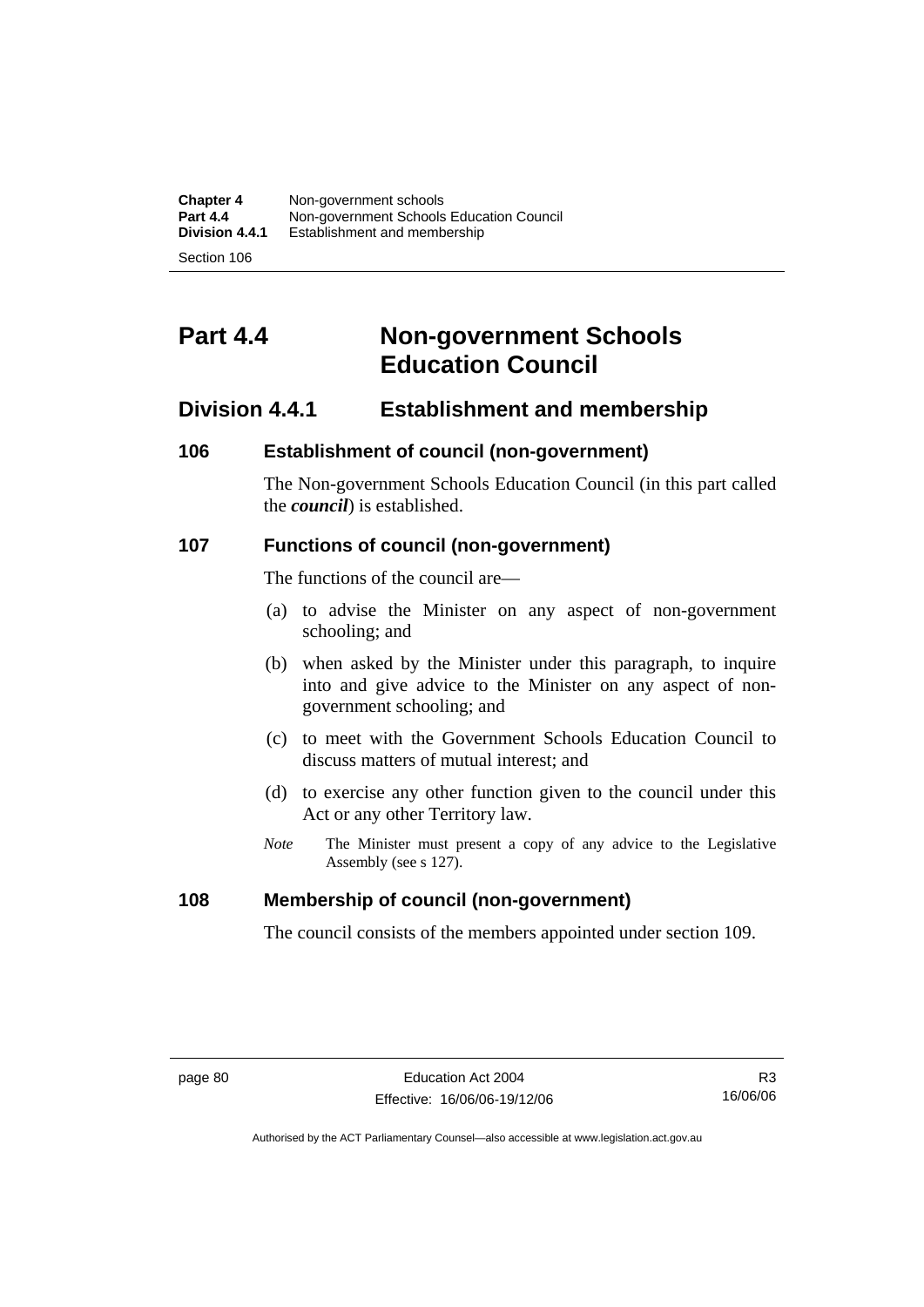#### **109 Members of council (non-government)**

- (1) The Minister must appoint the following members of the council:
	- (a) a chairperson;
	- (b) 4 people who, in the Minister's opinion, represent the views of the general community (the *community members*);
	- (c) 6 people who, in the Minister's opinion, represent the views of non-government school education (the *education members*).
	- *Note 1* For the making of appointments (including acting appointments), see the Legislation Act, pt 19.3.
	- *Note 2* In particular, a person may be appointed for a particular provision of a law (see Legislation Act, s 7 (3)) and an appointment may be made by naming a person or nominating the occupant of a position (see s 207).
	- *Note 3* Certain Ministerial appointments require consultation with an Assembly committee and are disallowable (see Legislation Act, div 19.3.3).
- (2) For subsection (1) (c), the Minister must appoint—
	- (a) 3 education members chosen from nominations of organisations representing Catholic schools; and
	- (b) 1 education member chosen from nominations of organisations representing non-Catholic independent schools; and
	- (c) 1 education member chosen from nominations of the nongovernment school union; and
	- (d) 1 education member chosen from nominations of organisations representing parent associations of non-government schools.

### **110 Deputy chairperson of council (non-government)**

- (1) The members of the council must, whenever necessary, elect another member to be deputy chairperson.
- (2) The council must tell the Minister of the election of the member as deputy chairperson.

| R3       | Education Act 2004           | page 81 |
|----------|------------------------------|---------|
| 16/06/06 | Effective: 16/06/06-19/12/06 |         |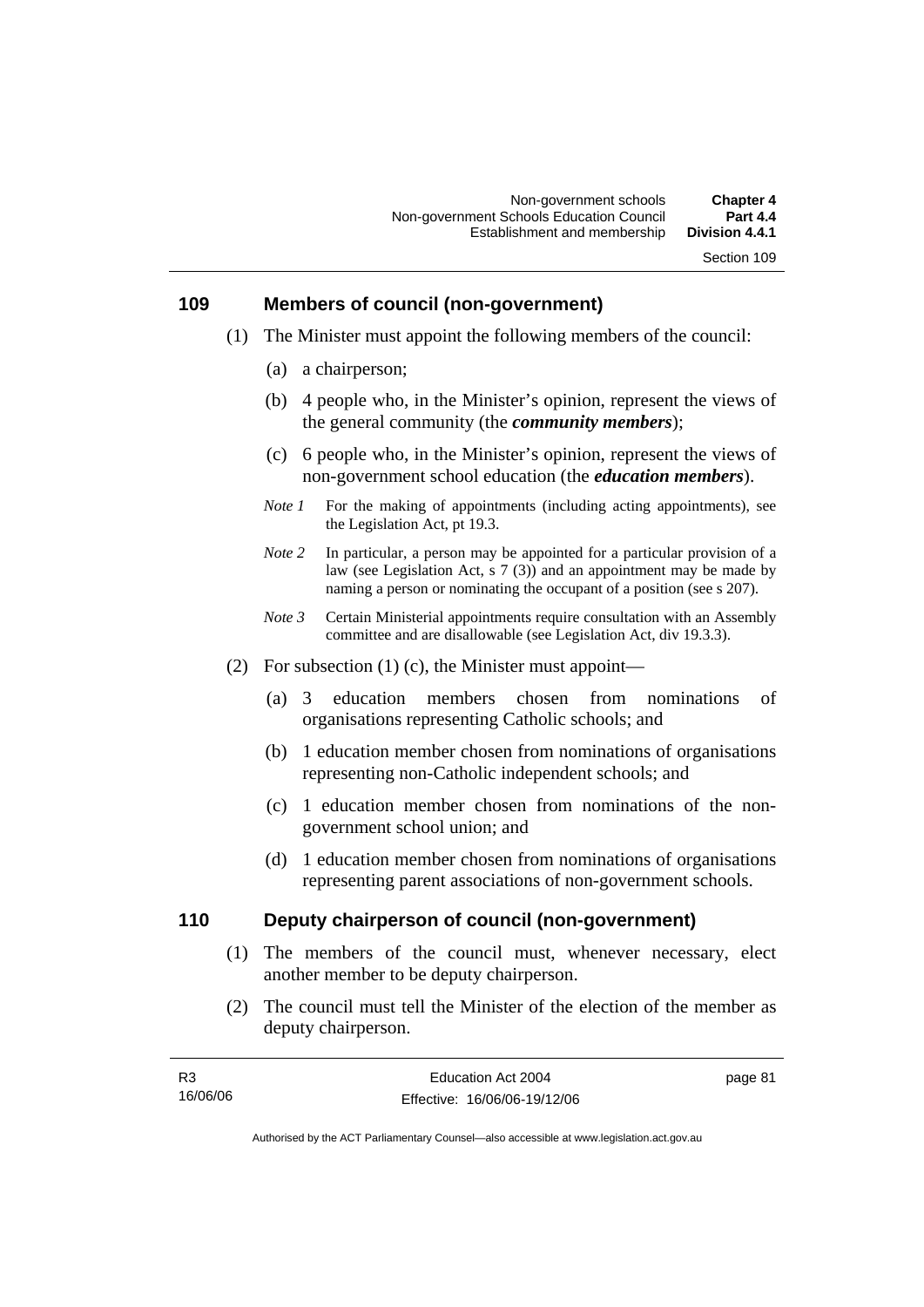| <b>Chapter 4</b> | Non-government schools                   |
|------------------|------------------------------------------|
| <b>Part 4.4</b>  | Non-government Schools Education Council |
| Division 4.4.1   | Establishment and membership             |
|                  |                                          |

# **111 Term of appointment to council (non-government)**

- (1) A member of the council is to be appointed for a term not longer than 3 years.
- (2) The instrument appointing, or evidencing the appointment of, a member of the council must state whether the person is appointed as chairperson or a community or education member.
	- *Note* A person may be reappointed to a position if the person is eligible to be appointed to the position (see Legislation Act, s 208 and dict, pt 1, def *appoint*).

## **112 Ending of appointment to council (non-government)**

- (1) The Minister may end the appointment of a member of the council—
	- (a) for misbehaviour; or
	- (b) for contravening section 117 (Disclosure of interests by members of council (non-government)).
- (2) The Minister may also end the appointment of an education member if satisfied that the person no longer represents the views of the organisation from which the person was chosen.
	- *Note* A person's appointment also ends if the person resigns (see Legislation Act s 210).

### **113 Conditions of appointment generally of council (nongovernment) members**

A member of the council holds the position on the conditions not provided by this Act or another Territory law that are decided by the Minister.

R3 16/06/06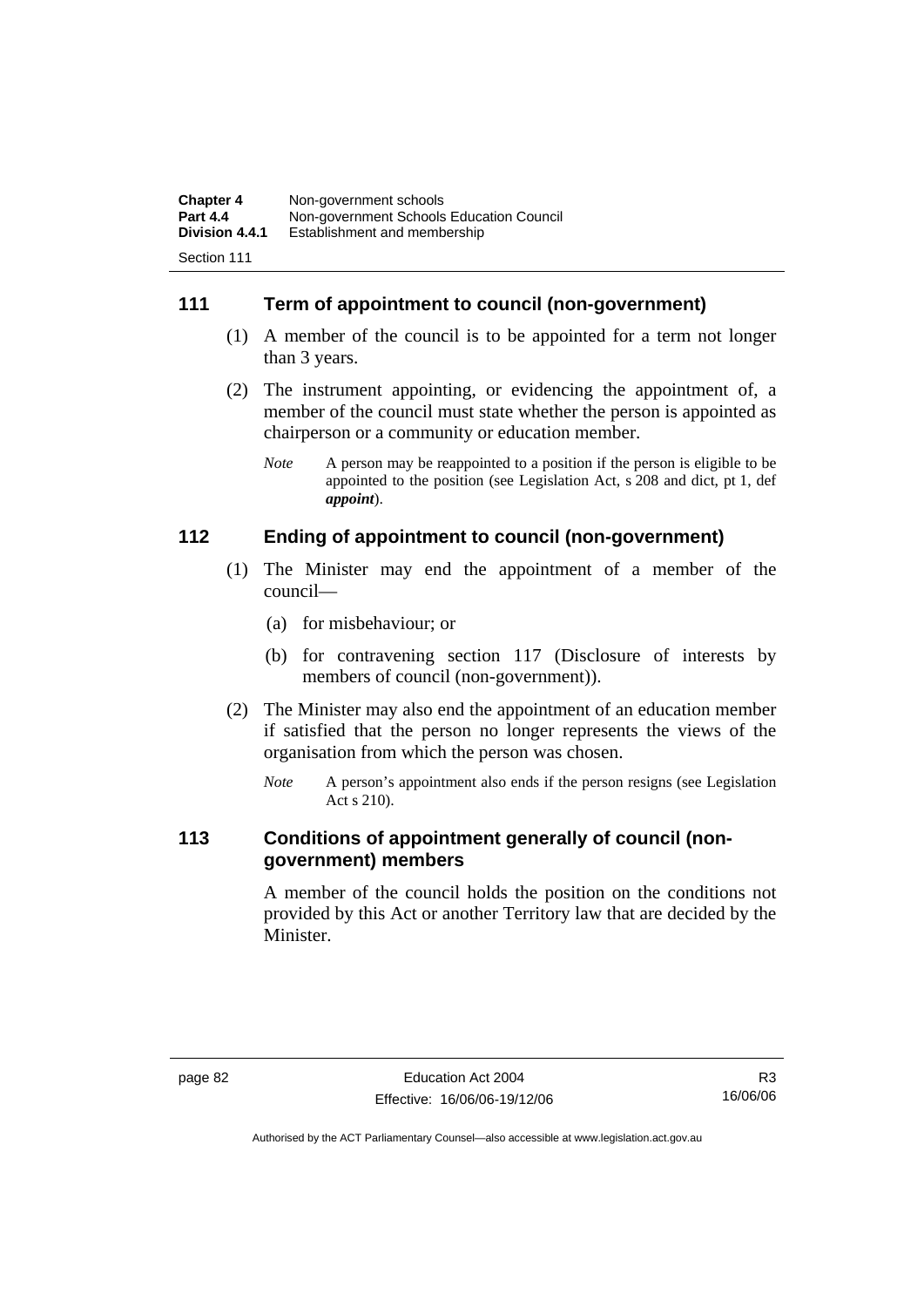# **114 Arrangements for staff**

- (1) The council (non-government) may arrange with the chief executive to use public servants in the administrative unit under the chief executive's control.
- (2) The *Public Sector Management Act 1994* applies to the management by the council (non-government) of public servants the subject of an arrangement under subsection (1).

# **Division 4.4.2 Proceedings of council (nongovernment)**

# **115 Time and place of meetings of council (non-government)**

- (1) The council meets at the times and places it decides.
- (2) However, the council must meet at least twice a year.

# **116 Proceedings of council (non-government)**

- (1) The council must keep minutes of its meetings.
- (2) The council may conduct its proceedings (including its meetings) as it considers appropriate.

# **117 Disclosure of interests by members of council (nongovernment)**

- (1) This section applies to a member of the council if—
	- (a) the member has a direct or indirect financial interest in an issue being considered, or about to be considered, by the council; and
	- (b) the interest could conflict with the proper exercise of the member's functions in relation to the council's consideration of the issue.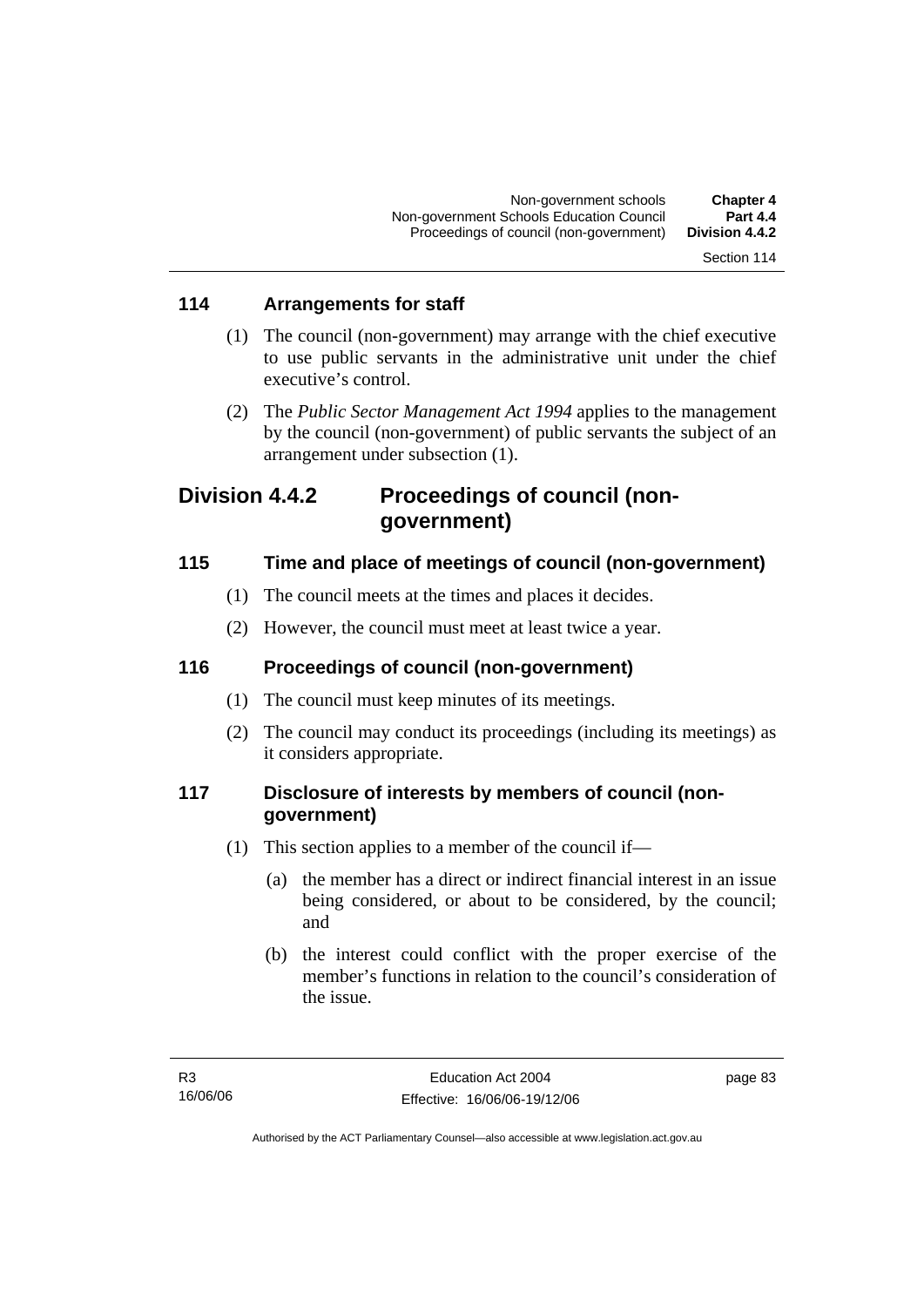| <b>Chapter 4</b> | Non-government schools                   |
|------------------|------------------------------------------|
| <b>Part 4.4</b>  | Non-government Schools Education Council |
| Division 4.4.2   | Proceedings of council (non-government)  |
| Section 118      |                                          |

- (2) As soon as practicable after the relevant facts come to the member's knowledge, the member must disclose the nature of the interest to a meeting of the council.
- (3) The disclosure must be recorded in the council's minutes and, unless the council otherwise decides, the member (the *first member*) must not—
	- (a) be present when the council considers the issue; or
	- (b) take part in a decision of the council on the issue.
- (4) Any other member who also has a direct or indirect financial interest in the issue must not—
	- (a) be present when the council is considering its decision under subsection (3) in relation to the first member; or
	- (b) take part in making the decision.
- (5) Within 14 days after the end of each financial year, the chairperson of the council must give the Minister a statement of any disclosure of interest made under this section during the financial year.

# **118 Annual report by council (non-government)**

- (1) As soon as practicable after the end of each financial year (but not later than the date decided by the Minister), the council must give the Minister a report about its operations for the financial year.
- (2) The Minister must present a copy of the report under this section to the Legislative Assembly within 6 sitting days after the day the Minister receives the report.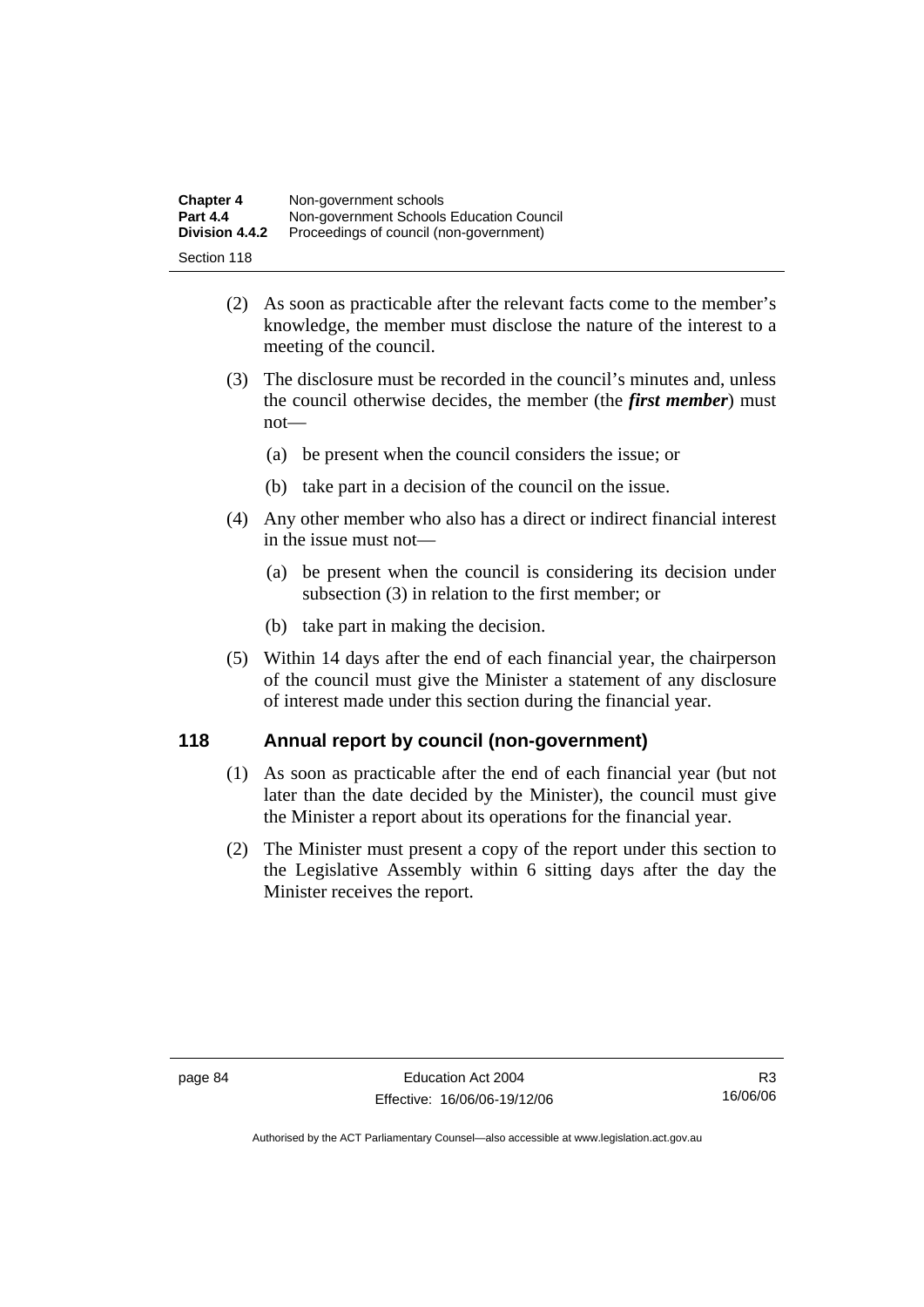# **Part 4.5 Other provisions**

# **Division 4.5.1 Authorised persons (nongovernment)**

# **119 Appointment of authorised persons (non-government)**

- (1) The chief executive may appoint a person to be an authorised person (non-government) for this chapter or a provision of this chapter.
	- *Note 1* For the making of appointments (including acting appointments), see the Legislation Act, pt 19.3.
	- *Note 2* In particular, a person may be appointed for a particular provision of a law (see Legislation Act, s 7 (3)) and an appointment may be made by naming a person or nominating the occupant of a position (see s 207).
- (2) The regulations may prescribe a person to be an authorised person (non-government) for this chapter or a provision of this chapter.
- (3) A person may be appointed as an authorised person (nongovernment) under subsection (1) only if—
	- (a) the person is an Australian citizen or a permanent resident of Australia; and
	- (b) the chief executive is satisfied that the person is a suitable person to be appointed, having regard in particular to—
		- (i) whether the person has any criminal convictions; and
		- (ii) the person's employment record; and
	- (c) the person has satisfactorily completed adequate training to exercise the powers of an authorised person (non-government) proposed to be given to the person.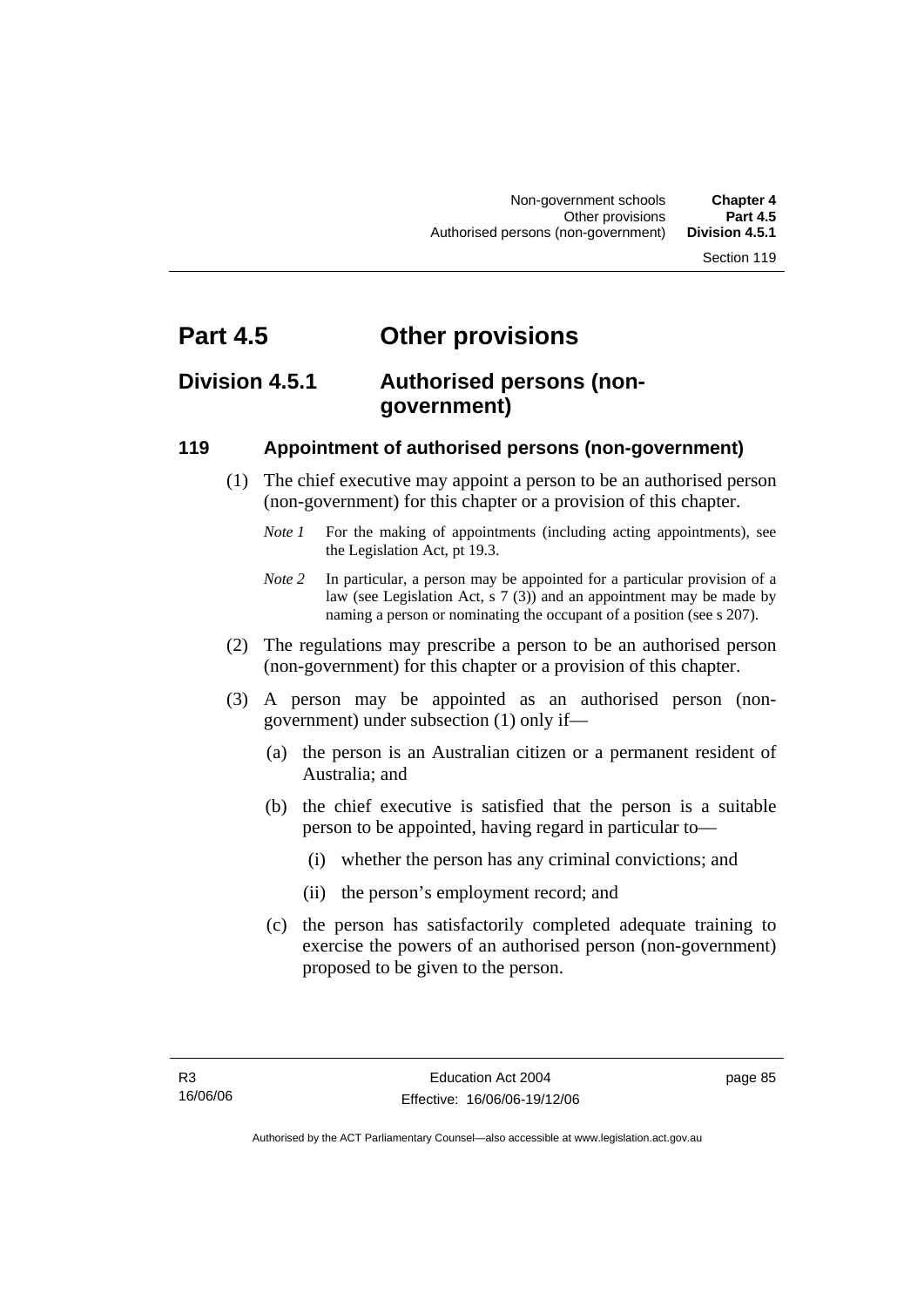# **120 Identity cards for authorised persons (non-government)**

- (1) The chief executive must give an authorised person (nongovernment) an identity card that states the person is an authorised person (non-government) for this chapter, or stated provisions of this chapter, and shows—
	- (a) a recent photograph of the person; and
	- (b) the name of the person; and
	- (c) the date of issue of the card; and
	- (d) an expiry date for the card; and
	- (e) anything else prescribed under the regulations.
- (2) A person who ceases to be an authorised person (non-government) must return his or her identity card to the chief executive as soon as practicable, but within 21 days after the day the person ceases to be an authorised person.

Maximum penalty: 1 penalty unit.

(3) An offence against subsection (2) is a strict liability offence.

# **Division 4.5.2 Inspection powers for non-government schools**

## **121 Power not to be exercised before identity card shown etc**

- (1) An authorised person (non-government) may exercise a power under this chapter in relation to a person only if the authorised person first shows the person his or her identity card.
- (2) An authorised person (non-government) may not remain in a nongovernment school entered under this division if, when asked by the principal, the authorised person does not show his or her identity card.

R3 16/06/06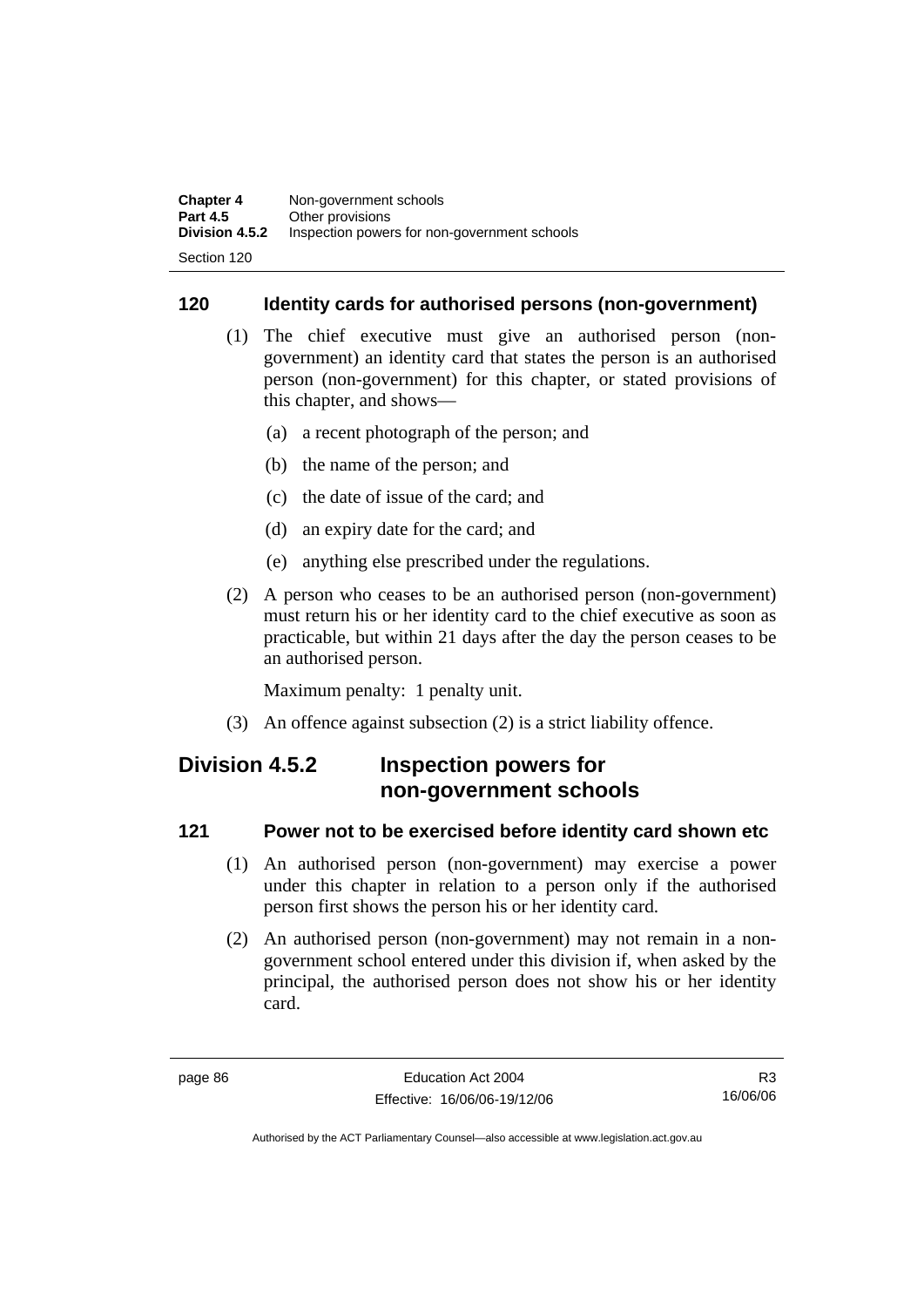## **122 Entry to non-government schools for inspections**

To find out whether this Act is being complied with, an authorised person (non-government) may enter a non-government school at any time when it is being used as a school under this Act.

## **123 Entry to non-government schools with consent**

- (1) An authorised person (non-government) may enter a nongovernment school at any other time if the principal of the school consents to the entry.
- (2) An authorised person (non-government) may, without the principal's consent, enter the non-government school to ask for consent to enter the school.

## **124 Consent to entry**

- (1) This section applies if an authorised person (non-government) intends to ask the principal of a non-government school to consent to the authorised person entering the school.
- (2) Before asking for the consent, the authorised person (nongovernment) must tell the principal—
	- (a) the reason for the entry; and
	- (b) that the principal is not required to consent.
- (3) If the consent is given, the authorised person (non-government) must ask the principal to sign an acknowledgment of the consent.
- (4) The acknowledgment must state that—
	- (a) the principal was told—
		- (i) the reason for the entry; and
		- (ii) that the principal is not required to consent; and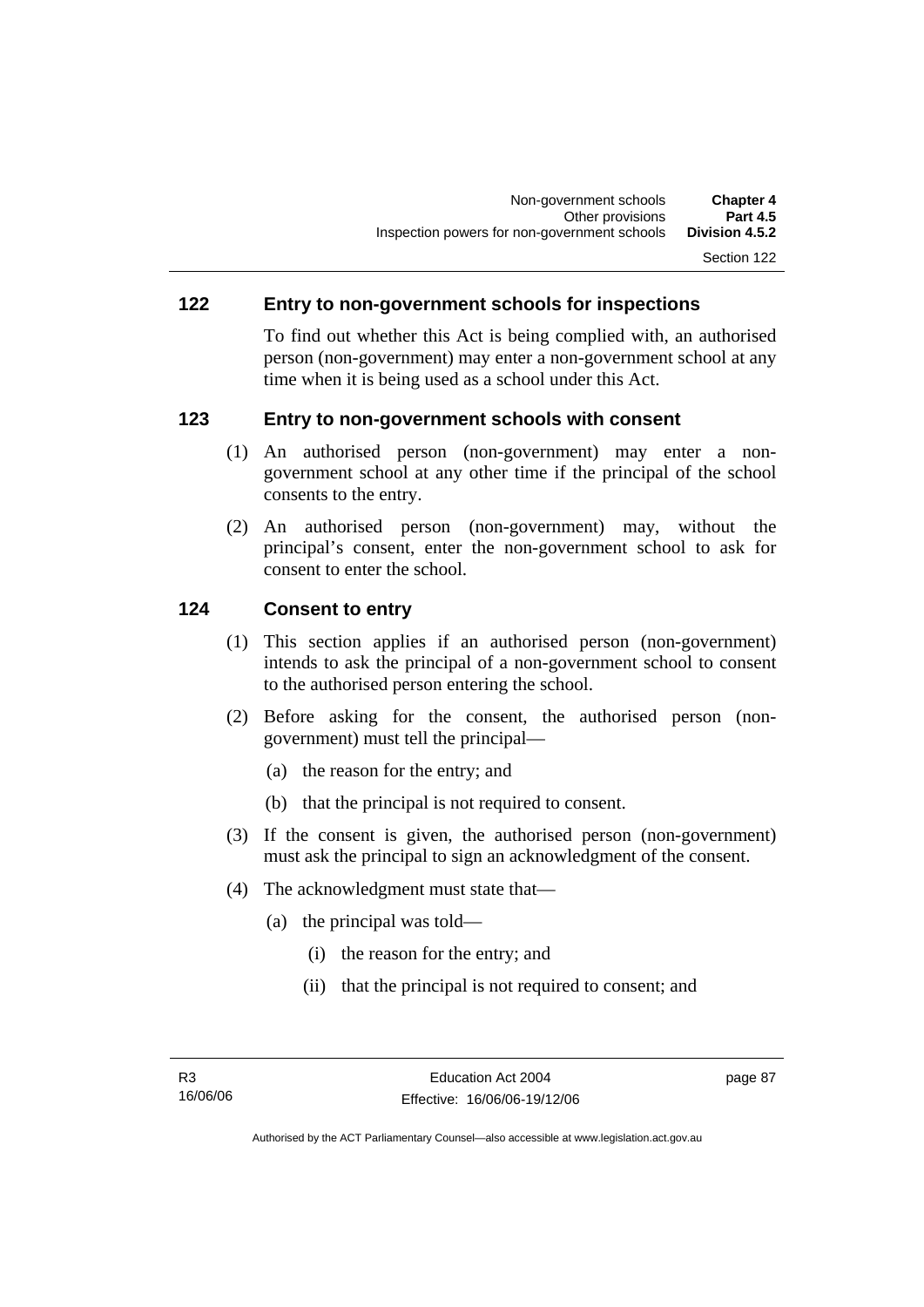| <b>Chapter 4</b> | Non-government schools |
|------------------|------------------------|
| <b>Part 4.5</b>  | Other provisions       |
| Division 4.5.3   | <b>Miscellaneous</b>   |
| Section 125      |                        |

- (b) the principal gives an authorised person (non-government) consent to enter the school and exercise powers under this chapter; and
- (c) the time and date the consent was given.
- (5) If the principal signs an acknowledgment of consent, the authorised person (non-government) must immediately give a copy to the principal.
- (6) A court may assume that the principal did not consent if—
	- (a) a question arises, in a proceeding in the court, whether the principal consented to the authorised person (non-government) entering the school under this chapter; and
	- (b) an acknowledgment under this section is not produced in evidence for the entry; and
	- (c) it is not proved that the principal consented to the entry.

### **125 Powers on entry**

An authorised person (non-government) who enters a nongovernment school under section 122 (Entry to non-government schools for inspections) or section 123 (Entry to non-government schools with consent) may inspect the school or anything in it (including the register of enrolments and attendances).

# **Division 4.5.3 Miscellaneous**

### **126 Inspection of register of non-government schools**

- (1) A person may, without charge, inspect the register of nongovernment schools during ordinary business hours at the office of the chief executive.
- (2) A person may, on payment of the reasonable copying costs, obtain a copy of all or part of the register.

R3 16/06/06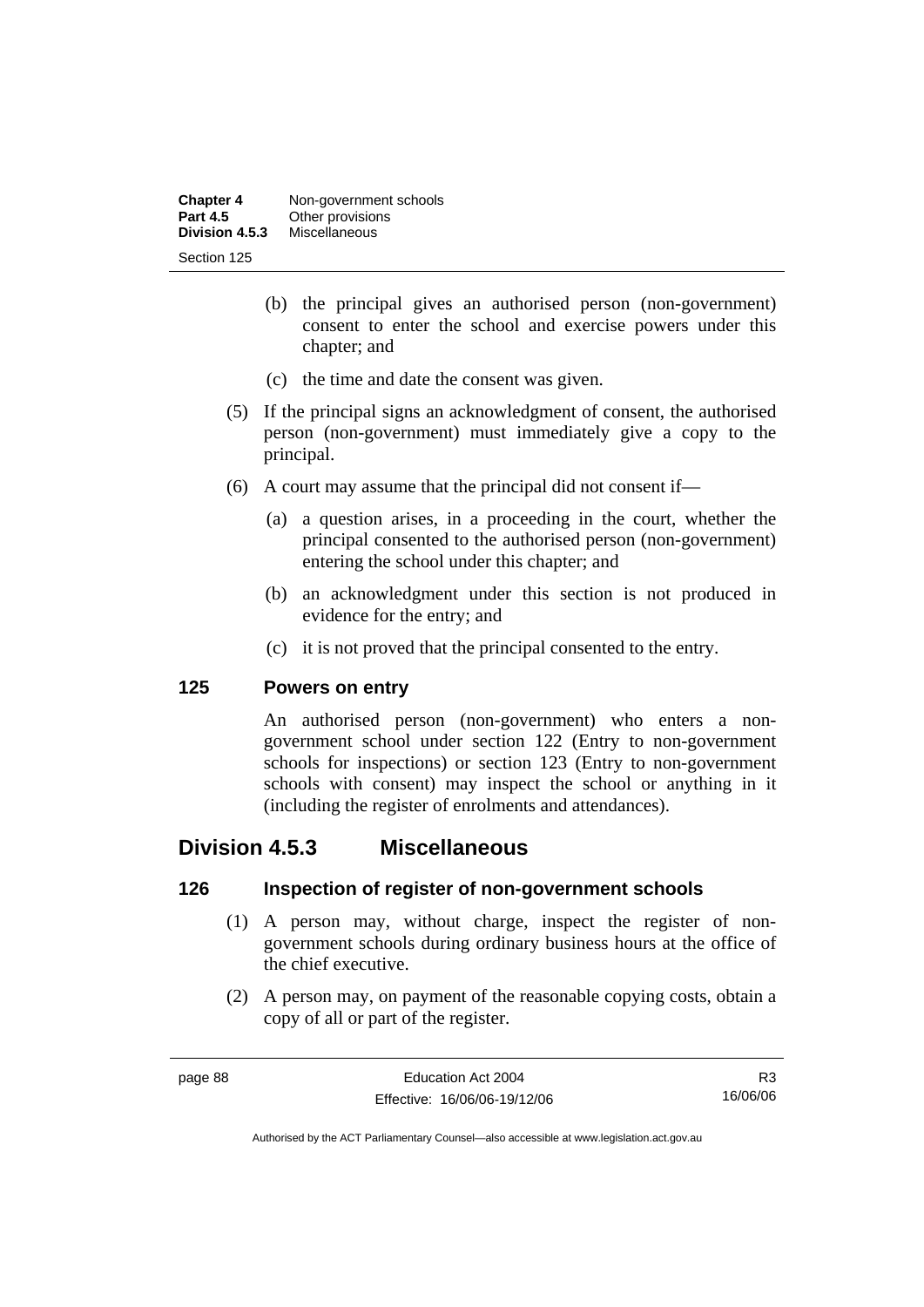# **127 Minister to present advice of council (non-government)**

The Minister must present a copy of advice given to the Minister under section 107 (a) or (b) (Functions of council (nongovernment)) to the Legislative Assembly within 6 sitting days after the day it is given to the Minister.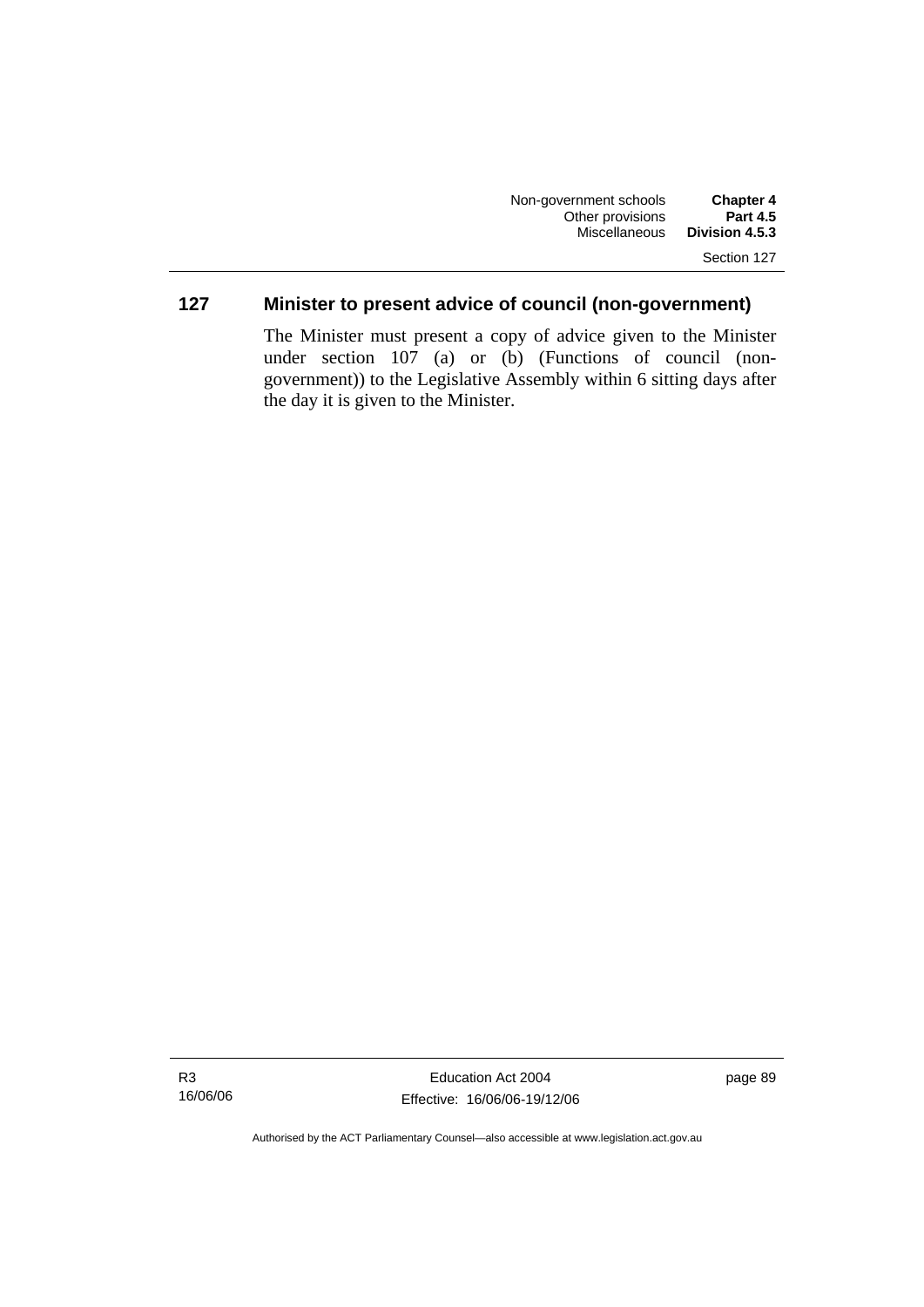**Chapter 5 Home education**<br>**Part 5.1 General Part 5.1** General

Section 128

# **Chapter 5 Home education**

# **Part 5.1 General**

### **128 Principles on which ch 5 based**

The following are the principles on which this chapter is based:

- (a) parents have the right to choose a suitable educational environment for their children;
- (b) there is a diversity of religious and educational philosophies held by parents providing home education for their children;
- (c) the diversity of educational philosophies reflects the diversity of preferences of parents for particular forms of education for their children;
- (d) home education is committed to—
	- (i) offering a broad range of opportunities that foster in each child the development of the child's unique spiritual, emotional, physical, social and intellectual being; and
	- (ii) valuing the individual needs, interests and aptitudes of each child; and
	- (iii) preparing each child to become an independent and effective local and global citizen.

R3 16/06/06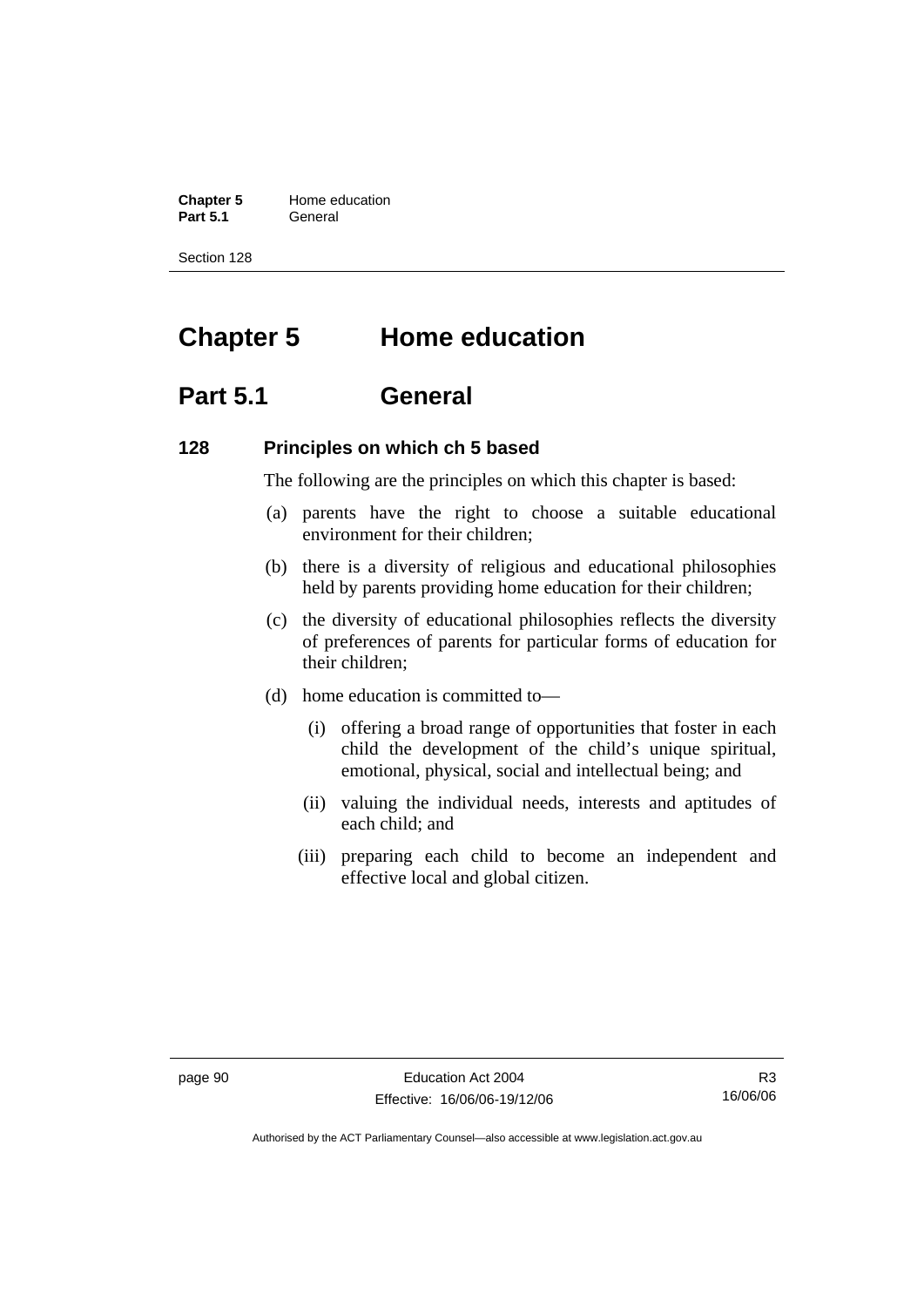# **Part 5.2 Registration—home education**

## **129 Meaning of** *home education*

In this Act:

*home education*, in relation to a child, means education conducted by 1 or both of the child's parents from a home base.

# **130 Provisional registration for home education**

- (1) If the parents of a child apply in writing to the chief executive for provisional registration of the child for home education, the chief executive must provisionally register the child for home education.
- (2) Provisional registration for home education ends 6 months after the day the provisional registration begins.

# **131 Registration for home education**

- (1) This section applies if—
	- (a) a child is provisionally registered for home education under section 130; and
	- (b) the parents of the child apply in writing to the chief executive for registration for home education; and
	- (c) the application is made not earlier than 3 months after the day the child was provisionally registered for home education.
- (2) Also, this section applies if—
	- (a) the parents of a child apply in writing to the chief executive for registration for home education; and
	- (b) immediately before the application, the child was registered or approved (however described) under the law of a State or another Territory for home education.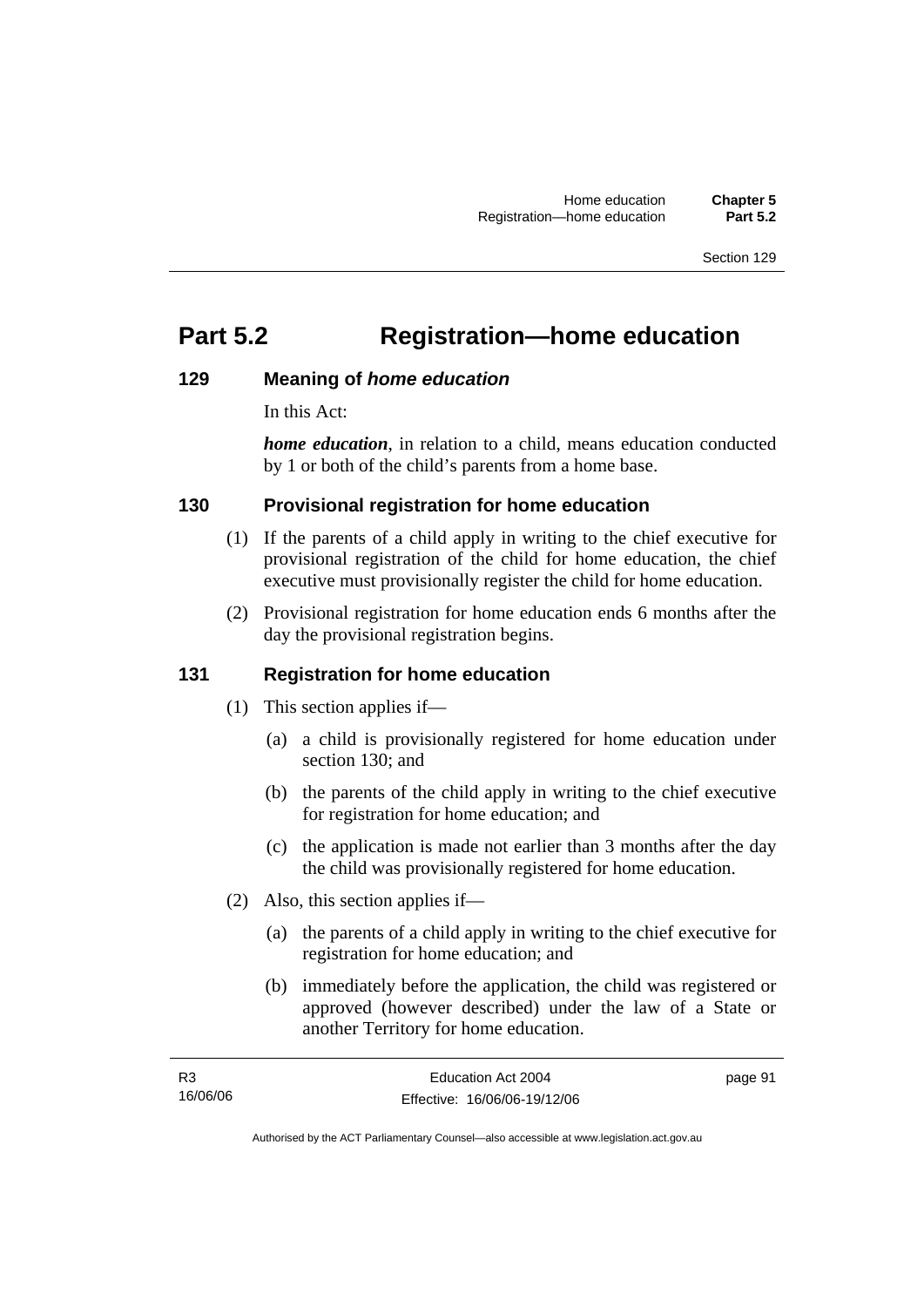| <b>Chapter 5</b> | Home education              |
|------------------|-----------------------------|
| <b>Part 5.2</b>  | Registration-home education |

- (3) The chief executive may register the child for home education for a period of not longer than 2 years if satisfied that the conditions for registration will be complied with.
- (4) To decide whether the conditions for registration will be complied with, an authorised person (government) may inspect any education programs, materials or other records proposed to be used for the home education.

### **132 Conditions of registration for home education**

The registration of a child for home education is subject to the following conditions:

- (a) the parents of the child are to provide high-quality education for the child;
- (b) the parents of the child must document the educational opportunities offered by the parents to their child and the strategies they use to encourage their child to learn;
- (c) the parents of the child must make available for inspection on request by the chief executive any education programs, materials or other records used for the home education.

### **133 Registration of child**

- (1) If the chief executive approves the registration of a child for home education, the chief executive must—
	- (a) enter the particulars prescribed under the regulations in the home education register kept under section 139 (Home education register); and
	- (b) give the parents of the child a certificate of registration for the child.
- (2) The certificate of registration must state the period for which the child is registered for home education.

R3 16/06/06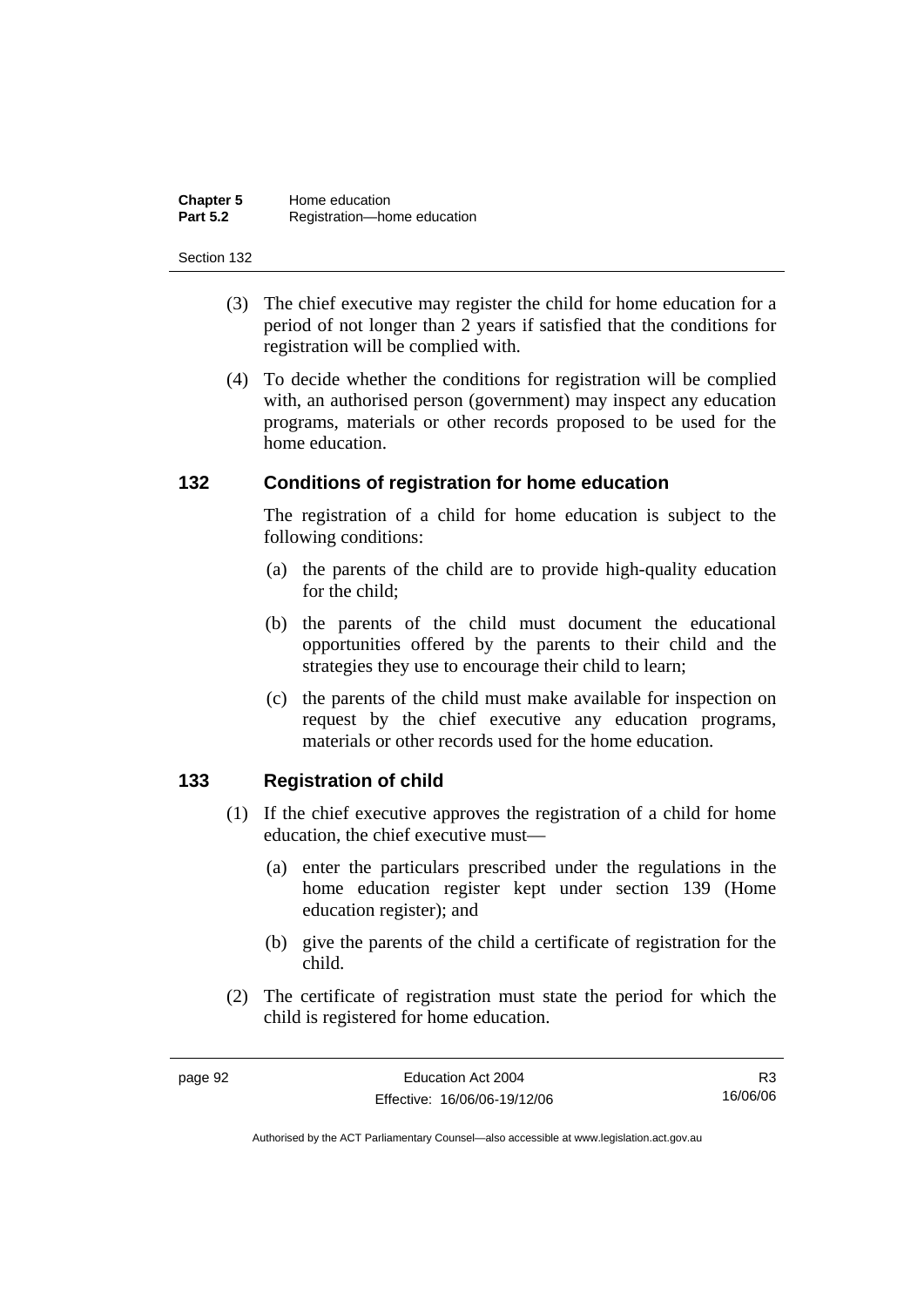### **134 Period of registration**

Registration of a child for home education is for the period (not longer than 2 years) stated in the certificate of registration.

#### **135 Cancellation of registration for home education**

- (1) The chief executive may cancel the registration of a child for home education if the chief executive is satisfied on reasonable grounds that a parent has contravened a condition of the registration.
- (2) Before cancelling registration, the chief executive must give the parents a written notice—
	- (a) stating the grounds on which the chief executive proposes to cancel the registration; and
	- (b) stating the facts that, in the chief executive's opinion, establish the grounds; and
	- (c) telling the parents that they may, within 30 days beginning the day after the day they receive the notice, give a written response to the chief executive about the matters in the notice.
- (3) In deciding whether to cancel registration, the chief executive must consider any response given to the chief executive in accordance with subsection  $(2)$  (c).
- (4) However, the chief executive must not cancel the registration if satisfied that—
	- (a) the parents have demonstrated that the contravention has been rectified and that they will comply with the conditions of the registration; and
- (b)it is not otherwise in the public interest that the registration be cancelled.
- (5) The chief executive must give the parents written notice of the decision.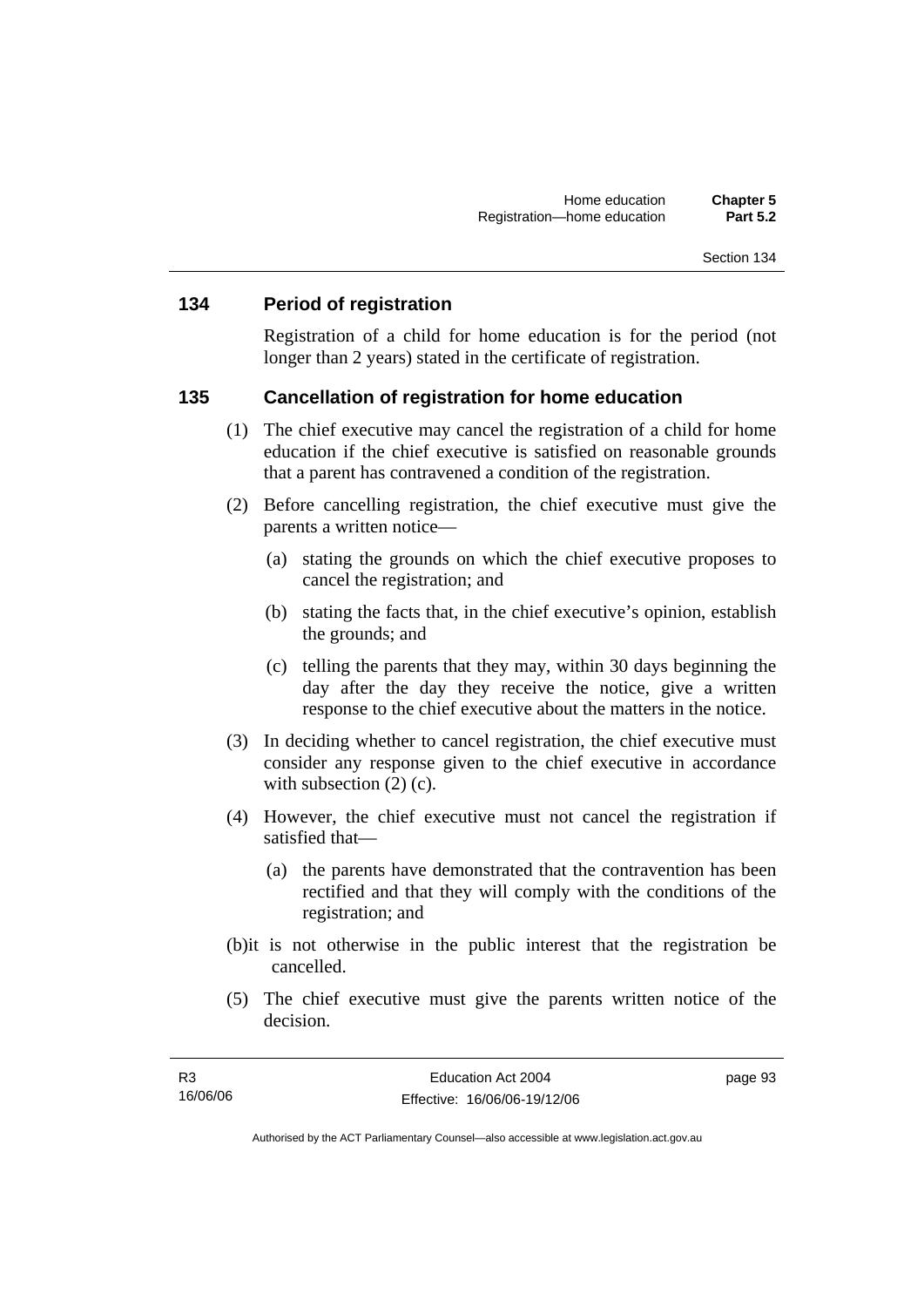| <b>Chapter 5</b> | Home education              |
|------------------|-----------------------------|
| <b>Part 5.2</b>  | Registration-home education |

 (6) Cancellation of registration takes effect on the day when notice of the cancellation is given to the parents or, if the notice states a later date of effect, that date.

#### **136 Certificate of registration for home education**

A certificate of registration for home education must state—

- (a) the name of the child registered for home education; and
- (b) the names of the child's parents; and
- (c) the address of the home base from which the home education will be carried out; and
- (d) the period of registration; and
- (e) the conditions of registration; and
- (f) any other particulars prescribed under the regulations.

## **137 Renewal of registration for home education**

- (1) The parents of a child who is registered for home education under this part may apply in writing to the chief executive for renewal of the registration.
- (2) The application must be made at least the prescribed period before the registration ends.
- (3) The chief executive may renew the registration of the child for home education for a period of not longer than 2 years if satisfied that the conditions for registration will be complied with.
- (4) In this section:

*prescribed period* means—

- (a) 3 months; or
- (b) if the chief executive approves a shorter period—that period.

R3 16/06/06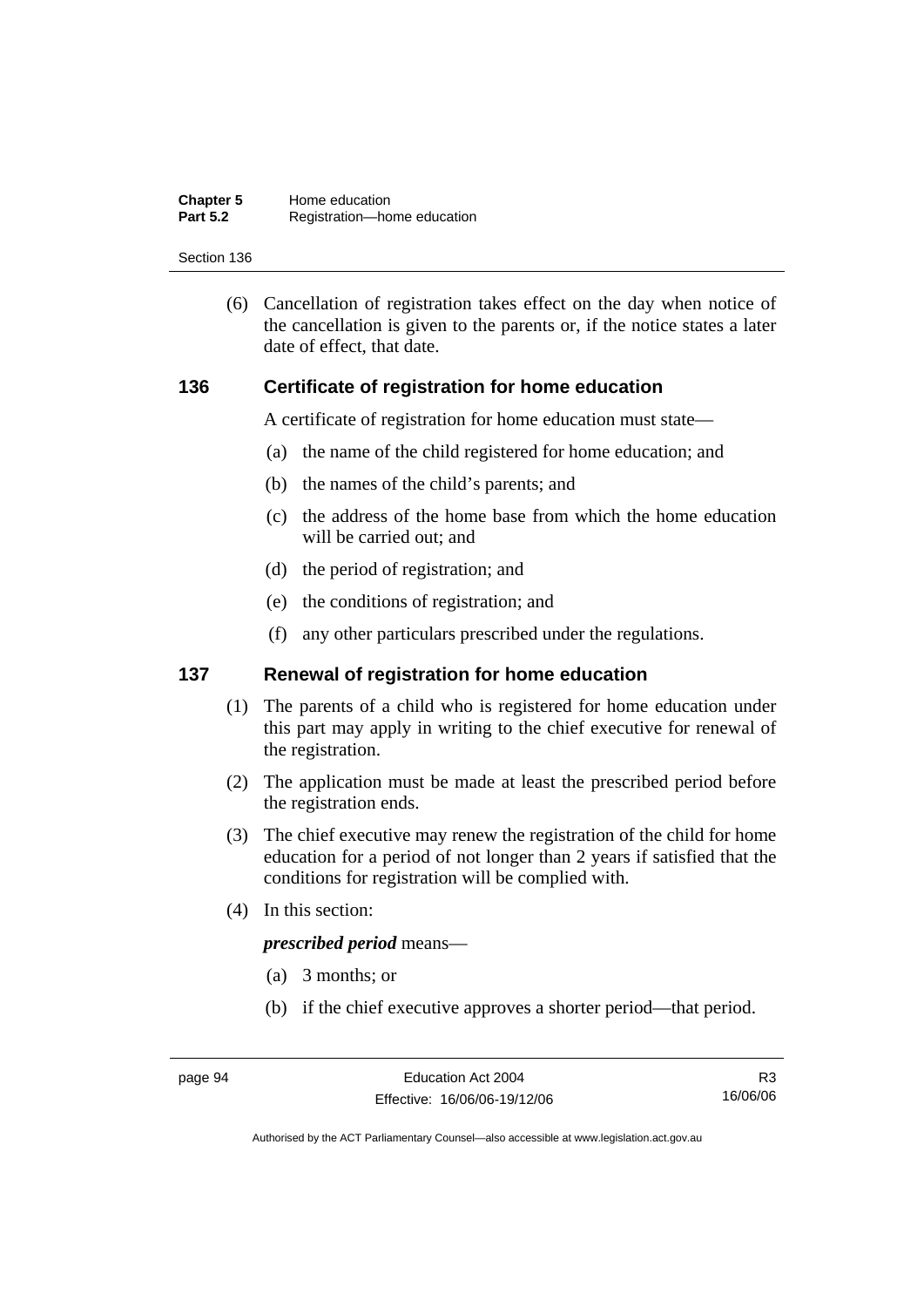# **138 Home education reports**

The parents of a child registered for home education must give the chief executive a report about the educational progress of the child once every year.

# **139 Home education register**

The chief executive must keep a register of children registered for home education.

R3 16/06/06

Education Act 2004 Effective: 16/06/06-19/12/06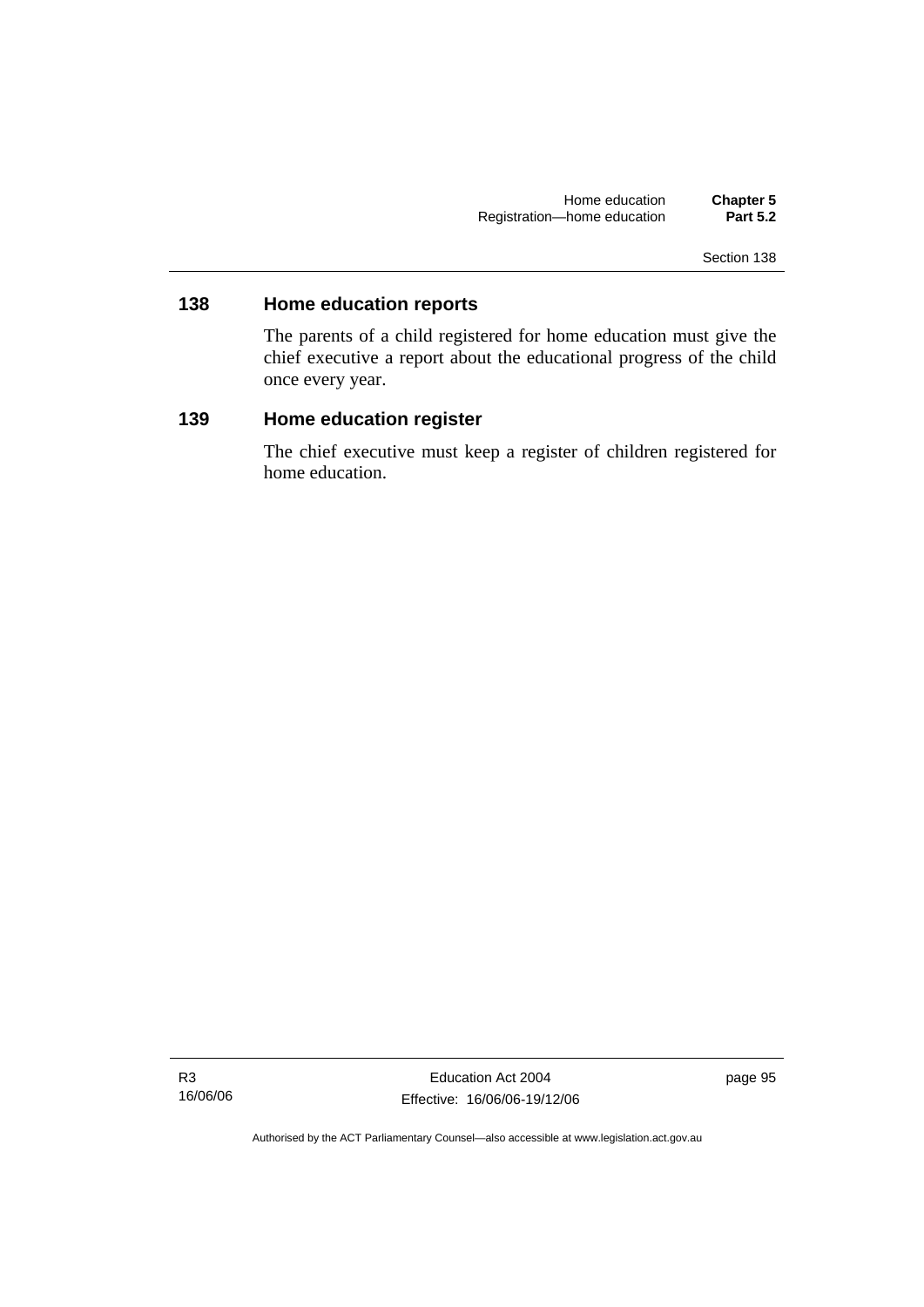**Chapter 6** Miscellaneous<br>**Part 6.1** Review of deci **Review of decisions** 

Section 140

# **Chapter 6 Miscellaneous**

# **Part 6.1 Review of decisions**

### **140 Meaning of** *reviewable decisions* **for pt 6.1**

In this part:

*reviewable decision* means—

- (a) a decision of the Minister mentioned in schedule 1, part 1.1, column 3 under a provision of this Act mentioned in schedule 1, part 1.1, column 2; or
- (b) a decision of the chief executive mentioned in schedule 1, part 1.2, column 3 under a provision of this Act mentioned in schedule 1, part 1.2, column 2.

### **141 Notice of decisions to be given to affected people**

- (1) If the Minister makes a reviewable decision, the Minister must give written notice of the decision to each person mentioned in schedule 1, part 1.1, column 4 in relation to the decision.
- (2) If the chief executive makes a reviewable decision, the chief executive must give written notice of the decision to each person mentioned in schedule 1, part 1.2, column 4 in relation to the decision.
- (3) A notice must be in accordance with the requirements of the code of practice in force under the *Administrative Appeals Tribunal Act 1989*, section 25B (1).

R3 16/06/06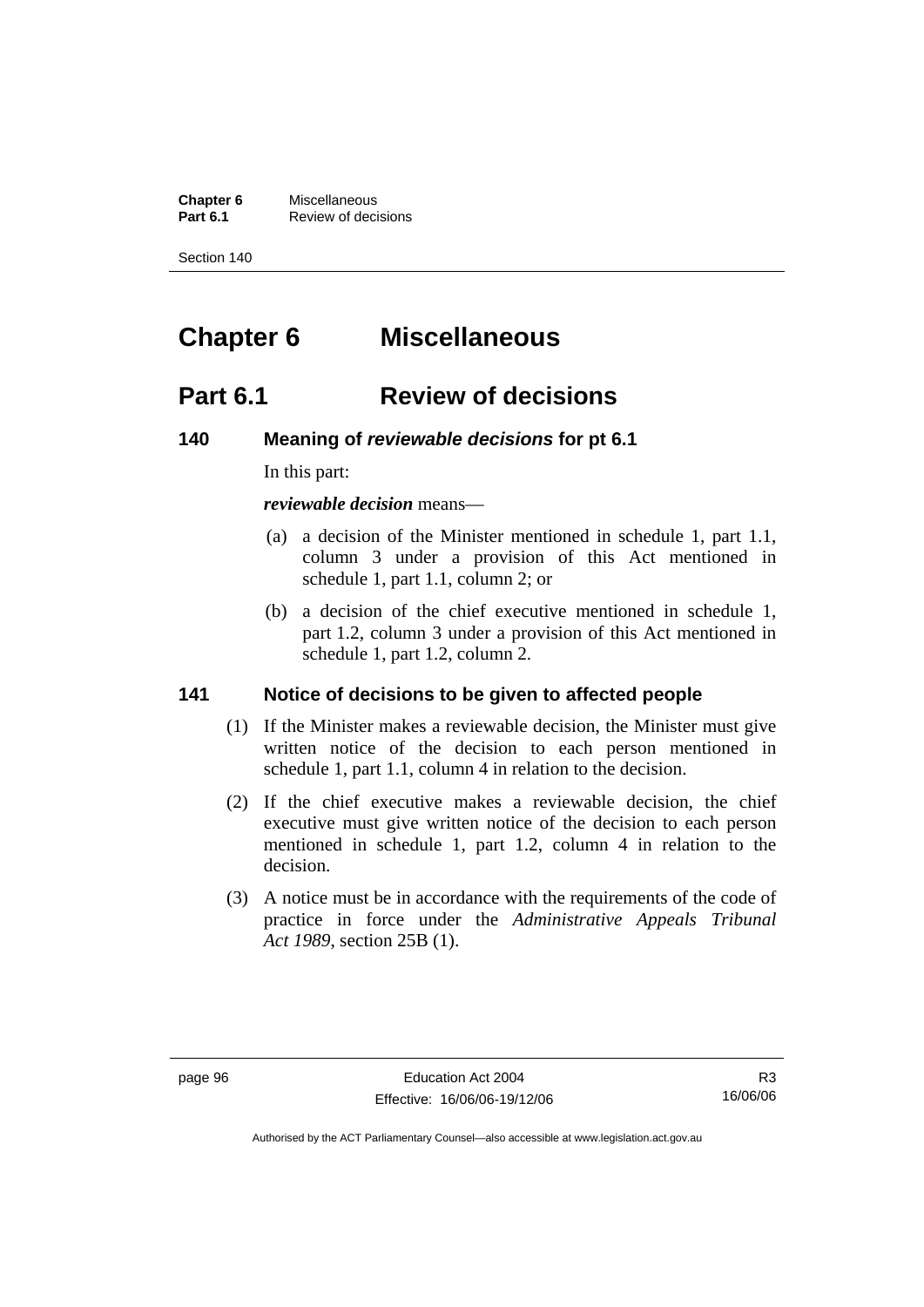# **142 Who may apply for internal review of decisions**

- (1) A person whose interests are affected by a reviewable decision may apply in writing to the decision-maker for internal review of the decision.
- (2) The decision-maker must arrange for someone else (the *internal reviewer*) to review the decision.
- (3) However, this section does not apply to a reviewable decision made personally by the Minister or chief executive.

### **143 Applications for internal review**

- (1) An application for internal review of a reviewable decision must be made within—
	- (a) 28 days after the day the applicant is told about the decision by the decision-maker; or
	- (b) any longer period allowed by the internal reviewer, either before or after the end of the 28 days.
- (2) The application must set out the grounds on which internal review of the decision is sought.
- (3) The making of the application for internal review of the decision does not affect the operation of the decision.

#### **144 Internal review**

- (1) The internal reviewer must review the reviewable decision, and confirm, vary or revoke the decision, within 28 days after the decision-maker receives the application for internal review of the decision.
- (2) If the decision is not varied or revoked within the 28 days, the decision is taken to have been confirmed by the internal reviewer.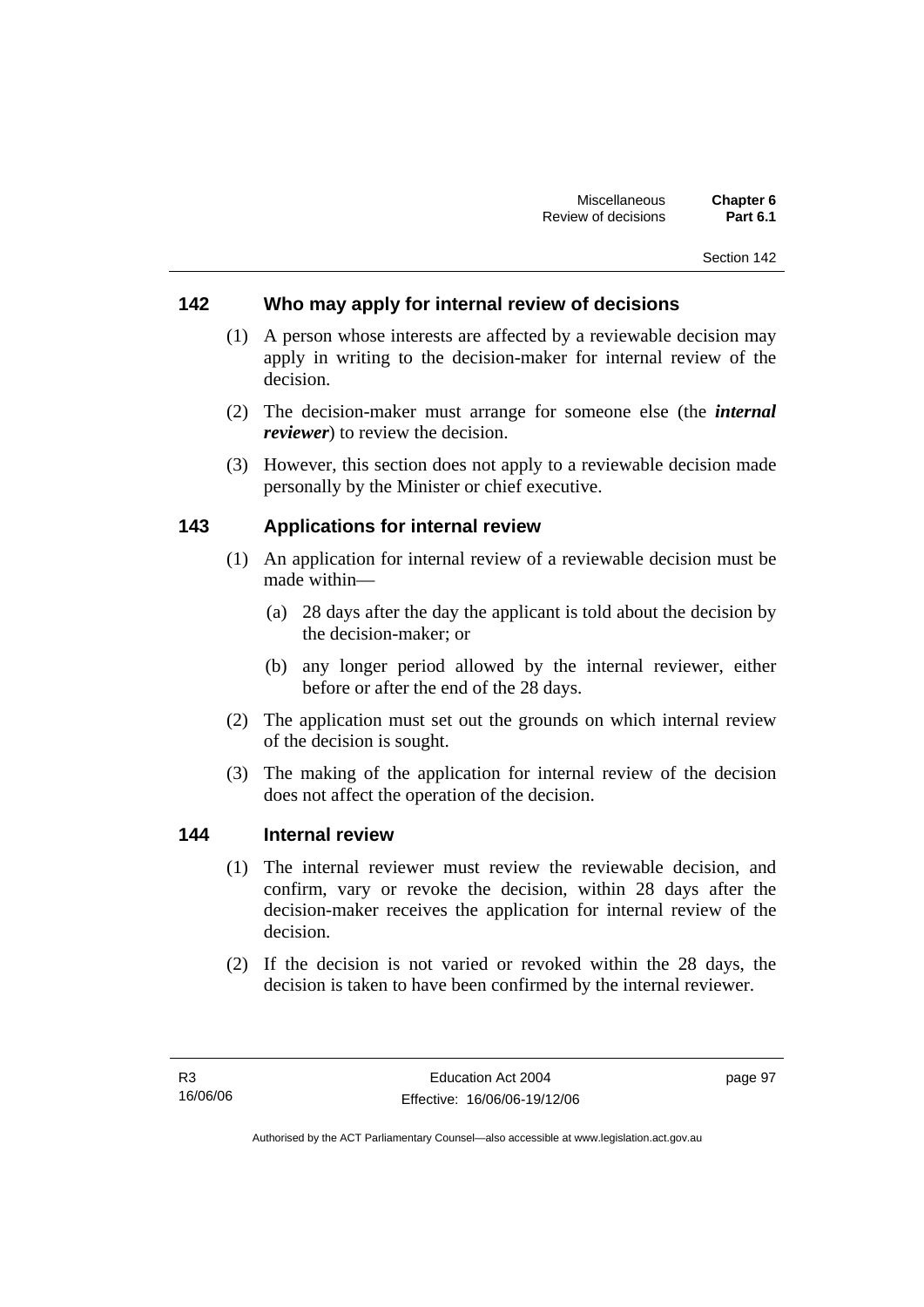| Chapter 6       | <b>Miscellaneous</b> |
|-----------------|----------------------|
| <b>Part 6.1</b> | Review of decisions  |

- (3) As soon as practicable after reviewing the decision, the internal reviewer must give written notice of the decision on the internal review to the applicant.
- (4) The notice must be in accordance with the requirements of the code of practice in force under the *Administrative Appeals Tribunal Act 1989*, section 25B (1).

## **145 Review by administrative appeals tribunal of certain decisions**

A person may apply in writing to the administrative appeals tribunal for review of—

- (a) a decision made by an internal reviewer; or
- (b) a reviewable decision made personally by the Minister or the chief executive.

page 98 Education Act 2004 Effective: 16/06/06-19/12/06

R3 16/06/06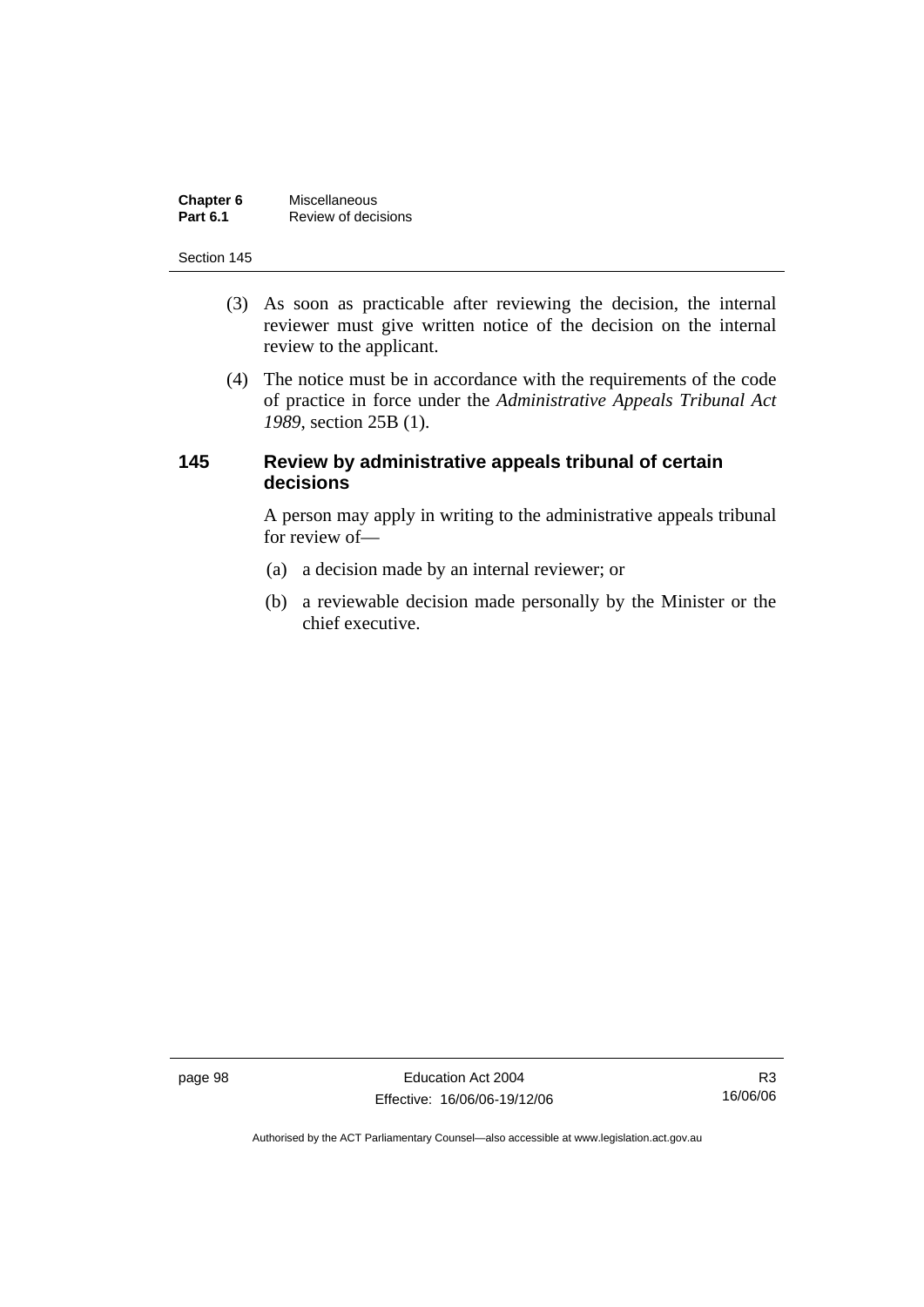## **Part 6.2 Other provisions**

## **146 Preschools**

In exercising functions in relation to a government preschool, the chief executive must take the steps necessary to encourage, and give opportunities to, parents of children attending the preschool to participate in the conduct of the preschool.

## **147 Offences on school premises**

(1) A person must not trespass on school premises.

Maximum penalty: 5 penalty units.

 (2) A person commits an offence if the person behaves in an offensive or disorderly way on school premises.

Maximum penalty: 10 penalty units.

- (3) A person commits an offence if the person—
	- (a) is on school premises; and
	- (b) is directed to leave the premises by a police officer, the principal of the school or a person authorised by the principal; and
	- (c) fails to leave the premises in accordance with the direction.

Maximum penalty: 10 penalty units.

- (4) An offence against this section is a strict liability offence.
- (5) In this section:

*school premises* means land (including any building or structure on the land) occupied by a school.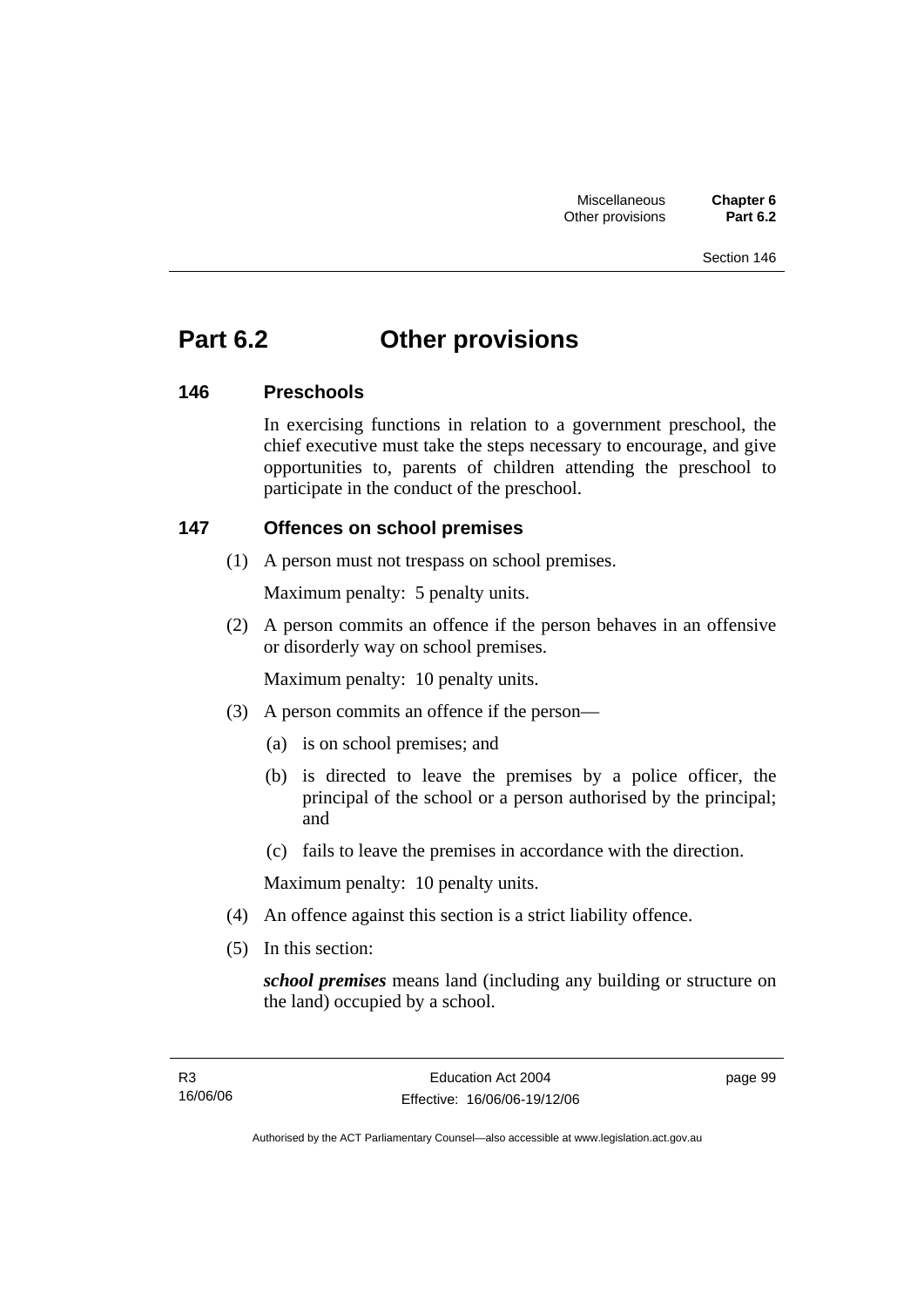| Chapter 6       | Miscellaneous    |
|-----------------|------------------|
| <b>Part 6.2</b> | Other provisions |

## **148 Obligations on parents**

- (1) For this Act, if an obligation is expressed to apply to the parents of a child it is sufficient for any parent of the child to carry out the obligation.
- (2) For this Act, if an obligation is expressed to apply to the parents of a child and no parent carries out the obligation, each parent is liable for the failure to carry out the obligation.

#### **149 Notification of parents**

For this Act, if notice is required to be given to the parents of a child, or there is an obligation to ask or tell the parents of a child something, it is sufficient if a parent of the child is given notice or asked or told the thing.

#### **150 Minister may grant scholarships etc**

- (1) The Minister may give bursaries, exhibitions, free places, prizes, scholarships or other forms of assistance or reward to be used for—
	- (a) the benefit of a student at a government school, or at a college or university in the ACT; or
	- (b) the benefit of a government school, or a college or university in the ACT; or
	- (c) a child registered for home education in the ACT.

#### **Example for par (b)**

a fund to provide for a teacher with particular skills to teach at a particular government school

- *Note* An example is part of the Act, is not exhaustive and may extend, but does not limit, the meaning of the provision in which it appears (see Legislation Act, s 126 and s 132).
- (2) To remove any doubt, this section does not appropriate public money.

R3 16/06/06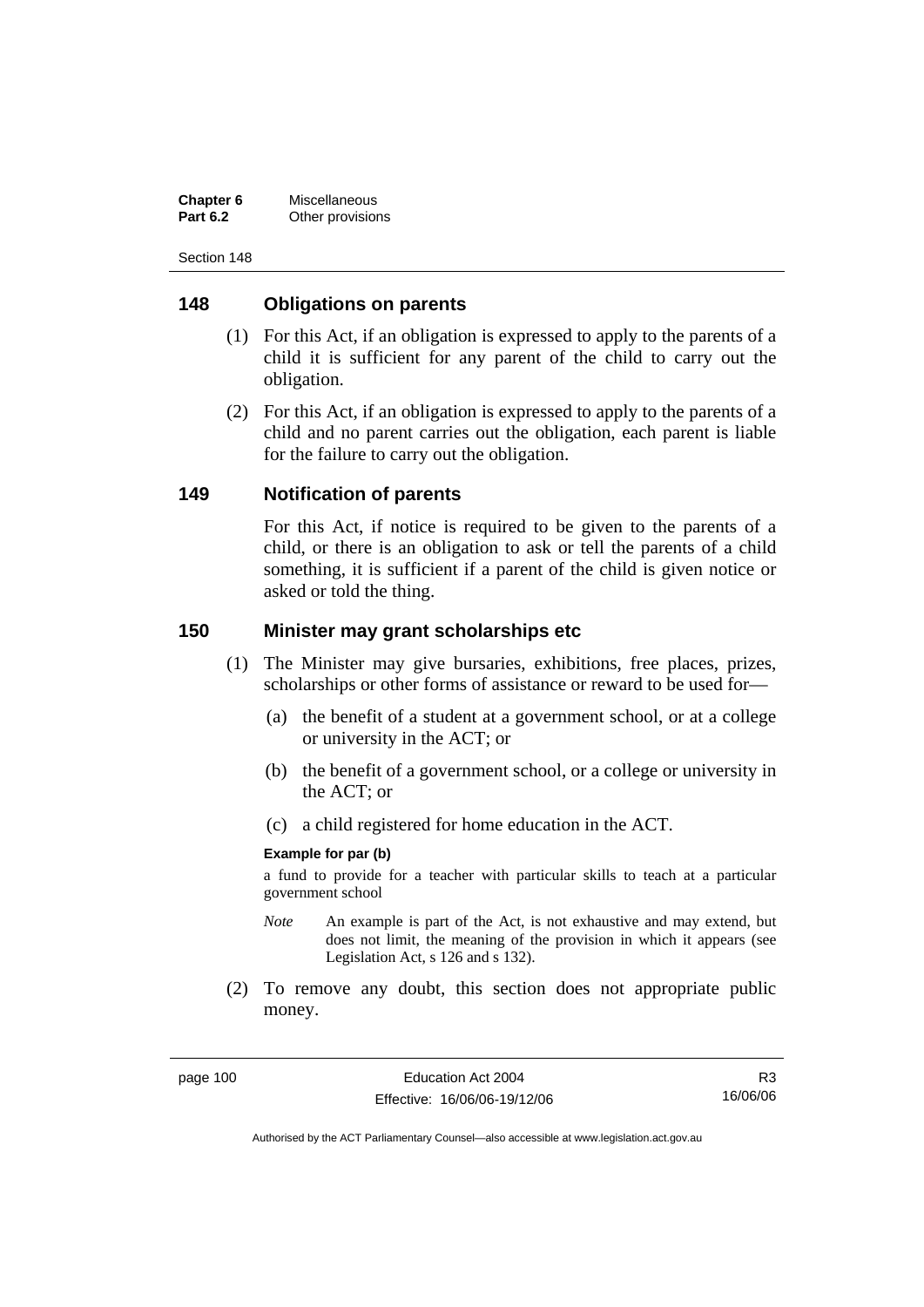## **151 Gifts and donations**

- (1) This section applies if the Minister is satisfied that a condition attached to, or a purpose of, a gift or bequest of property to the Territory on trust for educational purposes (the *original trust*) is inappropriate, impracticable, or impossible to comply with.
- (2) The Minister may, in writing, declare the property the subject of the original trust is subject to another trust.
- (3) The declaration must state of the purposes of the other trust.
- (4) In making the declaration, the Minister must ensure that the property is dealt with as nearly as is practicable for the purposes for which it was held immediately before the declaration, except so far as it is inappropriate, impracticable, or impossible to do so.
- (5) When the declaration commences, the original trust ceases and the property is taken to be held by the Territory in trust for the purposes stated in the declaration.
- (6) A declaration is a notifiable instrument.

*Note* A notifiable instrument must be notified under the Legislation Act.

## **152 Education trust fund**

- (1) The Minister must keep and administer a fund called the education trust fund.
- (2) The assets of the fund may only be used in accordance with this section.
- (3) The chief executive must open and maintain under the *Financial Management Act 1996*, section 51 (Departmental trust banking accounts) a trust account with an authorised deposit-taking institution (the *education trust account*) to be used only for the fund.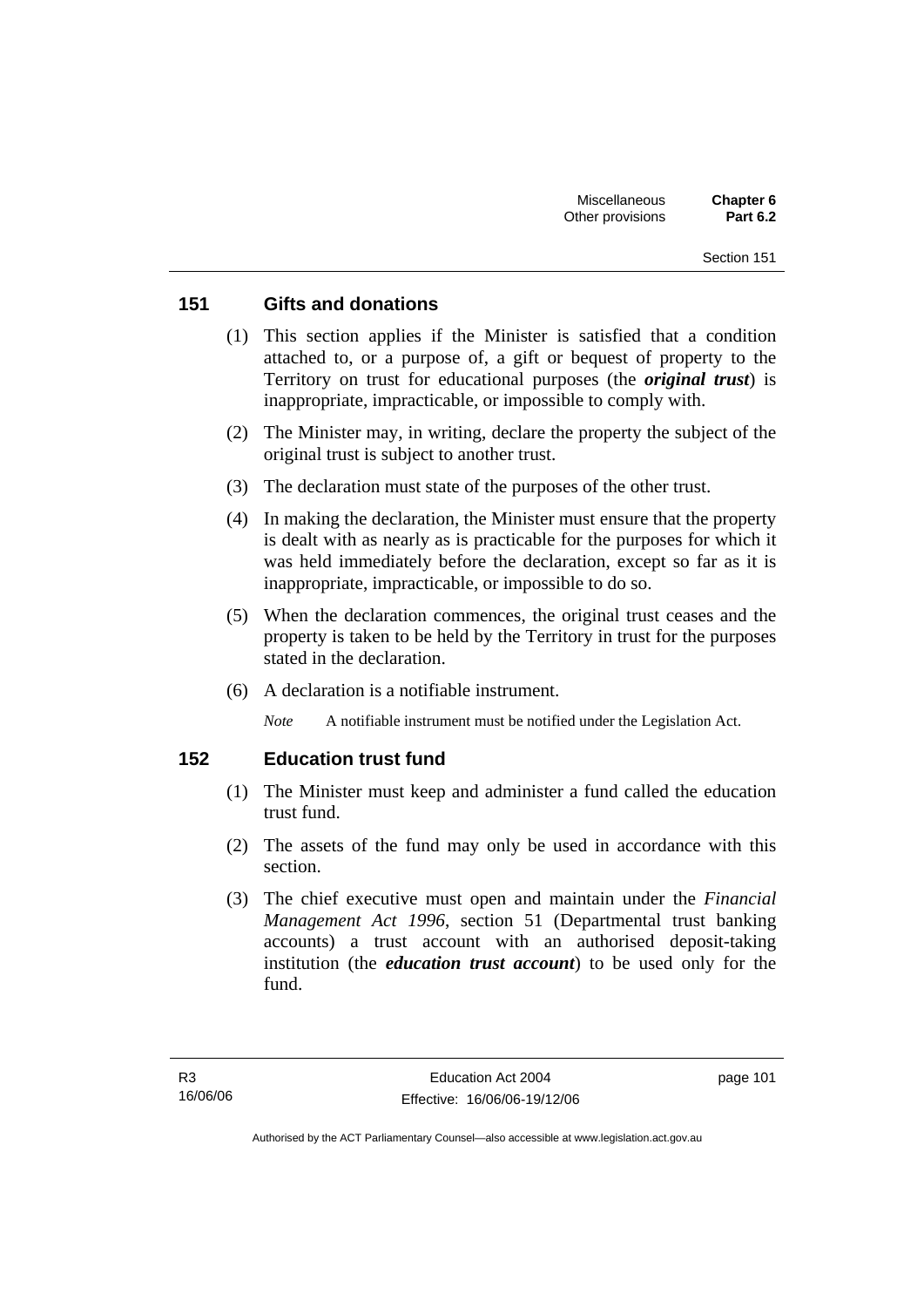| Chapter 6       | <b>Miscellaneous</b> |
|-----------------|----------------------|
| <b>Part 6.2</b> | Other provisions     |

- (4) The account consists of—
	- (a) money held by the Territory in trust in relation to anything mentioned in section 150 (Minister may grant scholarships etc); and
	- (b) any other money that may be lawfully paid into the fund.
- (5) The fund may be used only for the following purposes:
	- (a) promoting education;
	- (b) giving bursaries, exhibitions, free places, prizes, scholarships or other forms of assistance or reward for a benefit mentioned in section 150;
	- (c) any other purpose prescribed under the regulations.

#### **153 Notices of intention under former education Act to conduct schools at additional educational levels**

- (1) This section applies in relation to a school if—
	- (a) before 27 November 2003, a person gave the registrar a notice of intention under the former education Act, section 22 (1) (Provisional registration) in relation to the school; and
	- (b) the notice related to the conduct of the school at an additional educational level; and
	- (c) the school was registered under the former education Act, section 23 immediately before the commencement of this section.
- (2) For section 89 (1) (a), the proprietor of the school is taken to have in-principle approval under section 84 to apply to operate the school at the additional educational level.
- (3) For section 89 (1) (c), and despite section 84 (7), the in-principle approval is taken to lapse on 31 December 2014.

R3 16/06/06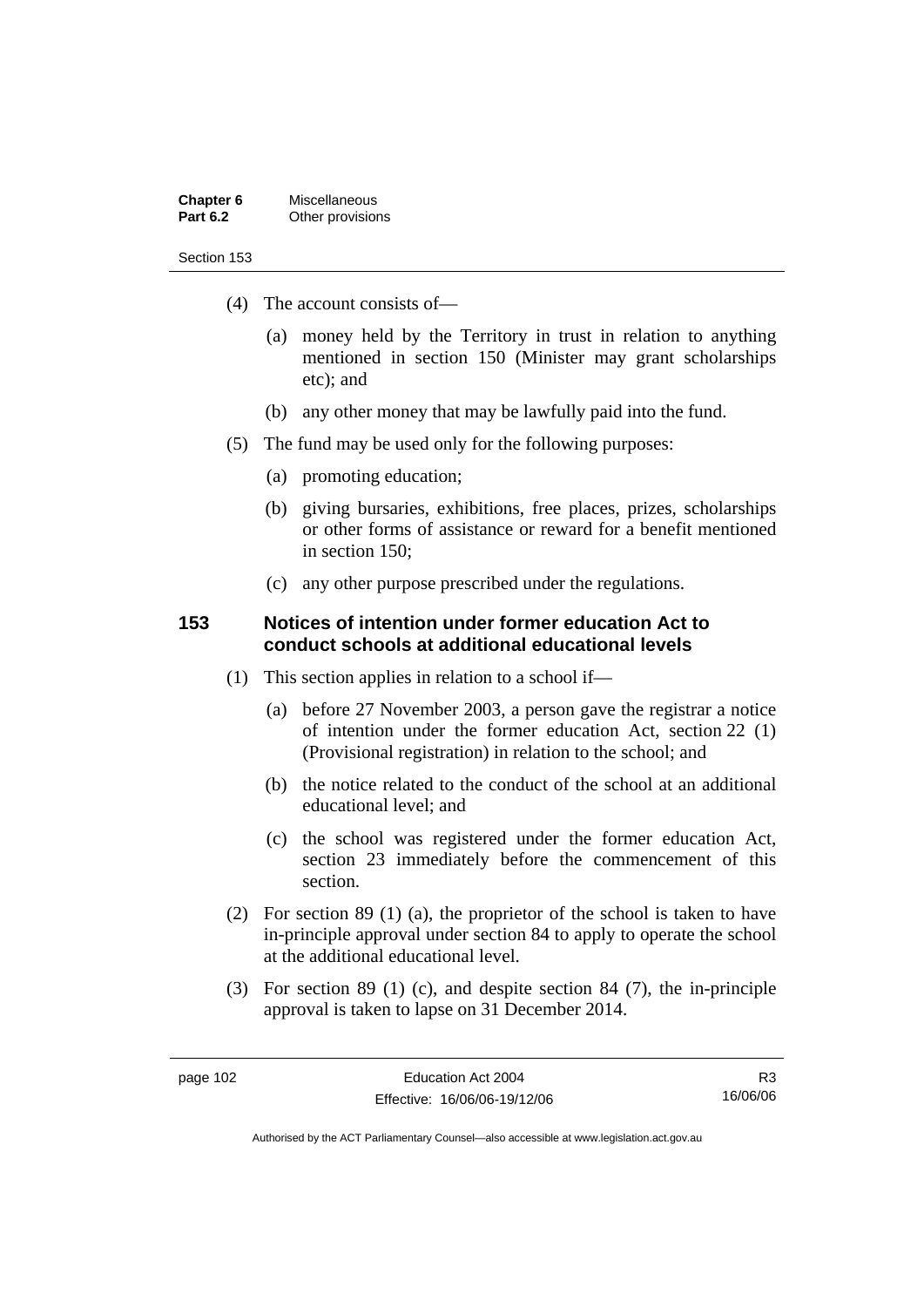(4) In this section:

### *former education Act* means the *Education Act 1937* (repealed).

*registrar*—see the former education Act, section 5.

(5) This section expires on 1 January 2015.

## **154 Approved forms**

- (1) The Minister may approve forms for this Act.
- (2) If the Minister approves a form for a particular purpose, the approved form must be used for that purpose.

*Note* For other provisions about forms, see Legislation Act, s 255.

(3) An approved form is a notifiable instrument.

*Note* A notifiable instrument must be notified under the Legislation Act.

## **155 Regulation-making power**

- (1) The Executive may make regulations for this Act.
	- *Note* Regulations must be notified, and presented to the Legislative Assembly, under the Legislation Act.
- (2) The regulations may also prescribe offences for contraventions of the regulations and prescribe maximum penalties of not more than 10 penalty units for offences against the regulations.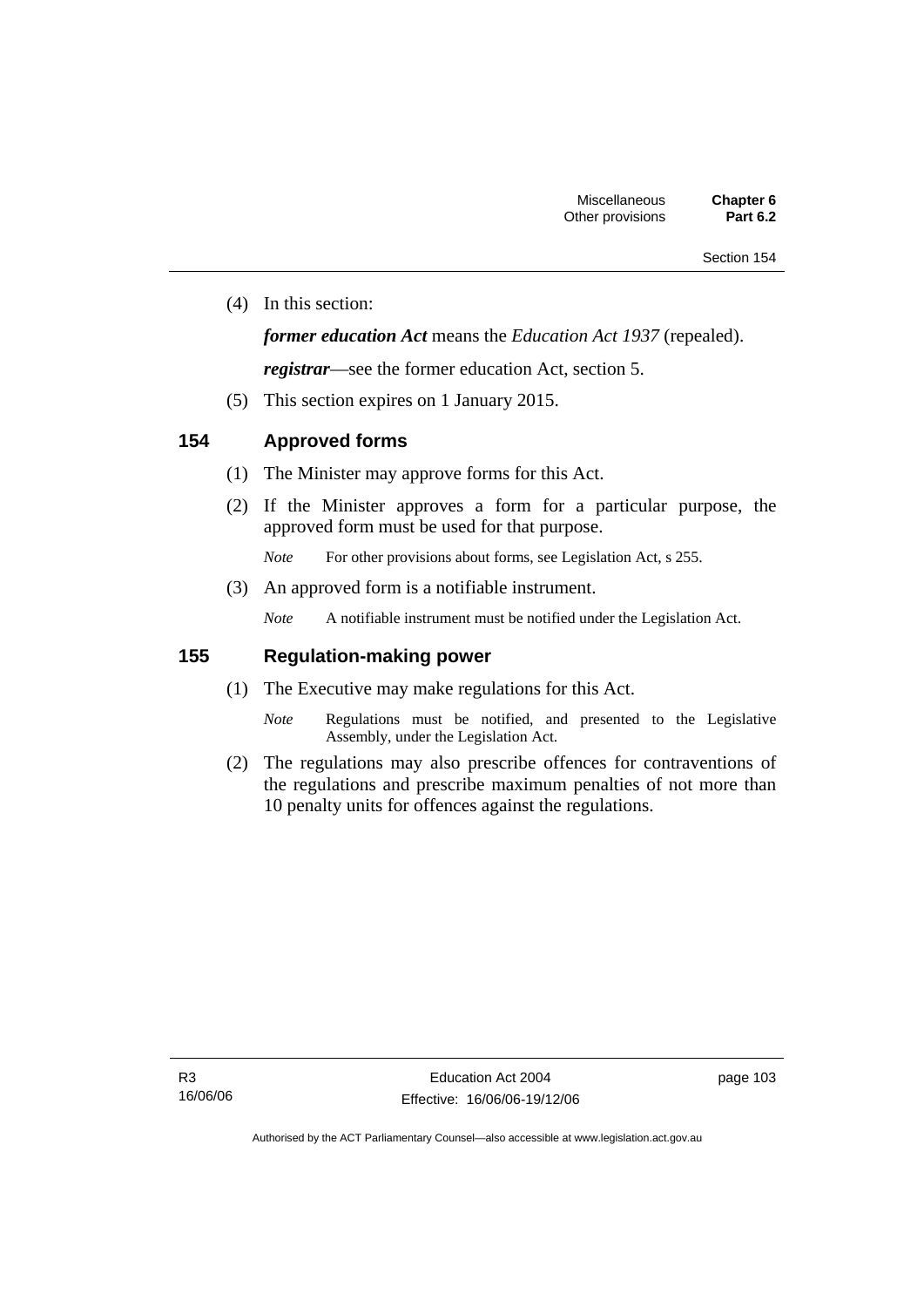**Schedule 1 Reviewable decisions**<br>**Part 1.1 Minister's decisions Minister's decisions** 

# **Schedule 1 Reviewable decisions**

(see s 140)

## **Part 1.1 Minister's decisions**

| column 1 | column <sub>2</sub>  | column 3                                                                                                              | column 4                                                      |
|----------|----------------------|-----------------------------------------------------------------------------------------------------------------------|---------------------------------------------------------------|
| item     | <b>Act provision</b> | reviewable decision                                                                                                   | person to be notified                                         |
| 1        | 84 (4)               | refusing to give in-<br>principle approval                                                                            | applicant for in-<br>principle approval                       |
| 2        | 86(5)                | directing registrar to<br>refuse to provisionally<br>register a non-<br>government school                             | applicant for<br>provisional<br>registration of the<br>school |
| 3        | 88(3)                | directing registrar to<br>register a non-<br>government school for<br>a shorter period than<br>the period applied for | proprietor of the<br>school                                   |
| 4        | 88(5)                | directing registrar to<br>refuse to register a<br>non-government<br>school                                            | proprietor of the<br>school                                   |
| 5        | 90(6)                | directing registrar to<br>refuse to register a<br>non-government<br>school at an additional<br>educational level      | proprietor of the<br>school                                   |

page 104 Education Act 2004 Effective: 16/06/06-19/12/06

R3 16/06/06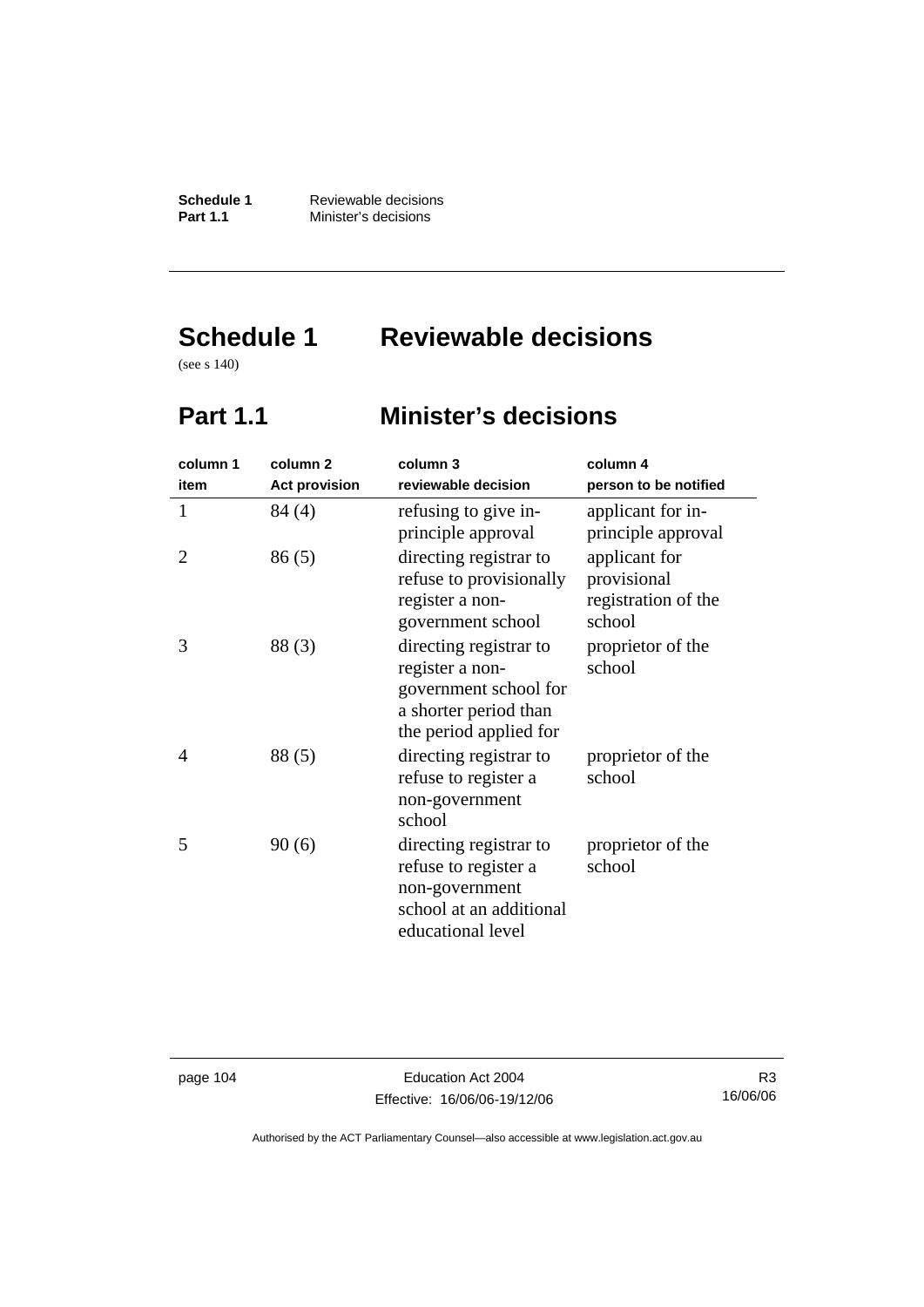Reviewable decisions **Schedule 1**  Minister's decisions **Part 1.1** 

| column 1<br>item | column 2<br><b>Act provision</b> | column 3<br>reviewable decision                                                                                                      | column 4<br>person to be notified |
|------------------|----------------------------------|--------------------------------------------------------------------------------------------------------------------------------------|-----------------------------------|
| 6                | 95(1)                            | directing registrar to<br>cancel provisional<br>registration or<br>registration of a non-<br>government school                       | proprietor of the<br>school       |
|                  | 97(3)                            | directing registrar to<br>renew registration of a<br>non-government<br>school for a shorter<br>period than the period<br>applied for | proprietor of the<br>school       |
| 8                | 97(5)                            | directing registrar to<br>refuse to renew<br>registration of a non-<br>government school                                             | proprietor of the<br>school       |

R3 16/06/06 page 105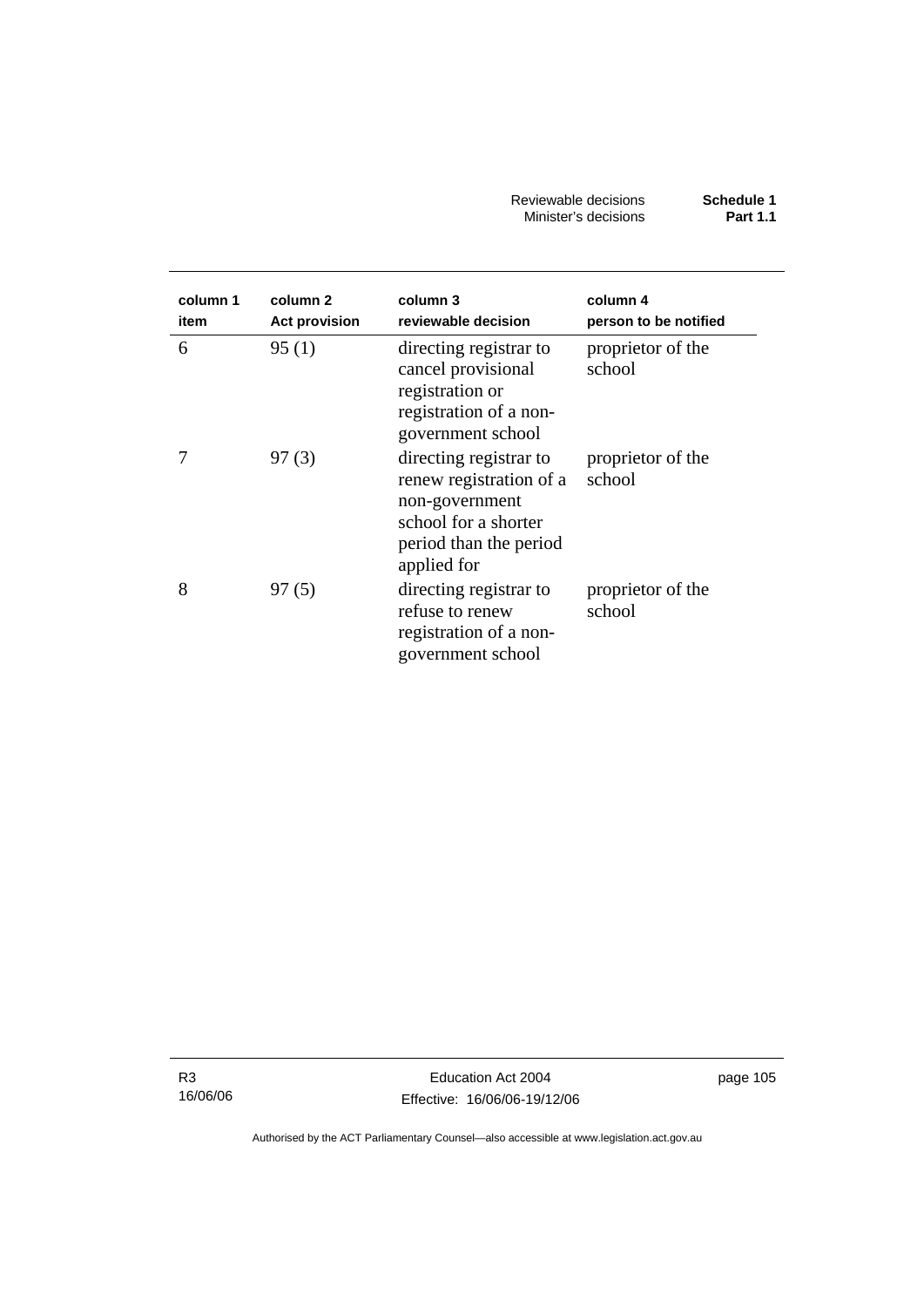**Schedule 1 Reviewable decisions**<br>**Part 1.2 Chief executive's deci-Part 1.2** Chief executive's decisions

## **Part 1.2 Chief executive's decisions**

| column 1       | column <sub>2</sub>  | column 3                                                                                                         | column 4              |
|----------------|----------------------|------------------------------------------------------------------------------------------------------------------|-----------------------|
| item           | <b>Act provision</b> | reviewable decision                                                                                              | person to be notified |
| $\mathbf{1}$   | 14                   | refusing to issue<br>exemption certificate<br>on application                                                     | parents of the child  |
| $\overline{2}$ | 16                   | revoking an exemption<br>certificate                                                                             | parents of the child  |
| 3              | 36                   | suspending, excluding<br>or transferring a child                                                                 | parents of the child  |
| 4              | 131(3)               | refusing to register a<br>child for home<br>education on<br>application                                          | parents of the child  |
| 5              | 131(3)               | registering a child for<br>home education for a<br>shorter period than the<br>period applied for                 | parents of the child  |
| 6              | 135(1)               | cancelling registration<br>of a child for home<br>education                                                      | parents of the child  |
| 7              | 137(3)               | refusing to renew<br>registration of a child<br>for home education                                               | parents of the child  |
| 8              | 137(3)               | renewing registration<br>of a child for home<br>education for a shorter<br>period than the period<br>applied for | parents of the child  |

page 106 Education Act 2004 Effective: 16/06/06-19/12/06

R3 16/06/06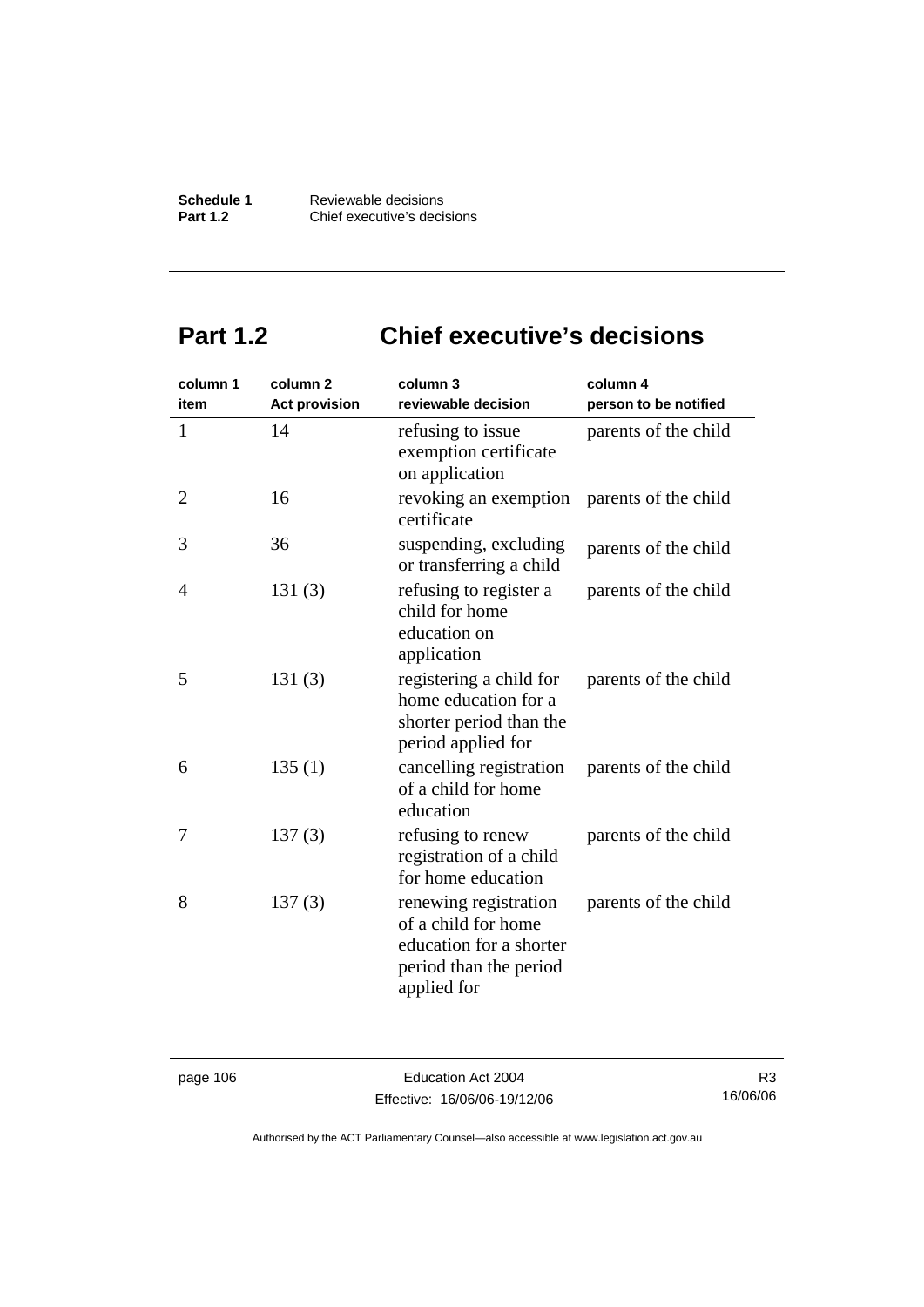## **Dictionary**

(see s 3)

*Note 1* The Legislation Act contains definitions and other provisions relevant to this Act.

*Note 2* For example, the Legislation Act, dict, pt 1 defines the following terms:

- ACT
- administrative appeals tribunal
- appoint
- chief executive (see s 161)
- child
- contravene
- exercise
- fail
- financial year
- **function**
- State.

### *appointed member*—

- (a) for the school board of a government school, other than a small school, a school-related institution or another school to which section 43 (Constitution of school boards of school-related institutions and other schools in special circumstances) applies—see section 41 (Constitution of school boards generally); or
- (b) for the school board of a small school, other than a school to which section 43 (Constitution of school boards of schoolrelated institutions and other schools in special circumstances) applies—see section 42 (Constitution of school boards of small schools); or
- (c) for the Government Schools Education Council—see section 56 (Membership of council (government)).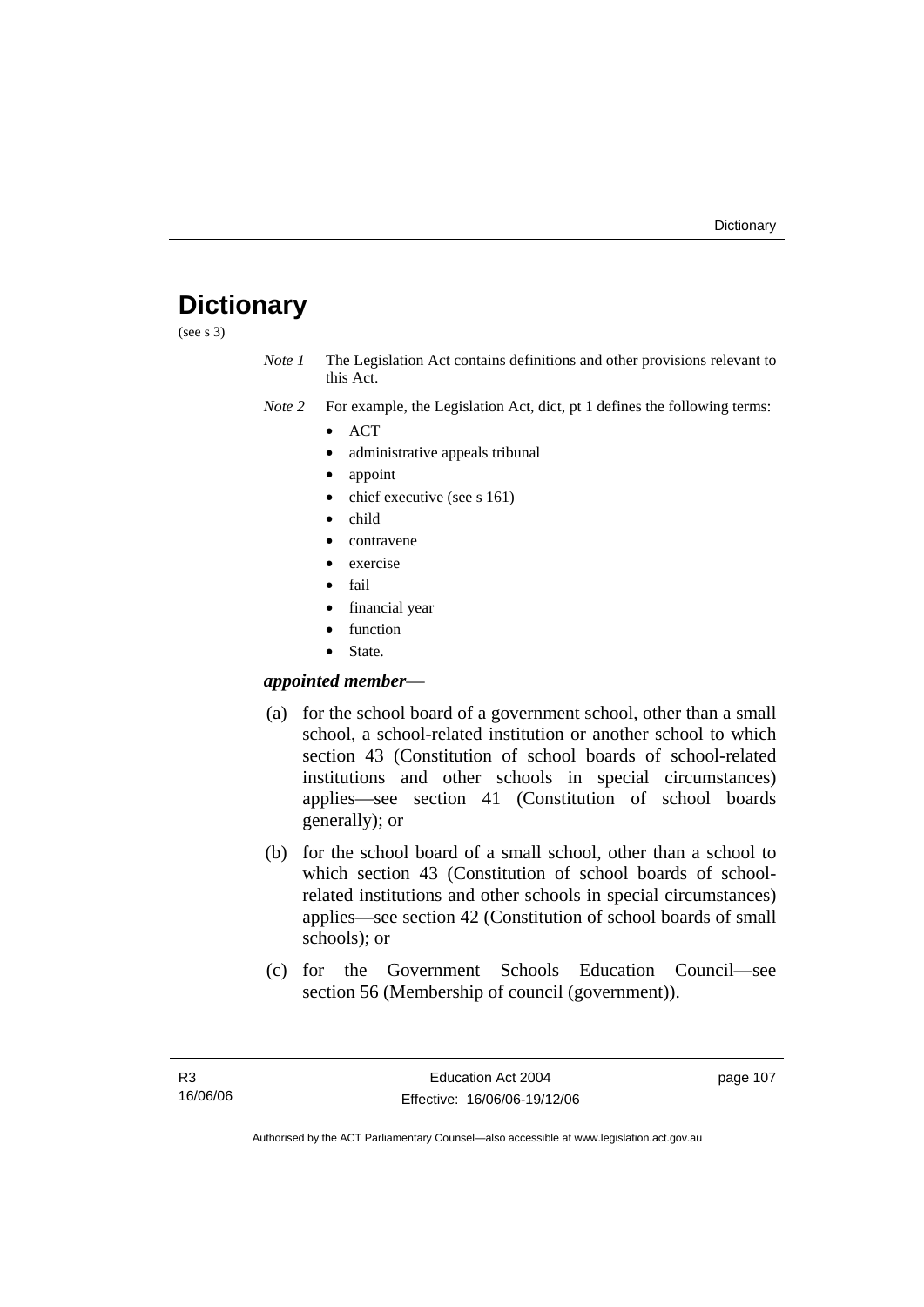*approved educational course* means an approved educational course (government) or approved educational course (non-government).

*approved educational course (government)* means an educational course approved under section 31 (Approved educational courses for children at government schools).

*approved educational course (non-government)* means an educational course approved under section 81 (Approved educational courses for children at non-government schools).

*authorised person* means an authorised person (government) or authorised person (non-government).

*authorised person (government)* means a person who is an authorised person (government) under section 67 (Appointment of authorised persons (government)).

*authorised person (non-government)* means a person who is an authorised person (non-government) under section 119 (Appointment of authorised persons (non-government)).

#### *board appointed member*—

- (a) for the school board of a government school, other than a small school, a school-related institution or another school to which section 43 (Constitution of school boards of school-related institutions and other schools in special circumstances) applies—see section 41 (Constitution of school boards generally); or
- (b) for a school board of a small school, other than a school to which section 43 (Constitution of school boards of schoolrelated institutions and other schools in special circumstances) applies—see section 42 (Constitution of school boards of small schools).

*carer*—see section 6.

R3 16/06/06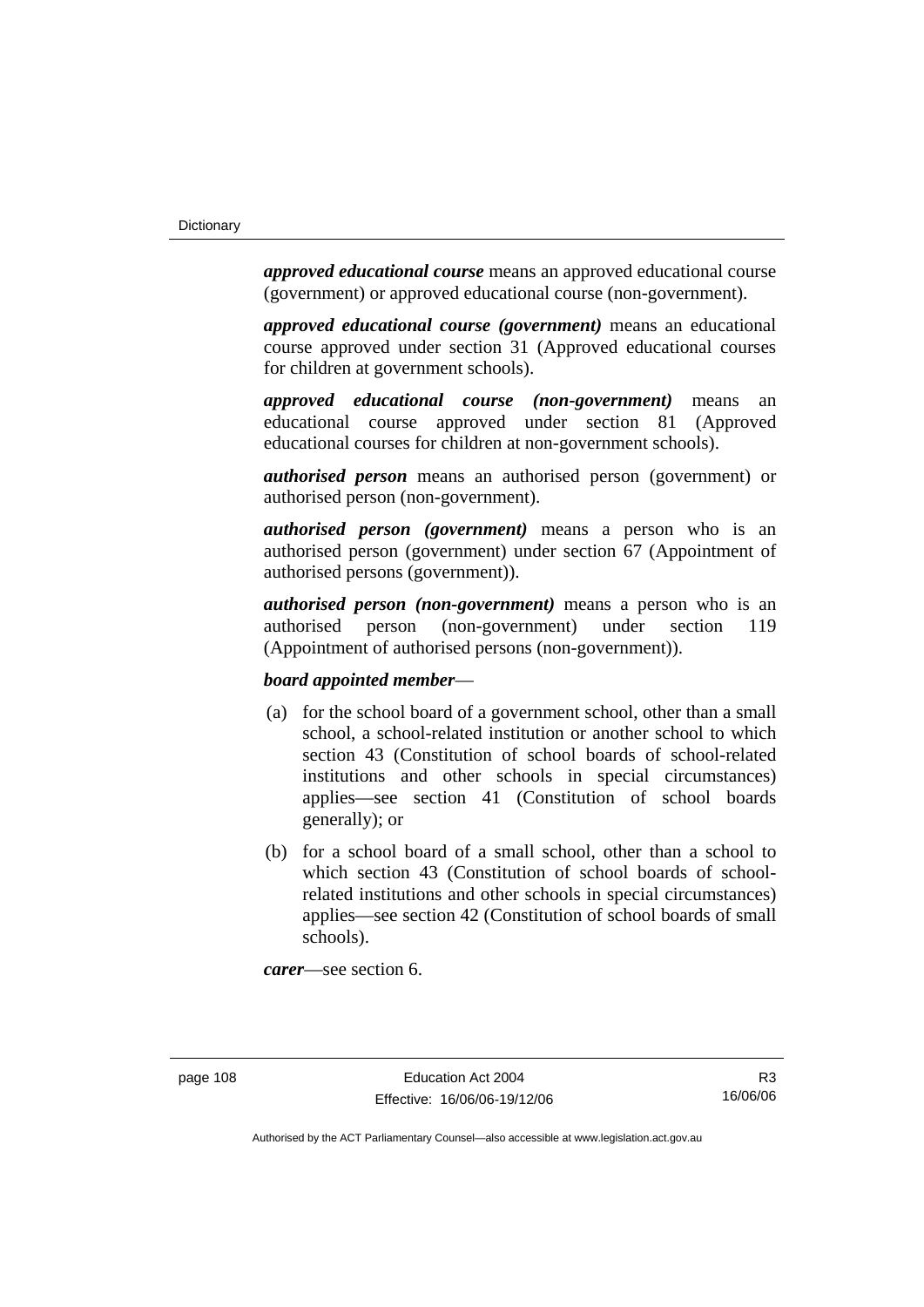#### *community member*—

- (a) for part 3.5 (Government Schools Education Council)—see section 57 (Appointed members of council (government)); and
- (b) for part 4.4 (Non-government Schools Education Council) see section 109 (Members of council (government)).

*compulsory school age*—see section 9.

*corporal punishment* means physical force applied to punish or correct, and includes any action designed or likely to cause physical pain or discomfort taken to punish or correct.

*council*—

- (a) for part 3.5—means the Government Schools Education Council; and
- (b) for part 4.4—means the Non-Government Schools Education Council.

*council (government)*, for part 3.5—means the Government Schools Education Council.

*council (non-government)*, for part 4.4—means the Nongovernment Schools Education Council.

*educational course* means a course of teaching and learning directed toward acquiring a particular area of knowledge and skills.

#### *education member*—

- (a) for part 3.5 (Government Schools Education Council)—see section 57 (Appointed members of council (government)); and
- (b) for part 4.4 (Non-government Schools Education Council) see section 109 (Members of council (government)).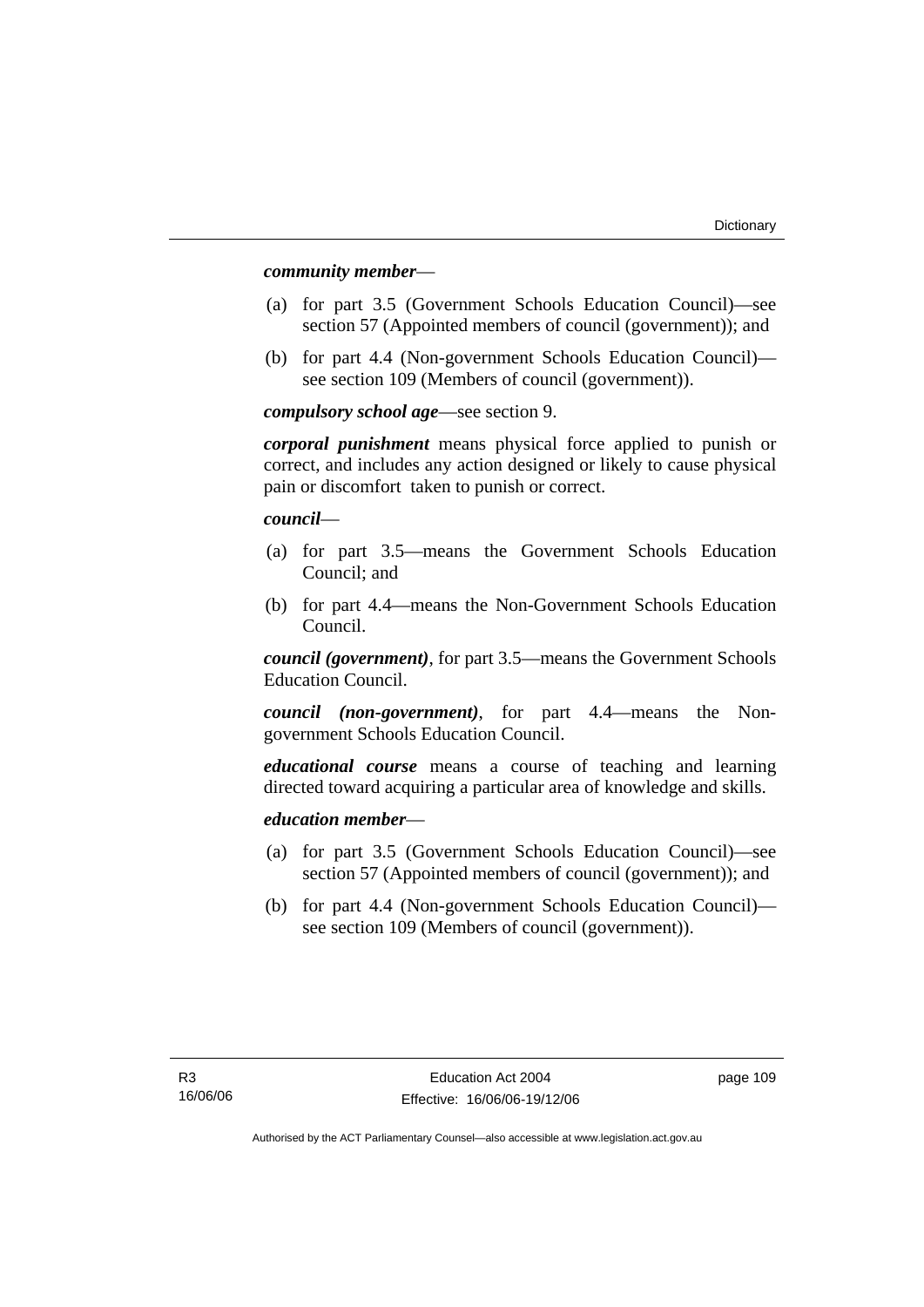#### *exclusion***—**

- (a) of a child from all government schools—means preventing the child from continuing to be enrolled or being re-enrolled at any government school; and
- (b) of a child from all Catholic systemic schools—means preventing the child from continuing to be enrolled or being reenrolled at any Catholic systemic school; and
- (c) of a child from a non-government school—means preventing the child from continuing to be enrolled or being re-enrolled at the non-government school.

*exemption certificate* means a certificate issued under section 14 (Exemption certificates).

#### *government school* means*—*

- (a) except for part 3.4 (School boards of government schools)—a school, preschool or school-related institution established under section 20 (Establishing government schools etc); and
- (b) for part 3.4—a school or school-related institution established under section 20.

*half-year*, for part 3.4 (School boards of government schools)—see section 37.

*home education*—see section 129.

*in-principle approval*—see section 83 (Applications for in-principle approval for proposed registration).

*internal-reviewer*—see section 142 (Who may apply for internal review of decisions).

*money*, for part 3.4 (School boards of government schools)—see section 37.

*non-government school* means a registered non-government school.

*parent*—see section 6.

page 110 Education Act 2004 Effective: 16/06/06-19/12/06

R3 16/06/06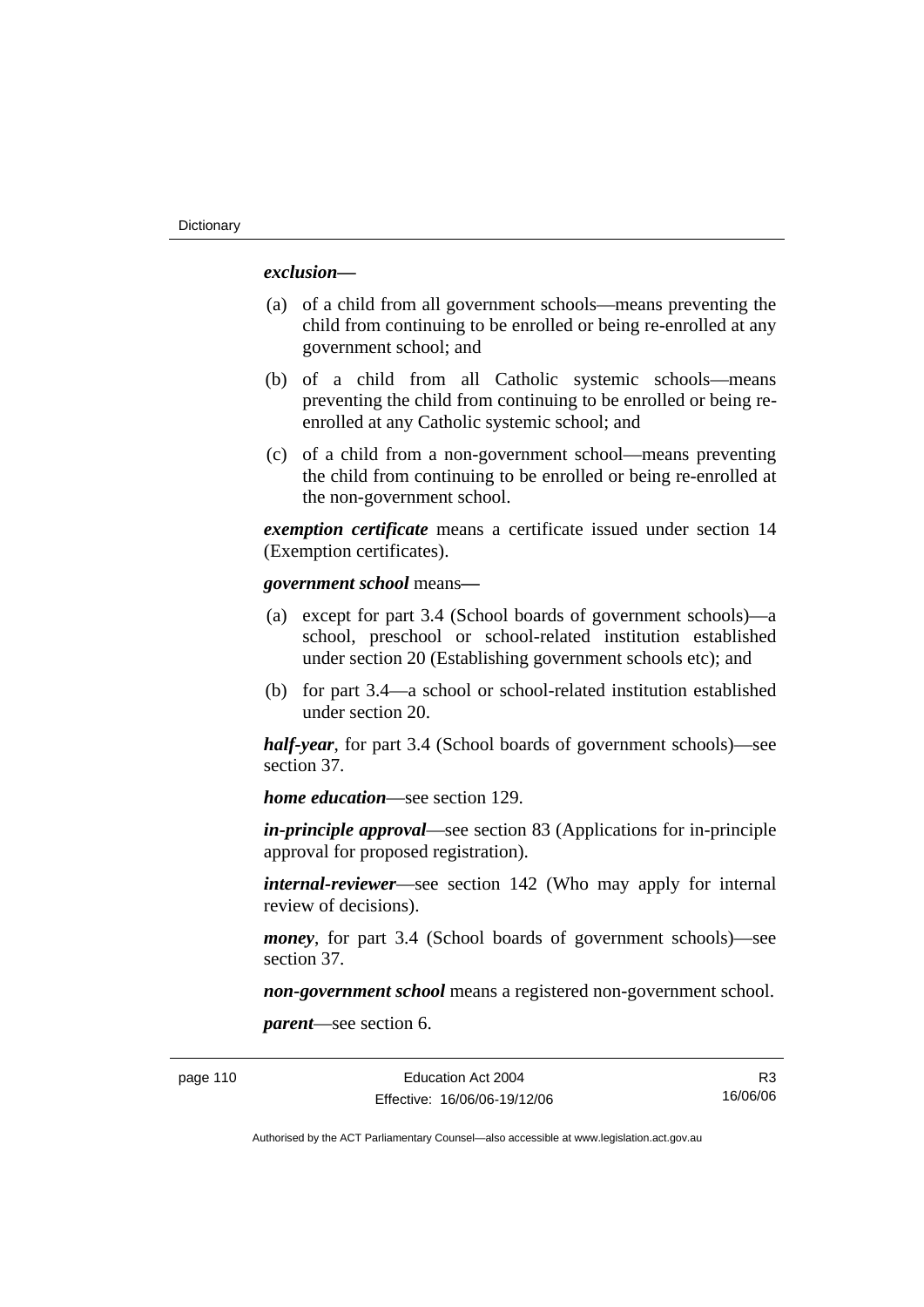*parents and citizens association*, for part 3.4 (School boards of government schools)—see section 37.

#### *parents and citizens member*—

- (a) for the school board of a government school, other than a small school, a school-related institution or another school to which section 43 (Constitution of school boards of school-related institutions and other schools in special circumstances) applies—see section 41 (Constitution of school boards generally); or
- (b) for the school board of a small school, other than a school to which section 43 applies—see section 42 (Constitution of school boards of small schools).

*prescribed period*, for part 3.4 (School boards of government schools)—see section 37.

*proposed opening day*—see section 83 (4) (Applications for inprinciple approval for proposed registration).

*registered non-government school* means a school that is registered or provisionally registered under part 4.2 (Registration—nongovernment schools).

*register of enrolments and attendances*, in relation to a person, means the register of enrolments and attendances kept by the person under section 32 (Register of enrolments and attendances for government schools) or section 99 (Register of enrolments and attendances for non-government schools).

*register of non-government schools* means the register kept by the registrar under section 79.

*registrar* means the Registrar of Non-Government Schools.

*reviewable decision*—see section 140.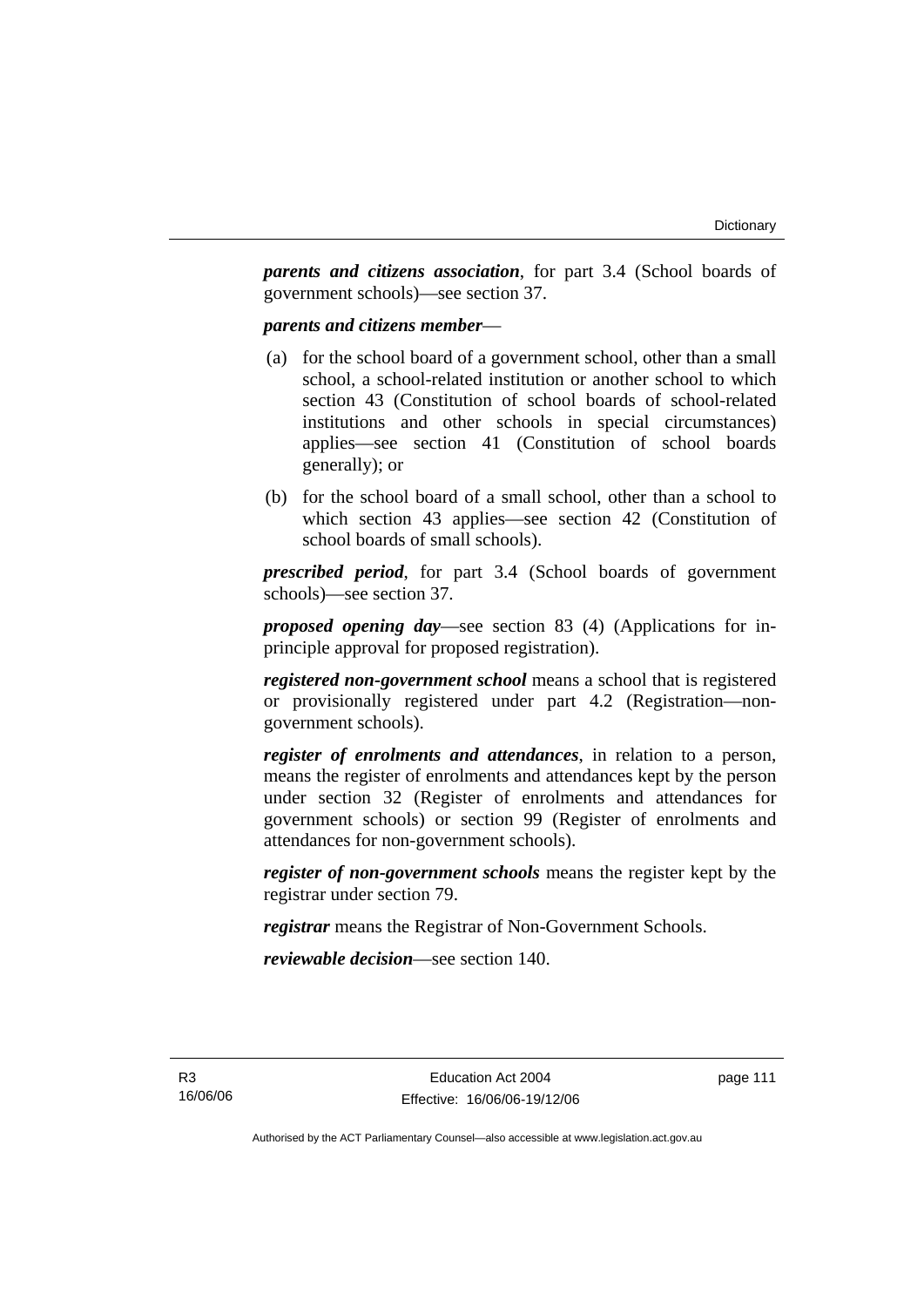#### *school*—

- (a) except for chapter 2, part 3.4, chapter 4 and part 6.2—means a school or school-related institution established under section 20 (Establishing government schools etc); and
- (b) for chapter 2 (School enrolment and attendance) and part 6.2 (Other provisions)—means a government school or nongovernment school; and
- (c) for part 3.4 (Schools boards of government schools)—see section 37; and
- (d) for chapter 4 (Non-government schools)—see section 74.

*school board*, of a government school, means the school board of the school established under part 3.4.

*school-leaving age* means 15 years old.

*school-related institution*—see section 20 (Establishing government schools etc).

*small school*, for part 3.4 (School boards of government schools) see section 37.

*staff*, of a school, means the principal and teachers of, and other people employed at, the school.

#### *staff member*—

- (a) for the school board of a government school, other than a small school, a school-related institution or another school to which section 43 (Constitution of school boards of school-related institutions and other schools in special circumstances) applies—see section 41 (Constitution of school boards generally); or
- (b) for the school board of a small school, other than a school to which section 43 applies—see section 42 (Constitution of school boards of small schools).

R3 16/06/06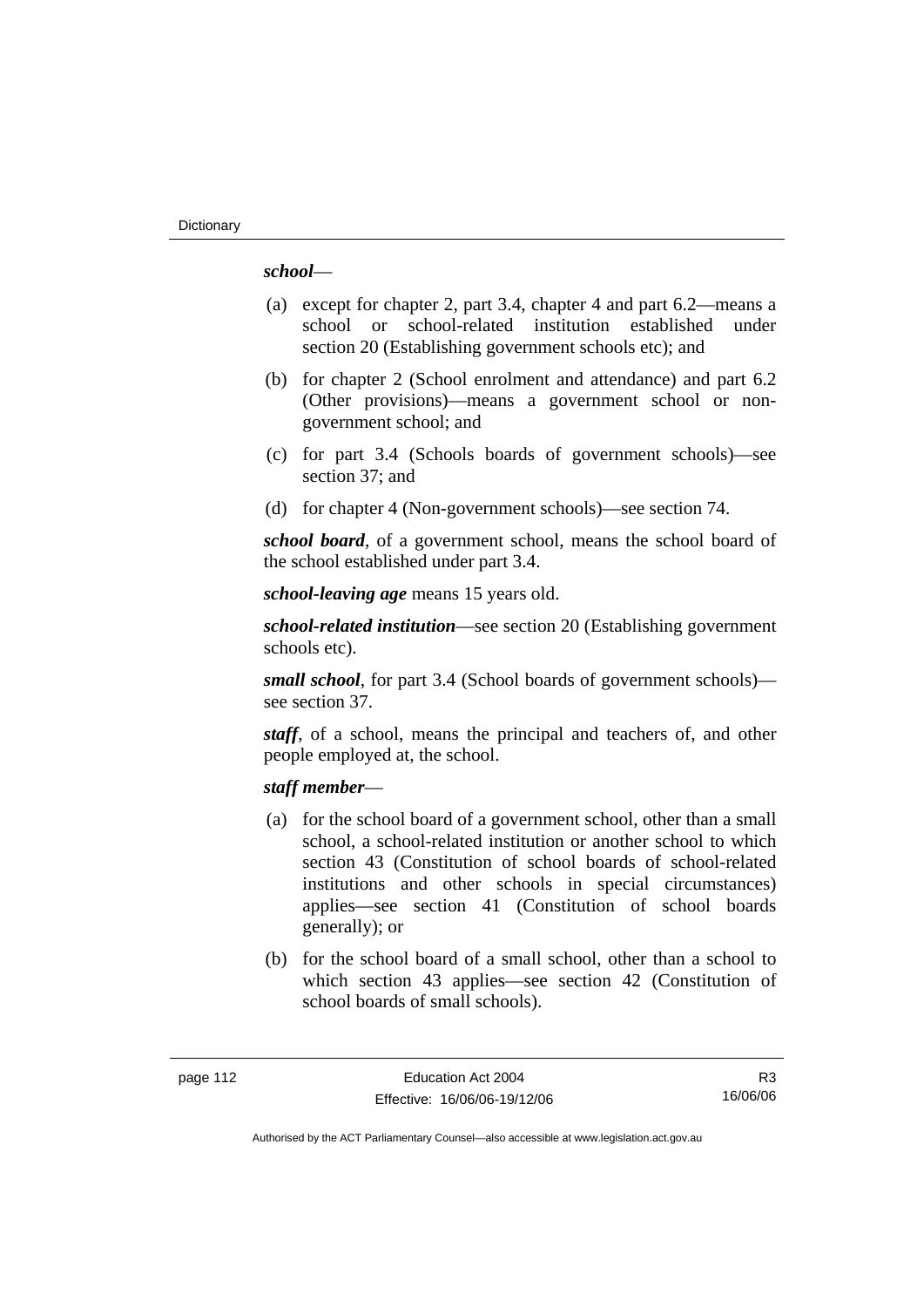*student*, for part 3.4 (School boards of government schools)—see section 37.

*student member*, for the school board of a government school, other than a small school, a school-related institution or another school to which section 43 (Constitution of school boards of school-related institutions and other schools in special circumstances) applies—see section 41.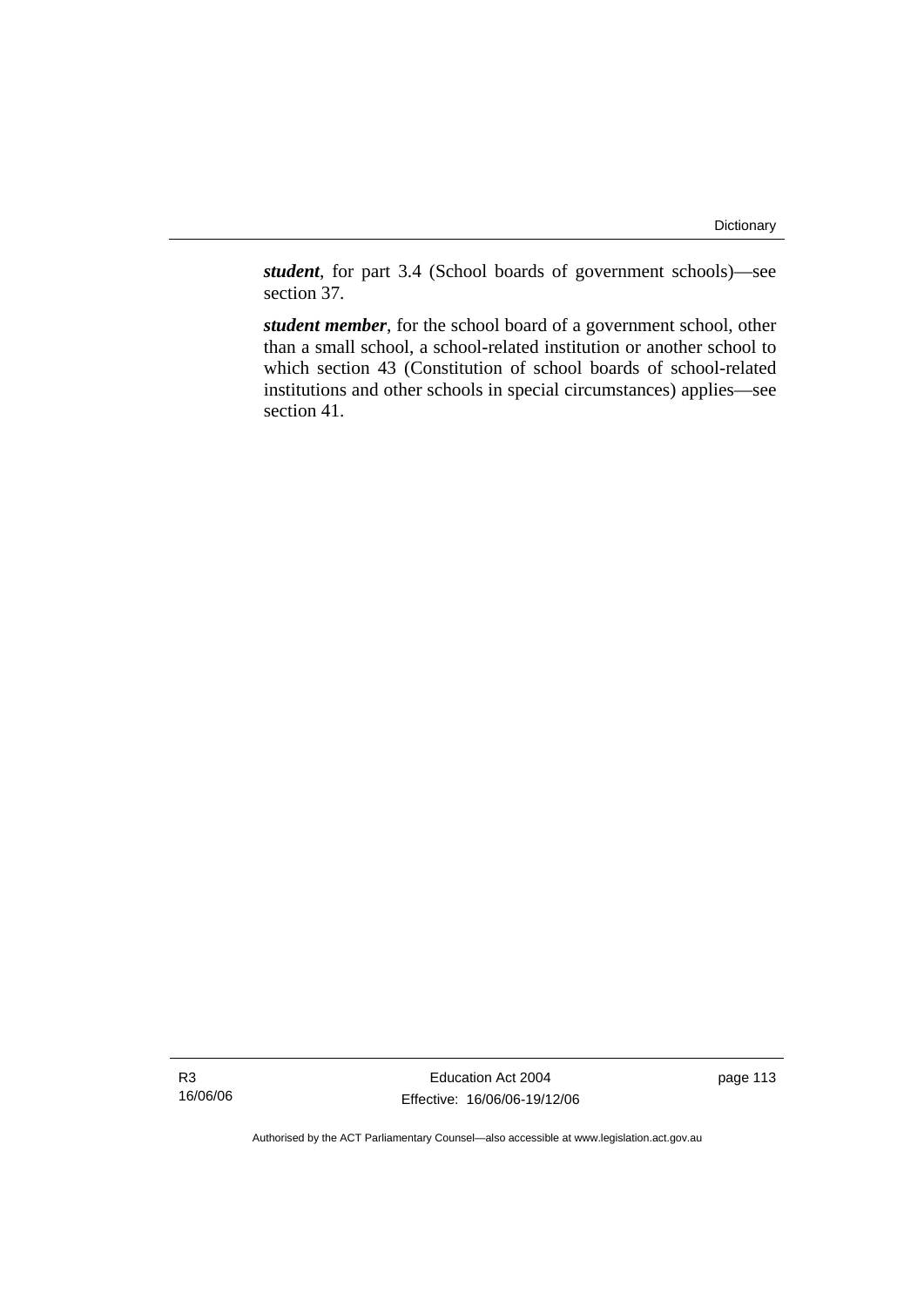1 About the endnotes

## **Endnotes**

## **1 About the endnotes**

Amending and modifying laws are annotated in the legislation history and the amendment history. Current modifications are not included in the republished law but are set out in the endnotes.

Not all editorial amendments made under the *Legislation Act 2001*, part 11.3 are annotated in the amendment history. Full details of any amendments can be obtained from the Parliamentary Counsel's Office.

Uncommenced amending laws and expiries are listed in the legislation history and the amendment history. These details are underlined. Uncommenced provisions and amendments are not included in the republished law but are set out in the last endnote.

If all the provisions of the law have been renumbered, a table of renumbered provisions gives details of previous and current numbering.

The endnotes also include a table of earlier republications.

| $am = amended$                               | $ord = ordinance$                         |
|----------------------------------------------|-------------------------------------------|
| $amdt = amendment$                           | orig = original                           |
| $ch = chapter$                               | $par = paragraph/subparagraph$            |
| $def = definition$                           | $pres = present$                          |
| $dict = dictionary$                          | $prev = previous$                         |
| disallowed = disallowed by the Legislative   | $(\text{prev}) = \text{previously}$       |
| Assembly                                     | $pt = part$                               |
| $div = division$                             | $r = rule/subrule$                        |
| $exp = expires/expired$                      | $remum = renumbered$                      |
| $Gaz = gazette$                              | $reloc = relocated$                       |
| $hdg =$ heading                              | $R[X]$ = Republication No                 |
| $IA = Interpretation Act 1967$               | $RI = reissue$                            |
| $ins = inserted/added$                       | $s = section/subsection$                  |
| $LA =$ Legislation Act 2001                  | $sch = schedule$                          |
| $LR =$ legislation register                  | $sdiv = subdivision$                      |
| $LRA =$ Legislation (Republication) Act 1996 | $sub =$ substituted                       |
| $mod = modified/modification$                | SL = Subordinate Law                      |
| $o = order$                                  | underlining = whole or part not commenced |
| $om = omitted/repealed$                      | or to be expired                          |
|                                              |                                           |

## **2 Abbreviation key**

page 114 Education Act 2004 Effective: 16/06/06-19/12/06

R3 16/06/06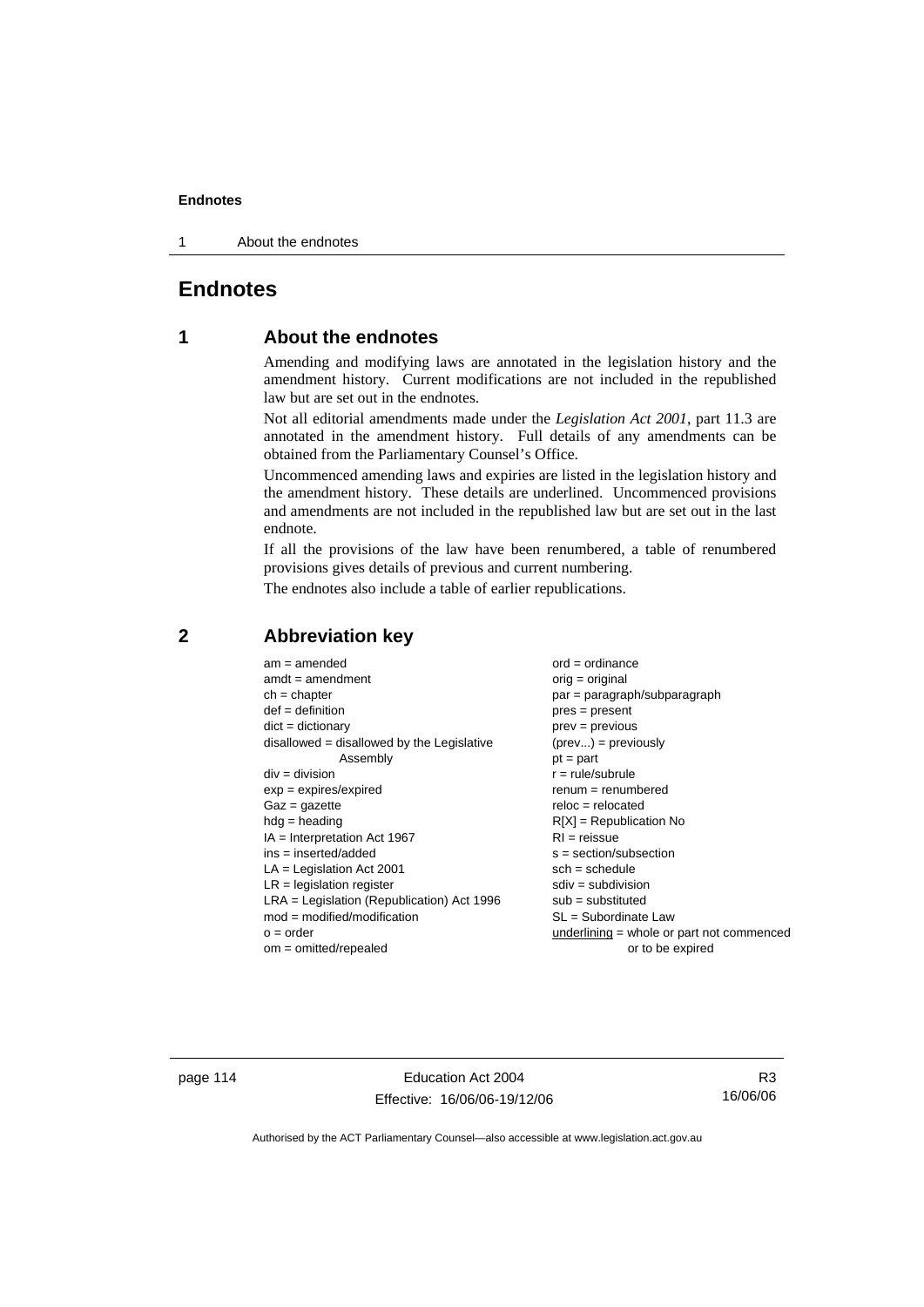#### **3 Legislation history**

#### **Education Act 2004 A2004-17**

notified LR 8 April 2004 s 1, s 2 commenced 8 April 2004 (LA s 75 (1)) remainder commenced 1 January 2005 (s 2)

as amended by

#### **Education Amendment Act 2006 A2006-28**

notified LR 15 June 2006 s 1, s 2 commenced 15 June 2006 (LA s 75 (1)) remainder commenced 16 June 2006 (s 2)

### **4 Amendment history**

**Commencement**  s 2 om LA s 89 (4) **Establishing government schools etc**  s 20 am A2006-28 s 4 **Notices of intention under former education Act to conduct schools at additional educational levels**  s 153 exp 1 January 2015 (s 153 (5)) **Transitional provisions**  ch 7 hdg exp 1 January 2006 (s 171) **Assets and liabilities of former authority**  pt 7.1 hdg exp 1 January 2006 (s 171) **Meaning of** *former authority* s 156 exp 1 January 2006 (s 171) **Vesting of assets and liabilities of former authority in Territory**  s 157 exp 1 January 2006 (s 171) **Evidentiary certificate for vested assets and liabilities**  s 158 exp 1 January 2006 (s 171) **Registration of changes in title to certain assets**  s 159 exp 1 January 2006 (s 171) **Proceedings and evidence in relation to vested assets and liabilities**  s 160 exp 1 January 2006 (s 171) **General savings**  pt 7.2 hdg exp 1 January 2006 (s 171)

R3 16/06/06

Education Act 2004 Effective: 16/06/06-19/12/06 page 115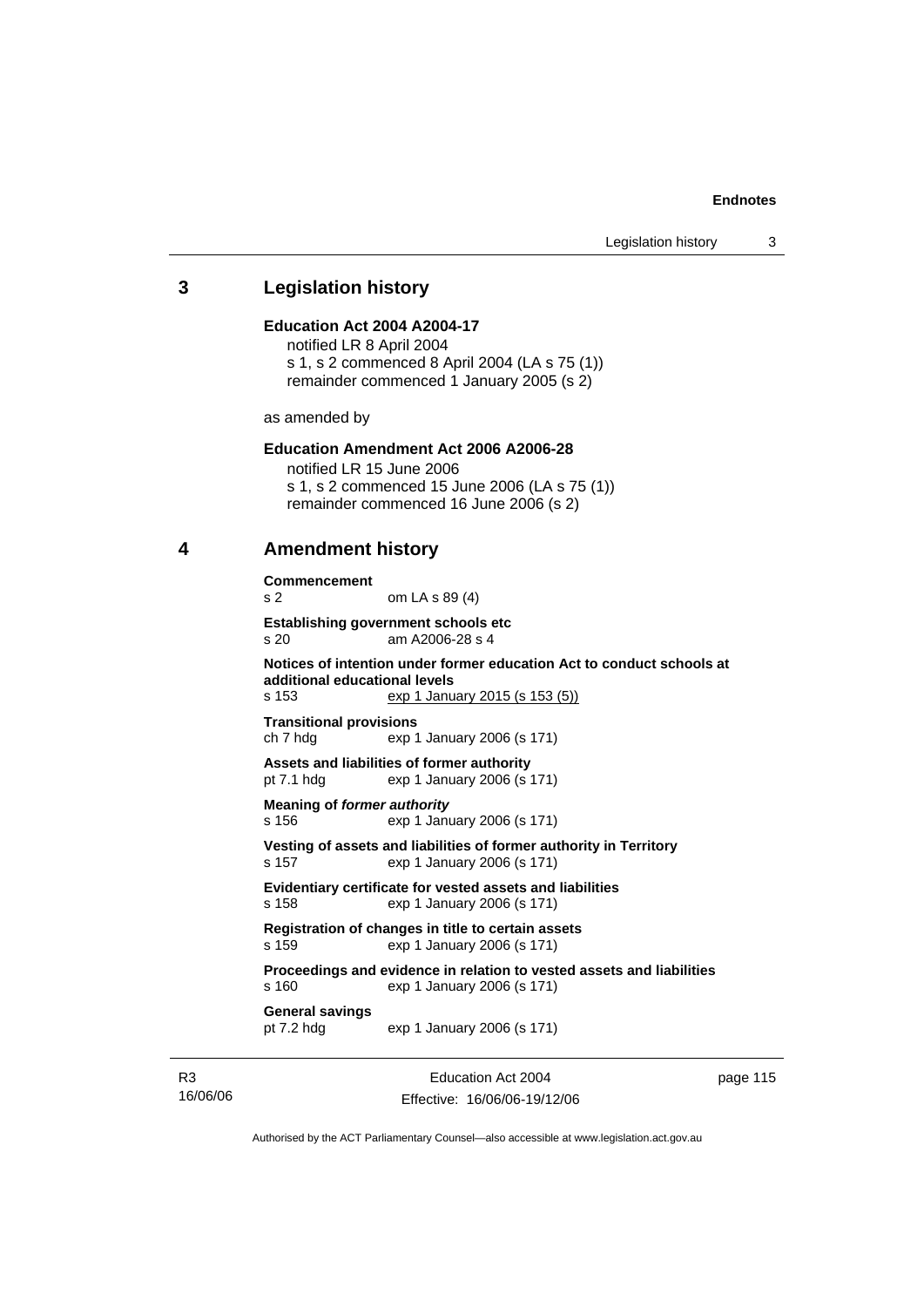| Amendment history<br>4 |  |
|------------------------|--|
|------------------------|--|

```
Interpretation 
                exp 1 January 2006 (s 171)
Definitions for pt 7.3 
s 161 exp 1 January 2006 (s 171) 
Former authority Act 
div 7.2.2 hdg exp 1 January 2006 (s 171) 
Existing schools etc 
s 162 exp 1 January 2006 (s 171) 
Name of schools, institutions and services 
s 163 exp 1 January 2006 (s 171) 
School boards 
s 164 exp 1 January 2006 (s 171) 
Parents and citizens associations 
s 165 exp 1 January 2006 (s 171) 
Members of school boards 
s 166 exp 1 January 2006 (s 171) 
Former education Act 
div 7.2.3 hdg exp 1 January 2006 (s 171) 
Exemption certificates 
s 167 exp 1 January 2006 (s 171) 
Existing registered and provisionally registered schools 
s 168 exp 1 January 2006 (s 171) 
Registers 
s 169 exp 1 January 2006 (s 171) 
Miscellaneous 
pt 7.3 hdg exp 1 January 2006 (s 171) 
Modification of ch 7's operation 
s 170 exp 1 January 2006 (s 171) 
Expiry of ch 7 
s 171 exp 1 January 2006 (s 171) 
Declared law for Legislation Act, s 88 
s 172 exp 1 January 2006 (s 171) 
Repeals and consequential amendments 
ch 8 hdg om LA s 89 (3) 
Acts repealed 
s 173 om LA s 89 (3)
```
page 116 **Education Act 2004** Effective: 16/06/06-19/12/06

R3 16/06/06